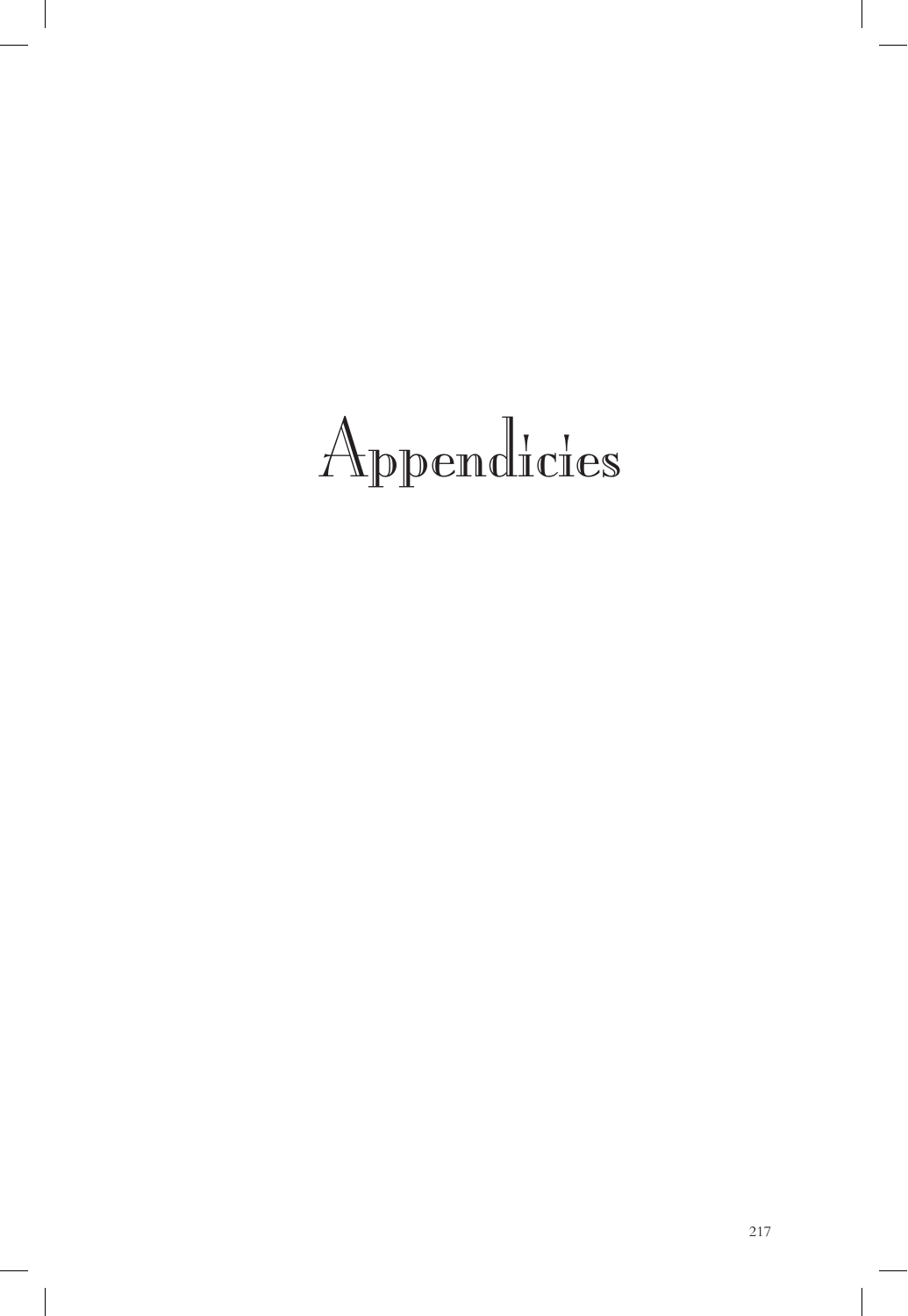#### 218 | AGRICULTURAL AND BIOLOGICAL ENGINEERING AT ILLINOIS

# A | MS STUDENTS WITH ADVISORS AND COMPLETED THESIS TITLES

### *Master of Science students*

MS students underway in 2009 Mark Adams, advised by X. Wang Stephen Anderson, advised by P. Kalita Rekha Balachandran, advised by S. Eckhoff Douglas Barker, advised by Y. Zhang Shilpa Beesabathuni, advised by G. Danao Young Cho, advised by S. Eckhoff Chris Cirone, advised by X. Wang Zara Fahim, advised by X. Wang Gregory Goodwin, advised by R. Cooke Ryan Goss, advised by L. Rodriguez Kyle Hegger, advised by L. Schideman Nan Jiang, advised by X. Wang Yanshui Jiang, advised by L.Tian Prabhjot Kaur, advised by V. Singh Cchih-Ting Kuo, advised by L. Schideman Yan Fang Li, advised by H. Feng Yung-Chen Liao, advised by K.C.Ting Tao Lin, advised by L. Rodriguez Joshua Sander, advised by X. Wang Maren Somers, advised by L. Schideman Siddhartha Verma, advised by R. Cooke Bernardo Vidal, advised by V. Singh Andrew White, advised by A. Green Kevin Wright, advised by P. Kalita Lei Zhang, advised by L. Schideman Yan Zhou, advised by L. Schideman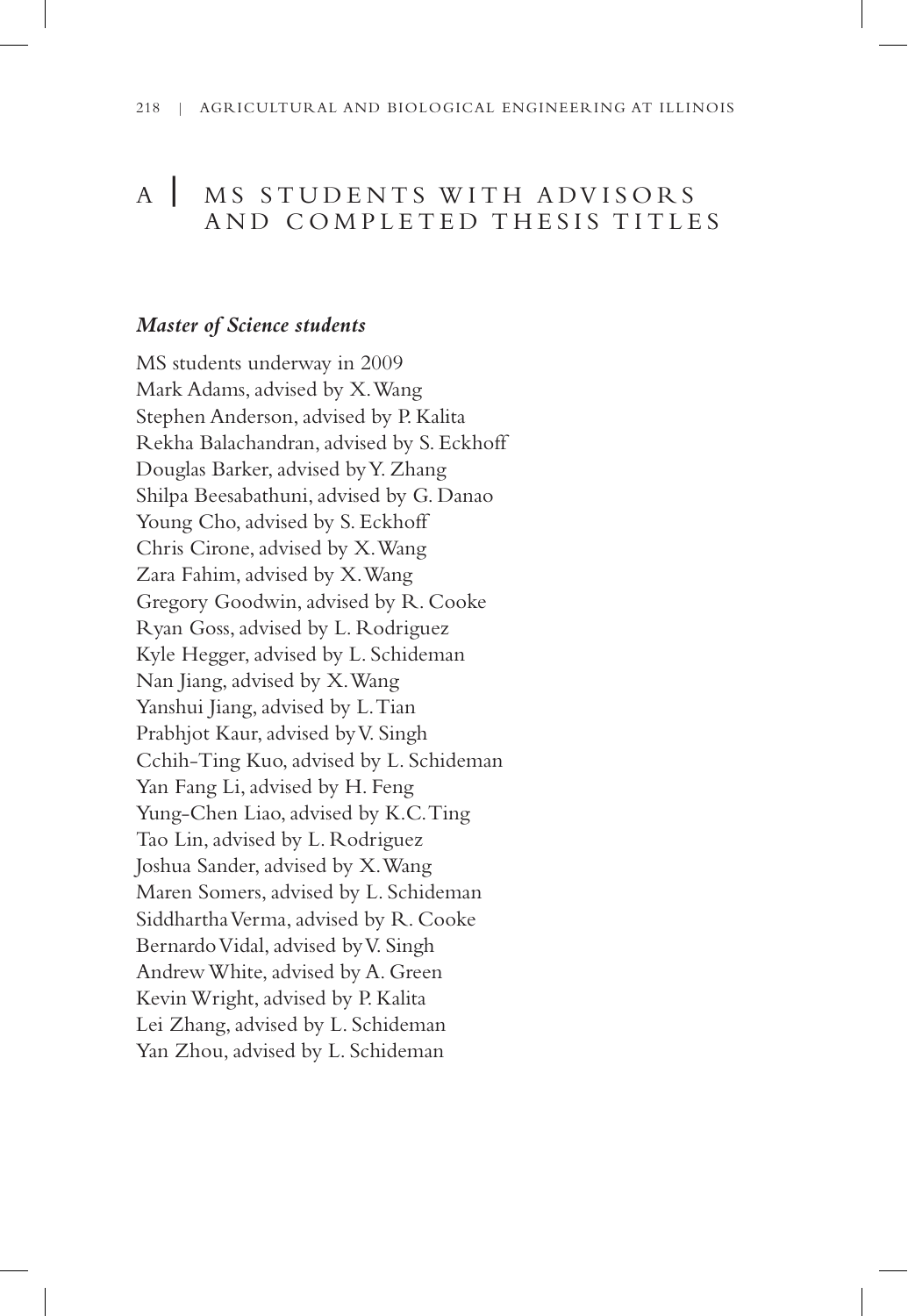### *MS theses completed*

E. Benson (1998) An evaluation of the suitability of a geo-magnetic direction sensor for vehicle guidance in precision agriculture applications. J. Reid, advisor.

T. Briggs (1998) Performance and emissions of neat and diluted tallowates in a compression-ignition engine. C. Goering, advisor.

C. Chou (1997) RE-evaluation of the hydraulic orifice equation. C. Goering, advisor.

R. Parcell (1997) Endurance evaluation of a two-cycle CI engine running on hydrated ethanol. C. Goering, advisor.

C. Ritter (1997) Performance comparison between anhydrous and hydrated ethanol in Detroit Diesel 6V-92TA engine. C. Goering, advisor.

S. Saharoy (1998) Effect of various factors on the amount of nitrate leaching into tile systems. J.K. Mitchell, advisor.

S. Saraswathy (1997) Effects of vegetative filter strips – a field study. J.K. Mitchell, advisor.

J.Yu (1997) Corn plant identification using spectral reflectance pattern recognition. J. Hummel, advisor.

H. Zheng (1997) Odor and dust reduction in ventilation exhaust from swine buildings. G. Riskowski, advisor.

M. Speller (1998) Temperature imaging during ohmic heating using proton-resonance-frequency magnetic resonance imaging. J.B. Litchfield, advisor.

L. Xu (1998) Temperature imaging of microwave heated gels using proton-resonance-frequency magnetic resonance imaging. J.B. Litchfield, advisor.

C. Harbourt (1999) Radar reflectivity as a rainfall distribution surface for gaged watersheds. M. Hirschi, advisor.

P. Miller (1999) An analysis of constructed wetland performance: a concentration and mass load assessment. J.K. Mitchell, advisor.

S. Newman (1999) Soil penetration resistance with soil moisture correction. J. Hummel, advisor.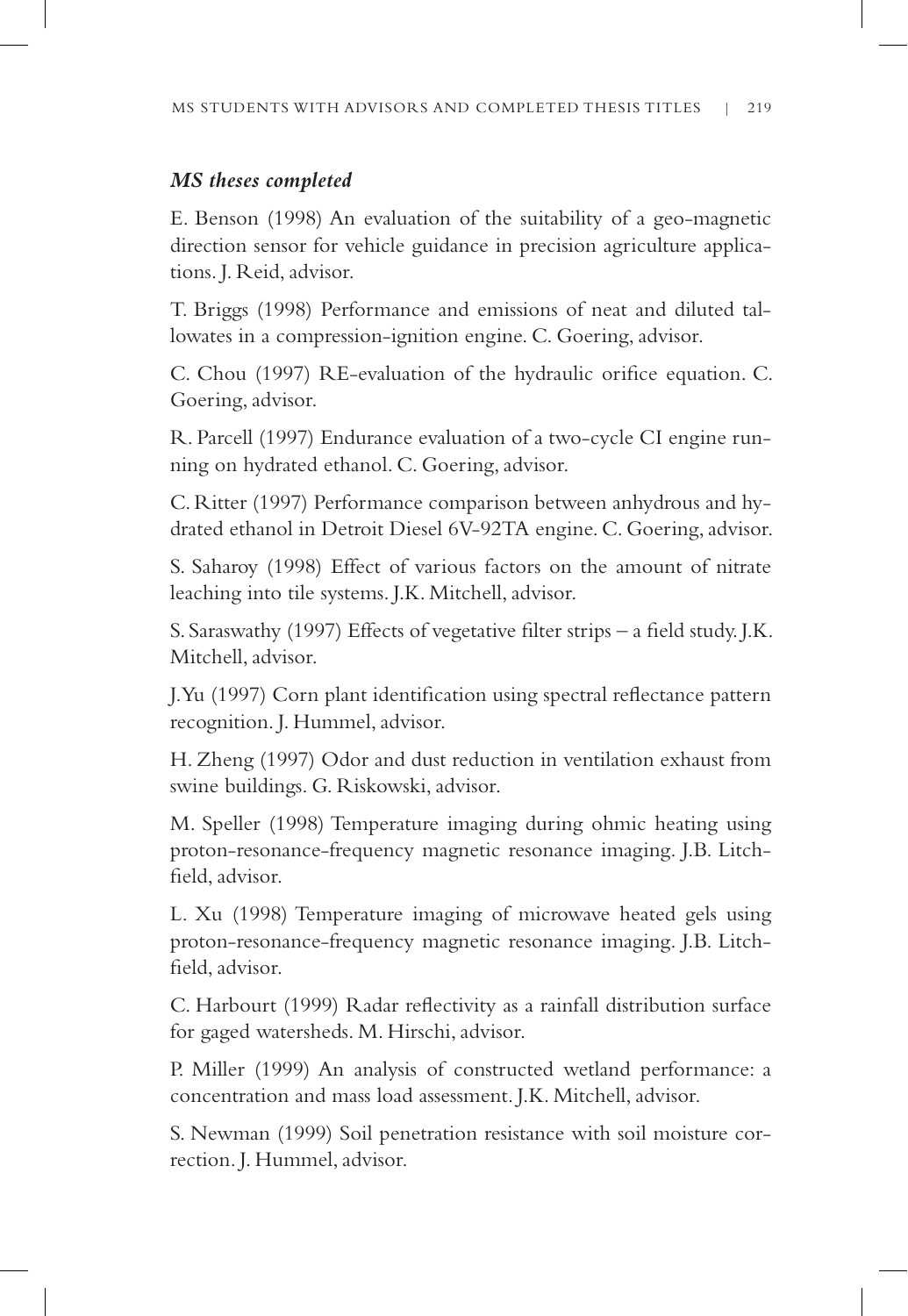S.Trop (1999) Measurement of moisture profiles and the diffusion coefficient in extruded pasta during cooking using magnetic resonance imaging. J.B. Litchfield, advisor.

R.Hussey (2000) Development of an air-supported structure to reduce gas emissions from an earthen lagoon.Y. Zhang, advisor.

M.C. Mendoza (2000) Performance and durability of compression ignition engines fueled by oxydiesel. Q. Zhang, advisor.

Q. Qi (2000) Modeling and optimal control of a production line containing a wrapping system. S. Morris, advisor.

Y.Tian (2000) Effect of hybrid and physical properties of individual popcorn kernels on expansion volume. S. Eckhoff, advisor.

E.N. Viall (2000) Determining the discharge coefficient of a spool valve. Q. Zhang, advisor.

M.R. Wilkins (2000) The effects of hybrid on waxy maize starch acetylation. K. Rausch, advisor.

K. Wu (2000) Modeling of a hardware-in-the-loop power train simlator for off-road vehicles. Q. Zhang, advisor.

T. Zhang (2000) Thin-layer drying data acquisition system with genetic algorithms and effects of drying conditions on extractable starch. M. Paulsen, advisor.

H. Hu (2001) Generic programmable hydraulic valve. Q. Zhang, advisor.

J. Kwiatkowski (2001) Extraction of oil from ground corn using ethanol. M. Cheryan, advisor.

C. Lafferty (2001) Fan nozzles. L.Tian, advisor.

K. Lander (2001) Quantifying base flow to a drainage channel in a tiledrained watershed. P. Kalita, advisor.

B.M Lobdell (2001) Multi-row photoelectric corn population sensor with air-jet assist systems. J. Hummel, advisor.

J.E. Nehmelman (2001) Gravity liquid-solid separation with continuous solids removal system.Y. Zhang, advisor.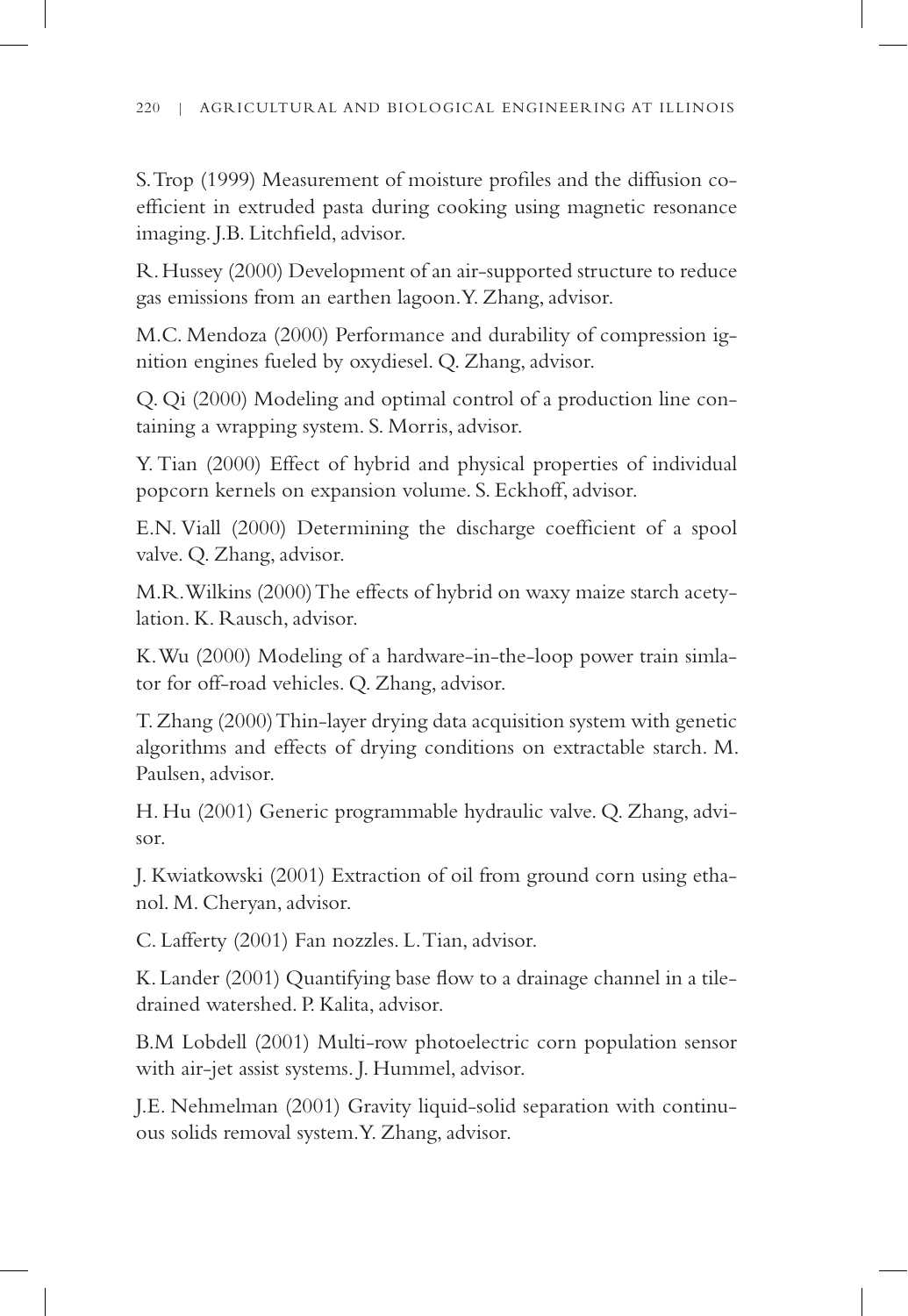M. Robert (2001) Ammonia form confinement facilities to reduce fatality risks.Y. Zhang, advisor.

C. Shaffer (2001) Thermoneutral environments. G. Riskowski, advisor.

C.I. Thompson (2001) Nutrients in corn wet milling coproduct streams. D. Rausch, advisor.

J. Wahjudi (2001) A fiber recovery process for dry grind ethanol facilities. S. Eckhoff, advisor.

S. Zhang (2001) System for indoor air studies in a full-scale room.Y. Zhang, advisor.

L. Cabrales (2002) Starch hydrolytic rates and glucose yield of selected corn hybrids. S. Eckhoff, advisor.

Y. Lopez (2002) Evaluation of corn hybrid testing for masa p;roducts. S. Eckhoff, advisor.

T. Templin (2002) Membrane filtration of co-product streams from laboratory scale enzymatic wet milling. K. Rausch, advisor.

K.Thorp (2002) Remote-sensing-based herbicide application. L.Tian, advisor.

J.Trask (2002) Transport of Cryptosporidium parvum in overland and dnear-surface flow. P. Kalita, advisor.

T. Wildman (2002) Design of field-scale bioreactors for bioremediation of nitrate-N in tile drainage effluent. R. Cooke, advisor.

A. Dohney (2003) Amelioration of tile nitrate and atrazine using inline biofilters. R. Cooke, advisor.

D.Dupre (2003) Modeling the effects of land-use change and dredging on Wonder Lake, Illinois. M. Hirschi, advisor.

M. Gratton (2003) Parametric investigation of NOx emissions from biofuels for compression ignition engines.A. Hansen, advisor.

S. McLaughlin (2003) Adsorption kinetics of Cryptosporidium in soils and vegetation. P. Kalita, advisor.

Z. Zhang (2003) The development of a stationary self-calibrating remote sensing system. L.Tian, advisor.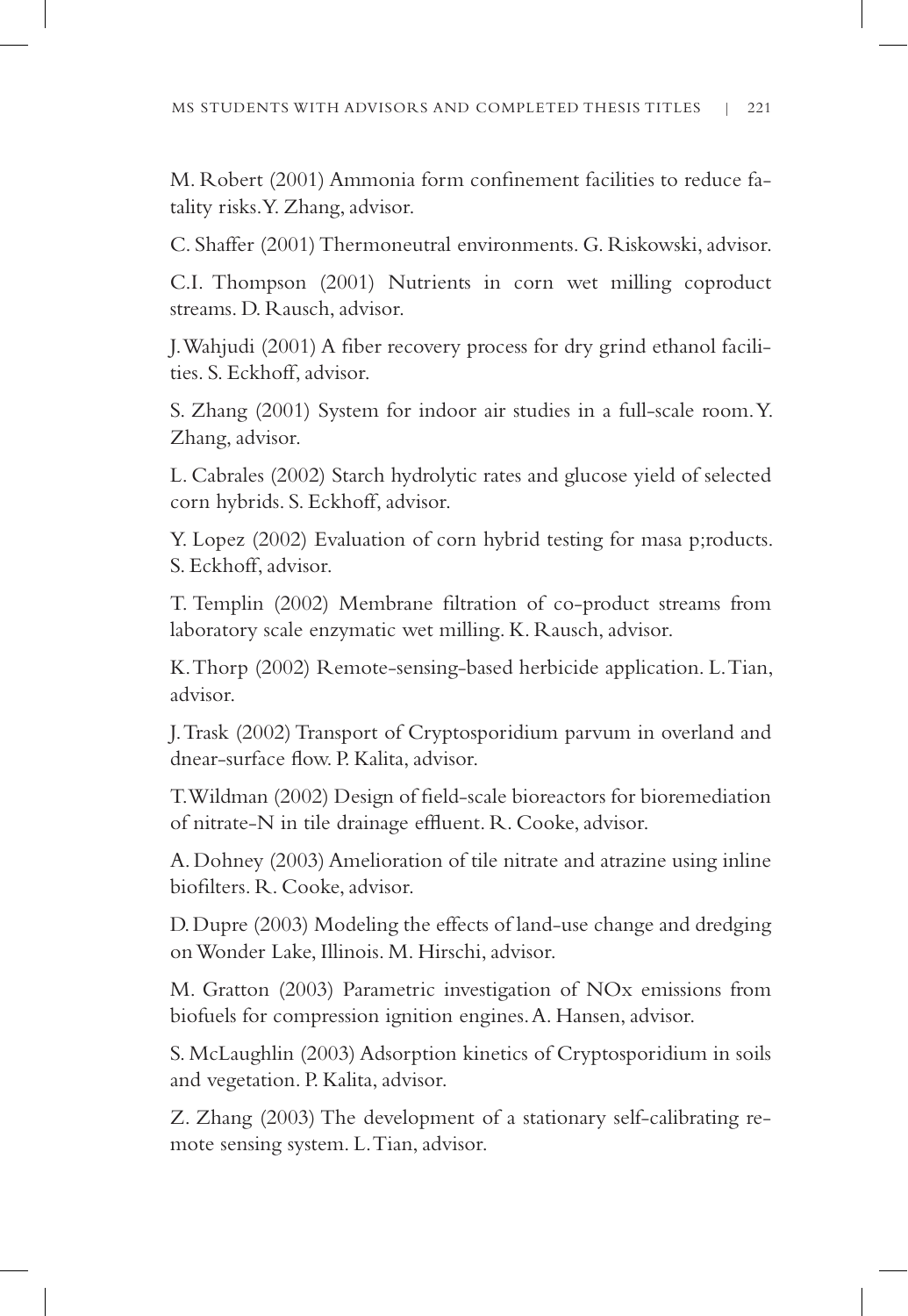N.Ali (2004) Ammonia adsorption using selected chemicals in an aerodynamic air cleaning system.Y. Zhang, advisor.

K. Beesathuni (2004) Effect of corn flour particle size on ethanol yield and soluble solids in dry grind processing.V. Singh, advisor.

M. Gentry (2004) An experimental study of aerodynamic intake air cleaning for large diesel engines.Y. Zhang, advisor.

J.Ni (2004) Development and evaluation of vertical dedusters for emission control from a swine building.Y. Zhang, advisor.

S. Nimaiyar (2004) Measurement of isoflavones, fatty acids, and amino acids in soybeans using FT-NIR spectroscopy. M. Paulsen, advisor.

M. Wilkins (2004) Analysis of heat transfer fouling by thin stillage from dry grind corn processing facilities. K. Rausch, advisor.

D. Barker (2008) Development of an optimization design platform for aerodynamic particle separators.Y. Zhang, advisor.

J.M. Appleford (2005) Analyses of the products from the continuous hydrothermal conversion process to produce oil from swine manure. Y. Zhang, advisor.

C.A. Campabadal (2005) Recovery of water-soluble proteins from dry-milled corn germ. S. Eckhoff, advisor.

K.M. Hancock (2005) Fault detection in hydraulic vane pumps using wavelet packet analysis and adaptive neuron-fuzzy inference. Q. Zhang, advisor.

E.C. Newgard (2005) Evaluation of sample source errors on prediction accuracy for a maize extractable starch calibration for near-infrared transmittance spectroscopy. M. Paulsen, advisor.

K.C.S. Ocfemia (2005) Hydrothermal process of swine manure to oil using a continuous reactor system.Y. Zhang, advisor.

M.K. Patel (2005) A study of nutrient retention and transport through a field-scale vegetative filter strip. P. Kalita, advisor.

D.D. Reum (2005) Wavelet analysis of multi-spectral images of corn plants. Q. Zhang, advisor.

A.E.F. Ryerson (2005) Vehicle path planning for complete field cover-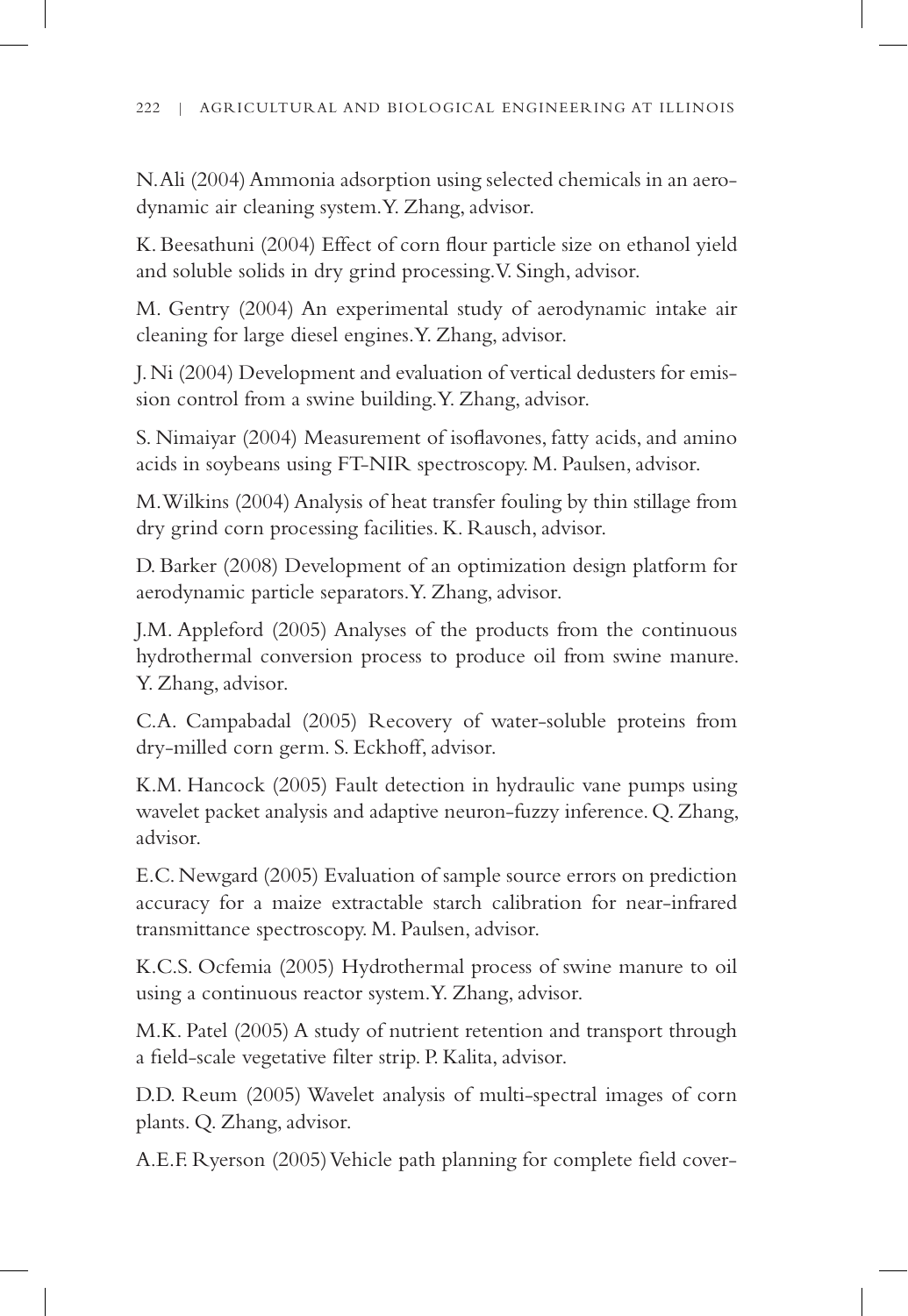age using genetic algorithms. Q. Zhang, advisor.

N.G. Svendsen (2005) Erosion and water quality assessments on military training lands at Camp Atterbury Joint Maneuver Training Center. P. Kalita, advisor.

B.R.Tadlock (2005) Testing and evaluation of nozzles for a new generation of rainfall simulators. P. Kalita, advisor.

C. Clementson (2006) Biomechanical analysis of manual sugarcane harvesting.A. Hansen, advisor.

S. Dixon (2006) A computerized electrohydraulic test stand for undergraduate engineering education. Q. Zhang, advisor.

S. Rathore (2006) Application of near-infrared spectroscopy for the dry-grind ethanol process. M. Paulsen, advisor.

A. Rodrigue (2006) Effects of 9sampling frequencies in the evaluation of nitrate-N transport from drainage-related BMPs. R. Cooke, advisor.

L. Schutte (2006) Evaluation of embankment design for environmental sustainability. P. Kalita, advisor.

S. Wenzel (2006) The combined impact of biodiesel and EGR on the NOx emissions from an off-road diesel engine.A. Hansen, advisor.

B. Daddupaduvari (2007) Optimization of baffle plate location in fuel tank using computational fluid dynamics and finite element analysis. Q. Zhang, advisor.

P. Davidson (2007) Characterization of rotavirus survival in soil. P. Kalita, advisor.

A. Lenkaitis (2007) Development of a microenvionmental measurement system for swine transportation. X. Wang, advisor.

J. McCrady (2007) Biodiesel property definition for fuel atomization and combustion modeling.A. Hansen, advisor.

A.Viall (2007) Accelerated test method for hydraulic pump fault diagnosis research. Q. Zhang, advisor.

B. Brem (2008) Development of an isokinetic air sampler for variable flow velocities.Y. Zhang, advisor.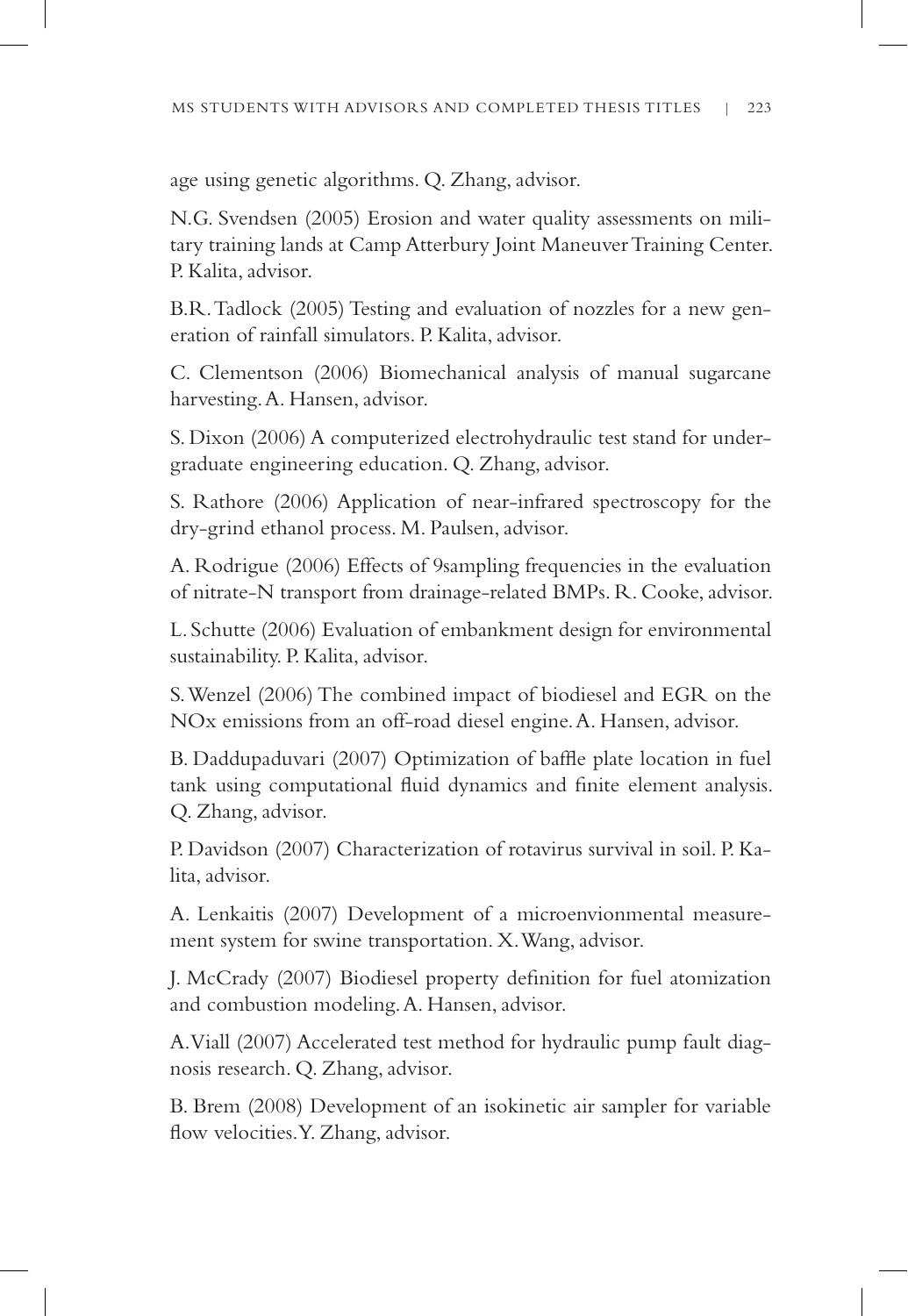#### 224 | AGRICULTURAL AND BIOLOGICAL ENGINEERING AT ILLINOIS

R. Cordill (2008) Design and evaluation of an intra-row weeding system for corn.T. Grift, advisor.

N. Gingrich (2008) Power management system for a self-sustaining agricultural field robot. L.Tian, advisor.

H. Jiang (2008) A coupled optimization analysis for cost and reliability of environmental control and life support systems. L. Rodriguez, advisor.

E. Khullar (2008) Ethanol production by modified and conventional dry grind process using unique corn types.V. Singh, advisor.

R. Kingdon (2008) System response and control performance of an electrohydraulic implement system. Q. Zhang, advisor.

A.Nayak (2008) Retrofit diesel exhaust after treatment for mass transit buses in Midwestern USA. X. Wang, advisor.

J. Shihadeh (2008) Vacuum stripping during high solids fermentation. V. Singh, advisor.

K. Bansal (2009) A positive feedback based synthetic gene circuit to improve the rate of production of a membrane protein. K. Bhalerao, advisor.

G. Byard (2009) Effects of sampling frequency on the evaluation of nitrogen transport from subsurface drainage in Illinois.R.Cooke, advisor.

C.Lin (2009) A support vector machine embedded weed identification system.T. Grift, Advisor.

D. Koch (2009) Fate and transport of Cryptosporidium Parvum under small scale rainfall simulator. P. Kalita, advisor.

M.Minarick (2009) Manure and analysis of biomass suitable for bioenergy production.Y. Zhang, advisor.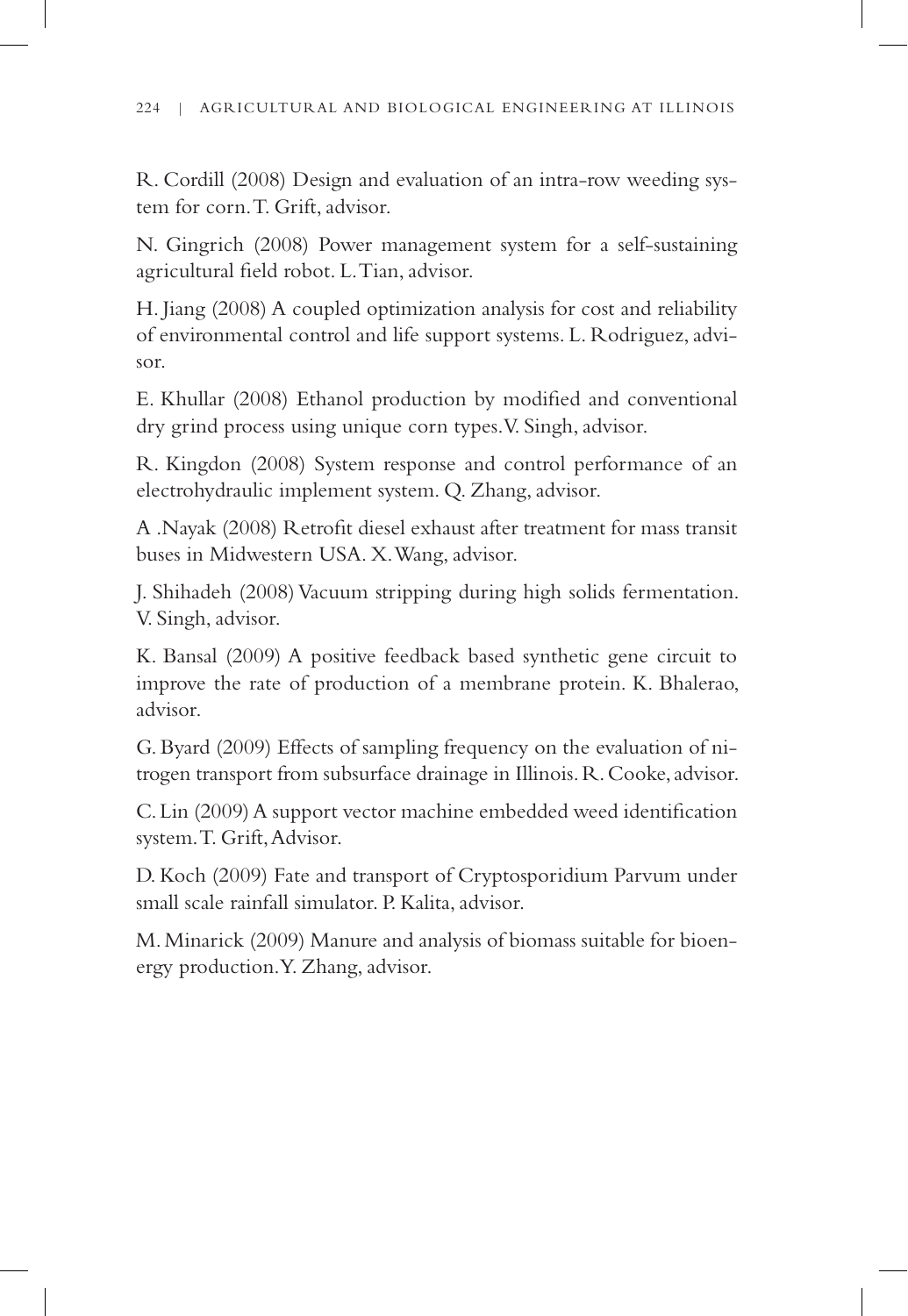### B | PHD STUDENTS WITH ADVISORS AND COMPLETED THESIS TITLES

### *PhD students underway in 2009*

Malia Andrus, advised by Y. Zhang Rabin Bhattarai, advised by P. Kalita Shih-Fang Chen, advised by G. Danao Paul Davidson, advised by P. Kalita Atillo DeFrias, advised by H. Feng Esha Khullar, advised by V. Singh Peng Li, advised by L. Schideman Shoachun Ma, advised by S. Eckhoff Joshua McClure, advised by Y. Zhang Glen Menezes, advised by L. Rodriguez Goutam Nistala, advised by K. Bhalerao Tatiana Sales, advised by A. Green Zhichao Wang, advised by Y. Zhang Hai Wu, advised by X. Wang Wei Yan, advised by Y. Zhang Xufei Yang, advised by X. Wang Guo Yu, advised by X. Wang

### *PhD theses completed*

I.S. Ahmad (1997) Image-based analysis of fungal damaged soybeans. J.F. Reid, advisor.

J. Arogo (1997) Hydrogen sulfide emission and control parameters from stored liquid swine manure. G.L. Riskowski, advisor.

L. Du (1997) Evaluation of an alkali corn wet milling process. S.R. Eckhoff, advisor.

N. Jiang (1997) Hydraulic performance of porous sediment control structures. M.C. Hirschi, advisor.

J. McLauglin (1997) Supervisory control of a VAV air supply system. L.L. Christianson, advisor.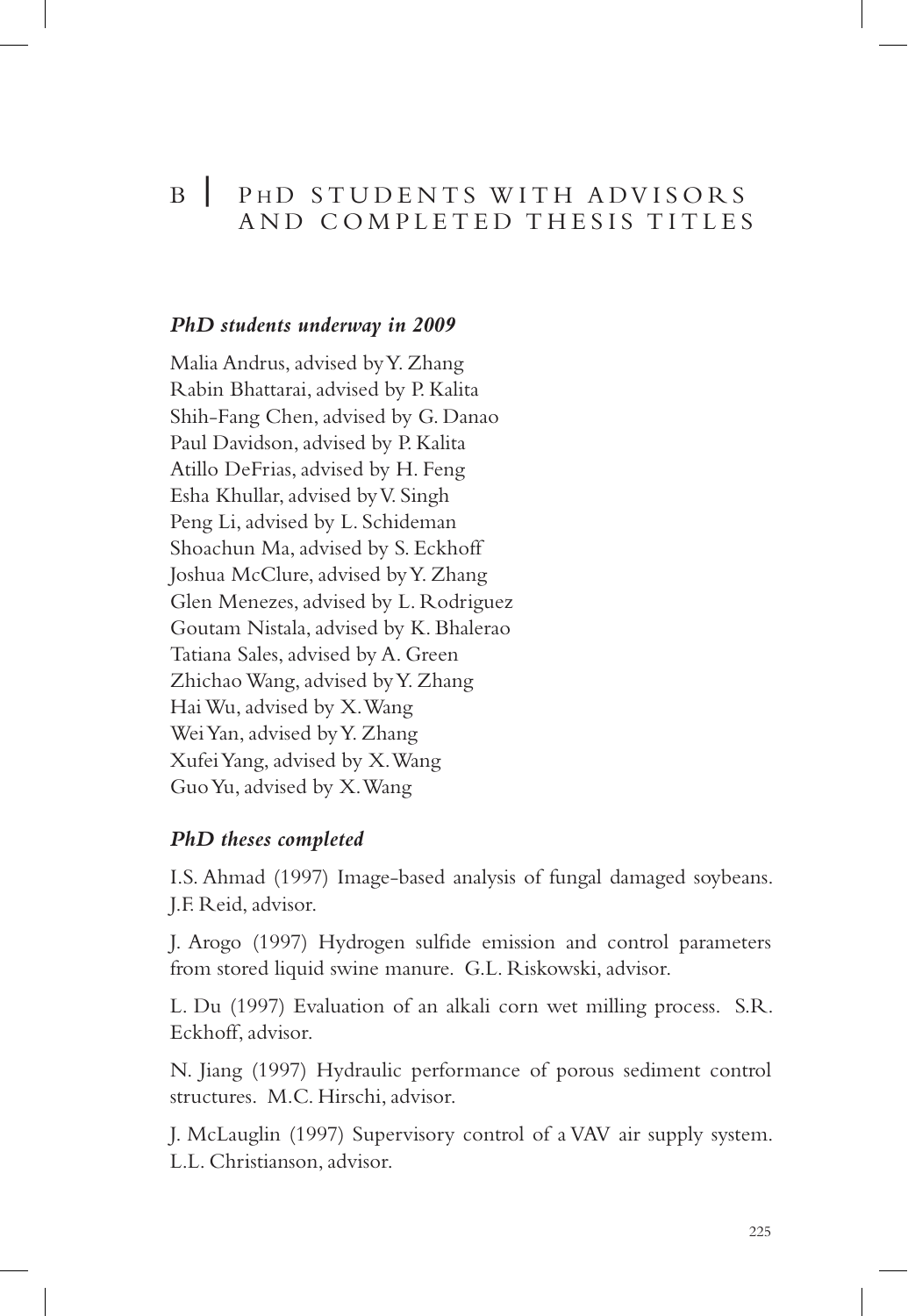N. Singh (1997) Microfiltration of corn starch hydrolysate using ceramic membranes. M. Cheryan, advisor.

R.L. Bergner (1998) Systems analysis of runoff and sediment yield from a watershed using a simulation model. J.K. Mitchell, advisor.

R.S.Book (1998) Programmable electrohydraulic valve. C.E.Goering, advisor.

V. Singh (1998) The feasibility and profitability of the "quick germ" process for ethanol production from corn. S.R. Eckhoff, advisor.

Y. Zhao (1998) Analysis of soil splash erosion under simulated rainfall. M.C. Hirschi, advisor.

V.C. Kelly (1999) Bending performance of spliced, nail-laminated posts with edge reinforcement. G.L. Riskowski, advisor.

W.J. Northcott (1999) Modeling water quantity and quality on a tiledrained watershed with a GIS cou8pled DRAIN-MOD. R.A. Cooke, advisor.

J.B.Priest (1999) Airflow analysis in mechanically ventilated obstructed rooms. L.L. Christianson, advisor.

P.Yang (1999) Effect of step conditions on steepwater profiles and corn wet milling properties using a continuous counter current steep system. S.R. Eckhoff, advisor.

B. Zhang (1999) Agricultural technology transfer between the United States and China: an empirical study. L.L. Christianson, advisor.

B.L. Steward (1999) Sensing and control for real-time machine visionbased selected herbicide application under outdoor field conditions. L.F.Tian, advisor.

S. Gopalapillai (2000) Remote sensing for precision farming within field spatial variability analysis and mapping with aerial digital multispectral images. L.F.Tian, advisor.

B.He (2000) Thermochemical conversion of swine manure to produce oil and reduce waste. Y. Zhang, advisor.

J.Liu (2000) Neural networks for setting target corn yields. C.E.Goering, advisor.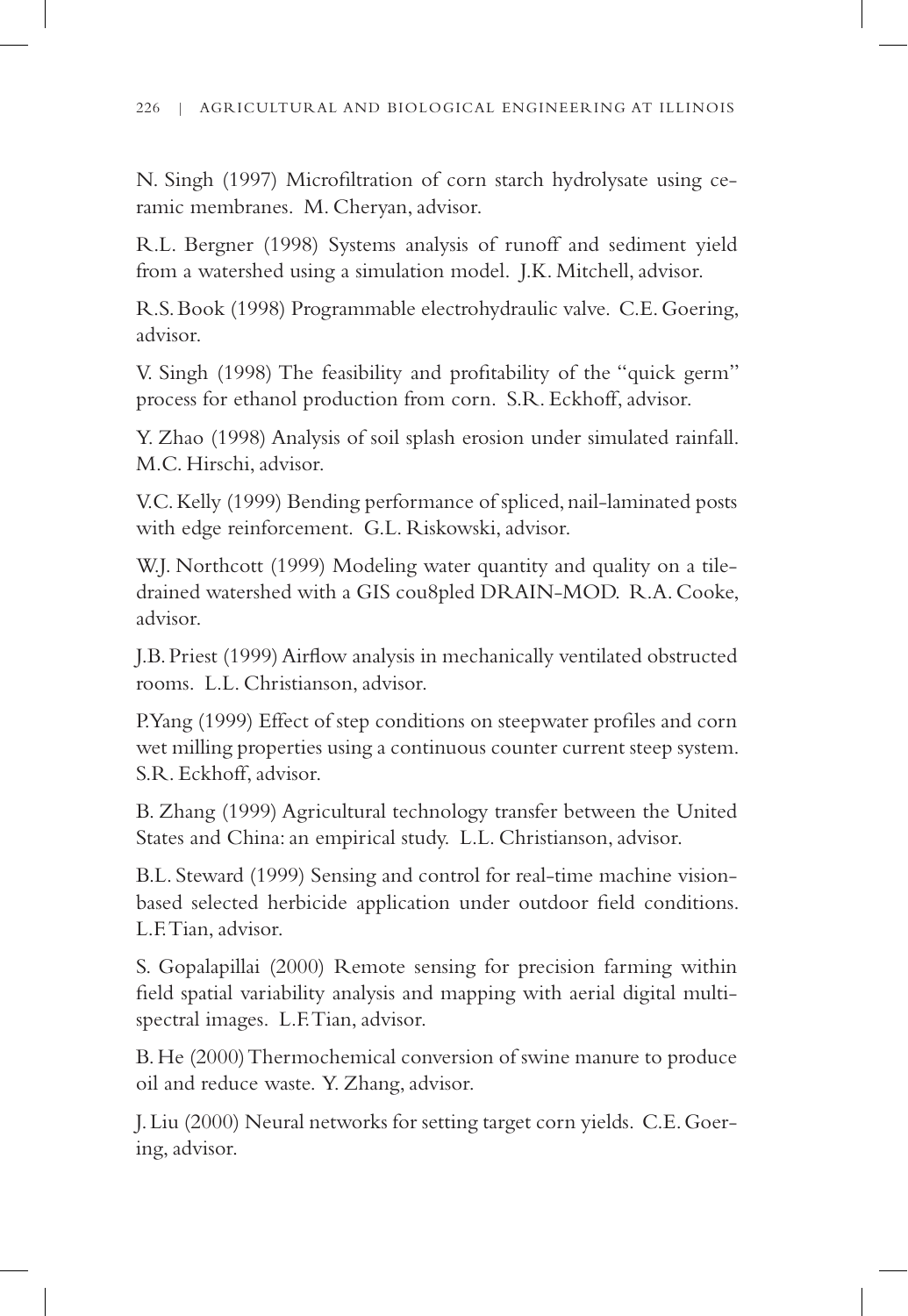F. Pinto (2000) Vision sensing for automated tractor guidance – a pose determination approach. J.F. Reid, advisor.

R.A. Price (2000) A real-time core extraction system for soil nitrates. J.W. Hummel, advisor.

R. Shukla (2000) Production of zein from dry milled corn by solvent extraction and ultrafiltration. M. Cheryan, advisor.

X.L. Wang (2000) Measurement and modeling of spatial distribution of particulate matter in indoor environments. Y. Zhang, advisor.

R. Wungtanagorn (2000) Phenomenological study of enthalpy relaxation and physical aging of glucose, fructose, and their mixtures. S. Schmidt, advisor.

Y.Yuan (2000) Tile-drained watershed SCS-curve number model. J.K. Mitchell, advisor.

L.Y. Zhao (2000) Measurement and analysis of full-scale room airflow using particle image velocimetry (PIV) techniques. Y. Zhang, advisor.

Shrinivas Badiger (2001) Integrated numerical modeling of spatial and time variant hydrologic response in subsurface drained watersheds. R.A. Cooke, advisor.

Eric Benson (2001) Vision based guidance of an agricultural combine. J.F. Reid, advisor.

Ana Maria Garcia (2001) Hydrologic modeling of irregular tile drainage systems. R.A. Cooke, advisor.

William Robert Norris (2001) A design framework for quantitative human-in-the-loop system development. Q. Zhang, advisor.

B.Adams (2002) Central inflation for agricultural vehicles. J.F. Reid, advisor.

C. Harbourt (2002) A vadose zone field study: subsurface tile drainage, hydrology, and variability. M.C. Hirschi, advisor.

Y. Kim (2002) Real-time nitrogen detection system of corn using a multi-spectral imaging system. J.F. Reid, advisor.

J.O'Brien (2002) Intelligent vision system for detection of protozoa on microscopic slides. J.F. Reid, advisor.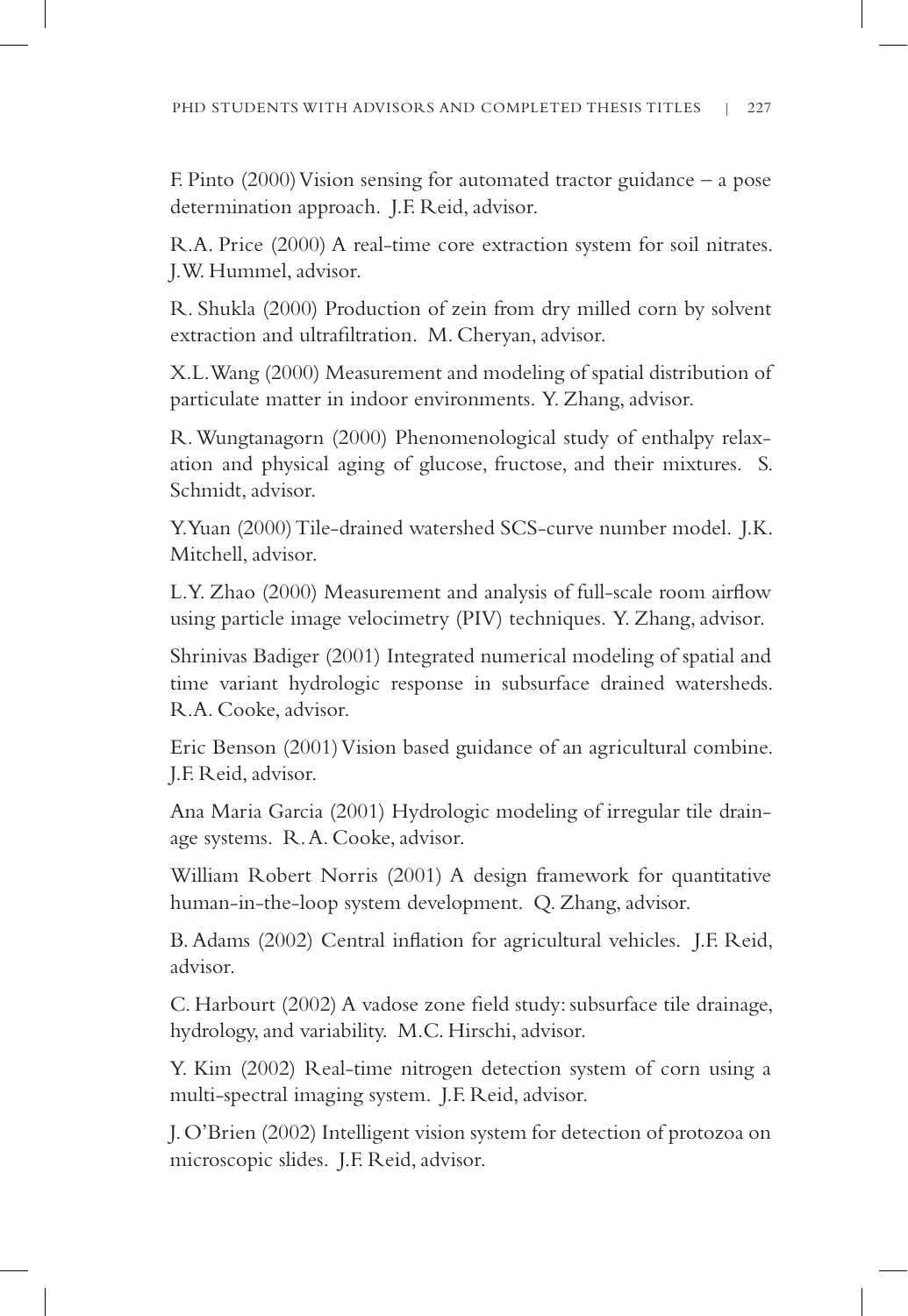H. Qiu (2002) Navigation control for autonomous tractor guidance. Q. Zhang, advisor.

L.Tang (2002) Machine vision systems for real-time plant variability, sensing and in-field application. L.F.Tian, advisor.

L. Guo (2003) Development of a low-cost navigation system for autonomous vehicles. Q. Zhang, advisor.

A. Kaleita (2003) Soil moisture estimation from spectral characteristics in a precision farming environment. L.Tian and M.C. Hirschi, advisors.

H.K. Noh (2003) Ground sensor-based, variable-rate nitrogen management. Q. Zhang, advisor.

J. Kwiatowski (2004) Membrane processing of ethanol-extracted corn. M. Cheryan, advisor.

Z. Tan (2004) Mechanisms of particle separation in aerodynamic air cleaning. Y. Zhang, advisor.

M. Wilkins (2004) analysis of heat transfer fouling by think stillage from dry grind corn processing facilities. K.D. Rausch, advisor.

H, Yao (2004) Hyperspectral imagery for precision agriculture. L.Tian, advisor.

K.I. Christopher (2005) A DRAINMOD-based decision support system (DSS) for drainage and water quality in Illinois. R.A. Cooke, advisor.

K. Kim (2005) Modeling phosphorous transport in a river under unsteady flow conditions. P.K. Kalita, advisor.

K.C.S. Ocfemia (2005) Hydrothermal process of swine manure to oil using a continuous reactor system. Y. Zhang, advisor.

Y. Wenqiao (2005) Computational modeling of NOx emissions from biodiesel combustion based on accurate fuel properties. A.C. Hansen, advisor.

L. Cabrales (2006) Variability in starch rheological properties from commercial corn hybrids and their effect on food functional properties. S. Eckhoff, advisor.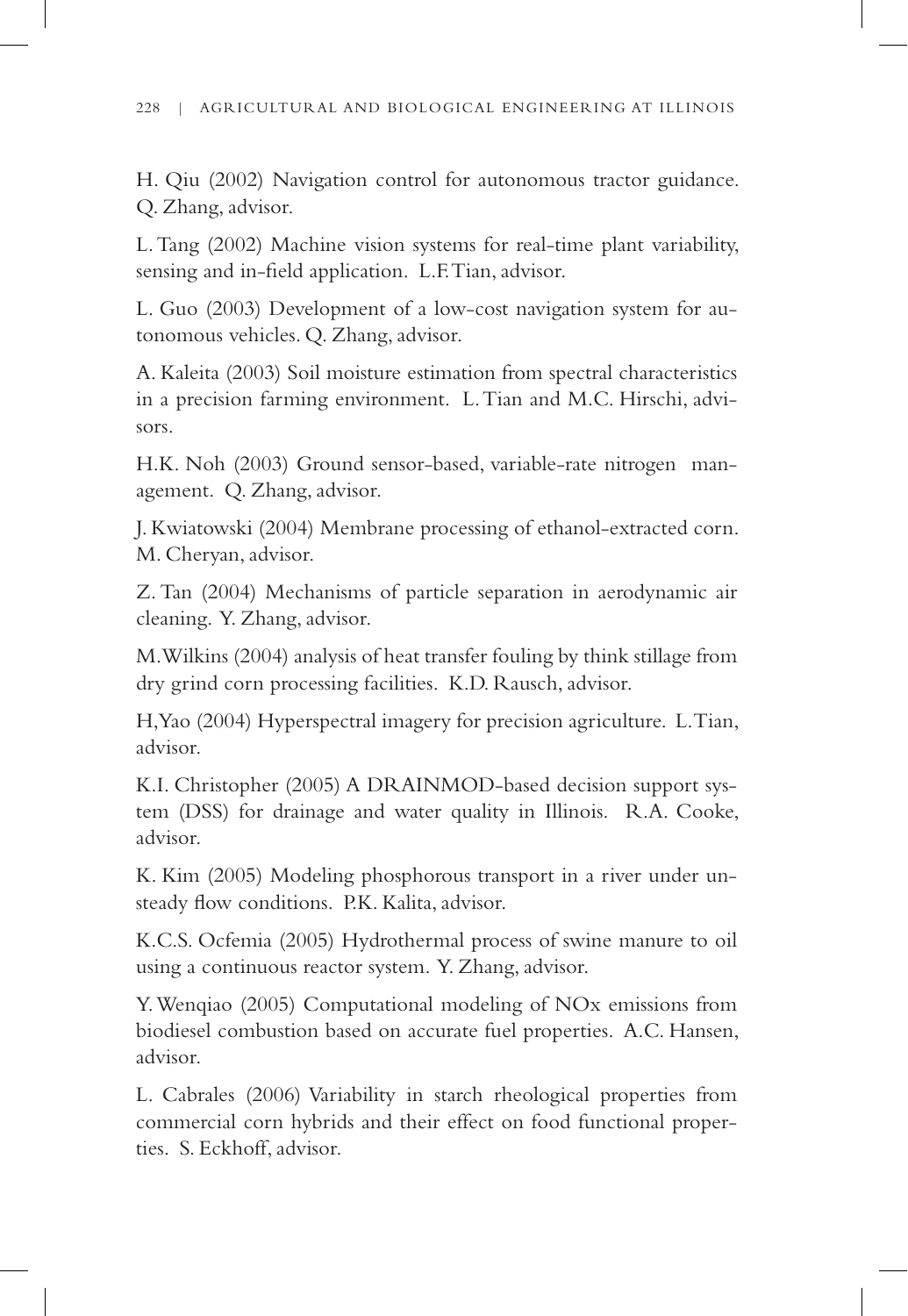D. Goswami (2006) Analysis of flow and water quality components in drainage channels in tile-drained watersheds. P.K. Kalita, advisor.

G. Kweon (2006) Analysis and control of rate and uniformity for granular fertilizer application systems. T.E. Grift, advisor.

G.Murthy (2006) Development of a controller for fermentation in the dry-grind corn process. V. Singh, advisor.

R. Srinivasan (2006) Separation of fiber from distillers dried grains with solubles using sieving and elutriation. V. Singh, advisor.

A. Wang (2006) Quantifying air distribution, ventilation effectiveness and airborne pollutant transport in an aircraft cabin mockup. Y. Zhang, advisor.

J.A.Chun (2007) Measurement and modeling of nitrate-N transport in subsurface bioreactors. R.A. Cooke, advisor.

S. Jerez (2007) Airborne pollutant distribution, emission, and ventilation effectiveness for mechanically ventilated livestock buildings. Y. Zhang, advisor.

J. Jiang (2007) Experimental and numerical study of airflows in a full scale room. X. Wang, advisor.

V. Sharma (2007) Factors affecting starch conversion to ethanol in dry grind corn process. V. Singh, advisor.

Y. Sun (2007) Volumetric particle stream-tracking velocimetry and its application in indoor airflow measurements. Y. Zhang, advisor.

Hong Young Jeon (2008) Plant specific direct chemical application field robot. L.Tian, advisor.

Dongning Li (2008) Numerical and experimental study of volumetric particle tracking velocimetry in a spatial and temporal domain. Y. Zhang, advisor.

Samantha S.S. Rathore (2008) Decision making in dry-grind ethanol industry using near-infrared spectroscopy. M.R. Paulsen, advisor.

Ping Wang (2008) Granular starch hydrolysis for fuel ethanol production. V. Singh, advisor.

Haitao Xiang (2008) Autonomous agricultural remote sensing systems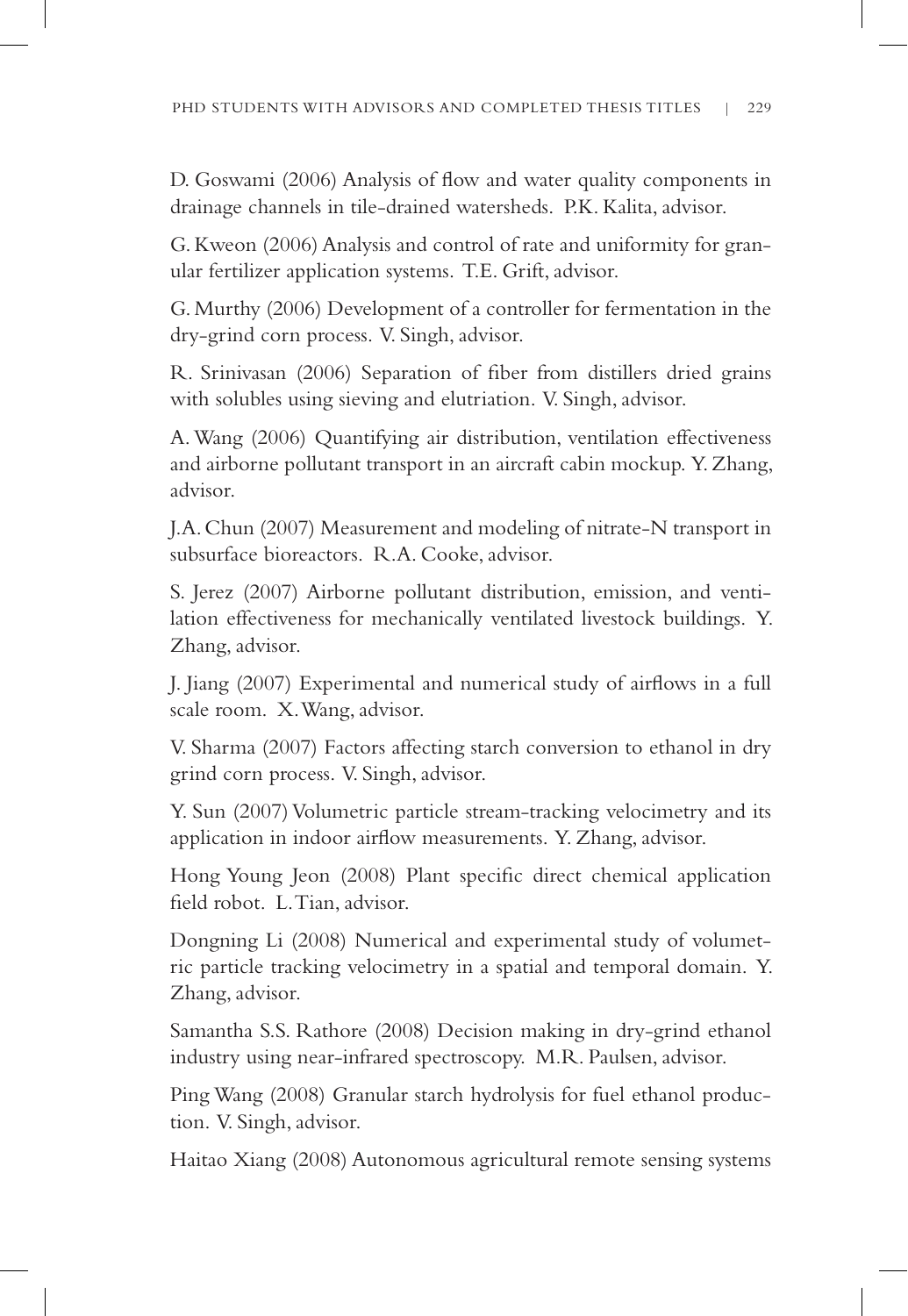with high spatial and temporal resolutions. L.Tian, advisor.

Amait Arora (2009) Thin stillage fractionation to improve water recycling rates and heat transfer characteristics in the corn dry grind process. K. D. Rausch, advisor.

Rong Dong (2009) Hydrothermal process for bioenergy production from corn fiber and swine manure. Y. Zhang, advisor.

Munima Haque (2009) A colloidal science approach to characterize the nanoscale aggregation behavior of corn protein zein. K. Bhalerao, advisor.

Jongmin Lee (2009) Characterization and concentration of particulate matters emitted from confinement animal buildings. Y. Zhang, advisor.

Joshua McClure (2009) Determination of particulate emissions from confined animal housing.Y. Zhang, advisor.

Qi Wang (2009) Autonomous machine vision for off-road vehicles in unstructured fields. Q. Zhang, advisor.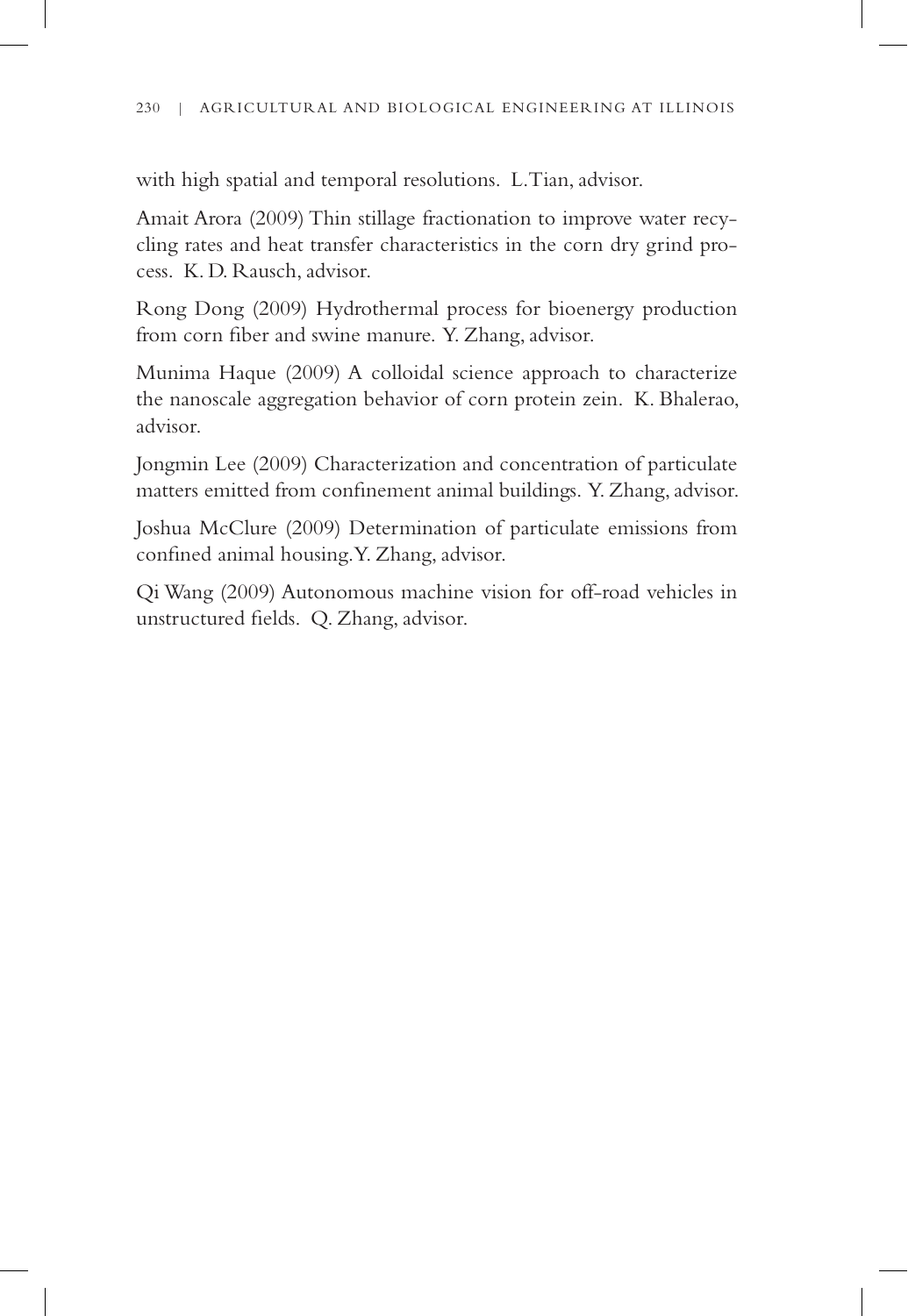# <sup>C</sup>| ABE FACULTY SUMMARY

# *ABE faculty summary, 1997-2009*

| <u>Departures</u>       | ABE Service | <u>Next assignment</u> |
|-------------------------|-------------|------------------------|
| Dr. Stuart Birrell      | 1996-1998   | Iowa State University  |
| Dr. John Siemens        | 1968-1998   | <b>Retired</b>         |
| Dr. Bruce Litchfield    | 1986-1999   | Engr. Dean's office    |
| Dr. Carroll Goering     | 1977-1999   | Retired                |
| Dr. Kent Mitchell       | 1964-2000   | <b>Retired</b>         |
| R. John Hummel          | 1976-2000   | USDA, Missouri         |
| Dr. John Reid           | 1986-2001   | Deere & Co.            |
| Dr. Gerald Riskowski    | 1986 - 2001 | Texas A&M              |
| Dr. Shufeng Han         | 1999-2001   | Deere & Co.            |
| Dr. Paul Benson         | 1978-2002   | <b>Retired</b>         |
| Mr. Doug Bosworth       | 1995-2005   | Retired                |
| Dr. Mike Tumbleson      | 2001-2006   | <b>Retired</b>         |
| Dr. Marvin Paulsen      | 1975-2006   | Retired                |
| Dr. Phil Buriak         | 1988-2007   | Retired                |
| Dr. Leslie Christiansen | 1985-2007   | Retired                |
| Dr. Mike Hirschi        | 1985–2007   | Engr. Dean's office    |
| Dr. Loren Bode          | 1974 - 2009 | Retired                |
| Dr. Qin Zhang           | 1997 -2009  | Washington St. Univ.   |

# *Continuing faculty*

| Dr. Bob Aherin    | 1984- |
|-------------------|-------|
| Dr. Steve Eckhoff | 1988- |
| Dr. Richard Cooke | 1994- |
| Dr. Lei Tian      | 1995- |
| Dr. Ted Funk      | 1995- |
| Dr. Yuanhui Zhang | 1996- |

# *New Faculty*

| 1997-<br>Dr. Kent Rausch |  |
|--------------------------|--|
|--------------------------|--|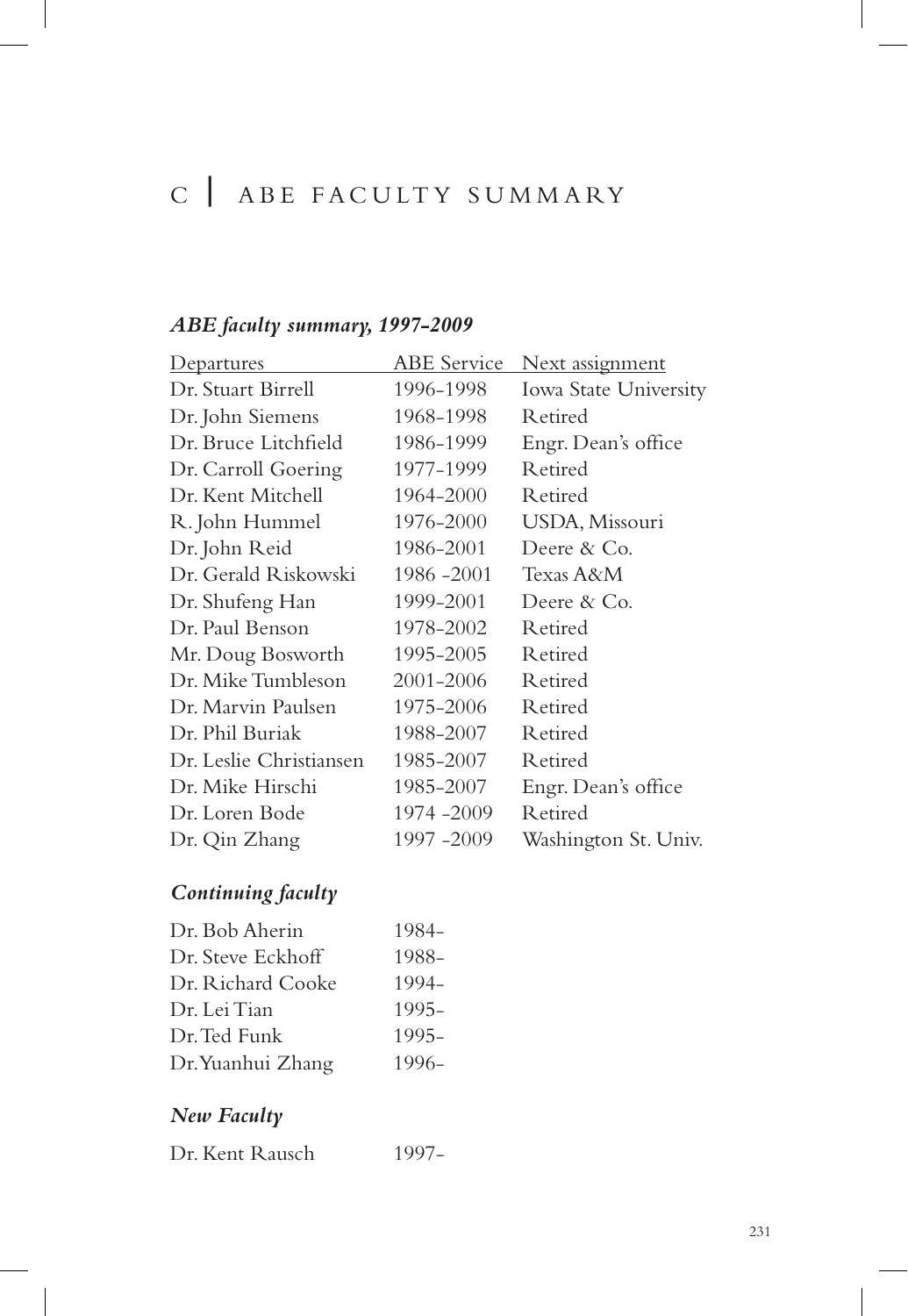| Dr. Alan Hansen      | 1999-    |
|----------------------|----------|
| Dr. Prasanta Kalita  | 1999-    |
| Dr. Tony Grift       | $2002 -$ |
| Dr. Xinlei Wang      | $2002 -$ |
| Dr. Vijay Singh      | $2002 -$ |
| Dr. KC Ting          | $2004 -$ |
| Dr. Kaustab Bhalero  | $2005 -$ |
| Dr. Luis Rodriguez   | $2005 -$ |
| Steven Zahos         | $2005 -$ |
| Dr. Joe Harper       | $2007 -$ |
| Dr. Mary-Grace Danao | $2007 -$ |
| Dr. Lance Schidemann | $2007 -$ |
| Dr. Angela Green     | $2008 -$ |
| Dr. Richard Gates    | 2009-    |
|                      |          |

# *Faculty with Courtesy appointments*

| <b>Faculty member</b> | Service    | <b>Primary department</b> |
|-----------------------|------------|---------------------------|
| Dr. Irfan Ahmad       | $1999 -$   | Micro and Nanotechnology  |
|                       |            | Laboratory                |
| Dr. Kazimierz Banasik | $1997 - ?$ | Visiting Professor from   |
|                       |            | Poland                    |
| Dr. Munir Cheryan     | $2002 -$   | Food Science and Human    |
|                       |            | Nutrition                 |
| Dr. Hao Feng          | $2002 -$   | Institute for Genomic     |
|                       |            | <b>Biology</b>            |
| Dr. Noboru Noguchi    | 1997-2003  | Japan                     |
| Dr. Hongbin Ren       | $2007 -$   | China                     |
| Dr. Scott Morris      | $2002 -$   | Food Science and Human    |
|                       |            | Nutrition                 |
| Dr. Shelly Schmidt    | $2003 -$   | Food Science and Human    |
|                       |            | Nutrition                 |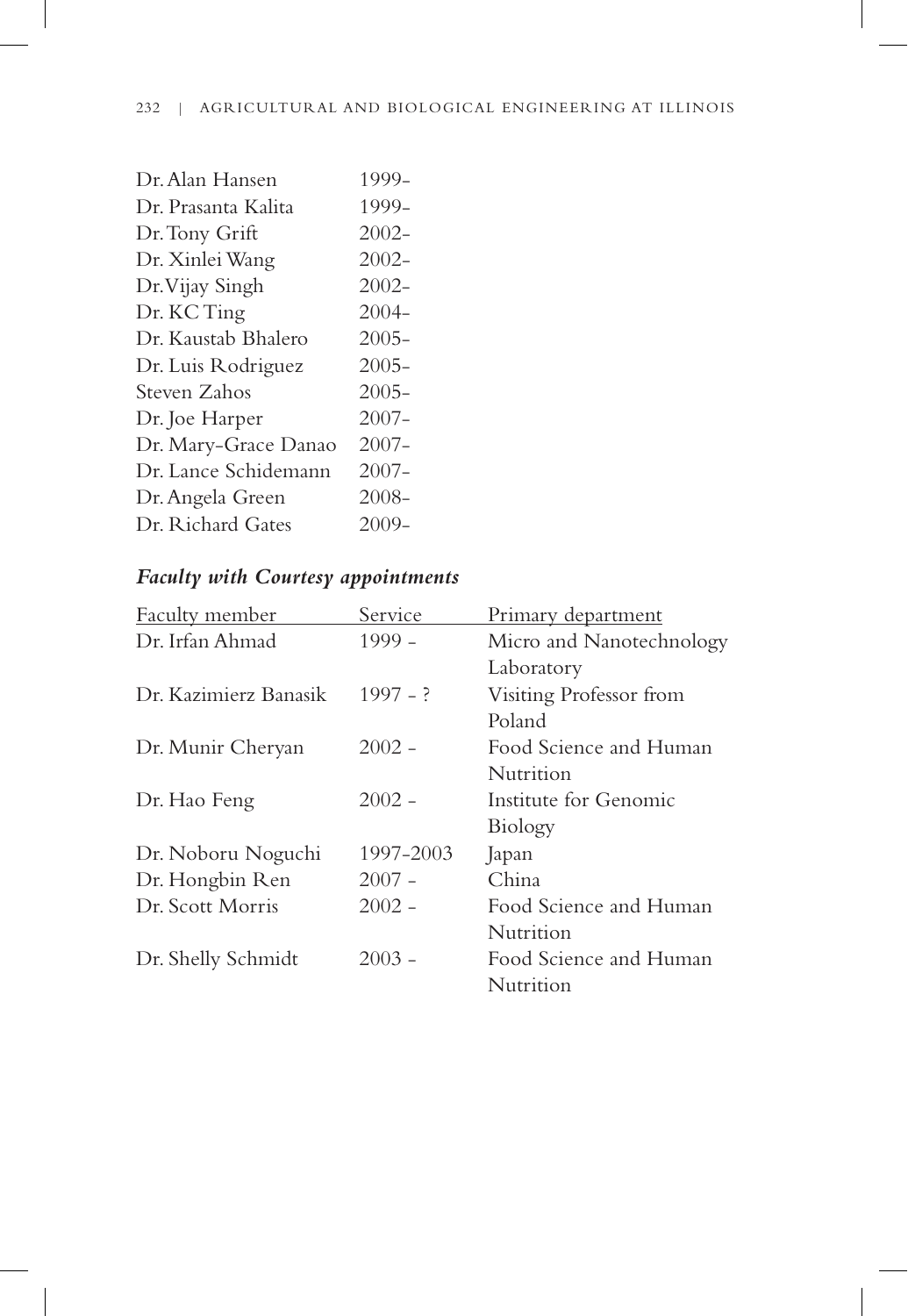# *Extension Affiliates*

 $\overline{\phantom{a}}$ 

 $\overline{\phantom{a}}$ 

| John Church            | $2008 -$      |
|------------------------|---------------|
| George Czapar          | $2000 -$      |
| Robert Frazee          | $2000 -$      |
| Duane Friend           | $2000 -$      |
| Paul Mariman           | $2002 - 2005$ |
| Susan Meeker           | $2002 - 2005$ |
| Michael Plumer         | $2000 -$      |
| <b>Stanley Solomon</b> | $2000 -$      |
|                        |               |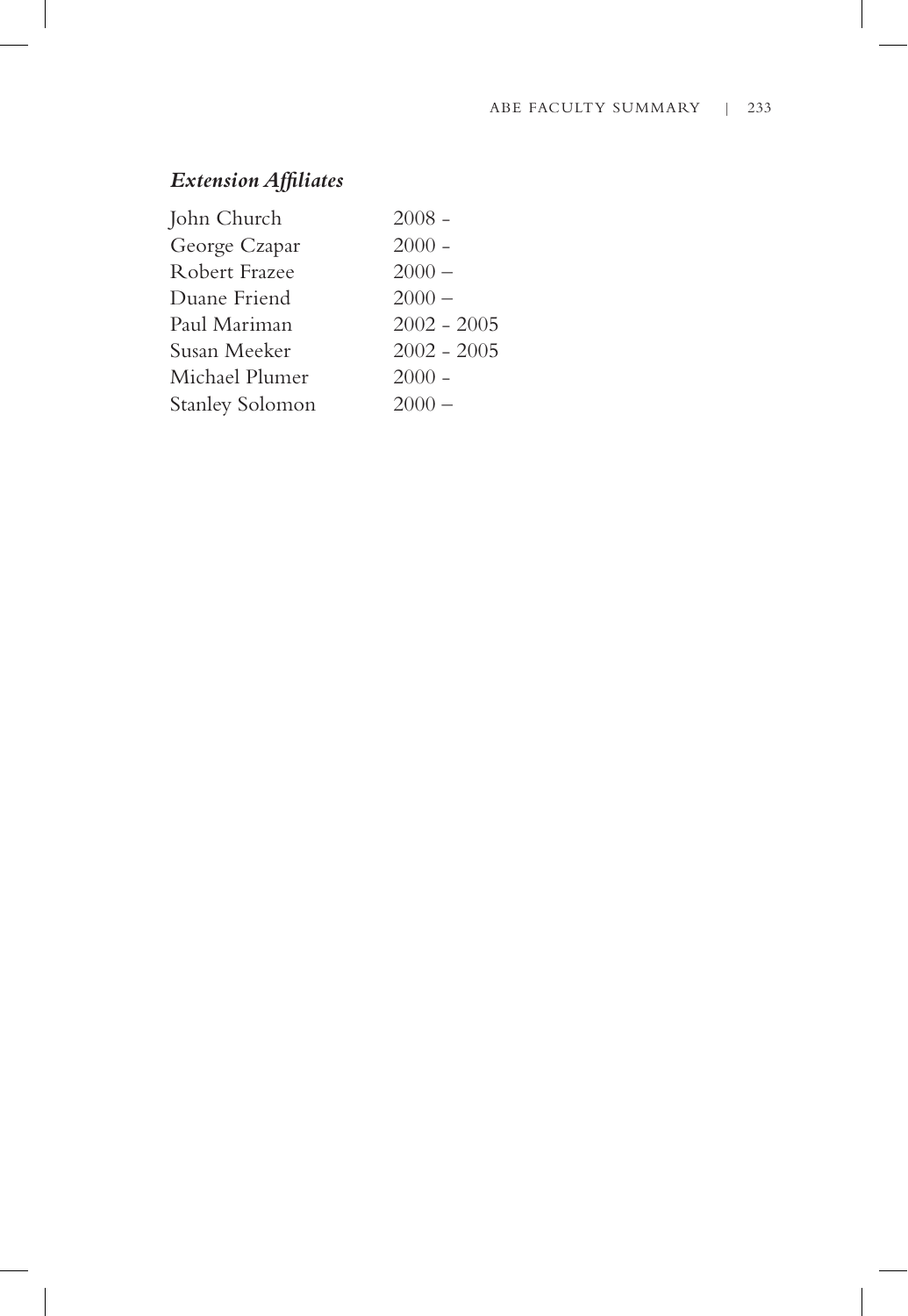# <sup>D</sup>| ACADEMIC PROFESSIONALS AND OTHER ABE STAFF

| Last name       | First name   | Sex              | Title                        | Area        | Years served  |
|-----------------|--------------|------------------|------------------------------|-------------|---------------|
| Ashamalla       | Joyce        | $\mathsf{f}$     | Acad Hourly                  | <b>BEE</b>  | $2001 - 2002$ |
| Bajwa           | Sreekala     | $\mathsf{f}$     | Post Doc                     | <b>OREE</b> | $1996 - 2001$ |
| Behme           | Gregory      | m                | <b>Teaching Asst</b>         | <b>FBE</b>  | $2000 - 2000$ |
| Belton          | Patricia     | $\mathbf{f}$     | Acct Tech I                  | <b>DEPT</b> | $1999 - 2002$ |
| Bergmeier       | Marsha       | $\mathsf{f}$     | Acad Hourly                  | S&W         | $1997 - 2001$ |
| <b>Black</b>    | Jennifer     | $\mathsf{f}$     | Acct Tech I                  | <b>DEPT</b> | $2007 - p$    |
| Book            | Ruth         | $\boldsymbol{f}$ | Post Doc                     | OREE        | $1998 - 1999$ |
| Boone           | Anne Marie   | $\mathsf{f}$     | Acad Prof                    | <b>DEPT</b> | $2007 - p$    |
| <b>Brashear</b> | Matthew      | m                | <b>Teaching Asst</b>         | OREE        | $2001 - 2001$ |
| <b>Brem</b>     | Benjamin     | m                | Acad Hourly                  | <b>BEE</b>  | $2005 - 2008$ |
| Bretthauer      | Scott        | m                | AP Staff                     | <b>OREE</b> | $2003 - p$    |
| Brown           | Robert       | m                | <b>Teaching Asst</b>         | <b>FBE</b>  | $1998 - 1999$ |
| Carlson         | Janet M.     | f                | Acad Hourly                  | <b>FBE</b>  | $2003 - 2003$ |
| Chaney          | Sara         | $\mathsf{f}$     | Acad Hourly                  | <b>FBE</b>  | $1998 - 1999$ |
| Crome           | Philip       | m                | Acad Hourly                  | <b>FBE</b>  | $1997 - 1998$ |
| Davidson        | Paul         | m                | <b>USDA Fellow</b>           | S&W         | $2005 - p$    |
| Davis           | Jay          | m                | Res Spec                     | S&W         | $1999 - 2010$ |
| Denhart         | Rene         | f                | Acad Prof                    | <b>FBE</b>  | $1993 - 2003$ |
| Dockter         | Dawn         | $\boldsymbol{f}$ | Acad Hourly                  | S&W         | $1998 - 1999$ |
| Dowell          | Dorothy      | f                | Sec III                      | <b>DEPT</b> | $1993 - 1997$ |
| Elenbaas        | Anne         | $\mathbf{f}$     | Acad Hourly                  | <b>BEE</b>  | $1999 - 2000$ |
| Fonner          | Randy        | m                | Ext Spec                     | <b>BEE</b>  | $1990 - p$    |
| Fonner          | Robin        | $\mathsf{f}$     | Admin Sec                    | <b>DEPT</b> | $2007 - p$    |
| Ford            | Steven       | m                | Res Engr                     | <b>BEE</b>  | $1990 - p$    |
| Fry             | <b>Bobby</b> | m                | <b>Resource Analyst DEPT</b> |             | $1982 - 1995$ |
| Garcia          | Michelle     | $\boldsymbol{f}$ | Acad Hourly                  | <b>FBE</b>  | $2003 - 2004$ |
| Ghiron          | Kenneth      | m                | Post Doc                     | <b>FBE</b>  | $1996 - 1999$ |
| Goodwin         | Marci        | $\mathbf f$      | Acad Hourly                  | <b>FBE</b>  | $1997 - 1998$ |
| Guativa         | Alfonso      | m                | Acad Hourly                  | <b>BEE</b>  | $1996 - 1999$ |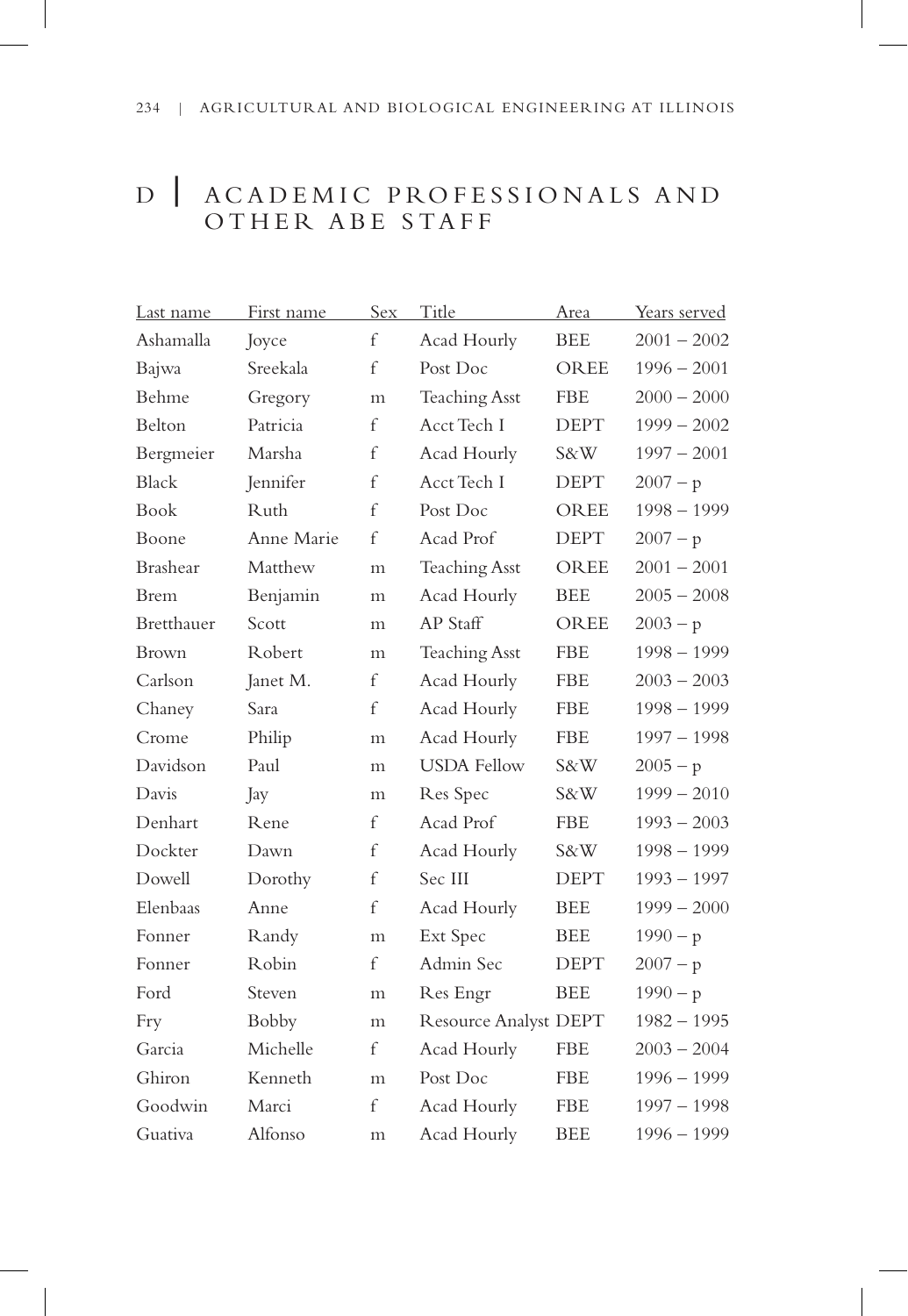| Guo        | Jianying          | f            | Acad Hourly          | FBE         | $2002 - 2003$ |
|------------|-------------------|--------------|----------------------|-------------|---------------|
| Haken      | Armgard           | $\mathsf{f}$ | Res Spec             | <b>FBE</b>  | $1993 - 2000$ |
| Hall       | Molly             | f            | AP Staff             | <b>FBE</b>  | $2002 - 2007$ |
| Hall       | Andrew M.         | m            | Acad Hourly          | S&W         | $1999 - 2000$ |
| He         | Bingjun (Brian) m |              | Post Doc             | BEE         | $1996 - 2001$ |
| He         | Xiuyan            | f            | Acad Hourly          | <b>FBE</b>  | $2004 - 2005$ |
| Heffron    | Brendan           | m            | Acad Hourly          | <b>FBE</b>  | $2004 - 2005$ |
| Heilwagen  | <b>Bradley</b>    | m            | Acad Hourly          | S&W         | $2003 - 2004$ |
| Hodel      | Eric              | m            | <b>Teaching Asst</b> | DEPT        | 1997 - 1999   |
| Holman     | Teresa            | f            | <b>USDA</b> Sec      | <b>USDA</b> | 1976 - 2000   |
| Husain     | Nazir             | m            | Acad Hourly          | FBE         | 1999 - 2000   |
| Jiang      | Naiqian           | m            | Post Doc             | S&W         | $1990 - 2002$ |
| Jin        | Xiao-Lu           | $\mathbf f$  | Acad Hourly          | <b>FBE</b>  | 1997 - 1998   |
| Kasten     | Ansas Matthias    | m            | Acad Hourly          | <b>OREE</b> | $2003 - 2003$ |
| Keel       | Marie             | f            | Acad Hourly          | FBE         | 1997 - 1998   |
| Kimme      | Duane             | m            | Ext Asst             | S&W         | $1989 - p$    |
| King       | Dennis            | m            | <b>USDA</b> Tech     | <b>USDA</b> | $1976 - 2000$ |
| Klimek     | Amy J.            | f            | Acad Hourly          | FBE         | $2003 - 2004$ |
| Landers    | Sean              | m            | <b>Teaching Asst</b> | <b>OREE</b> | $2001 - 2001$ |
| Langdon    | Brian             | m            | Acad Hourly          | <b>FBE</b>  | 1998 - 1999   |
| Li         | Bihua             | m            | Acad Hourly          | FBE         | 1993 - 1996   |
| Li         | Xiaoqing          | f            | Acad Hourly          | FBE         | $2005 - 2006$ |
| Lillyman   | Barbara A.        | m            | Acad Hourly          | FBE         | $2003 - 2003$ |
| Liu        | Jing              | f            | Post Doc             | OREE        | $1996 - 2000$ |
| Longfellow | Charlotte         | f            | Chief Clerk          | <b>DEPT</b> | $1986 - 2003$ |
| Lorenzini  | Valentina         | $\mathsf{f}$ | Acad Hourly          | S&W         | $2003 - 2004$ |
| Loschen    | David             | m            | <b>Teaching Asst</b> | OREE        | $2001 - 2001$ |
| Lucas      | Leanne            | f            | Acad Hourly          | <b>DEPT</b> | $2008 - p$    |
| Luginbuhl  | David             | m            | Acad Hourly          | <b>BEE</b>  | 1997 - 1998   |
| Maddock    | Steve             | m            | Phys Sci Tech        | S&W         | 1974 - 2008   |
| Manke      | Todd              | m            | Acad Hourly          | OREE        | $2002 - 2002$ |
| Mehra      | Suhas             | m            | Post Doc             | <b>FBE</b>  | 1992 - 1996   |
| Meredith   | Jason             | m            | Acad Hourly          | Dept        | $2000 - 2001$ |
| Meyer      | Larry             | m            | Farm Foreman         | <b>DEPT</b> | $1983 - 2008$ |
| Miles      | Irene             | f            | Acad Hourly          |             | 1993 - 1996   |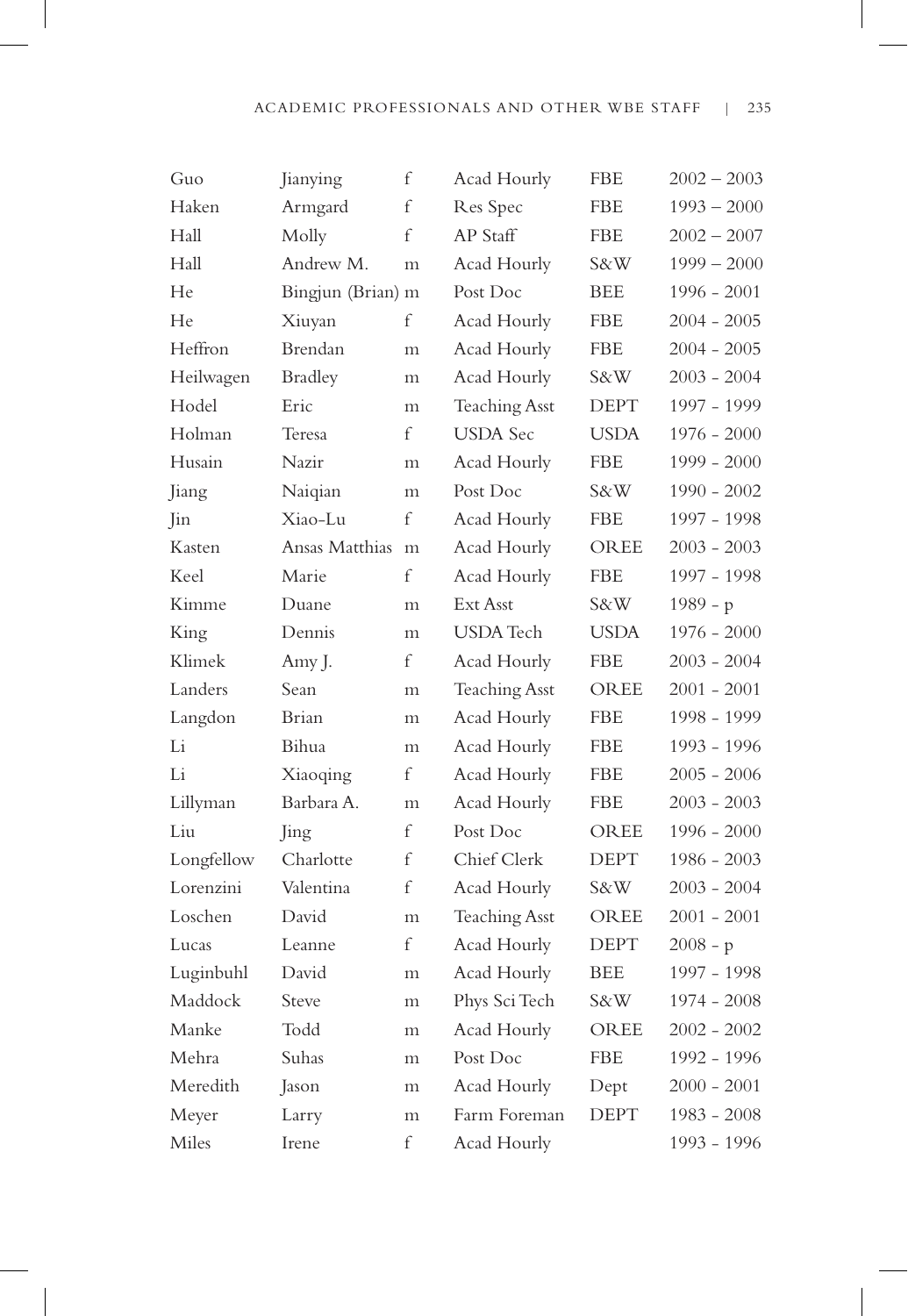### 236 | AGRICULTURAL AND BIOLOGICAL ENGINEERING AT ILLINOIS

| Mitchell   | Michelle     | f | Acad Hourly            | S&W         | 1998 - 1999   |
|------------|--------------|---|------------------------|-------------|---------------|
| Mitchell   | Keith        | m | Acad Hourly            | S&W         | 1996 - 1998   |
| Mizushima  | <b>Akira</b> | m | Post Doc               | OREE        | $2005 - 2009$ |
| Mohr       | Dennis       | m | Phys Sci Tech          | OREE        | $1982 - p$    |
| Mohr       | Mark         | m | Ext Spec               | OREE        | $1999 - 2003$ |
| Munhall    | Mary Beth    | f | Admin Sec              | DEPT        | $1996 - 2003$ |
| Nashashibi | Ceylan       | f | Sec III                | <b>DEPT</b> | 1995 - 1998   |
| Nelshoppen | Thomas       | m | AP Staff/<br>computers | <b>DEPT</b> | 1999 - p      |
| Nemeth     | Robert       | m | Vis Lect               | BEE         | $2003 - 2003$ |
| Newman     | Symantha     | f | Acad Hourly            | <b>USDA</b> | 1993 - 1997   |
| Ni         | Bingcheng    | m | Post Doc               | <b>OREE</b> | 1990 - 1997   |
| Niu        | Yuxian       | f | Res Spec               | <b>FBE</b>  | $1993 - 2007$ |
| Obaldo     | Leonard      | m | Post Doc               | <b>FBE</b>  | 1996 - 1999   |
| Ocfemia    | Kim Carlo    | m | Post Doc               | <b>BEE</b>  | $2001 - 2006$ |
| Ogwal      | Mike         | m | Post Doc               | FBE         | 1992 - 1997   |
| Peterson   | Douglas      | m | Acad Hourly            |             | 1979 - 2009   |
| Petrea     | Robert       | m | Prom Res Spec          | <b>OREE</b> | $1987 - p$    |
| Phillips   | Stephen      | m | Acad Hourly            | <b>FBE</b>  | 1998 - 1999   |
| Pilarski   | James        | m | AP Staff               | FBE         | $1997 - p$    |
| Plattner   | Chad         | m | Acad Hourly            | USDA        | 1994 - 1997   |
| Poletti    | Benjamin     | m | Teaching Asst          | OREE        | 1996 - 1997   |
| Pordesimo  | Lester       | m | Vis Res Assoc          | <b>FBE</b>  | 1993 - 1995   |
| Price      | Jamie        | f | Acct Tech I            | <b>DEPT</b> | $2000 - p$    |
| Pruiett    | Larry        | m | Sr. Res Spec           | FBE         | 1979 - 2009   |
| Qiu        | Jianhua      | f | Acad Hourly            | <b>FBE</b>  | 1996 - 1998   |
| Reid       | Dini         | f | Assst to Head          | <b>DEPT</b> | 1993 - 2004   |
| Reinke     | Beth C       | f | Acad Hourly            | <b>DEPT</b> | $2003 - p$    |
| Richardson | Jennifer     | f | AP Staff               | FBE         | $2004 - p$    |
| Rix        | Joseph       | m | Acad Hourly            | <b>OREE</b> | $2004 - 2005$ |
| Robert     | Matthew      | m | Vis Res Engr           | BEE         | 1996 - p      |
| Rodrigue   | Abby         | f | Surge                  | S&W         | $2004 - 2006$ |
| Rovira Mas | Francisco    | m | Post Doc               | OREE        | $2005 - 2006$ |
| Rudibaugh  | Mike         | m | Acad Hourly            | OREE        | $2001 - 2001$ |
| Saker      | Nahida       | f | Acad Hourly            | <b>FBE</b>  | 1999 - 1999   |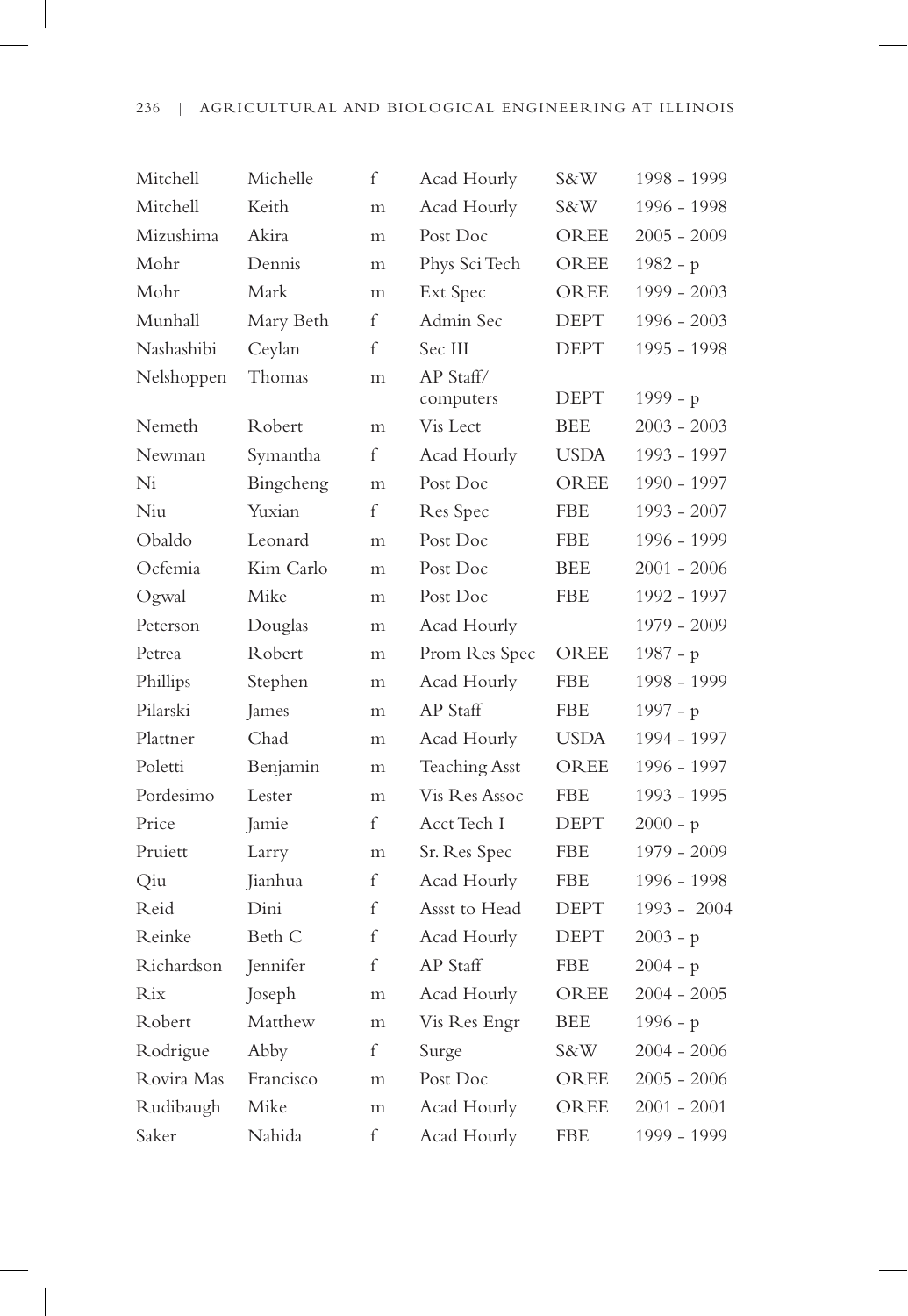| Sattazahn               | Ruth              | f                | Coord Res Prog | <b>DEPT</b> | 1989 - 1999   |
|-------------------------|-------------------|------------------|----------------|-------------|---------------|
| Schaper                 | Henry             | m                | Instr. Tech    | <b>DEPT</b> | 1964 - 1995   |
| Schultze                | Mary              | f                | Office Mgr.    | <b>DEPT</b> | $1997 - p$    |
| Schutte                 | Laura             | f                | Surge          | S&W         | $2003 - 2004$ |
| Scifres                 | Whitney           | f                | Acad Hourly    | <b>FBE</b>  | $1997 - 2002$ |
| Singh                   | Mukti             | f                | Post Doc       | <b>FBE</b>  | $1999 - 2003$ |
| Stroot                  | Peter             | m                | Res Engr       | <b>BEE</b>  | $1993 - 2000$ |
| Su                      | Jingwei           | f                | Res Spec       | <b>BEE</b>  | $2005 - p$    |
| Su                      | Hong-Bo<br>(Mike) | m                | Post Doc       | OREE        | 1996 - 1997   |
| Sullivan                | Ronda             | f                | Assst to Head  | <b>DEPT</b> | $2004 - p$    |
| Sun                     | Yigang            | m                | Res Spec       | <b>BEE</b>  | $2000 - 1997$ |
| Tan                     | Peter             | m                | Acad Hourly    | <b>FBE</b>  | 1998 - 1999   |
| Thomas                  | Cris              | m                | Acad Hourly    | <b>FBE</b>  | 1998 - 1999   |
| Tobin                   | Malachy           | m                | Acad Hourly    | OREE        | $2001 - 2001$ |
| Trask                   | Jennifer          | f                | Acad Hourly    | S&W         | $1999 - 2000$ |
| Utterback               | Pamela            | f                | Acad Hourly    | <b>FBE</b>  | $2001 - 2002$ |
| Van Vianen              | Arie              | m                | Acad Hourly    | S&W         | $2003 - 2004$ |
| van                     |                   |                  |                |             |               |
| Woudenbergh Cornelis J. |                   | m                | Acad Hourly    | S&W         | $2002 - 2003$ |
| Vander Ploeg Dan        |                   | m                | Mgr. Sys Ser   | DEPT        | 1996 - 1998   |
| Walker                  | Sharyl            | f                | Post Doc       | S&W         | 1992 - 1999   |
| Wang                    | Ping              | f                | Res Spec       | <b>FBE</b>  | $1998 - 2008$ |
| Wang                    | Dong              | m                | Acad Hourly    |             | 1993 - 1996   |
| Warsaw                  | Pamela            | f                | Sec III        | <b>DEPT</b> | 1978 - 1999   |
| Wassink                 | Evert-Jan         | m                | Acad Hourly    | OREE        | 1997 - 1998   |
| Wolf                    | Robert            | m                | Ext Spec       | OREE        | 1988 - 1998   |
| Wu                      | Yun               | m                | Post Doc       | <b>FBE</b>  | 1997 - 1998   |
| Xu                      | Linglei (Leslie)  | f                | Surge          | FBE         | 1996 - 1998   |
| Xu                      | Li                | m                | Res Spec       | <b>FPE</b>  | 1998 - 1999   |
| Xue                     | Hua               | $\boldsymbol{f}$ | Vis Res Engr   | FBE         | $2003 - 2006$ |
| Yang                    | Yang              | m                | Post Doc       | OREE        | $2003 - 2009$ |
| Yang                    | Hongyuan          | $\boldsymbol{f}$ | Acad Hourly    | FBE         | $2004 - 2007$ |
| Yu                      | Xiuting           | f                | Acad Hourly    | FBE         | $2001 - 2003$ |
| Zhao                    | LingYing          | f                | Post Doc       | BEE         | $2000 - 2002$ |
| Zheng                   | Keping            | m                | Acad Hourly    | <b>FBE</b>  | 1997 - 1998   |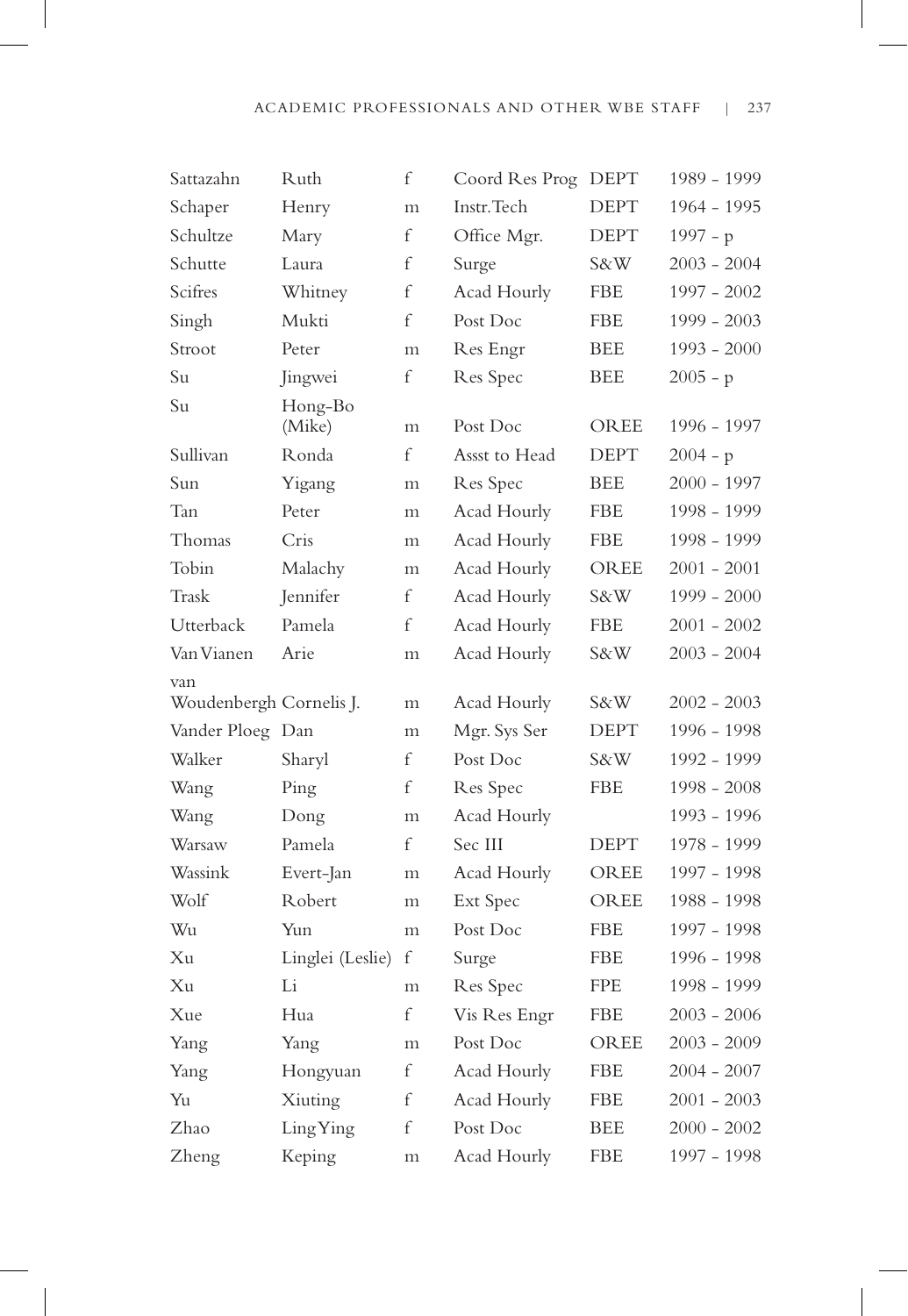### 238 | AGRICULTURAL AND BIOLOGICAL ENGINEERING AT ILLINOIS

| Zhu | Xiang  | Vis Sch           | $BIOL = 2009 - p$ |             |
|-----|--------|-------------------|-------------------|-------------|
| Zou | Shuhua | f Acad Hourly FBE |                   | 1993 - 1997 |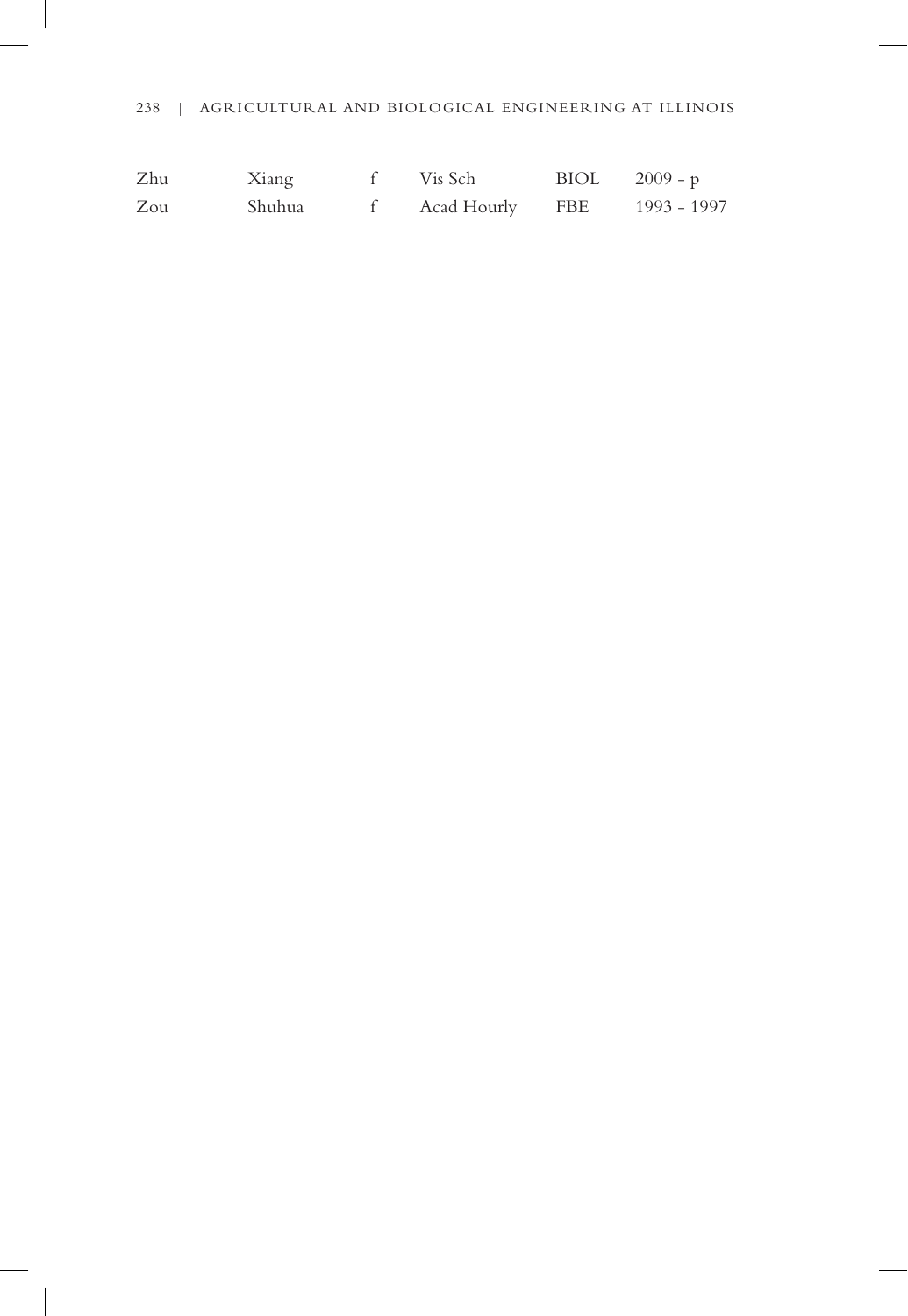# <sup>E</sup>| VISITING SCHOLARS

| Last name   | First name    | <b>Sex</b>   | Area        | Advisor   | Service Years            |
|-------------|---------------|--------------|-------------|-----------|--------------------------|
| Bac         | Wouter        | m            | <b>OREE</b> | Grift     | $2009 - 2009$            |
| Bamgboye    | Adekeke Iaaac | m            | <b>OREE</b> | Hansen    | $2006 - 2006$            |
| Biwole      | Pascal        | m            | BEE         | Y. Zhang  | $2008 - 2008$            |
| Bottini     | Raffaella     | $\mathbf f$  | BioE        | Rodriguez | $2007 - 2007$            |
| <b>Buns</b> | John          | m            | <b>BEE</b>  | Funk      | $2010 - p$               |
| Chen        | Yong          | m            | <b>OREE</b> | Tian      | $2003 - 2004$            |
| Chiu        | Yi-Chich      | m            | OREE        | Grift     | $2009 - p$               |
| Cui         | Di            | $\mathsf{f}$ | OREE        | Q. Zhang  | $2007 - 2008$            |
| Datta Mudi  | Sanku         | m            | S&W         | Kalita    | $2009 - 2009$            |
| Dong        | Zhilin        | m            | OREE        | Q. Zhang  | $2001 - 2002$            |
| Dutta-Mudi  | SAnku         | m            | S&W         | Kalita    | $2009 - p$               |
| Feng        | Lei           | m            | <b>OREE</b> | Q. Zhang  | $2003 - 2004$            |
| Gadanha     | Casimiro      | m            | OREE        | Tian      | $2008 - 2009$            |
| Gao         | Yingjie       | m            | OREE        | Q. Zhang  | $2006 - 2007$            |
| Gautam      | Sapna         | f            | OREE        | Grift     | $2010 - p$               |
| Gomide      | Reinaldo L    | m            | <b>OREE</b> | Tian      | $2002 - 2003$            |
| Gupta       | Devendra      | m            | <b>FBE</b>  | Eckhoff   | $1999 - 2000$            |
| Harada      | Masaaki       | m            | <b>FBE</b>  | Eckhoff   | $2000 - 2001$            |
| Hofstee     | Jan Willem    | m            | OREE        | Grift     | 2003-2003,<br>$2010 - p$ |
| Huang       | Hiabo         | m            | <b>FBE</b>  | Eckhoff   | $2009 - p$               |
| Hwang       | Heon          | m            | OREE        | Q. Zhang  | $2002 - 2003$            |
| Jiang       | Huanyu        | m            | OREE        | Q. Zhang  | $2003 - 2004$            |
| Jiang       | Yan           | m            | OREE        | Tian      | $2007 - 2009$            |
| Jin         | Bo            | m            | OREE        | Q. Zhang  | $2007 - 2009$            |
| Kang        | Feng          | m            | OREE        | Q. Zhang  | $2008 - 2009$            |
| Kise        | Michio        | m            | OREE        | Q. Zhang  | $2003 - 2005$            |
| Kondo       | Naoshi        | m            | OREE        | Q. Zhang  | $2005 - 2006$            |
| Kong        | Xiang Dong    | m            | OREE        | Q. Zhang  | $2001 - 2002$            |
| Lee         | Tsung-Yu      | m            | S&W         | Kalita    | $2009 - p$               |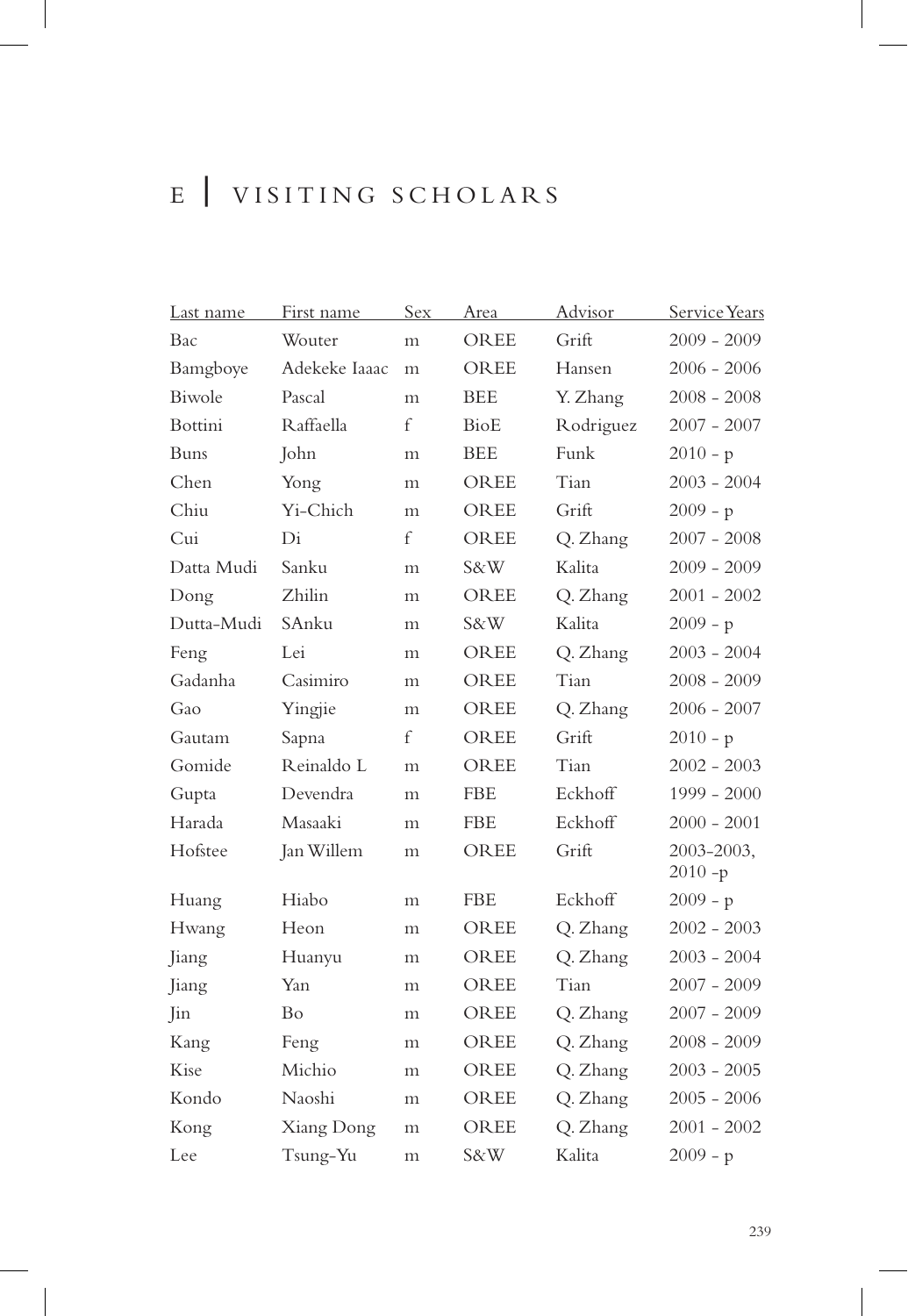| Li             | LeiLie         | m | OREE        | Q. Zhang     | $2007 - 2008$                 |
|----------------|----------------|---|-------------|--------------|-------------------------------|
| Lima           | Karla          | f | <b>BEE</b>  | Gates        | $2009 - p$                    |
| Liu            | Hongxin        | m | OREE        | Tian         | $2009 - p$                    |
| Lyne           | Peter          | m | OREE        | Bode         | $2000 - 2000$                 |
| Ma             | $X_{11}$       | m | OREE        | Q. Zhang     | $2004 - 2005$                 |
| Mahatma        | Maheshkuumar m |   | BioE        | Bhalerao     | $2010 - p$                    |
| <b>Martins</b> | Joao           |   | <b>BEE</b>  | Y. Zhang     | $2005 - 2005$                 |
| <b>Martins</b> | Perea          | m | <b>BEE</b>  | Y. Zhang     | $2005 - 2005$                 |
| Mi             | Zhinan         | m | OREE        | Q. Zhang     | $2008 - 2009$                 |
| Mutlu          | Atilla         | m | <b>BEE</b>  | Y. Zhang     | $2001 - 2004$                 |
| Nagasaka       | Yoshisada      | m | OREE        | Grift        | $2004 - 2004$                 |
| Nishiwaki      | Kentaro        | m | OREE        | Grift        | $2005 - 2006$                 |
| Osorio-Saraz   | Jairo          | m | <b>BEE</b>  | Gates        | $2010 - p$                    |
| Pinto          | Francisco      | m | OREE        | Reid         | 1999 - p                      |
| Qiu            | Zhengjun       | m | OREE        | Q. Zhang     | $2009 - 2009$                 |
| Rhee           | Joong-Yong     | m | <b>BEE</b>  | Christianson | $2006 - 2006$                 |
| Shang          | Zunwei         | m | OREE        | Q. Zhang     | $2001 - 2002$                 |
| Shin           | Beom-Soo       | m | OREE        | Q. Zhang     | $2009 - p$                    |
| Sun            | Zhenjun        | m | <b>BEE</b>  | Y. Zhang     | $2005 - 2005$                 |
| Tsang          | Yiu Fai        | m | <b>BEE</b>  | Y. Zhang     | $2007 - 2007$                 |
| Van Putte      | Cornelis       | m | OREE        | Q. Zhang     | $2003 - 2003$                 |
| Wang           | Li             | m | S&W         | Kalaita      | $2009 - p$                    |
| Wang           | Wei            | f | FBE         | X. Wang      | $2008 - 2009$                 |
| Wang           | Yaqin          | m | OREE        | Q. Zhang     | $2008 - 2009$                 |
| Wang           | Zhuanwei       | f | <b>OREE</b> | Q. Zhang     | $2008 - 2009$                 |
| Wei            | Qing           | f | <b>OREE</b> | Q. Zhang     | $2006 - 2007$                 |
| Wu             | Duqiang        | m | OREE        | Q. Zhang     | 1998 - 1999                   |
| Wu             | Hai            | m | <b>BEE</b>  | X. Wang      | $2004 - 2006$ ,<br>$2009 - p$ |
| Wu             | Mianbin        | m | <b>BEE</b>  | Y. Zhang     | 2006 - 2007                   |
| Wu             | Weixiong       | m | <b>OREE</b> | Hansen       | $2009 - p$                    |
| Xiong          | Yonghua        | m | OREE        | Tian         | 2007 - 2009                   |
| $X_{111}$      | Shuanging      | f | <b>BEE</b>  | Y. Zhang     | 2005 - 2007                   |
| Xue            | Jiolin         | m | <b>OREE</b> | Grift        | $2009 - p$                    |
| Yin            | Yutian         | m | <b>BEE</b>  | Y. Zhang     | 1998 - 2001                   |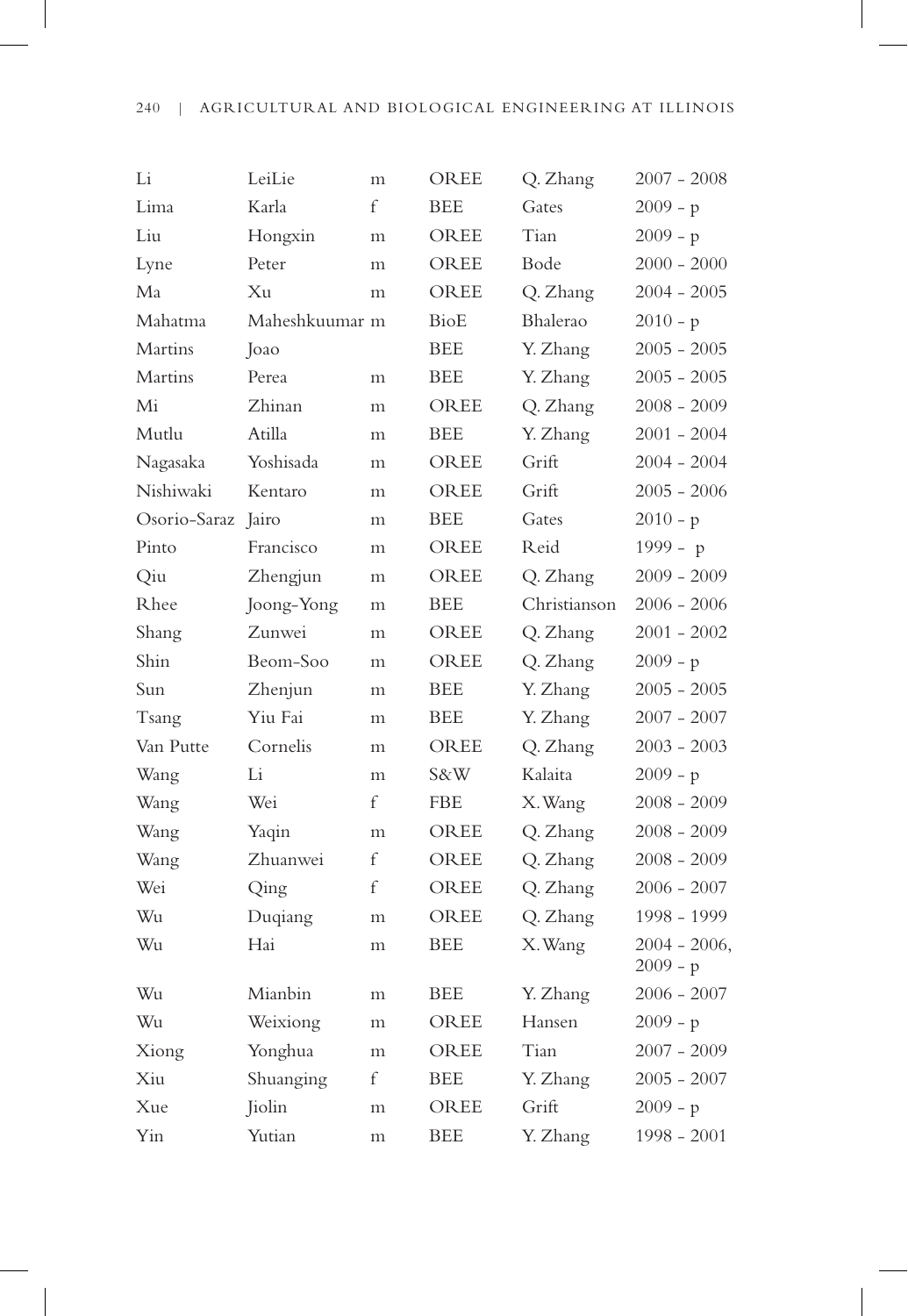### VISITING SCHOLARS | 241

| Zhang | Jinglai    | m | <b>BEE</b>  | Y. Zhang  | $2008 - 2008$           |
|-------|------------|---|-------------|-----------|-------------------------|
| Zhang | Yuliang    | m | <b>OREE</b> | Q. Zhang  | $2007 - 2009$           |
| Zhang | Zhi        | f | <b>Bee</b>  | Gates     | $2010 - p$              |
| Zhao  | <b>Bin</b> | m | OREE        | Tian      | $2008 - p$              |
| Zhao  | Youliang   | m | OREE        | Q. Zhang  | $2008 - 2009$           |
| Zheng | Jiaqiang   | m | <b>OREE</b> | Tian      | 1997-98,<br>$2001 - 03$ |
| Zhong | DeXing     | m | OREE        | Grift     | $2007 - 2008$           |
| Zhou  | Yunshan    | m | OREE        | Tian      | $1999 - 2001$           |
| Zhu   | Qingyuan   | m | <b>OREE</b> | Q. Zhang  | $2007 - 2008$           |
| Zhu   | Xiang      | f | BIOL        | Rodriguez | $2009 - p$              |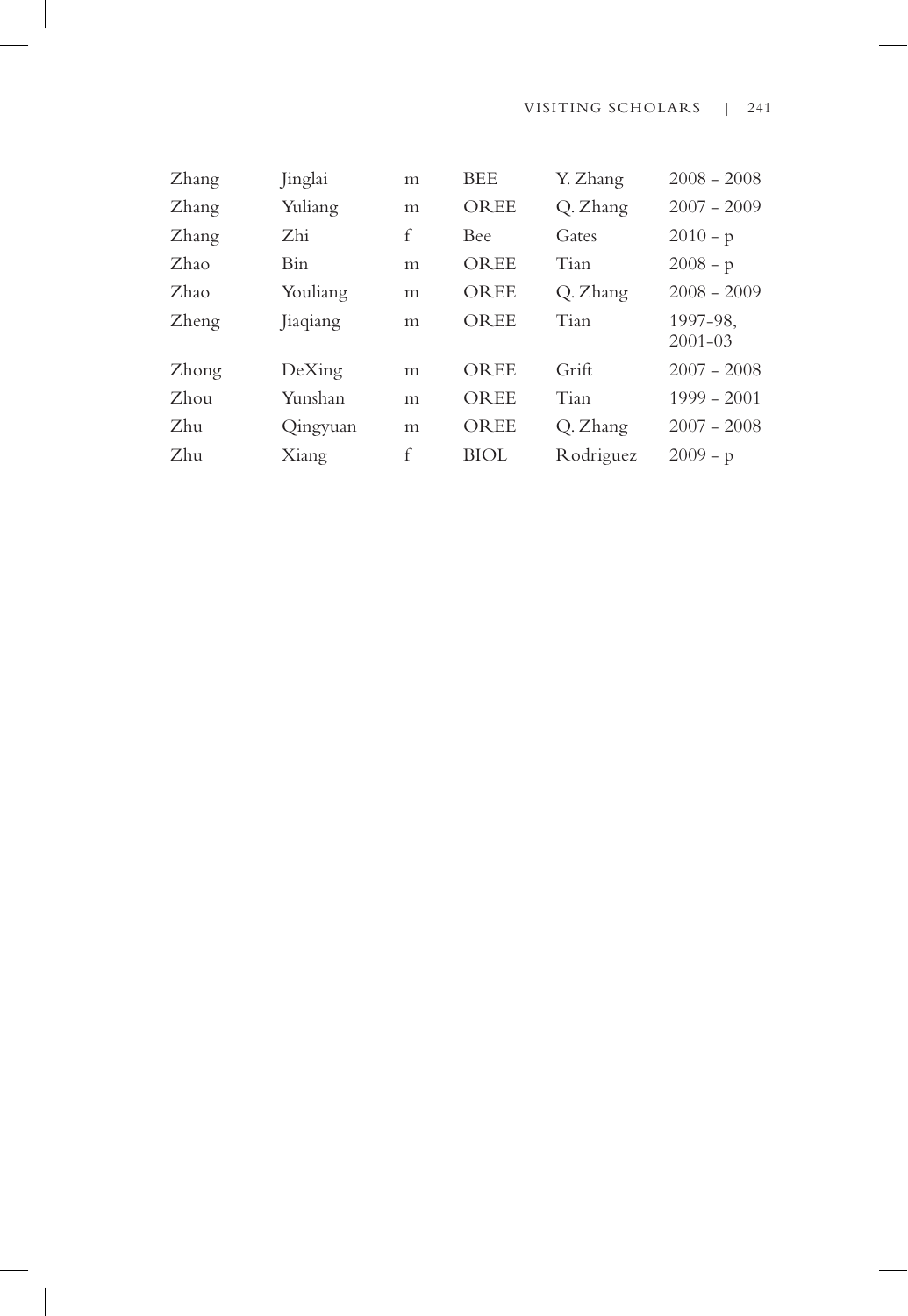# F | EXTERNAL ADVISORY COMMITTEE MEMBERS

| Name                                  | Title                                               | Employer                                            | years served |
|---------------------------------------|-----------------------------------------------------|-----------------------------------------------------|--------------|
| Roger Curry                           | Division Engineer                                   | John Deere<br>Horizon Works                         | 1997-1998    |
| Warren Goetsch                        | <b>Bureau Chief</b>                                 | Environmenal Prog. Illinois Dept. of Agr. 1997-1998 |              |
| Sidney Sapakie                        | Vice Pres.<br>International R&D General Mills, Inc. |                                                     | 1997-1999    |
| Burl Schuler                          | Chief Engineer                                      | Grain Systems, Inc.                                 | 1997-2001    |
| Keith Soltwedel                       | Liaison to ACES<br>Alumni Association               |                                                     | 1997-1999    |
| Michael Miller                        | Liaison to ACES<br>Alumni Association               |                                                     | 1999-2002    |
| James Evans                           | <b>State Conservation</b><br>Engineer               | NRCS/USDA                                           | 2000-2006    |
| William Hughes                        | Owner                                               | Innoquest                                           | 2000-2006    |
| Marcia McCutchan                      | Execuitive Vice<br>President                        | <b>RHMG</b> Engineers                               | 2000-2006    |
| Lyle Stephens                         | Senior Engineer                                     | John Deere Tech.<br>Center                          | 2000-2006    |
| Christopher Behme                     | Consulting<br>Engineer                              | Accenture                                           | 2001-2007    |
| Terry Feldman                         | Owner                                               | Feldman &<br>Associates                             | 2001-2007    |
| David Nicholson                       | Senior Engineer                                     | Quaker Oats<br>Foods Division                       | 2001-2004    |
| Eric Kraft                            | Liaison to ACES<br>Alumni Association               |                                                     | 2002-2006    |
| James Foster                          | Director of<br>Research                             | <b>ADM</b>                                          | 2003-2009    |
| W. William Rudolph Technical Director |                                                     | Midwest<br>Technologies<br>Illinois                 | 2003-2006    |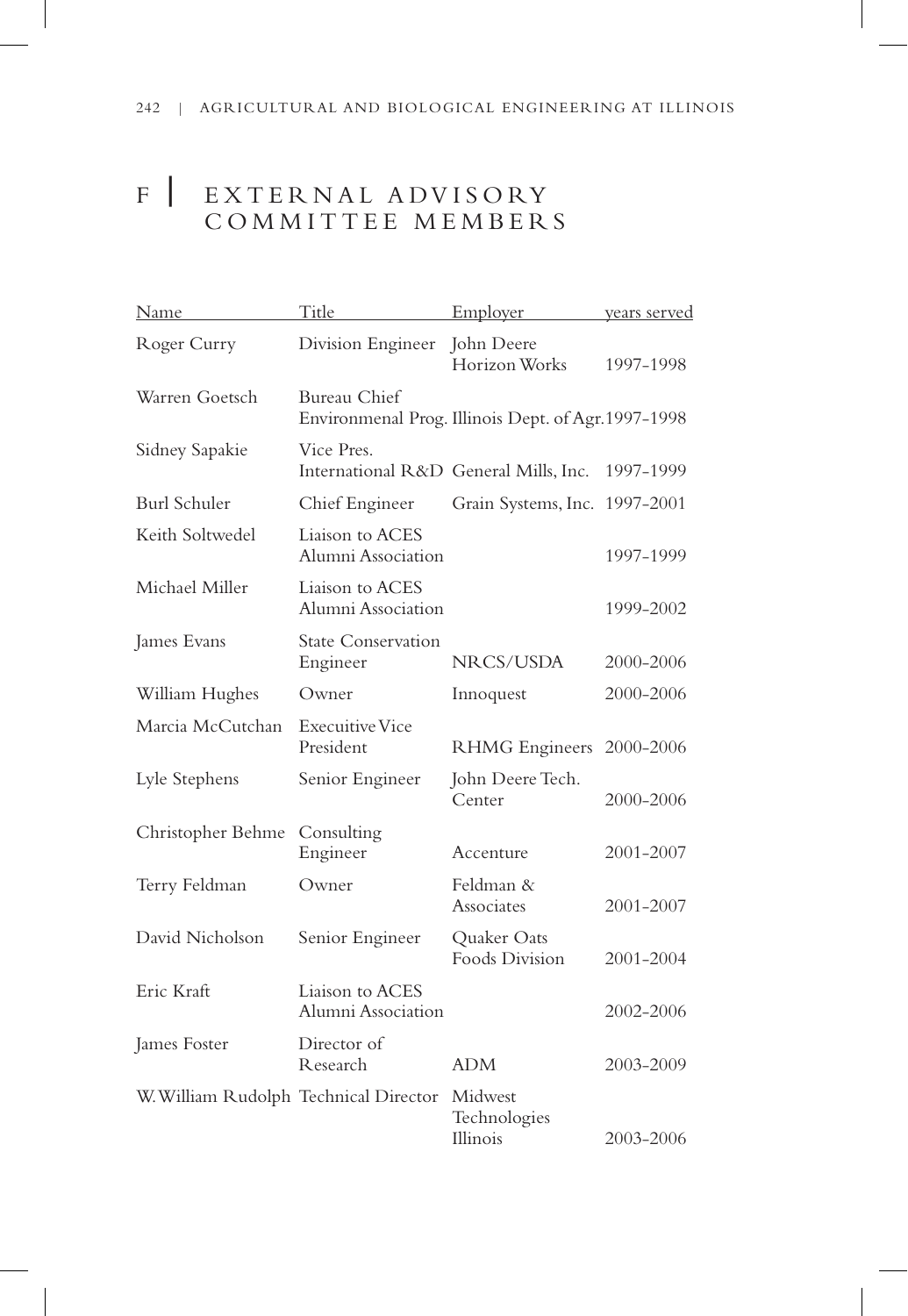| James Graeber    | Market<br>Development Mgr. Syngenta Seeds |                                    | 2004-2010 |
|------------------|-------------------------------------------|------------------------------------|-----------|
| David W. Smith   | Senior Research<br>Engineer               | John Deere ADV<br>& Soils Lab      | 2004-2007 |
| Larry Fischer    | Vice President of<br>Instruction          | John Wood<br>Comm. College         | 2006-2010 |
| Xinqun Gui       | Mgr. Engine Tech.<br>Engineering          | John Deere<br>Power Syst. Group    | 2006-2010 |
| Robert Gustafson | Assoc. Dean and<br>Professor              | The Ohio State<br>University       | 2006-2010 |
| Anthony Rund     | Design Engineer                           | Caterpillar, Inc.                  | 2006-2010 |
| P. Kay Whitlock  | Vice President                            | Christopher Burk<br>Engineering    | 2006-2010 |
| John Reid        | Dir. Product Tech<br>& Innovation         | John Deere Tech<br>& Innov. Center | 2007-2010 |
| Tony White       | Agronomic<br>Information Mgr.             | Monsanto                           | 2007-2010 |
| Chad Yagow       | Lead Engr., Biomass<br>Harvesting         | John Deere<br>Harvester Works      | $2009 -$  |
| Ruth Book        | <b>State Conservation</b><br>Engineer     | NRCS/USDA                          | $2009 -$  |
| Jim Steck        | President                                 | Sloan Implement<br>Co.             | $2009 -$  |

 $\overline{\phantom{a}}$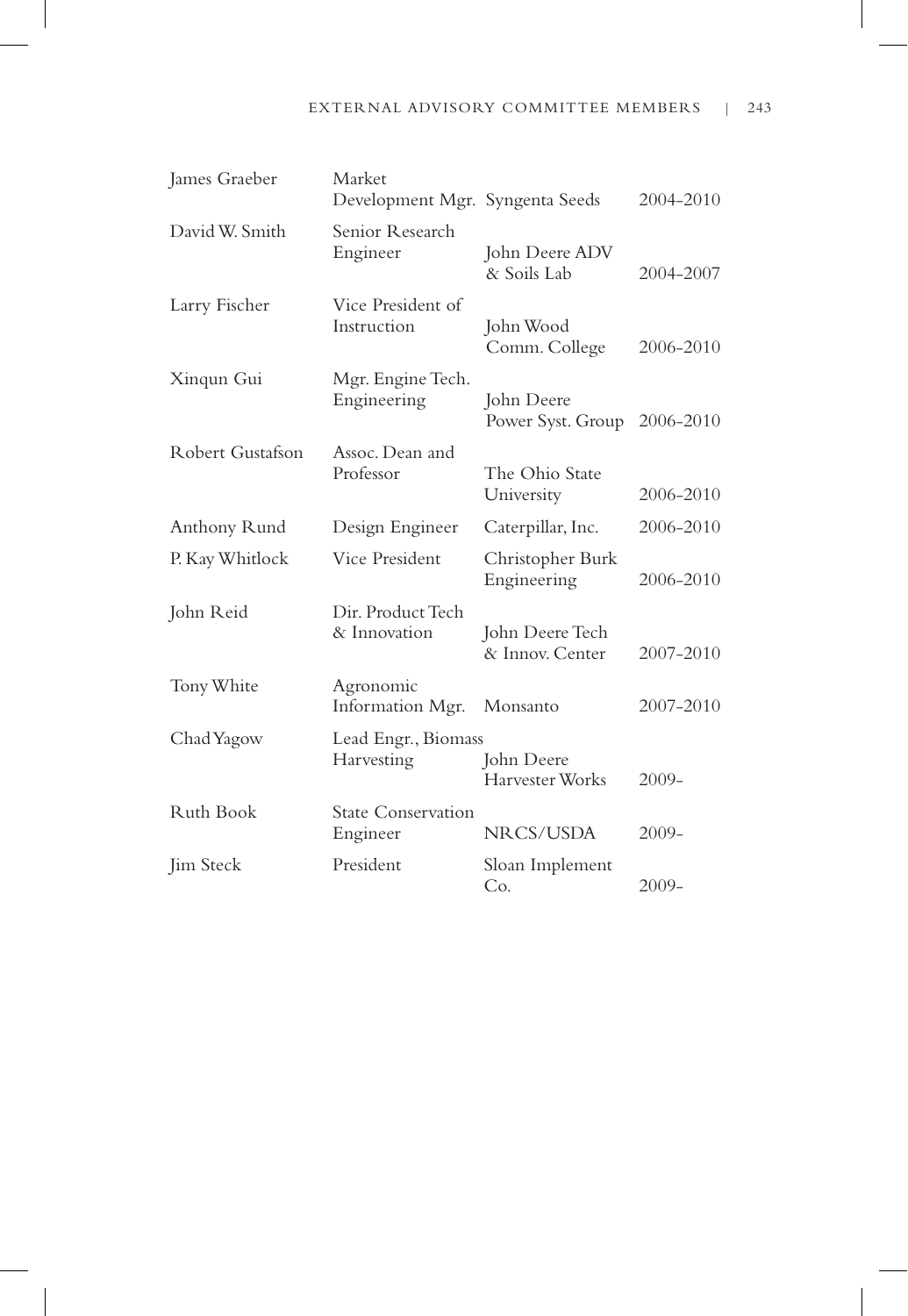# <sup>F</sup>| FACULTY AND ALUMNI W HO BECAME ASABE PRESIDENTS

| Past Presidents  | Years       |
|------------------|-------------|
| Frank Lanham     | 1976-77     |
| Douglas Bosworth | 1992-93     |
| Alan Rider       | 1996-97     |
| Larry Huggins    | 1999-2000   |
| Lyle Stephens    | $2002 - 03$ |
| Robert Gustafson | $2003 - 04$ |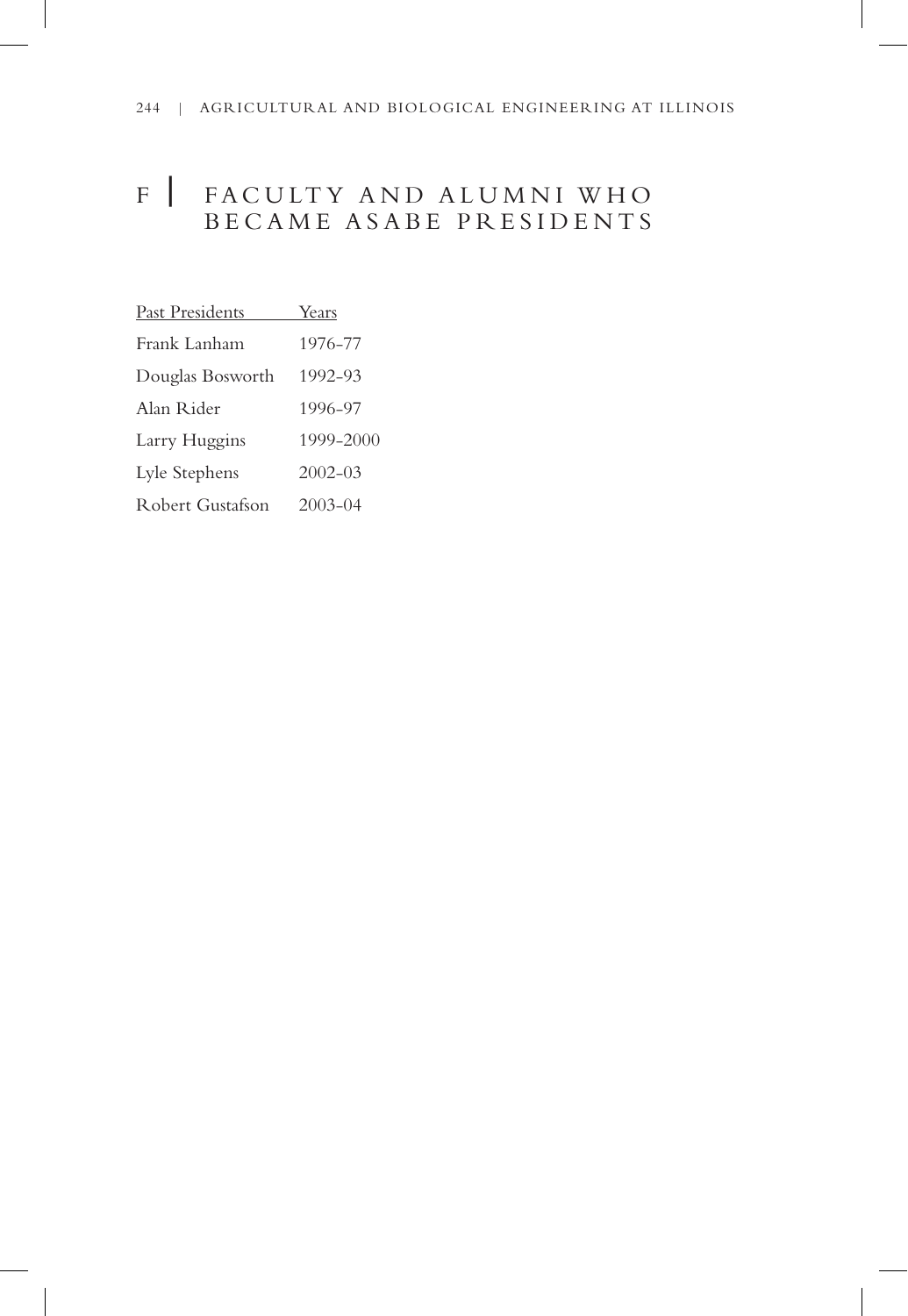# G | FACULTY AND ALUMNI WH BECAME ASABE FELLOW S

| Years |
|-------|
| 1997  |
| 1998  |
| 1998  |
| 2000  |
| 2000  |
| 2000  |
| 2001  |
| 2002  |
| 2005  |
| 2006  |
| 2007  |
|       |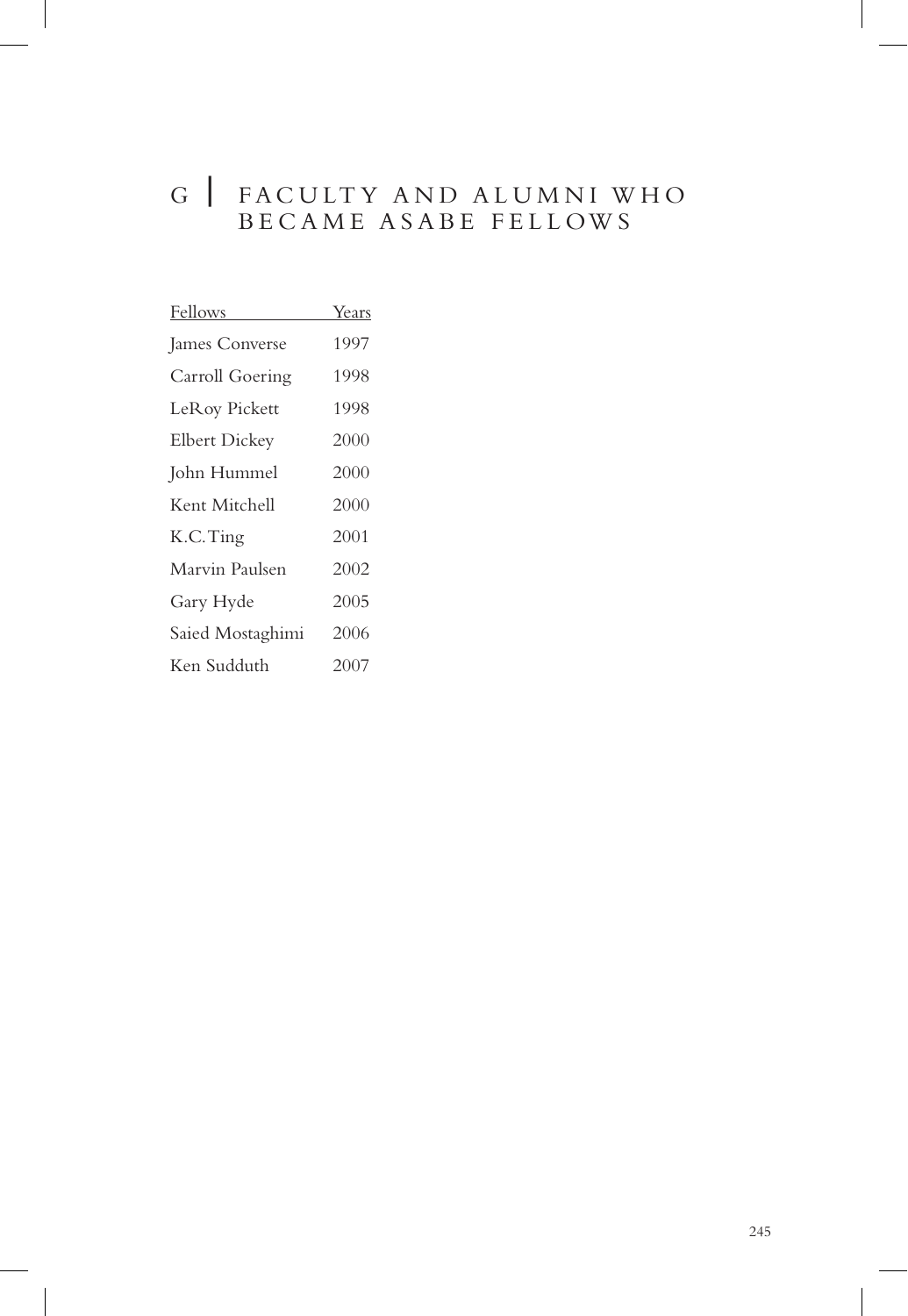# <sup>H</sup>| ASABE AWARDS WON BY FACULTY AND ALUMNI

| Award                         | Year | Honoree         |
|-------------------------------|------|-----------------|
| Case/McCormick Gold Medal     | 2005 | Carroll Goering |
|                               | 2006 | Robert Peart    |
|                               | 2007 | David W Smith   |
|                               | 2009 | Alan Rider      |
| John Deere Gold Medal         | 1999 | John Siemens    |
|                               | 2005 | Richard Godwin  |
| Massey Ferguson Medal         | 2000 | Robert Peart    |
|                               | 2001 | Carroll Goering |
| Giese Structures & Env. Award | 2006 | Richard Gates   |
|                               | 2008 | Yuanhui Zhang   |
| Hancor S&W Engr. Award        | 2002 | Kent Mitchell   |
| Sunkist Young Designer Award  | 2006 | Dohn Pfeiffer   |
|                               | 2008 | Nathan Mariman  |
| Farrall Young Educator Award  | 2001 | Ann Kennimer    |
| N.H. Young Researcher Award   | 1999 | Bernard Engel   |
|                               | 2003 | Ruihong Zhang   |
|                               | 2005 | Vijay Singh     |
| Mitchell Young Ext. Worker    | 2002 | Bruce Lesikar   |
| Rainbird Engr. Concept Award  | 2003 | Richard Hook    |
| Kishida International Award   | 2008 | K.C.Ting        |
| Holloway Prof. Dev. Award     | 2008 | Chad Yagow      |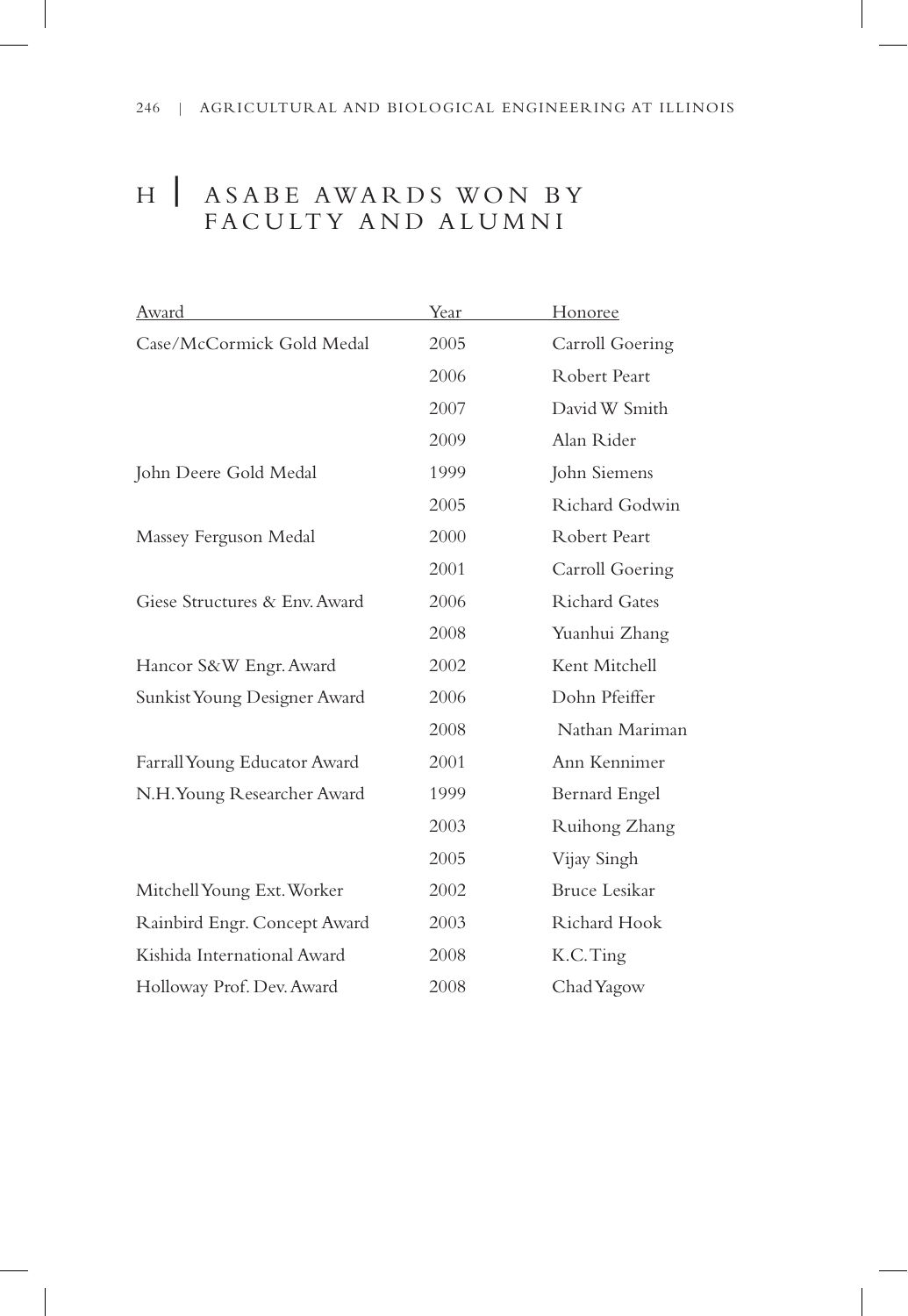# I | NON-ASABE AWARDS WON BY<br>FACULTY

| Award                               | Year | <b>Honoree</b>      |
|-------------------------------------|------|---------------------|
| <b>Off Campus (excluding ASABE)</b> |      |                     |
| Luce Visiting Scholar, Qinghau U.   | 1997 | Lance Schideman     |
| Rutgers AE Professor Year           | 1997 | K.C.Ting            |
| Am. Soc. Agron Excellence           | 1998 | Mike Hirschi        |
| <b>ASME</b> Fellow                  | 2002 | K.C.Ting            |
| Japan Science Researcher            | 1999 | K.C.Ting            |
|                                     | 1998 | John Reid           |
|                                     | 2005 | Tony Grift          |
| Fellow, Japan Soc Promotion Sci     | 2004 | Qin Zhang           |
| USDA teaching excellence            | 1999 | Phil Buriak         |
|                                     | 2005 | Prasanta Kalita     |
| <b>USDA</b> Paper Award             | 2003 | Vijay Singh         |
| Cereal Chemists teaching award      | 1999 | Steve Eckhoff       |
| Cereal Chemists Poster Award        | 1998 | Vijay Singh         |
| Rural Builders Hall of Fame         | 1998 | Gerald Riskowski    |
| Distinguished Teacher/Scholar       | 2000 | Phil Buriak         |
|                                     | 2003 | Bruce Litchfield    |
| Fellow-Institutional Cooperation    | 2000 | Marvin Paulsen      |
| UNL BSE Dept. Hall of Fame          | 2002 | Carroll Goering     |
| <b>SCI Control Systems Award</b>    | 2001 | Qin Zhang           |
| NACTA Teaching Fellow               | 2003 | Phil Buriak         |
|                                     | 2007 | Al Hansen           |
|                                     | 2004 | Prasanta Kalita     |
| <b>ASHRA Paper Award</b>            | 2002 | Xinlei Wang         |
|                                     | 2003 | Leslie Christianson |
| Am Soc Entrepreneurship Fellow      | 2003 | Leslie Christainson |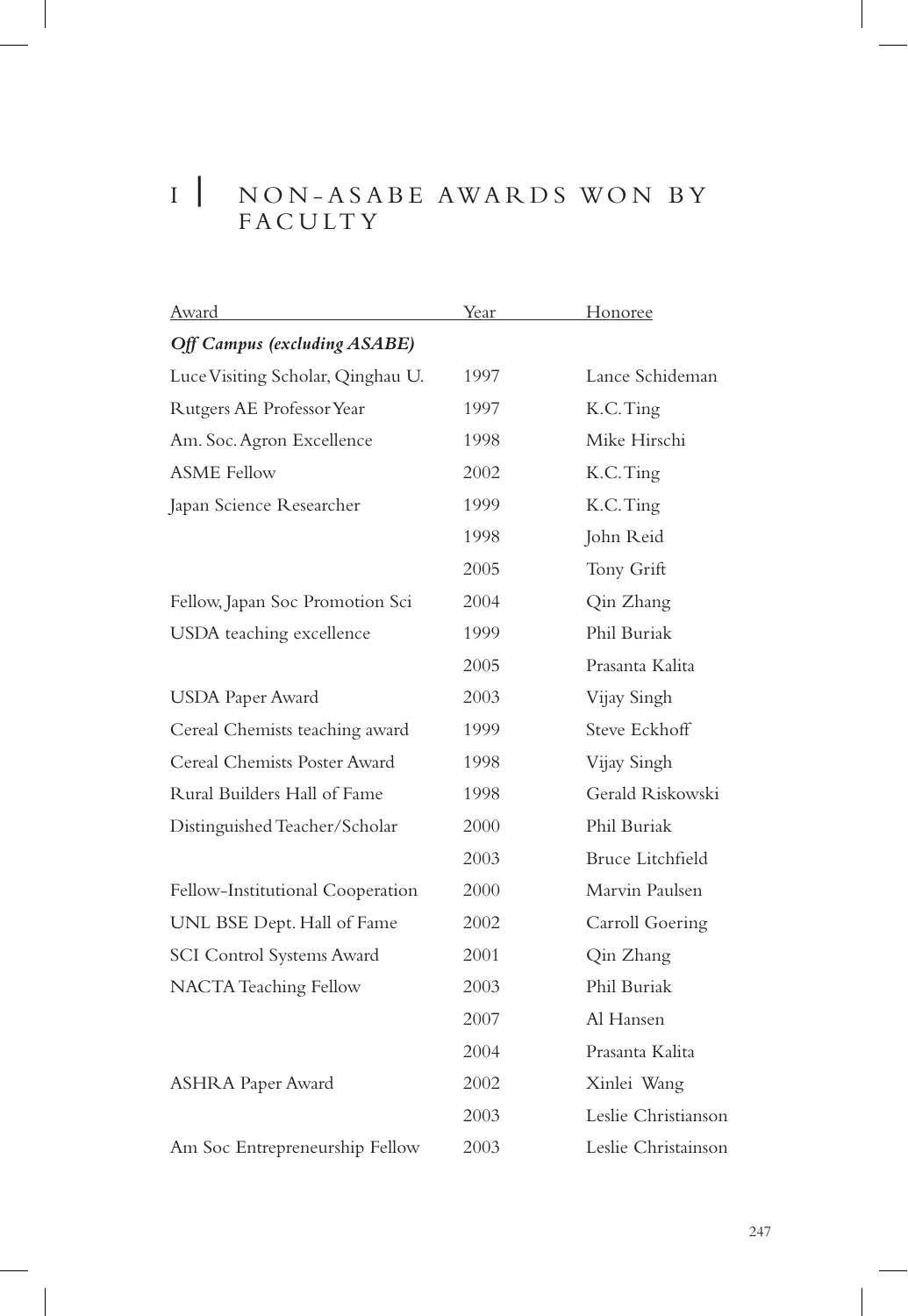| ISU Outstanding Alumni            | 2002 | <b>Bob Aherin</b> |
|-----------------------------------|------|-------------------|
| Honor Badge, Warsaw Ag Univ.      | 2002 | Kent Mitchell     |
| Anderson Grain Quality Research   | 2002 | Marvin Paulsen    |
| Int'l Assoc S&C for Dev Award     | 2003 | Prasanta Kalita   |
| Nat'l Corn Refiners Award         | 2003 | Vijay Singh       |
| Assoc. for Comm. Excellence       | 2005 | Mike Hirschi      |
| Nat'l Capstone Design Poster      | 2007 | Al Hansen         |
| Nat'l Institute Farm Safety Award | 2004 | Robert Petrea     |
| ADM Best Paper Award              | 2006 | Vijay Singh       |
| Adjunct Professor, China Ag Univ  | 2003 | Qin Zhang         |
| Adjunct Professor, Yanshan Univ   | 2004 | Qin Zhang         |
| Guest Professor, Zhejiang Univ.   | 2006 | K.C.Ting          |
| Advisory Comm, S. China Ag Univ   | 2007 | Oin Zhang         |

### *Campus*

| GE Scholar                    | 1997 | Yuanhui Zhang    |
|-------------------------------|------|------------------|
| Luckman Teaching award        | 1997 | Bruce Litchfield |
| Fellow, NCSA                  | 2000 | Lei Tian         |
|                               | 2002 | Qin Zhang        |
| Innovation Hall of Fame       | 2004 | Vijay Singh      |
| Public Engagement Excellence  | 2004 | Ted Funk         |
| Undergrad Teaching Excellence | 2007 | Prasanta Kalita  |

### *College of ACES*

| Paul Funk Award          | 2001 | Phil Buriak     |
|--------------------------|------|-----------------|
|                          | 2005 | Marvin Paulsen  |
| Teaching excellence      | 1997 | Phil Buriak     |
|                          | 1997 | Mike Hirschi    |
|                          | 2003 | Prasanta Kalita |
|                          | 2005 | Al Hansen       |
| Team Teaching Excellence | 2001 | Phil Buriak     |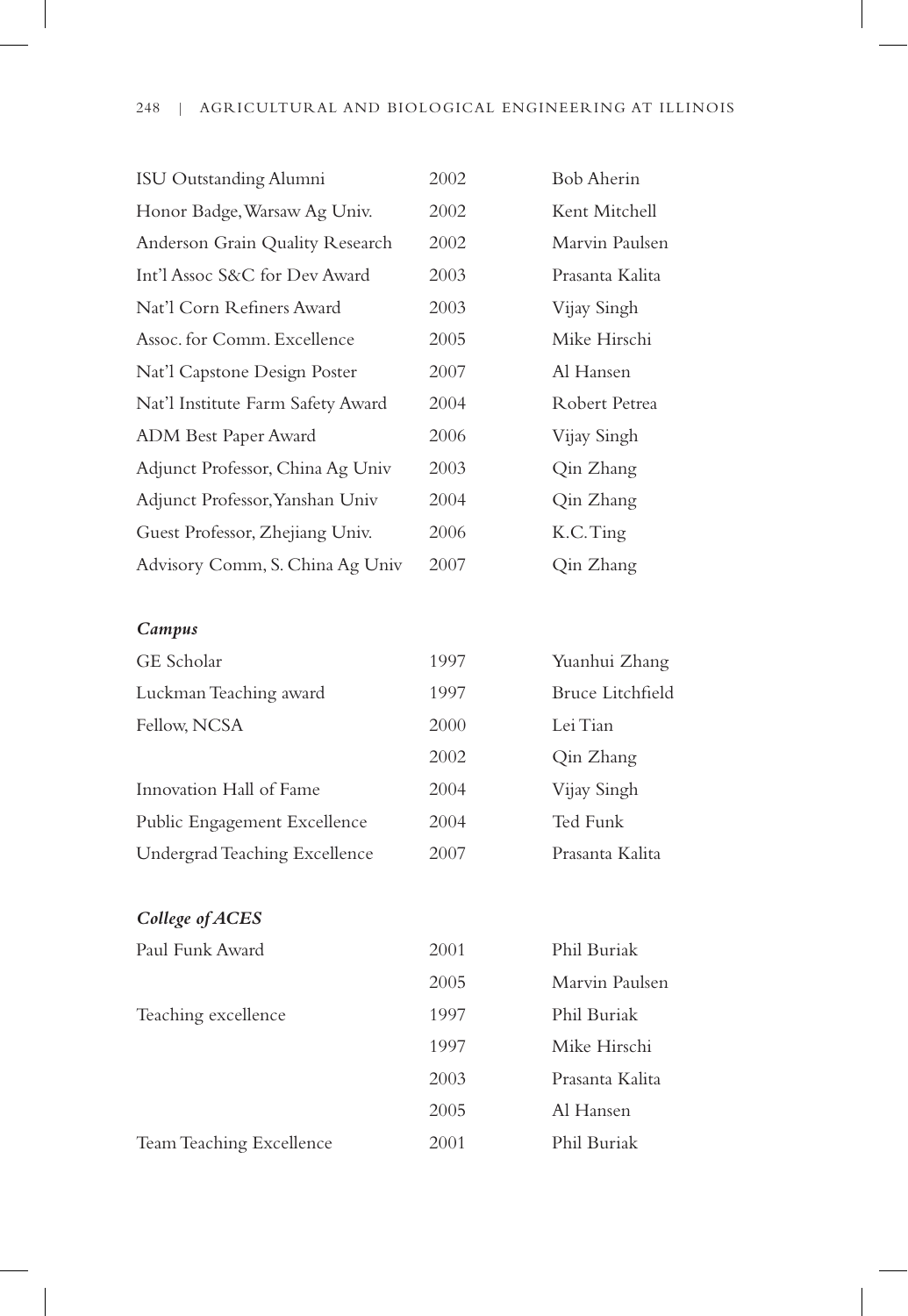### NON-ASABE AWARDS WON BY FACULTY | 249

| Senior Teaching Award          | 1999 | Phil Buriak             |
|--------------------------------|------|-------------------------|
| Gardner advisor award          | 1997 | John Reid               |
|                                | 2002 | Mike Hirschi            |
|                                | 2006 | Prasanta Kalita         |
| Research Excellence Award      | 2005 | Qin Zhang               |
|                                | 2007 | Vijay Singh             |
| Prof. Staff Excellence         | 1998 | Bob Wolf                |
|                                | 1998 | Paul Benson             |
|                                | 2003 | Ted Funk                |
| <b>Extension Team Award</b>    | 1999 | Ted Funk                |
| Sustained Extension Excellence | 1999 | Ted Funk                |
| Global Scholar Academy         | 2006 | Xinlei Wang             |
| College of Engineering         |      |                         |
| Everitt Award                  | 1997 | Yuanhui Zhang           |
|                                | 2004 | Hansen                  |
| Collins Teaching Excellence    | 1997 | <b>Bruce Litchfield</b> |
|                                | 1998 | Qin Zhang               |
|                                | 1999 | Yuanhui Zhang           |
|                                | 2000 | Prasanta Kalita         |
| GE Scholar                     | 1998 | Doug Bosworth           |
|                                |      |                         |

| 1999 | Yuanhui Zhang   |
|------|-----------------|
| 2000 | Prasanta Kalita |
| 1998 | Doug Bosworth   |
| 1998 | Qin Zhang       |
| 2000 | Mike Hirschi    |
| 2005 | Prasanta Kalita |
| 2005 | Al Hansen       |
| 2006 | Loren Bode      |
| 2002 | Prasanta Kalita |
| 2005 | Yuanhui Zhang   |
|      |                 |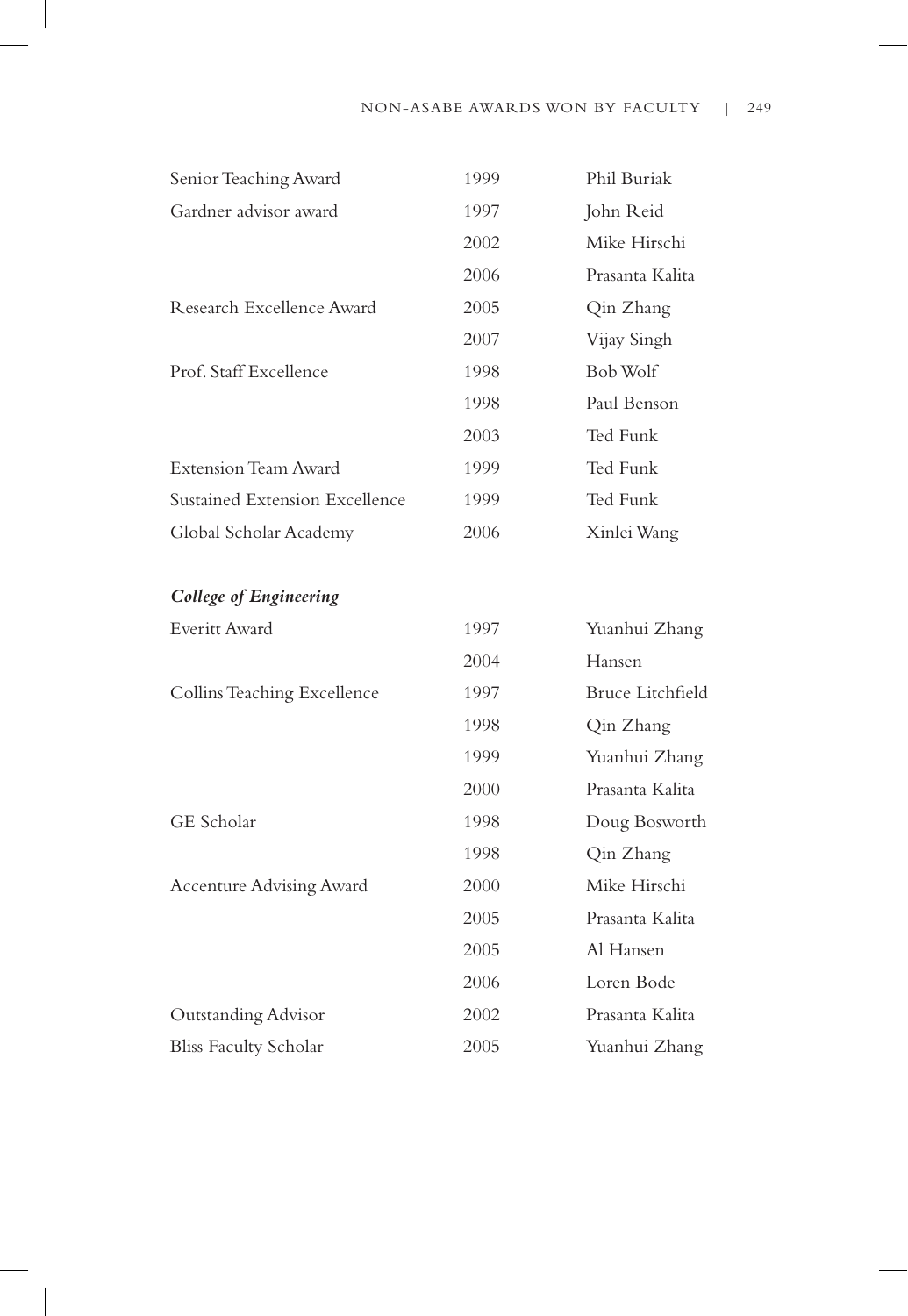# I BOOKS AUTHORED BY FACULTY

Members of the ABE faculty have authored or coauthored numerous educational books over the years.The following books by ABE faculty members were published during the period, 1997 through 2009.

Hunt, D.R. 2001. Farm power and machinery management, 10th ed. Waveland Press, Inc.

Petrea, R.E. 2003. Using history and accomplishments to plan for the future: A summary of 15 years in agricultural safety and health and action steps for future directions.Agricultural Safety and Health Network, Urbana, IL

Goering, C.E., M.L. Stone, D.W. Smith and P.K.Turnquist. 2003. Offroad vehicle engineering principles.ASABE, St. Joseph, MI

Goering, C.E. and A.C. Hansen. 2004. Engine and tractor power, 4th ed.ASABE, St. Joseph, MI.

Fonner, R.E. and T.L. Funk. 2005. Illinois manure management plans: A step-by-step instruction book.University of Illinois Extension, Urbana, IL.

Zhang, Y. 2005. Indoor air quality engineering. CRC Press, Boca Raton, FL.

Srivastava, A.K., C.E. Goering, R.P. Rohrbach and D.R. Buckmaster. 2006.Engineering principles of agricultural machines, 2nd ed.ASABE, St. Joseph, MI.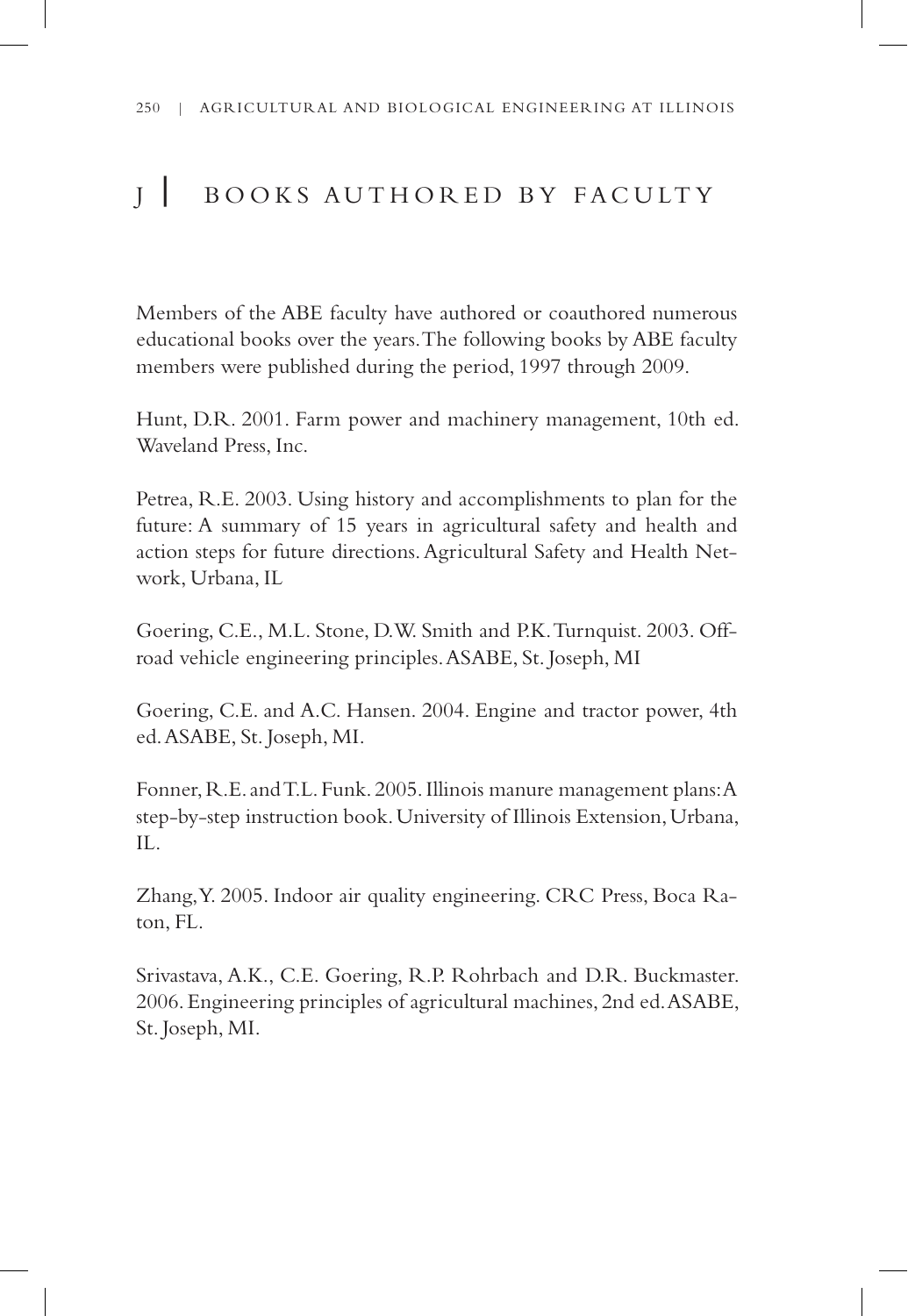# <sup>K</sup> | SENIOR CAPSTONE DESIGN PRO JECT TEAMS 1997-2009

### *1997—18 Team Members—5 Teams*

Folding Auger Specialists. Automated Folding Loading Auger John Deere Harvester Tim Gowler ABE Steven Rich ABE Torrey West ABE

B.O.A.T.Consulting Automatic Shank Reset Alamo Group—M&W Clark Anderson ABE Darin Brodie ABE Rich Osborne ABE John Tuntland ABE

336 Company. Neutral Valve Design for Hydro-Static Hydro-Gear Inc. David Gerstenecker ABE Ian Mann ABE Karl Scherer ABE Will Wilmes ABE

HFMC Consulting Integrated Platform Transport System John Deere Harvester Mark Chaney ABE Ryan Funk ABE Kevin Monk TSM Hiroaki Morikawa ABE

The Adjusters Remote Sieve Adjustment for Combine John Deere Harvester Jason Abbott ABE Scott Faulkner ABE Theodore Lach ABE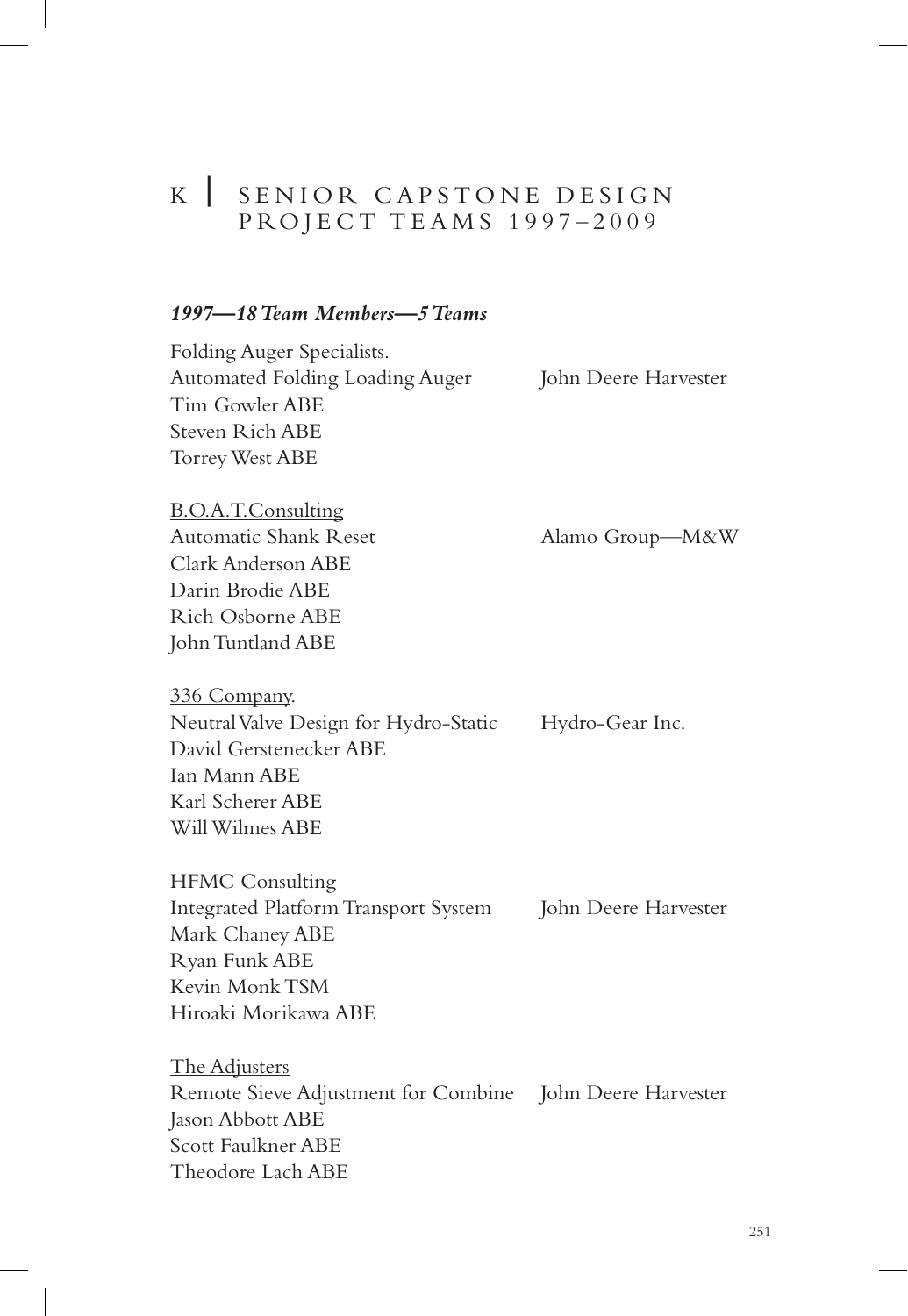### 252 | AGRICULTURAL AND BIOLOGICAL ENGINEERING AT ILLINOIS

### *1998—15 Team Members—4 Teams*

3-2-1 Inc. Unloading Auger Discharge & Grain SaverJohn Deere Harvester Allan Bautista ABE Jeff Nelson ABE Brianna Van Dyne ABE

True Blue Designs Inc Row Marker Breakaway System+ Alamo Group—M&W Bradley Everett ABE Christopher Pfoltner ABE John Roley ABE David Wathen ABE

4M Company

Mesh Cutting System for Round Baler Alamo Group—M&W Michael Mendoza ABE Michael Curl ABE Mark Hopkins ABE Mark McLane ABE

UI Consulting Remote Feederhouse Gearbox Shifter John Deere Harvester Joshua Kemple ABE Will Reed ABE Marcia Ruble ABE Russ Thatcher ABE

### *1999—19 Team Members—5 Teams*

Big Green Hitch Design Combine Header Trailer Towing Hitch John Deere Harvester Andrew Greenlee ABE Brian Lobdell ABE Mark Payne ABE Kenny Warning ABE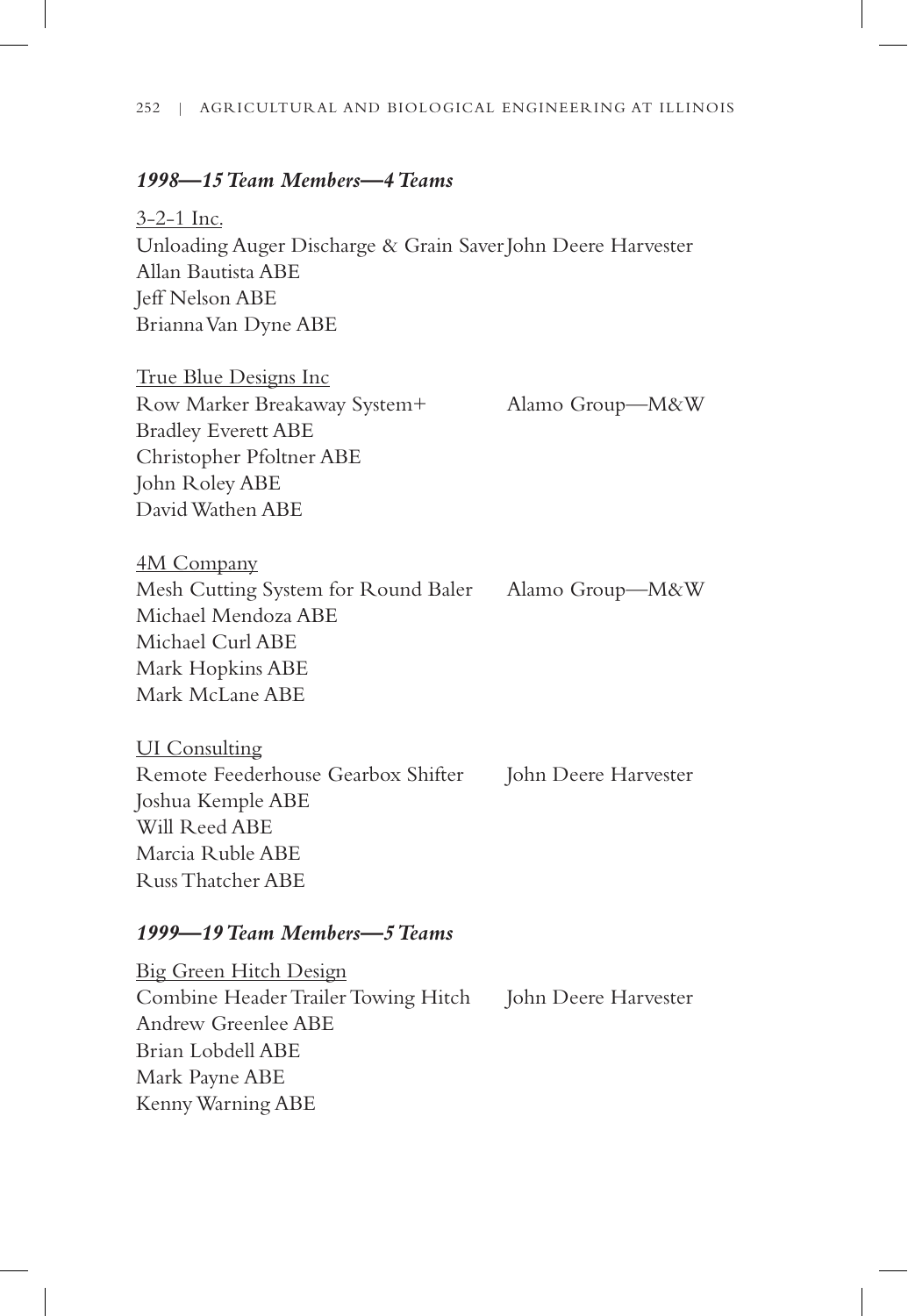WtW Consulting Walking Beam Tandem Axle Alamo Group—M&W Nathan Barnes ABE Luke Flessner ABE Aaron Gemeny ABE Gary Sierens ABE Cutting Edge Consulting Tillage Shank Reset System Case-DMI Jason Stiff ABE Micah Steele ABE Daniel Brian ABE

DK2 Consulting Inc. Hitch System for 1780 Planter John Deere Seeding Group Jeffery DeVries ABE Nathan Kress ABE David Konneker ABE

Jeff Dauderman ABE

JAAK Enterprises Control Traction for Transaxle Hydro-Gear Inc. John Bower ABE Andrew Berberich ABE Armando Najera ABE Kurt Bretz- ABE

#### *2000—16 Team Members—4 Teams*

inDepth Engineering Inc. Depth Gauge for 1810 Air Seeder John Deere Seeding Group Joe Bartoli ABE Brian Peterlin ABE Vince Reincke TSM Jeff Turigliatti ABE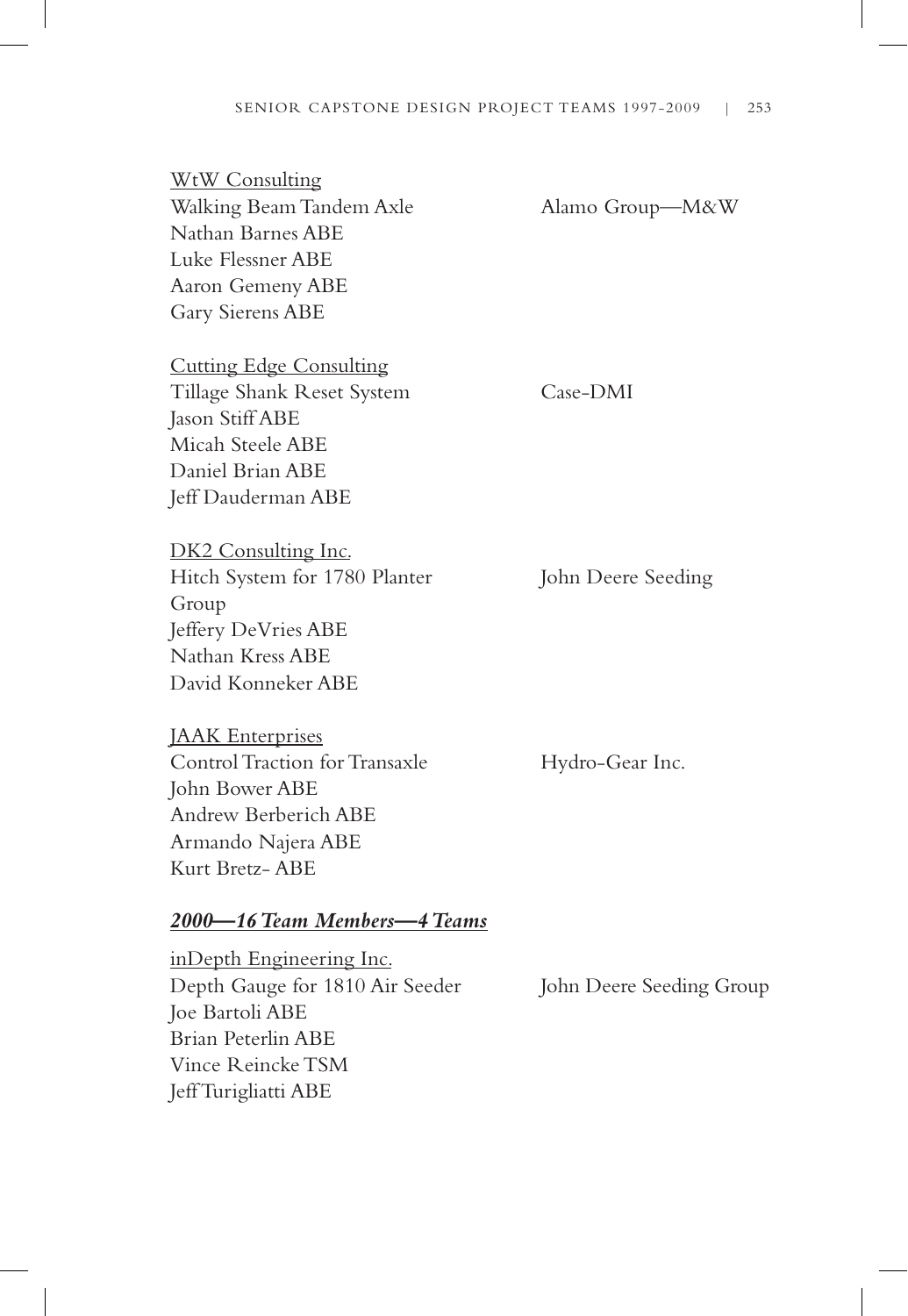Lock and Load Inc. Automatic Transport Lock for Disc Mowers Alamo Group—M&W Luke Allen ABE Adam Cramsey ABE Kelly Thorp ABE Luke Tomsha ABE

Pivot Point Innovations Pivoting Grain Tank Fill Auger John Deere Harvester Tim Burenga TSM Tim Earley ABE Kyle Sulzberger ABE Chad Yagow ABE

Thinking Elephant Consulting Internal Damper for Hydrostatic Drive Hydro-Gear, Inc. Randy Dunker ABE Dale Johnson ABE Aaron Ochs ABE Malachy Tobin ABE

## *2001—16 Team Members—4 Teams*

Initech Inc. Fertilizer Toolbar Rear Hitch Design CNH--Goodfield Jeremiah Adams ABE Trevor Alcock ABE Andrew Kieser ABE John Tanner ABE

M.A.D.E. Engineering Ltd. Rubber Track System Service Tools John Deere Harvester Matthew Scott- ABE Andrew Easter ABE DeAndre Green ABE Edward Yoder ABE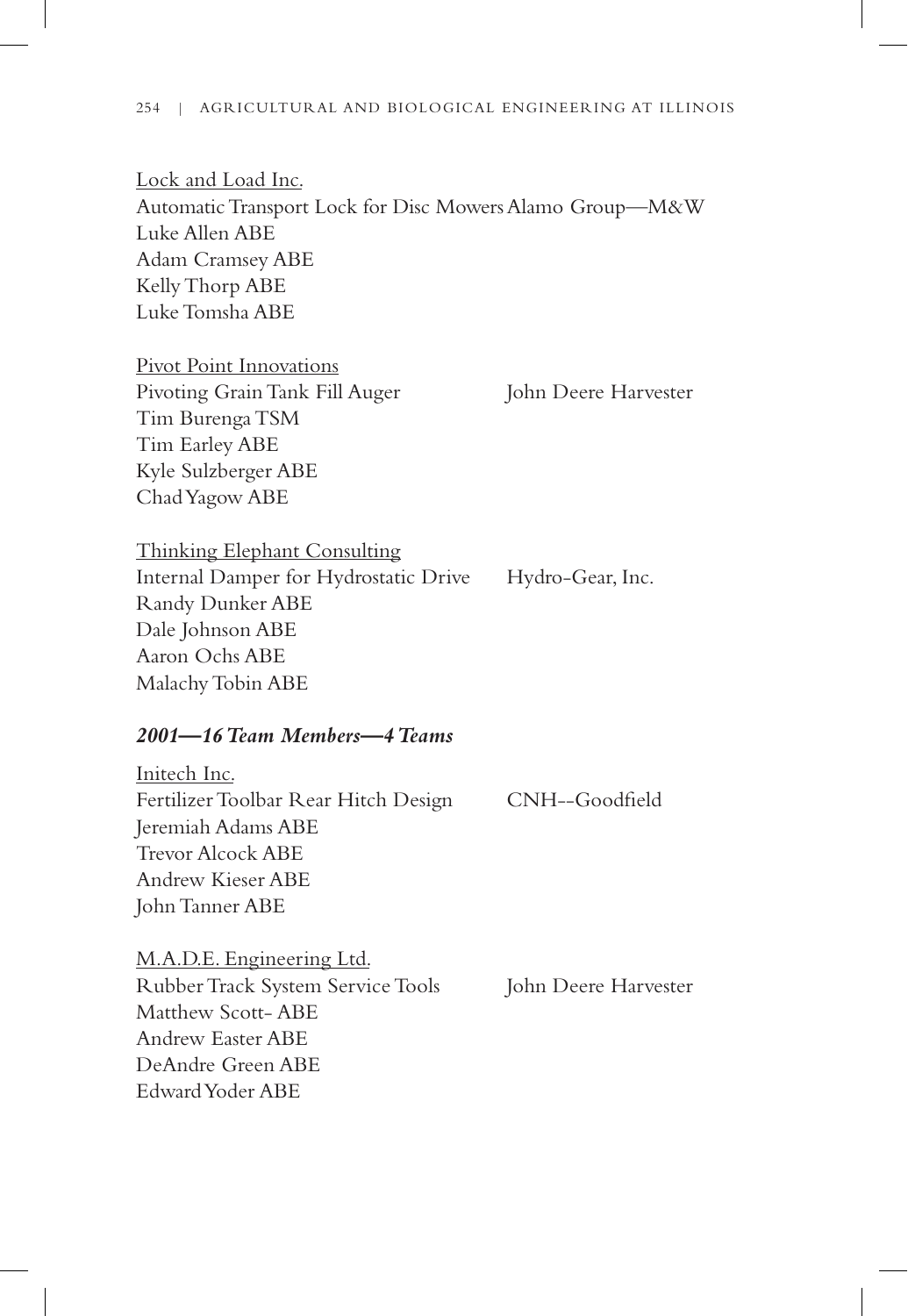# On the Mark Engineering, Inc.

Variable Flow Cylinder Valve John Deere Seeding Group Curtis Cornwell ABE Emily Edwards ABE J. R. Hubele ABE Jared Lowe ABE

WCS Consulting Inc. Cab Door Hold-Open Device Caterpillar--Peoria Michael Gratton ABE Stephen Grunschel TAM Scott Quinlan ABE Stephen Swords ABE

#### *2002—23 Team Members—6 Teams*

Marker Star Inc. Variable Speed Marker System John Deere Seeding Group Sean Landers- ABE Adam Smith ABE Adam Viall ABE

Wear-N-Tear Inc. Quick Change Feed Accelerator Wear Strips

John Deere Harvester Works

Michael Gentry ABE Gino Rigiatano ABE Katie Yagow ABE Steve Vassos ABE

EMC Diversified Industries Electro-Mechanical Control Unit Hydro-Gear, Inc. Nathan Ali ABE Joseph Featherstone ABE/EE Brian Hogan ABE Neil Vogeler ABE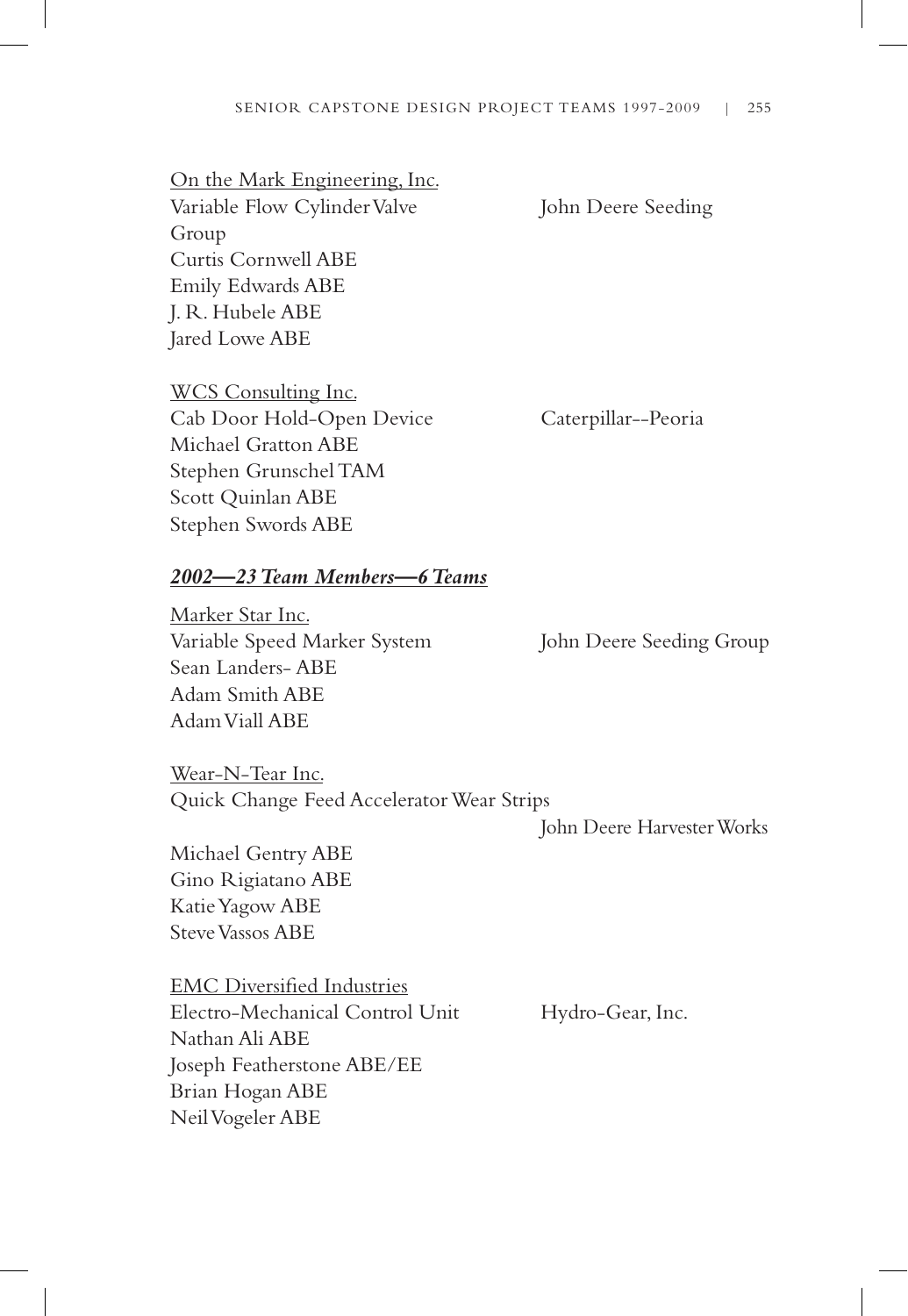Shankbusters Inc. Ground Engaging Equipment Test Stand CNH-Goodfield Greg Trame ABE Jake Nims ABE Ryan Giordano ABE Mike Roley ABE

Composite Innovations Flange Clamp Integration Spraying Systems Co. Todd Harshbarger ABE John Liszka ABE Michael Repsche ABE Bryan Thompson ABE

PT Cruisers Inc. Integral Flat Reel Mounting System CNH--Goodfield Aaron Berberich ABE Scott Erikson ABE Jeremy Lock ABE Elly Sarabipour TAM

## *2003—11 Team Members—3 Teams*

Soil Solutions Inc. Multi-Functional Field Sampler John Deere Technical Center Dirk Reum ABE Jovanny Roman ABE Neal Rosengren ABE Bradley Tadlock ABE

CDC Engineering Inc.. Caterpillar Wheel Tractor Scraper Auger Drive

Caterpillar Inc. Decatur

Bryan Cherry ABE Tim Curl ABE Clarence Dienberg TAM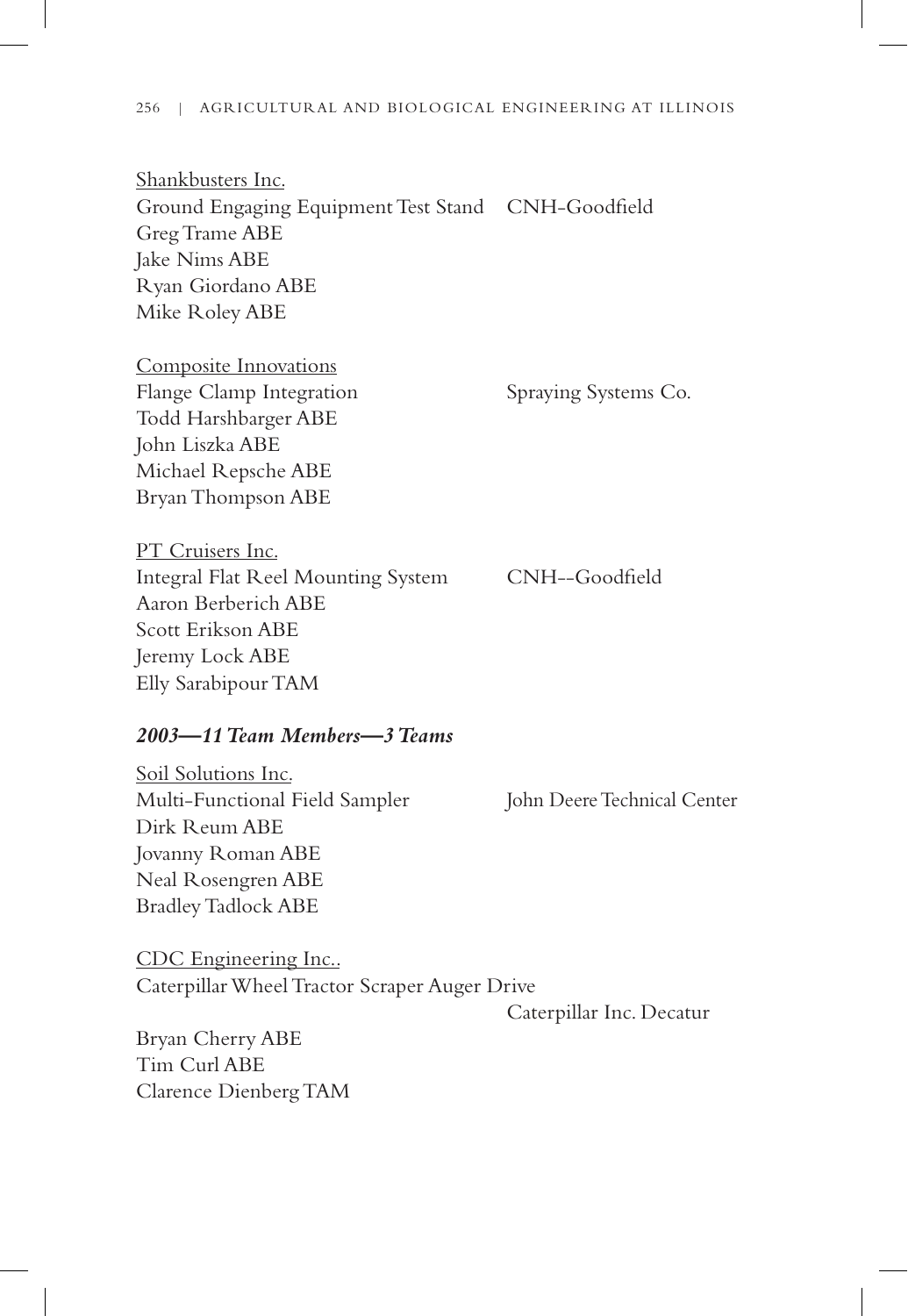MOG Movers Inc. Alternative STS Combine Auger Bed Design

John Deere Harvester Works

John Wikoff ABE Pete Schmillen ABE Jay Peterson ABE Wayne Doelling TAM

# *2004—16 Team Members—4 Teams*

Illini Consultants Group Secondary Tower John Deere Seeding Group Mike Rudisill ABE Jeremy Shiroda ABE Wesley Kridner ABE Pete Eckstein ABE

Higher Expectations Inc Row Unit Transport Clearance John Deere Seeding Group Zach Waite ABE Randy Johnson ABE John Eisenmann AB Chris Brockman ABE

Easy Access Inc. Scraper Access System Caterpillar, Decatur, IL Mike Uranich TAM Aaren Stubberfield ABE Anthony Rund- ABE Anthony McCullough ABE

Concave Consultants Inc Concave Adjustment System John Deere Harvester Works Seth Wenzel ABE Mike Jenkins ABE Scott Dixon ABE Matt Briggs ABE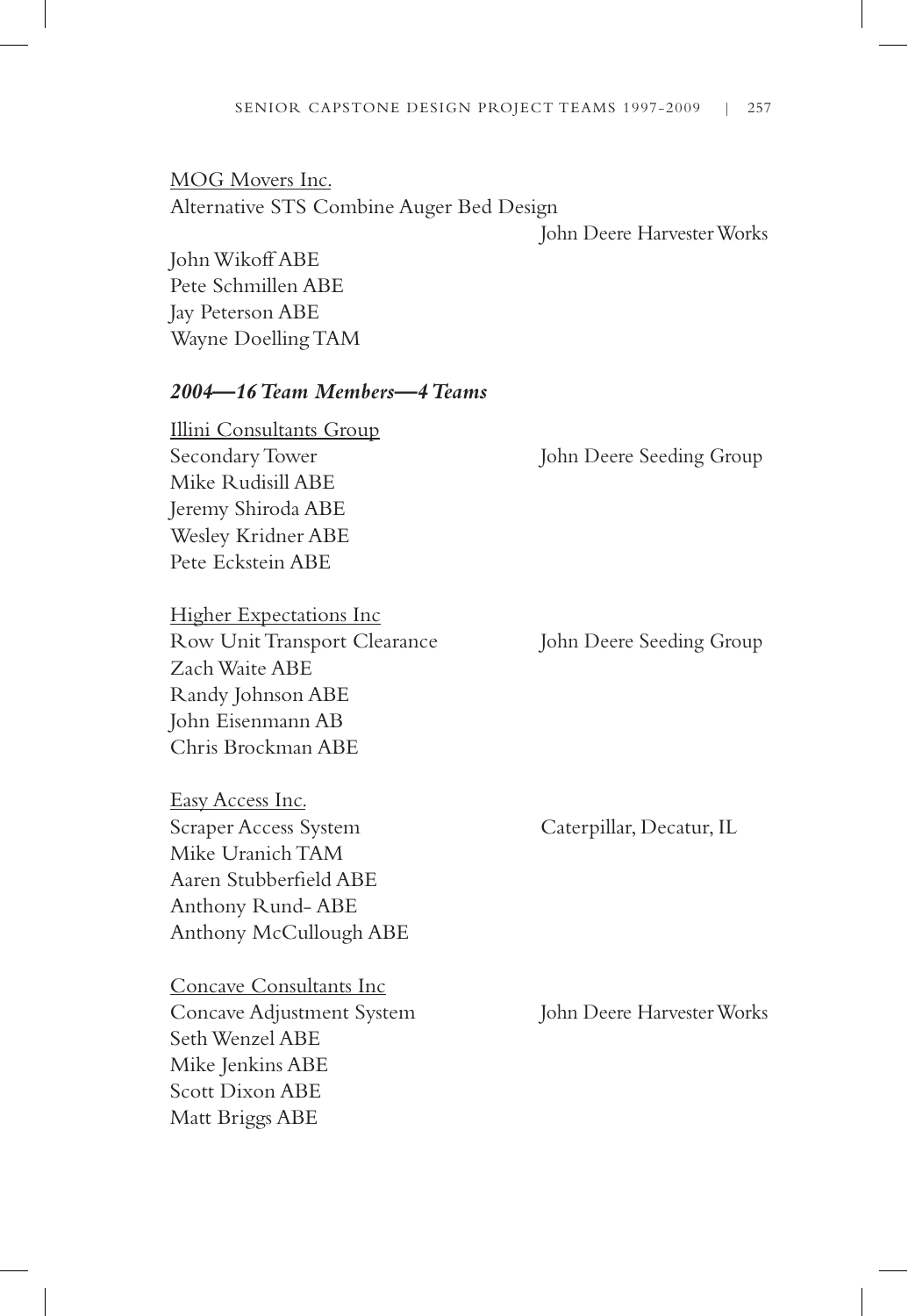## *2005—22 Team Members—6 Teams*

31 Engineering. Belly Pan Redesign Caterpillar--Decatur Beau Heide ABE Andrew Rout TAM William Bonsu ABE Adam Freeman ABE

Hitch Glitch, Inc. Hydraulic & Electrical Line Routing John Deere Seeding Group Cory Anderson TAM Kristy Breese ABE Cody Freehill ABE Wayne Shaw ABE

Separator Specialists. Separator Access Door Redesign John Deere Harvester Works Matt Ganz ABE John Ingraham TAM Kevin Knapp ABE Brian Vanagas ABE

Farm Management Solutions Cornhead Ear Gates John Deere Harvester Works Matt Full ABE Brian Seguin TAM Jon McCrady ABE

Chief Lighting Solutions. Evan Foster ABE Blake Johnson ABE Doug Temple ABE

Clutch Concepts, In.. Bidirectional Clutch Hydro-Gear, Inc. Dan Baechle ABE

Corn Head Warning Light John Deere Harvester Works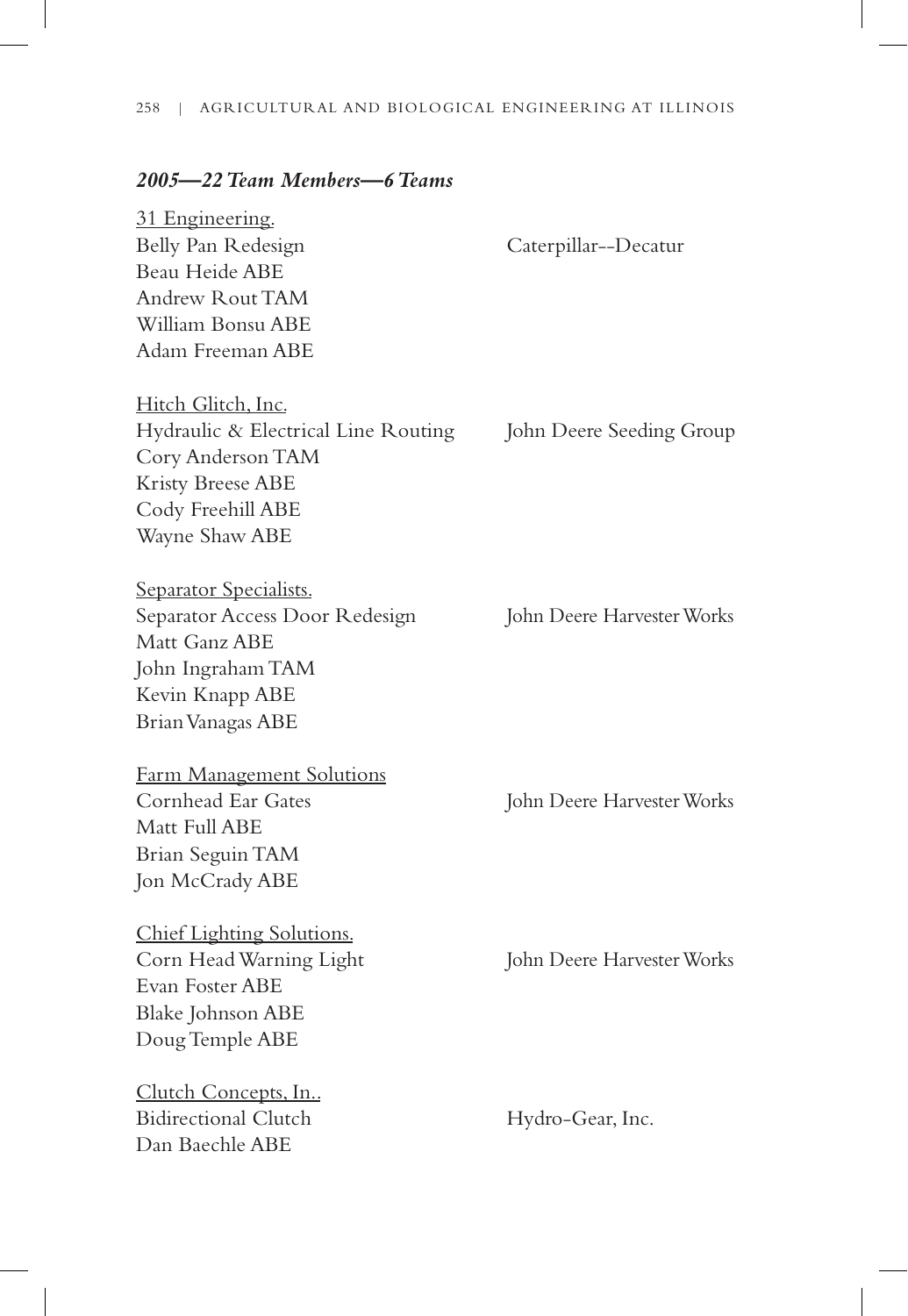Andy Lenkaitis ABE Ben Ziegler ABE Alex Kleeman ABE

# *2006—19 Team Members—5 Teams*

Pin Point Engineering. Row Unit Assembly Pinch Point John Deere Seeding Group Ernie Gamboa ABE Brian Gates TAM Brian Grussing ABE Tim Squibb ABE

Spin Doctors. Dennis Kramer TAM Ed Farwell ABE Vashist Shastry TAM Matt Whyte ABE

CORE Engineering. Slip Clutch Drive Coupler John Deere Harvester Works Igor da Cunha MIE James Hershbarger ABE Stephanie Ott-Montsivais TAM Robert Reis ABE

JAWlink Engineering Vacuum Pipe Connection Vactor Manufacturing Jason Lane ABE Alan Reiner TAM Wade Werkheiser ABE

CAT Stepz. Cable Step Access Redesign Caterpillar--Decatur Ryan Kingdon ABE Matt Mager TAM Joe Rynders ABE Mark Scherer ABE

Rotor Test Stand John Deere Harvester Works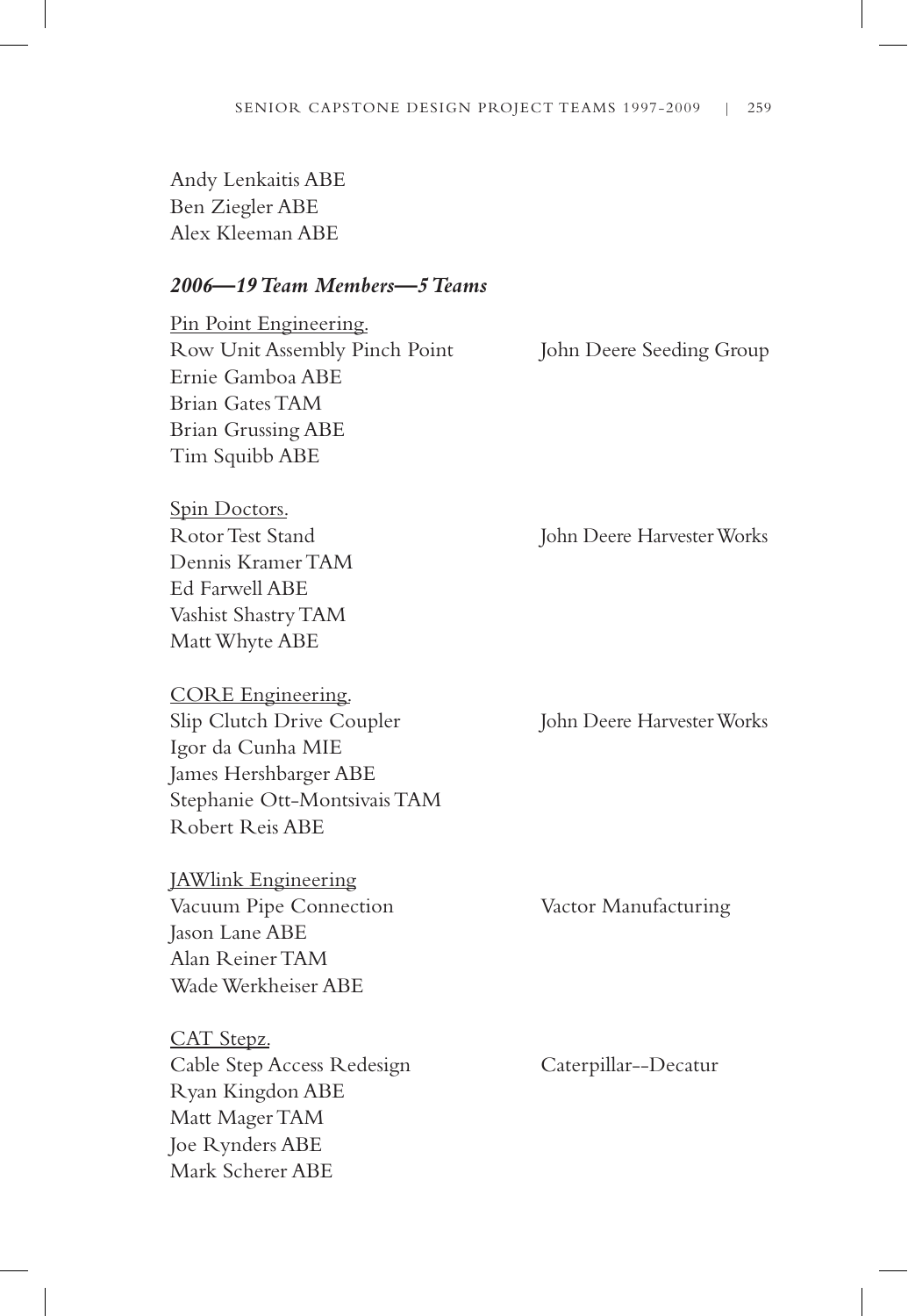## *2007—19 Team Members—6 Teams*

John Deere RULES. Row Unit Assembly Handling John Deere Seeding Group Brandon Dierker ABE Carmen Shank TAM Josh Hill ABE Cale McKoon ABE

Cat Light Lifters. Folding Light Arms Caterpillar--Decatur Ryan Goss ABE Alex Hays TAM Jamaal Applewhite ABE

Deere's Dirty Beaters. Separator Beater Sealing John Deere Harvester Works Tyler Junk ABE Ryan Franks TAM Jason Bruns ABE

John Deere BUS Ryan Steele TAM Jon Roth ABE Steve Campbell ABE

Furrow Factor In-Furrow Fertilizing Case New Holland Rye Waldman TAM Tyson Dollinger ABE Willie Holdener ABE

**Screen Cleaners** Row Unit Screen Cleaning Case New Holland Matt Wilhelmi ABE James Surber TAM Matt Tennis ABE

Grain Loss Monitor John Deere Harvester Works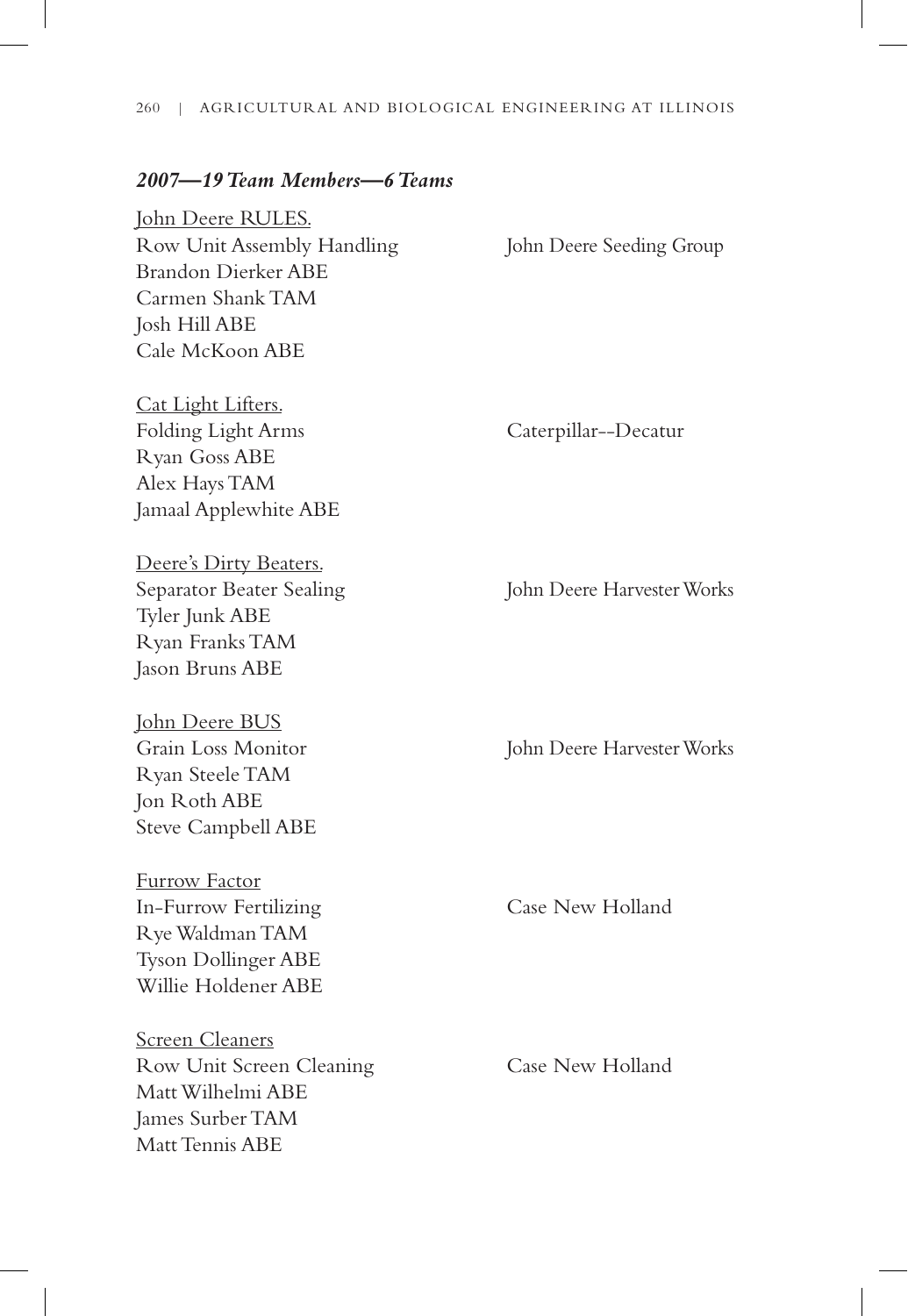# *2008—15 Team Members—4 Teams*

Team VALVE. Front End Loader Controls Case New Holland Brandon Bozarth ABE Mike Leick ABE Nik Emerson TAM

Parallel Arm Painting Solutions. Painting Fixture for Planter Parallel Arms John Deere Seeding Group Robert Blackwell ABE Jamie Pool TAM Ashley Wessendorf TAM Mark Schuler ABE

Residue Regulators. Distribution of Residue from Combine Test Processor

John Deere Harvester Works

Scott Van Etten ABE Rachel Herbert TAM Sean Breen ABE Nick Borkgren ABE

Team MUD Pesticide Monitoring for California Watersheds

Waterborne Engineering

Andrew White ABE William Gray ABE Rachel Trigger MechSE Cheryl Weyant ABE

## *2009—16 Team Members—5 Teams*

John Deere Racks. Returnable Header Shipping Racks John Deere Harvester Works Keith Webster TSM Paul Laley ABE Jason Buss ABE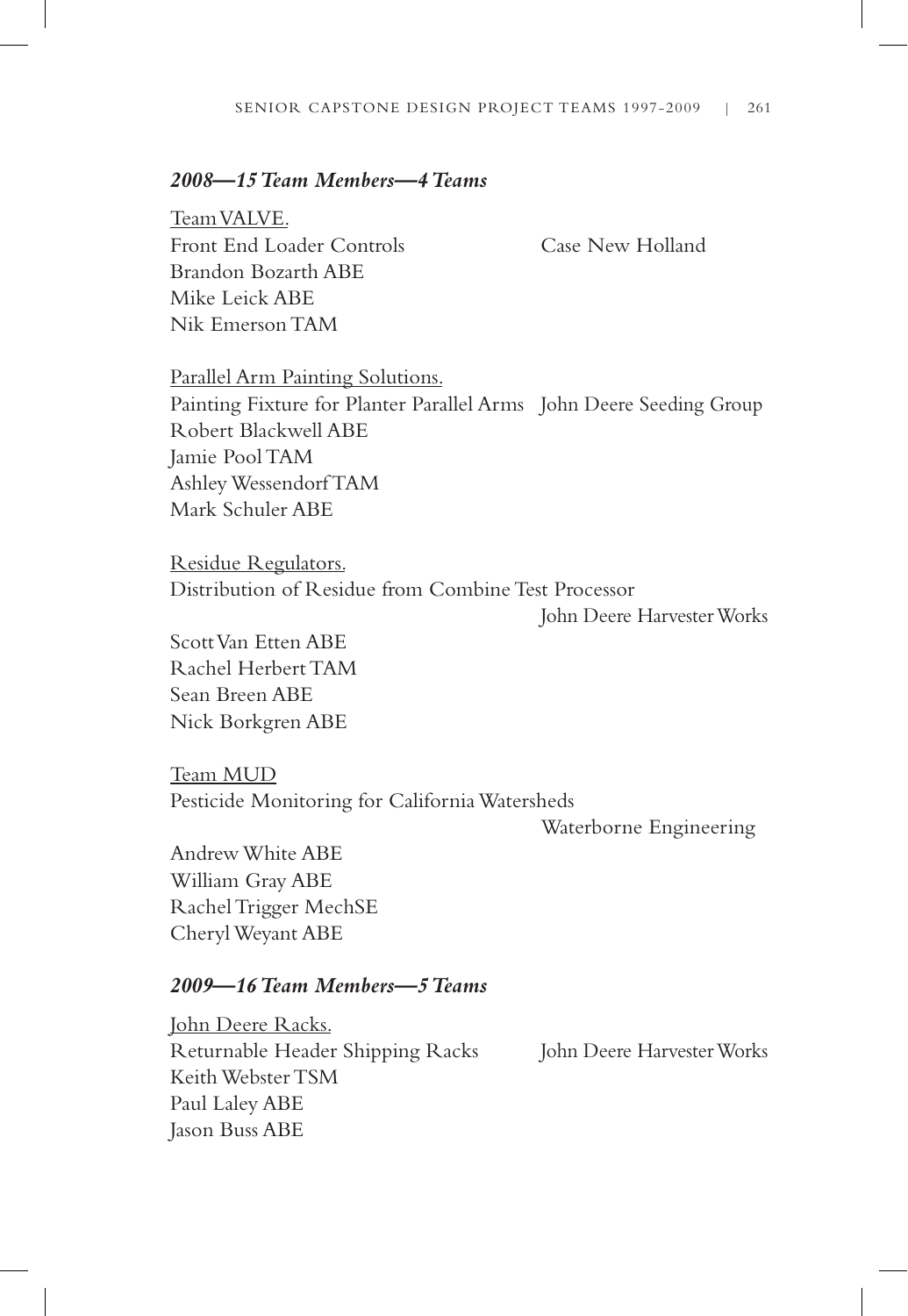Grain Control. Develop On-Board Grain Weighing System

John Deere Harvester Works

Roberto Arroyo ABE John Scheider ABE Josh Vonk ABE

Pneumatic Systems Inc Remote Downforce Row Adjustment John Deere Seeding Group Jacob Kesler ABE Beau Hill TAM Jared Surratt ABE

**JS** Testing Tensile Wire Rope Test Fixture Wireco Worldwide Charles Janota ABE Peter Stynoski TAM

Team SPRAY Irrigation System for Village in Africa Village Hope, Inc. Elizabeth Brooks ABE Jacob Mitchell ABE Jacob Walker ABE Andy Wu ABE Curtis Zurliene ABE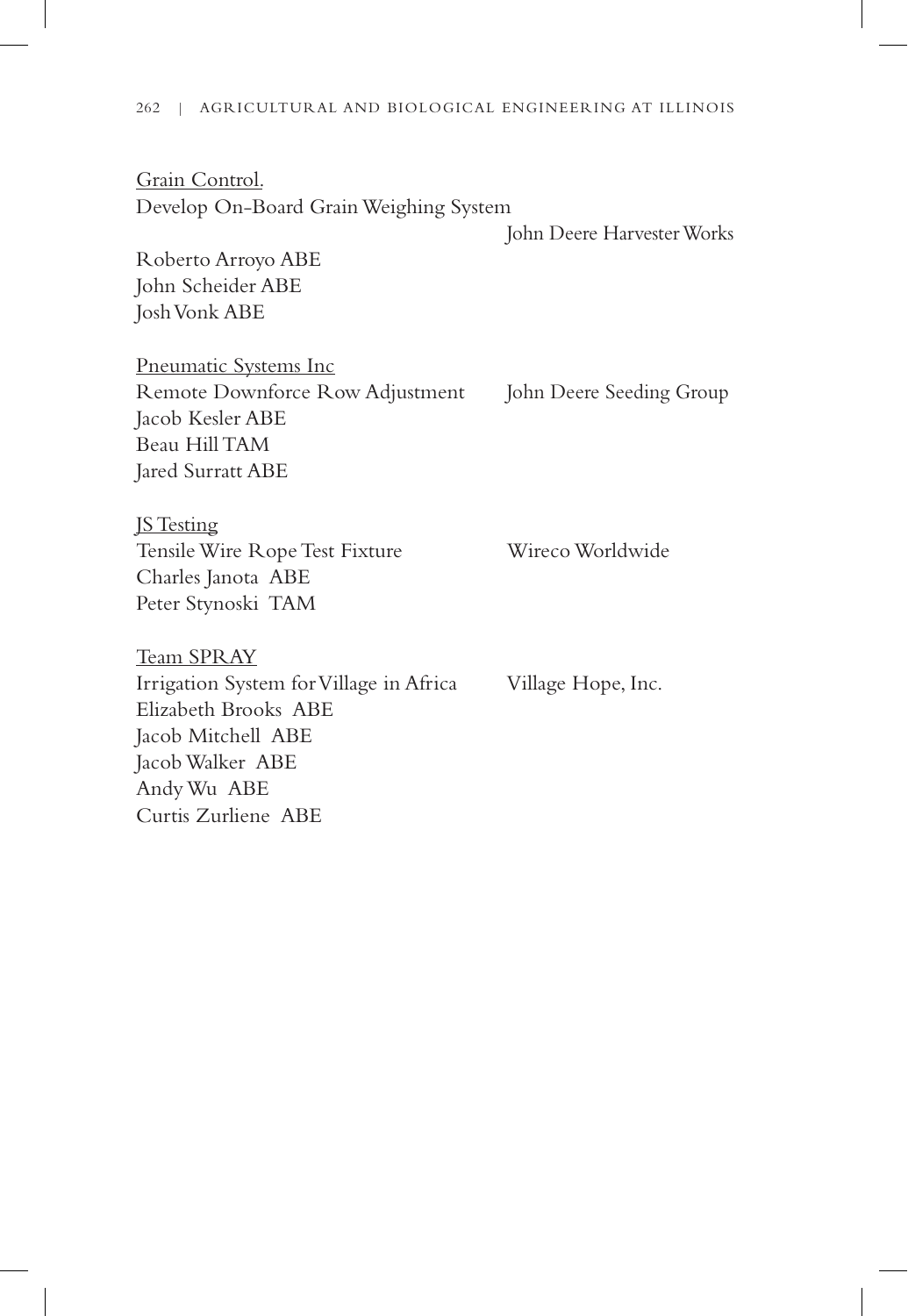| ┶<br>I                  | A                                         | DЕ                                    | A                        |                    | <b>IVI</b>                             | IN             | 1,                 |                            | T<br>ソ         | ソ<br>$\overline{1}$                    | $-20$                  |                                       |                          |                              |                                  |                                      |                                    |
|-------------------------|-------------------------------------------|---------------------------------------|--------------------------|--------------------|----------------------------------------|----------------|--------------------|----------------------------|----------------|----------------------------------------|------------------------|---------------------------------------|--------------------------|------------------------------|----------------------------------|--------------------------------------|------------------------------------|
| <b>CMPANY</b>           | Univ. of Louisville, Dept.<br>of Medicine | Washington State<br><b>Jniversity</b> | O'Brien Enginering, Inc. | <b>JIUC-FSHN</b>   | Nanotechnology Lab<br>U. of I. Micro & | Eli Liley      | <b>USDA</b>        | Monsanto Company           | Belcon         | Technology Lab, DOE<br>National Energy | Algenol Biofuels, Inc. | Stephen F. Austin State<br>University | <b>USDA-ARS</b>          | Genencor Inter'l (Danisco)   | Monell Chemical Senses<br>Center | UIUC - Dept. of Agr. &<br>Bio. Engr. | Kraft Foods, Inc.                  |
| POSITION                | Research Associate                        | Post-Doctoral Res. Assoc.             | Staff Hydrologist        | Post-Doc Associate | Postdoctoral Research Associate        | Post Doctorate | Research Associate | Advanced Imaging Scientist | Staff Engineer | General Engineer                       | Engineer               | Assistant Professor-Forestry          | Post-Doctoral Researcher | Senior Application Scientist | Postdoctoral Fellow              |                                      | Engineer in Research & Development |
| CODE<br>PR <sub>G</sub> | <b>ABE</b>                                | <b>ABE</b>                            | <b>ABE</b>               | <b>ABE</b>         | <b>ABE</b>                             | AgE            | <b>AGE</b>         | <b>AGE</b>                 | <b>AGE</b>     | AgE                                    | <b>ABE</b>             | AgE                                   | <b>AGE</b>               | AgE                          | AgE                              | AgE                                  | AgE                                |
| <b>YEAR</b><br>PHD      | 2009                                      | 2009                                  | 2009                     | 2009               | 2009                                   | 2008           | 2008               | 2008                       | 2008           | 2008                                   | 2008                   | 2007                                  | 2007                     | 2007                         | 2007                             | 2007                                 | 2006                               |
| <b>YEAR</b><br>XIS      |                                           |                                       |                          |                    |                                        | 2006           |                    |                            |                |                                        |                        |                                       |                          |                              |                                  |                                      | 2002                               |
| <b>YEAR</b><br>BS       |                                           |                                       |                          |                    |                                        |                |                    |                            |                |                                        |                        |                                       |                          |                              |                                  |                                      | 1999                               |
| <b>NAME</b><br>FIRST    | Jongmin                                   | $\ddot{\tilde{\mathrm{C}}}$           | Joshua                   | Amit               | Munima                                 | Samarth        | Hong Young         | Haitao                     | Dongmng        | Ping                                   | Rong                   | Sheryll                               | Jong Ahn                 | Vivek                        | Jianbo                           | Yigang                               | Lynda                              |
| <b>NAME</b><br>LAST     | Lee                                       | Wang                                  | McClure                  | Arora              | Haque                                  | Rathore        | Jeon               | Xiang                      | $\overline{u}$ | Wang                                   | Dong                   | Jerez                                 | Chun                     | Sharma                       | Jiang                            | Sun                                  | Cabrales                           |

L | ABE ALUMNI, 1997-2009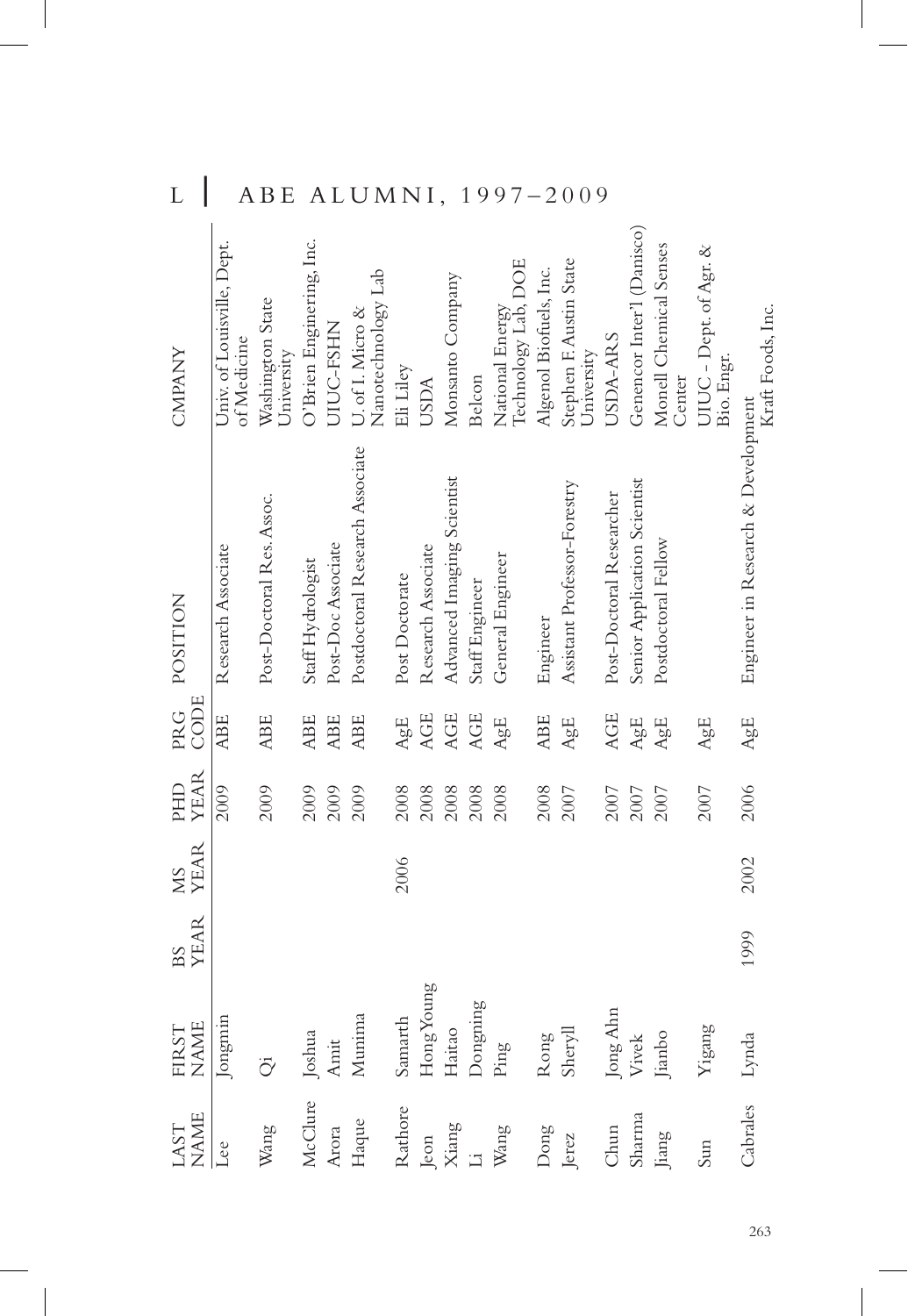| Kweon            | Giyoung                  |      | 2006 | AgE         | Engineer                                                                               | Veris Technologies                                           |
|------------------|--------------------------|------|------|-------------|----------------------------------------------------------------------------------------|--------------------------------------------------------------|
| Wang             | Aijun                    |      | 2006 | ${\rm AgE}$ |                                                                                        |                                                              |
|                  | Algoazany Abdulaziz      |      | 2006 | ${\rm AgE}$ |                                                                                        |                                                              |
|                  | Srinivasan Radhakrishnan |      |      | 2006        | AgE                                                                                    | Assistant Research Professor<br>Mississippi State University |
| Murthy           | Ganti                    |      | 2006 | AgE         | Assistant Professor                                                                    | Oregon State University                                      |
|                  | Goswami Debashish        |      | 2006 | ${\rm AgE}$ | Post Doc Research Associate                                                            | University of Florida                                        |
| Christopher      | Keli                     |      | 2000 | 2005        | AgE                                                                                    | USDA-NRCS<br>Civil Engineer                                  |
| Ocfenia          | Kim Carlo                |      | 2005 | AgE         | Engineer                                                                               | <b>BioCrude</b>                                              |
| Kim              | Kyunghyun                |      | 2005 | AgE         | Post Doc                                                                               | University of Wisconsin -<br>Madison                         |
| Yuan             | Wenqiao                  |      | 2005 | AgE         | Project Engineer                                                                       | International Truck and Engine<br>Ś                          |
| KwiatkowskiJason |                          | 2001 | 2004 | AgE         | Agricultural Engineer                                                                  | <b>USDA</b>                                                  |
| Wilkins          | $\rm{Mark}$              | 2001 | 2004 | AgE         | Agurumana – C<br>Assistant Prof., Bio. & Agr. Engr. Dept.<br>Oklahoma State University |                                                              |
| Yao              | Haibo                    |      | 2004 | AgE         | Senior Image Analyst                                                                   | Inst. for Tech Dev                                           |
| Tan              | Zhongchao                |      | 2004 | AgE         | Associate Professor, Environmental Eng                                                 | University of Calgary                                        |
| Guo              | Linsong                  |      | 2003 | AgE         | Senior Engineer                                                                        | Cummins Engine Company                                       |
| Kaleita          | Amy                      |      | 2003 | ${\rm AgE}$ | Assistant Professor                                                                    | Iowa State University                                        |
| ${\rm Noh}$      | Hyun Kwon                |      | 2003 | ${\rm AgE}$ |                                                                                        |                                                              |
| Harbourt         | Christopher              | 1999 | 2002 | ${\rm AgE}$ | Project Agricultural Engineer                                                          | Waterborne Environmental, Inc.                               |
| O'Brien          | John                     | 1994 | 2002 | ${\rm AgE}$ |                                                                                        |                                                              |
| Kim              | Yunseop                  |      | 2002 | ${\rm AgE}$ | Research Associate, Ag System                                                          | USDA-ARS                                                     |
| Adams            | Brian                    |      | 2002 | AgE         |                                                                                        |                                                              |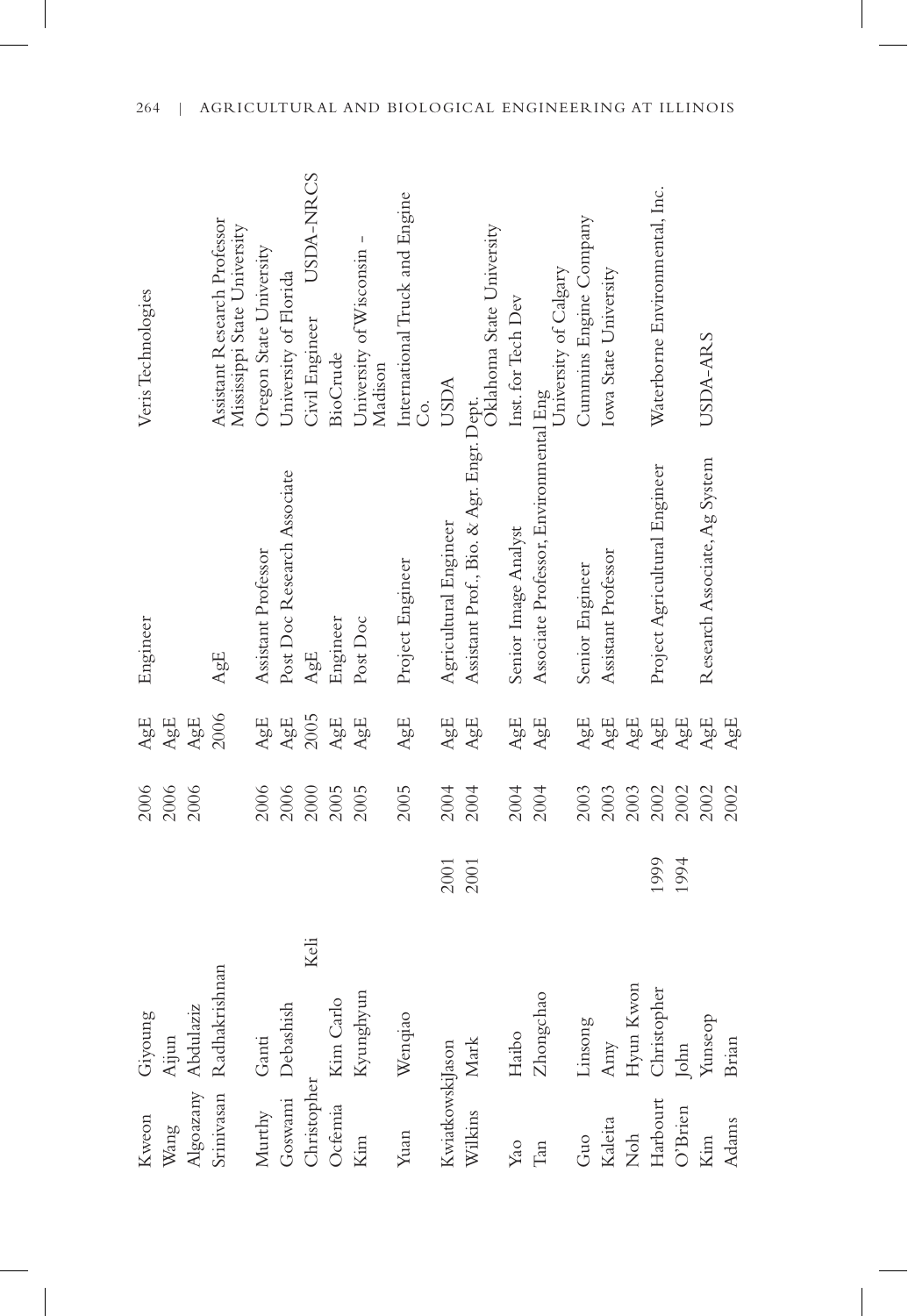| Öü      | Hongchu                 |      | 2002 | AgE                              | Engineer                                      | Sandvik Company                                        |
|---------|-------------------------|------|------|----------------------------------|-----------------------------------------------|--------------------------------------------------------|
| Tang    | Lie                     |      | 2002 | AgE                              | Assistant Professor                           |                                                        |
| Benson  | Eric                    | 1998 | 2001 | AgE                              | Assistant Professor, Bioresources Engr. Dept. | University of Delaware                                 |
| Garcia  | Ana                     | 1996 | 2001 | AgE                              | Environmenal Scientist                        | Tetra Tech, Inc.                                       |
| Norris  | William                 |      | 2001 | AgE                              | Senior Engineer                               | Deere & Company                                        |
| Badiger | Shrinivas               |      | 2001 | AgE                              | Post Doctoral Scientist                       | International Water Management<br>Institute            |
| Ŀц      | Jing                    |      | 2000 | AgE                              |                                               |                                                        |
|         | Gopalapillai Sreekala   |      | 2000 | AgE                              | Visiting Postdoc Research Associate           | ABE Dept - UIUC                                        |
| Yuan    | Yongping                |      | 2000 | AgE                              | Research Hydrologist                          | ESD-Landscape Ecology Branch<br>USEPA-Ofc of R&D NERL- |
| Price   | Randy                   |      | 2000 | AgE                              | Assistant Professor, Biol & Ag Eng Dept       | Louisiana State University                             |
| Zhao    | Lingying                |      | 2000 | AgE                              | Assistant Professor                           | Ohio State University                                  |
| Wang    | Xinlei                  |      | 2000 | AgE                              | Assistant Professor                           | ABE Dept - UIUC                                        |
| Pinto   | Francisco               |      | 2000 | $\mathbb{A}\mathrm{g}\mathbb{E}$ | Adjunct Professor                             | Universidade Federal de Vicosa                         |
| He      | Bingjun (Brian)         |      | 2000 | AgE                              | Assistant Professor, Biol & Ag Eng Dept       | University of Idaho                                    |
| Shukla  | Rishi                   |      | 2000 | AgE                              | Researcher                                    | Archer Daniels Midland Co.                             |
|         | Wungtanagorn Ratchapong |      | 2000 | AgE                              |                                               |                                                        |
| Steward | 1989<br>Brian           | 1994 | 1999 | AgE                              | Associate Professor, Ag & Biosys Engr         | Iowa State University                                  |
| Zhang   | $_{\rm Bo}$             | 1992 | 1999 | AgE                              | Chairman and CEO                              | American Electronics Products,<br>Inc.                 |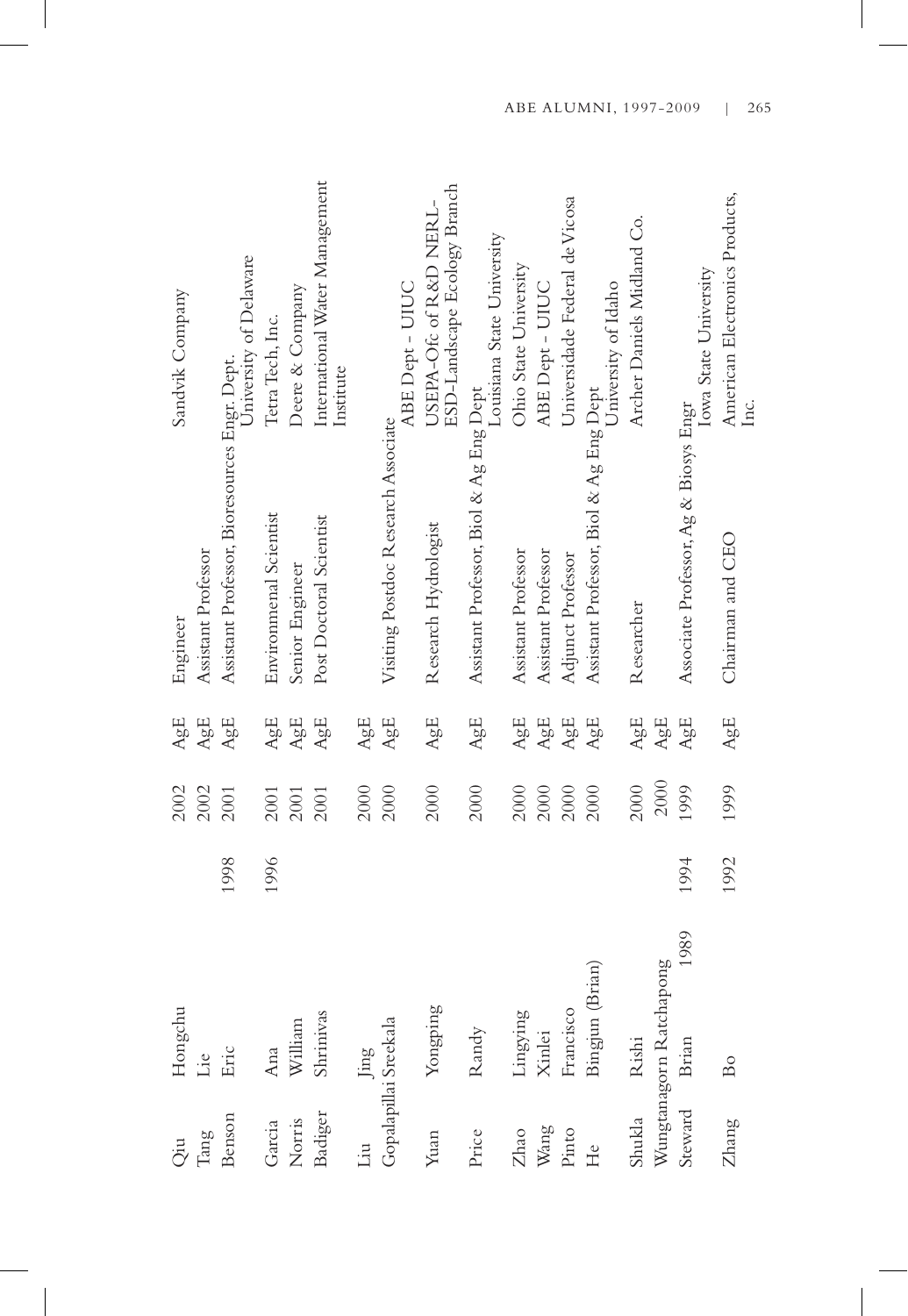| Priest            | John                            |      |      | 1999 | AgE         | President/Owner                                    | DDI, Inc.                                             |
|-------------------|---------------------------------|------|------|------|-------------|----------------------------------------------------|-------------------------------------------------------|
| Kelley            | Van                             |      |      | 1999 | AgE         | Department Head, Ag & Biosys Dept                  | South Dakota State University                         |
| Yang              |                                 |      |      | 1999 | AgE         | Senior Research Engineer                           | Cargill, Inc.                                         |
| <b>Book</b>       | Ping<br>Ruth<br>Vijay<br>Nonald | 1979 | 1995 | 1998 | ${\rm AgE}$ | Agricultural Engineer                              | USDA-NRCS                                             |
| Singh             |                                 |      | 1995 | 1998 | ${\rm AgE}$ | Assistant Professor                                | ABE Dept - UIUC                                       |
| Bingner           |                                 | 1979 |      | 1998 | ${\rm AgE}$ | Agricultural Engineer                              | USDA-ARS, Natl Sed Lab                                |
| Stombaugh Timothy |                                 |      |      | 1998 | AgE         | Associate Professor, Biosys & Ag Engr              | University of Kentucky                                |
| Zhao              | Yanling                         |      |      | 1998 | AgE         | Section Manager                                    | South Florida Water Management<br>District            |
| Singh             | Navpreet                        |      | 1994 | 1997 | AgE         | Project Engineer                                   | FES International, Inc.                               |
| Ahmad             | Irfan                           |      | 1992 | 1997 | AgE         | Associate Director                                 | Micro and Nanotechnology Lab,<br>UIUC                 |
| Arogo             | Jactone                         |      | 1989 | 1997 | AgE         | Assistant Professor                                | Biological Systems Engineering<br>Dept, Virginia Tech |
| Δu                | Ling                            |      |      | 1997 | AgE         | Sr. Process Engineer                               | CPC International, Inc.                               |
| Jiang             | Naiqian                         |      |      | 1997 | AgE         |                                                    | Institute of Hydraulic Research                       |
| McLaughlin        |                                 | Jon  |      | 1997 | AgE         | Technical Ldr. - Power, Control & Info. Systems    | Proctor and Gamble Company                            |
| Anderson          | Stephen                         | 2007 | 2010 |      | AgE         | Agricultural Engineer                              | USAD-NRCS IL Area 1 Tech Ctr                          |
| Byard             | Gregory                         | 2007 | 2009 |      | <b>ABE</b>  | Engineer-Hazard Identification and Mapping Program | Illinois State Water Survey                           |
| Koch              | Daniel                          | 2007 | 2009 |      | AgE         | Agricultural Engineer                              | ERDC-CERL (Army Corps of<br>Engrs)                    |
| Lin               | Chufan                          |      | 2009 |      | Age         |                                                    |                                                       |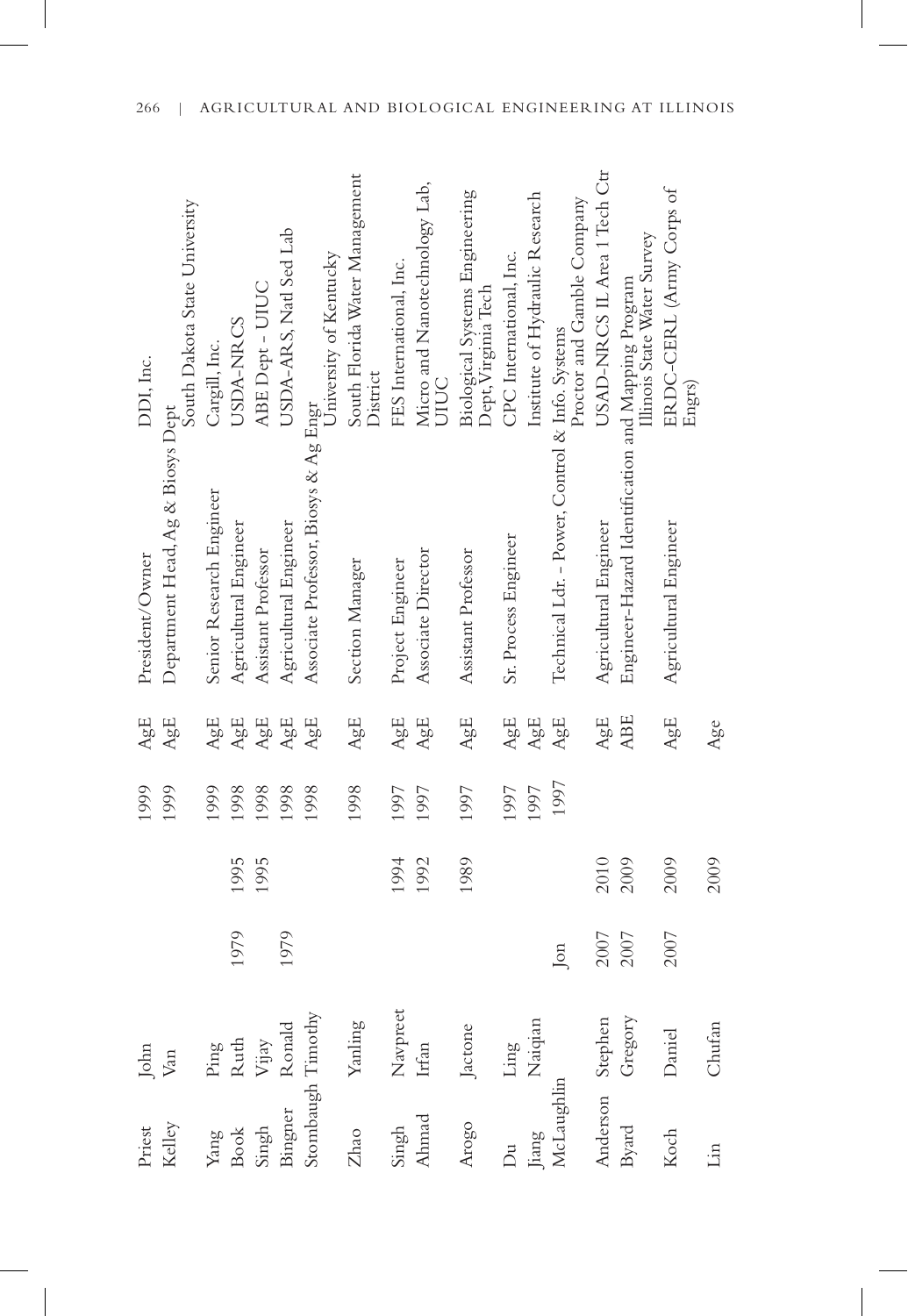|                   |                                                                                                                                                                                                                                                                |      | 2008 | AgE                              |                                                 |                                  |
|-------------------|----------------------------------------------------------------------------------------------------------------------------------------------------------------------------------------------------------------------------------------------------------------|------|------|----------------------------------|-------------------------------------------------|----------------------------------|
|                   |                                                                                                                                                                                                                                                                |      | 2008 | ${\rm AgE}$                      | Engineer                                        | Caterpillar, Inc.                |
|                   |                                                                                                                                                                                                                                                                |      | 2008 | <b>AGE</b>                       |                                                 |                                  |
|                   |                                                                                                                                                                                                                                                                |      | 2008 | AGE                              | Senior Associate Engineer                       | Caterpillar, Inc.                |
|                   |                                                                                                                                                                                                                                                                |      | 2008 | AGE                              | Grad School                                     |                                  |
|                   |                                                                                                                                                                                                                                                                |      | 2008 | ABE                              | Biochemical Engineer R&D                        | Dow Agro Sciences                |
|                   |                                                                                                                                                                                                                                                                |      | 2008 | ${\rm AgE}$                      | Business Information Specialist                 | ZS Associates                    |
|                   | Kingdon Ryan<br>Gingrich Nathanael<br>Madupaduwari Bhaskara<br>rem Benjamin<br>msal Karan<br>k Haibei<br>ak Aruna<br>itis Andrew 2005<br>itis Andrew 2005<br>son Paul<br>Adam Adam 2005<br>son Paul<br>Adam Adam 2005<br>son Paul<br>Adam 2005<br>son Paul<br> |      | 2008 | ${\rm AgE}$                      | Senior Research Associate                       | Novozymes North America          |
|                   |                                                                                                                                                                                                                                                                |      | 2008 | $\mathbf{A}\mathbf{g}\mathbf{E}$ | Research Associate                              | Univ. of Nevada, Sch of Medicine |
|                   |                                                                                                                                                                                                                                                                |      | 2007 | ${\rm AgE}$                      |                                                 |                                  |
|                   |                                                                                                                                                                                                                                                                |      | 2007 | $\mathbf{A}\mathbf{g}\mathbf{E}$ | Special Project Associate                       | WestfaliaSure Inc.               |
|                   |                                                                                                                                                                                                                                                                |      | 2007 | $\mathbf{A}\mathbf{g}\mathbf{E}$ | Graduate Student                                | ABE Dept - UIUC                  |
|                   |                                                                                                                                                                                                                                                                |      | 2007 | ${\rm AgE}$                      | Test Engineer                                   | <b>EKD</b>                       |
|                   |                                                                                                                                                                                                                                                                |      | 2006 | ${\rm AgE}$                      | Senior Associate Engineer                       | Caterpillar, Inc.                |
|                   |                                                                                                                                                                                                                                                                |      | 2006 | $\mathbf{A}\mathbf{g}\mathbf{E}$ | Graduate Student                                | ABE Dept - UIUC                  |
|                   |                                                                                                                                                                                                                                                                |      | 2006 | $\mathbf{A}\mathbf{g}\mathbf{E}$ | Engineer                                        | Hanson Professional Services     |
|                   |                                                                                                                                                                                                                                                                |      | 2006 | ${\rm AgE}$                      | Environmental Engineer                          | Camp, Dresser and McKee          |
| Clementson Clairm | ont                                                                                                                                                                                                                                                            |      | 2006 | ${\rm AgE}$                      | Graduate Student                                | Purdue University                |
| Newgard           |                                                                                                                                                                                                                                                                | 2003 | 2005 | ${\rm AgE}$                      | Graduate Student                                | University of Nebraska - Lincoln |
| Tadlock           | Eric<br>Bradley<br>Dirk<br>Mita                                                                                                                                                                                                                                | 2003 | 2005 | ${\rm AgE}$                      | Test Engineer, Jackson                          | AGCO Corporation                 |
|                   |                                                                                                                                                                                                                                                                | 2003 | 2005 | ${\rm AgE}$                      | Graduate Student                                | Hokkaido University              |
| Reum<br>Garasia   |                                                                                                                                                                                                                                                                |      | 2005 | $\mathbf{A}\mathbf{g}\mathbf{E}$ | Engineer Level 3                                | Woolpert, Inc.                   |
| Campabadal Carlos |                                                                                                                                                                                                                                                                |      | 2005 | ${\rm AgE}$                      | Graduate Student                                | ABE Dept - Purdue University     |
| Ryerson           | Anne                                                                                                                                                                                                                                                           |      | 2005 | AgE                              | Design Engineer, Harvester WorksDeere & Company |                                  |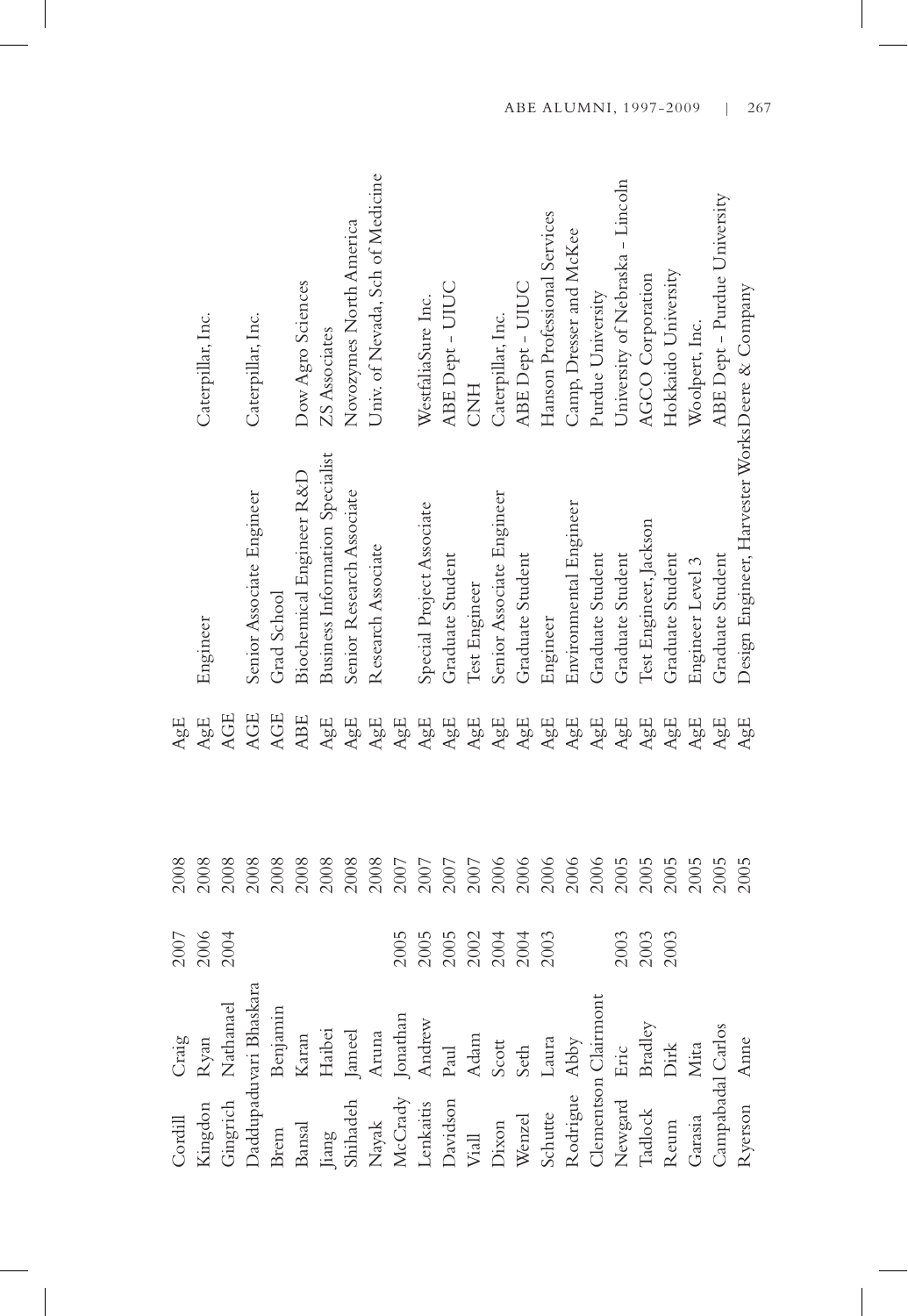| Svendsen                                           | Niels                               |      | 2005 | AgE                              | Research Engineer                          | ERDC/CERL                         |
|----------------------------------------------------|-------------------------------------|------|------|----------------------------------|--------------------------------------------|-----------------------------------|
| Appleford Jennifer                                 |                                     |      | 2005 | AgE                              | Graduate Student                           | ABE Dept - UIUC                   |
| Hancock K.                                         |                                     |      | 2005 | AgE                              | Associate Engineer, Global Mining Division | Caterpillar, Inc.                 |
| Äli                                                | Nathan                              | 2002 | 2004 | AgE                              |                                            |                                   |
|                                                    | Beesabathuni Kalpana                |      | 2004 | $\mathbf{A}\mathbf{g}\mathbf{E}$ | Process Engineer                           | Nestle Purina                     |
|                                                    |                                     |      | 2004 | ${\rm AgE}$                      |                                            |                                   |
| Ni<br>Ijini<br>Nimaiyar Swagata<br>Gratton Michael |                                     |      | 2004 | ${\rm AgE}$                      |                                            |                                   |
|                                                    |                                     | 2002 | 2003 | ${\rm AgE}$                      | Drivetrain Engineer                        | Deere & Company                   |
|                                                    | McLaughlin Stephen<br>Zhang Zhuohui | 2001 | 2003 | ${\rm AgE}$                      | Civil Engineer                             | Hanson Professional Services      |
|                                                    |                                     |      | 2003 | ${\rm AgE}$                      | Graduate Student/ECE                       | University of Illinois            |
|                                                    | David                               |      | 2003 | ${\rm AgE}$                      | Hydrologist                                | U.S. Geological Survey-WRD        |
| Dupre<br>Wildman                                   | Thomas                              | 2001 | 2002 | ${\rm AgE}$                      |                                            | Peace Corps                       |
| Thorp                                              | Kelly                               | 2000 | 2002 | ${\rm AgE}$                      | Research Agricultural Engineer             | USDA-ARS                          |
| Templin                                            | Tricia                              | 2000 | 2002 | AgE                              | Engineering Development Program            | General Mills                     |
| Lopez                                              | Yolanda                             | 1999 | 2002 | AgE                              |                                            |                                   |
| Trask                                              |                                     |      | 2002 | $\mathbf{A}\mathbf{g}\mathbf{E}$ | Project Agricultural Engineer              | Waterborne Environmental, Inc.    |
| Shaffer                                            | Jennifer<br>Christopher             |      | 2002 | ${\rm AgE}$                      | Engineer                                   | Automatic Building Controls, Inc. |
| Thompson Christy                                   |                                     | 1999 | 2001 | $\mathbb{A}\mathrm{g}\mathbb{E}$ | Operation & Maintenance Assistant          | General Mills                     |
|                                                    | Nehmelman Jeremiah                  | 1999 | 2001 | $\mathbf{A}\mathbf{g}\mathbf{E}$ | Engineer-in-Training                       | Daily & Associates Engrs., Inc.   |
|                                                    |                                     | 1999 | 2001 | ${\rm AgE}$                      | Assistant Project Engineer                 | STS Consultants                   |
| Polakow Jason<br>1.obdell Brian                    |                                     | 1999 | 2001 | $\mathsf{AgE}$                   | Engineer                                   | Deere & Company                   |
| Robert                                             | Matthew                             | 1996 | 2001 | AgE                              | Graduate Student                           | University of Illinois at Urbana- |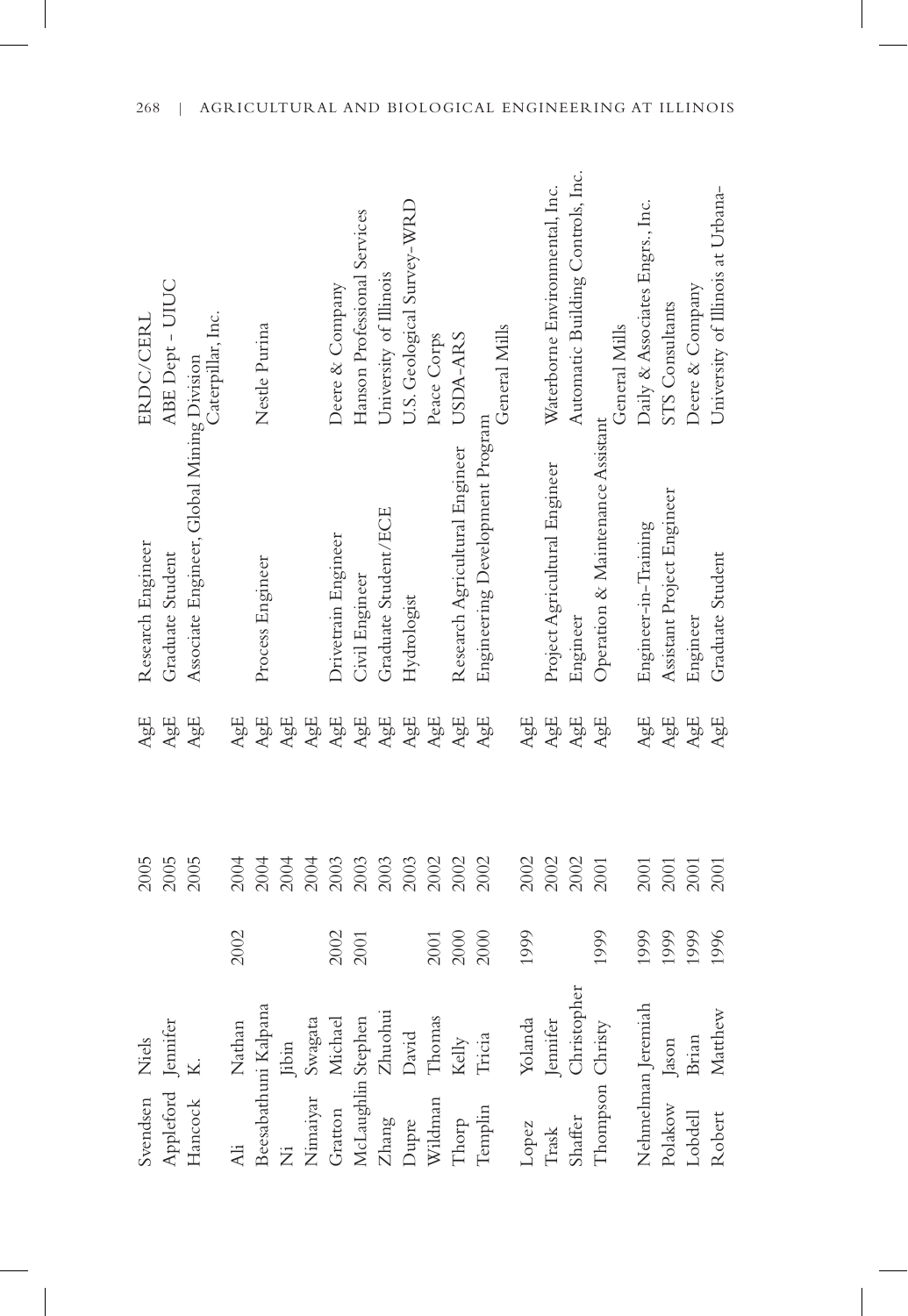|                                                                                                                                                                                                                                                                                                                                                                                                                                                                         |                                                                                                                                                                                                                                                                                                                                                                                                                                                                                                 |      |      |                                                             |                                                       | Champaign                                 |
|-------------------------------------------------------------------------------------------------------------------------------------------------------------------------------------------------------------------------------------------------------------------------------------------------------------------------------------------------------------------------------------------------------------------------------------------------------------------------|-------------------------------------------------------------------------------------------------------------------------------------------------------------------------------------------------------------------------------------------------------------------------------------------------------------------------------------------------------------------------------------------------------------------------------------------------------------------------------------------------|------|------|-------------------------------------------------------------|-------------------------------------------------------|-------------------------------------------|
| $\rm H\alpha$                                                                                                                                                                                                                                                                                                                                                                                                                                                           | Haibo                                                                                                                                                                                                                                                                                                                                                                                                                                                                                           |      | 2001 | AgE                                                         | Mechanical Engineer                                   | MAT Automotive, Inc.                      |
|                                                                                                                                                                                                                                                                                                                                                                                                                                                                         |                                                                                                                                                                                                                                                                                                                                                                                                                                                                                                 |      | 2001 | ${\rm AgE}$                                                 | Staff Biochemical Engineer                            | Merck Research Laboratory                 |
|                                                                                                                                                                                                                                                                                                                                                                                                                                                                         |                                                                                                                                                                                                                                                                                                                                                                                                                                                                                                 |      | 2001 | ${\rm AgE}$                                                 | Research Assistant                                    | University of Illinois                    |
|                                                                                                                                                                                                                                                                                                                                                                                                                                                                         |                                                                                                                                                                                                                                                                                                                                                                                                                                                                                                 |      | 2001 | ${\rm AgE}$                                                 | Hydrolgist                                            | National Weather Service                  |
|                                                                                                                                                                                                                                                                                                                                                                                                                                                                         |                                                                                                                                                                                                                                                                                                                                                                                                                                                                                                 |      | 2001 | ${\rm AgE}$                                                 | Lead Design Engineer                                  | Volvo Trucks North America                |
|                                                                                                                                                                                                                                                                                                                                                                                                                                                                         |                                                                                                                                                                                                                                                                                                                                                                                                                                                                                                 | 1999 | 2000 | $\mathbf{A}\mathbf{g}\mathbf{E}$                            | Engineer                                              | Consolidated Diesel Corporation           |
|                                                                                                                                                                                                                                                                                                                                                                                                                                                                         |                                                                                                                                                                                                                                                                                                                                                                                                                                                                                                 | 1999 | 2000 | $\mathbf{A}\mathbf{g}\mathbf{E}$                            | Environmental Engineer                                | <b>Strand Associates</b>                  |
|                                                                                                                                                                                                                                                                                                                                                                                                                                                                         |                                                                                                                                                                                                                                                                                                                                                                                                                                                                                                 | 1998 | 2000 |                                                             | Engineer - Seeding Group                              | Deere & Company                           |
|                                                                                                                                                                                                                                                                                                                                                                                                                                                                         |                                                                                                                                                                                                                                                                                                                                                                                                                                                                                                 | 1998 | 2000 | $\frac{\text{A}\text{g}\text{E}}{\text{A}\text{g}\text{E}}$ | Civil Engineer Intern                                 | U.S. Army Corps of Engineers              |
|                                                                                                                                                                                                                                                                                                                                                                                                                                                                         |                                                                                                                                                                                                                                                                                                                                                                                                                                                                                                 |      | 2000 | ${\rm AgE}$                                                 | Consulting                                            | Self-Employed                             |
|                                                                                                                                                                                                                                                                                                                                                                                                                                                                         |                                                                                                                                                                                                                                                                                                                                                                                                                                                                                                 |      | 2000 | ${\rm AgE}$                                                 | Graduate Student                                      | University of Illinois                    |
|                                                                                                                                                                                                                                                                                                                                                                                                                                                                         |                                                                                                                                                                                                                                                                                                                                                                                                                                                                                                 |      | 2000 | ${\rm AgE}$                                                 |                                                       |                                           |
|                                                                                                                                                                                                                                                                                                                                                                                                                                                                         |                                                                                                                                                                                                                                                                                                                                                                                                                                                                                                 | 1997 | 1999 | ${\rm AgE}$                                                 |                                                       | Waterborne Environmental, Inc.            |
| $\begin{tabular}{l} \hline \text{Wahjudi} \\ \text{Zhang} \\ \text{Lander} \\ \text{Lustery} \\ \text{Viall} \\ \text{Vall} \\ \text{Wul} \\ \text{Wul} \\ \text{Wul} \\ \text{Wul} \\ \text{Cor} \\ \text{Laward} \\ \text{Dawis} \\ \text{Bawads} \\ \text{Dawis} \\ \text{Bawas} \\ \text{Bawas} \\ \text{Bawas} \\ \text{Bawas} \\ \text{Bawas} \\ \text{Bawas} \\ \text{Bawas} \\ \text{Bawas} \\ \text{Bawas} \\ \text{Bawas} \\ \text{Bawas} \\ \text{Bawas} \\$ | $\begin{tabular}{l} \hline \texttt{fenny} \\ \texttt{Tong} \\ \texttt{Kritopher} \\ \texttt{Michael} \\ \texttt{Richard} \\ \texttt{Pefger} \\ \texttt{Ciling} \\ \texttt{Xeqiang} \\ \texttt{Xqiang} \\ \texttt{Mard} \\ \texttt{Mard} \\ \texttt{Mafail} \\ \texttt{Nafail} \\ \texttt{Nafail} \\ \texttt{Nafail} \\ \texttt{Nafail} \\ \texttt{Nafail} \\ \texttt{Nafail} \\ \texttt{Nafail} \\ \texttt{Nafail} \\ \texttt{Nafail} \\ \texttt{Nafail} \\ \texttt{Nafail} \\ \texttt{Nafail}$ | 2009 |      | ${\rm AgE}$                                                 | Agricultural Engineer                                 | Natural Resources Conservation<br>Service |
|                                                                                                                                                                                                                                                                                                                                                                                                                                                                         |                                                                                                                                                                                                                                                                                                                                                                                                                                                                                                 | 2009 |      | LSM                                                         | Supply Chain Mgmt Development WW Grainger             |                                           |
|                                                                                                                                                                                                                                                                                                                                                                                                                                                                         |                                                                                                                                                                                                                                                                                                                                                                                                                                                                                                 | 2009 |      | TSM<br>TSM<br>TSM<br>TSM<br>TSM                             | Field Supervisor                                      | Ag Reliant                                |
|                                                                                                                                                                                                                                                                                                                                                                                                                                                                         |                                                                                                                                                                                                                                                                                                                                                                                                                                                                                                 | 2009 |      |                                                             |                                                       |                                           |
|                                                                                                                                                                                                                                                                                                                                                                                                                                                                         |                                                                                                                                                                                                                                                                                                                                                                                                                                                                                                 | 2009 |      |                                                             |                                                       |                                           |
|                                                                                                                                                                                                                                                                                                                                                                                                                                                                         |                                                                                                                                                                                                                                                                                                                                                                                                                                                                                                 | 2009 |      |                                                             |                                                       |                                           |
|                                                                                                                                                                                                                                                                                                                                                                                                                                                                         |                                                                                                                                                                                                                                                                                                                                                                                                                                                                                                 | 2009 |      |                                                             |                                                       |                                           |
|                                                                                                                                                                                                                                                                                                                                                                                                                                                                         |                                                                                                                                                                                                                                                                                                                                                                                                                                                                                                 | 2009 |      | ${\rm AgE}$                                                 | Product Validaiton & Verification Engineer John Deere |                                           |
|                                                                                                                                                                                                                                                                                                                                                                                                                                                                         |                                                                                                                                                                                                                                                                                                                                                                                                                                                                                                 | 2009 |      | TSM                                                         |                                                       |                                           |
|                                                                                                                                                                                                                                                                                                                                                                                                                                                                         |                                                                                                                                                                                                                                                                                                                                                                                                                                                                                                 | 2009 |      | <b>LSM</b>                                                  |                                                       |                                           |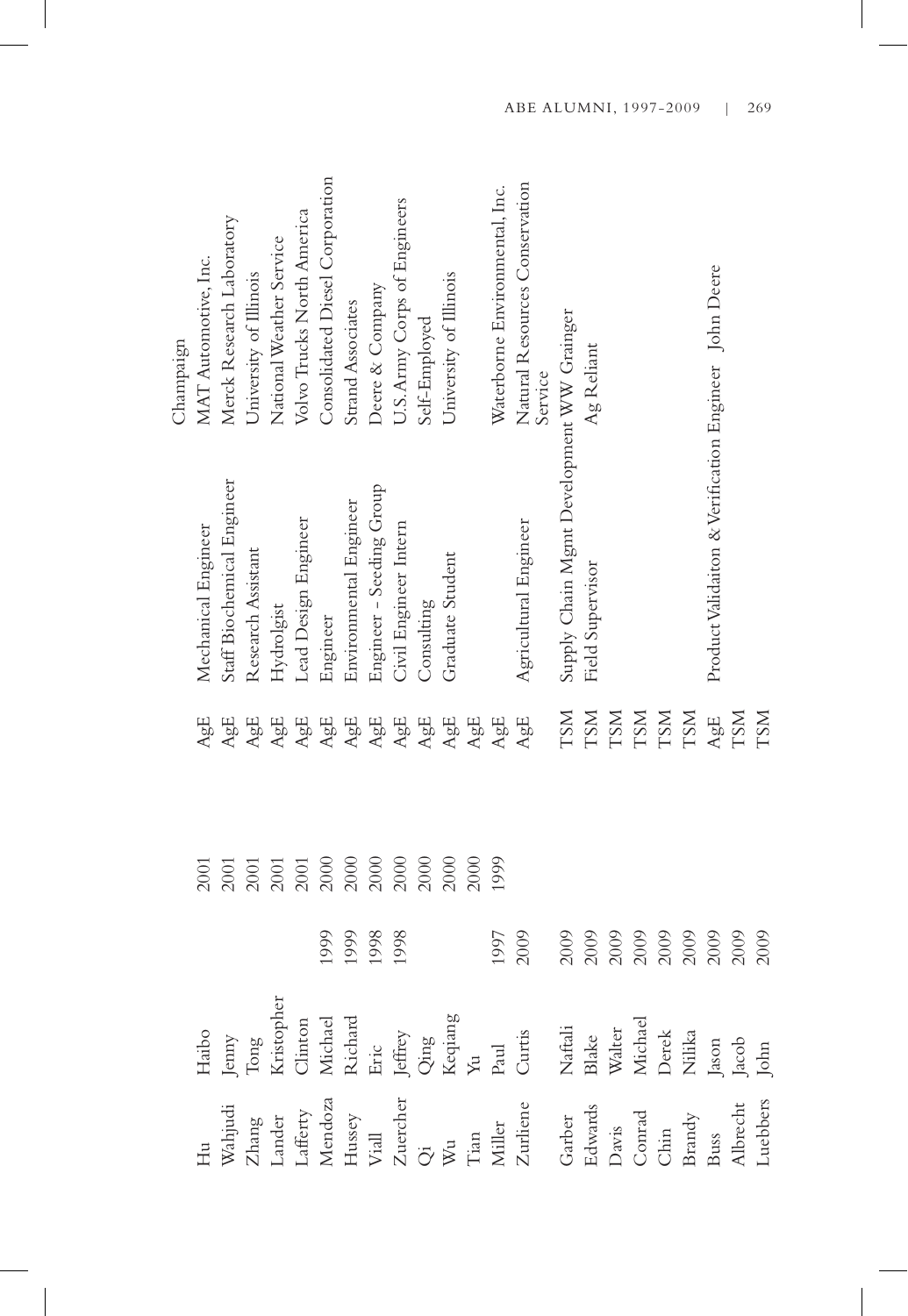| $\ensuremath{\text{V}\text{onk}}$ | Joshua                                                                                    | 2009 | AgE                                                                                            |                             |                           |
|-----------------------------------|-------------------------------------------------------------------------------------------|------|------------------------------------------------------------------------------------------------|-----------------------------|---------------------------|
| Surratt                           |                                                                                           | 2009 | ${\rm AgE}$                                                                                    |                             |                           |
| Scheider                          | ${\rm Jand} \\ {\rm John} \\ {\rm Jacob} \\ {\rm A.} \\ {\rm D.} \\ {\rm D.} \\ {\rm D.}$ | 2009 |                                                                                                | pursuing MS at Mech Engr UI |                           |
| Mitchell                          |                                                                                           | 2009 | $\begin{array}{c} \mathbf{A}\mathbf{g}\mathbf{E}\\ \mathbf{A}\mathbf{g}\mathbf{E} \end{array}$ |                             |                           |
|                                   |                                                                                           | 2009 |                                                                                                |                             |                           |
| Laley<br>Kesler                   |                                                                                           | 2009 | $\mathcal{A}_{\text{gE}}^{\text{gE}}$                                                          |                             |                           |
| Babb                              |                                                                                           | 2009 | TSM                                                                                            |                             |                           |
| Thomas                            | Jacob<br>Tyler<br>Spencer                                                                 | 2009 | <b>LSM</b>                                                                                     |                             |                           |
| Juarez Aguilar Saul               |                                                                                           | 2009 | <b>TSM</b>                                                                                     |                             |                           |
| Teague                            | Anthony                                                                                   | 2009 | <b>TSM</b>                                                                                     |                             |                           |
| Smith                             | Ernie                                                                                     | 2009 | TSM                                                                                            |                             |                           |
| Roy                               | William                                                                                   | 2009 | TSM                                                                                            |                             |                           |
|                                   | Rosenberger Derrick                                                                       | 2009 | <b>LSM</b>                                                                                     |                             |                           |
| Lambert David                     |                                                                                           | 2009 | <b>LSM</b>                                                                                     |                             |                           |
| Whalen Andrew                     |                                                                                           | 2009 | <b>LSM</b>                                                                                     |                             |                           |
| Hansen Kiel                       |                                                                                           | 2009 | <b>TSM</b>                                                                                     |                             |                           |
| Von Holten Jay                    |                                                                                           | 2009 | <b>TSM</b>                                                                                     | Parts Manager               | Birkeky's Farm Store Inc. |
| Krupczak Colin                    |                                                                                           | 2009 | <b>TSM</b>                                                                                     |                             |                           |
| Springer                          | Brian                                                                                     | 2009 | TSM                                                                                            |                             |                           |
| Snelling                          |                                                                                           | 2009 | <b>TSM</b>                                                                                     |                             |                           |
| Seabert                           | Joshua<br>Adam                                                                            | 2009 | <b>LSM</b>                                                                                     |                             |                           |
| Richards                          | Ryan<br>Daniel                                                                            | 2009 | <b>LSM</b>                                                                                     | Farmer                      | Richards Family Farms     |
| Rahe                              |                                                                                           | 2009 | <b>TSM</b>                                                                                     | Supply Technician IV        | Syngenta Seeds            |
| Nelson                            | Bradley                                                                                   | 2009 | <b>LSM</b>                                                                                     |                             |                           |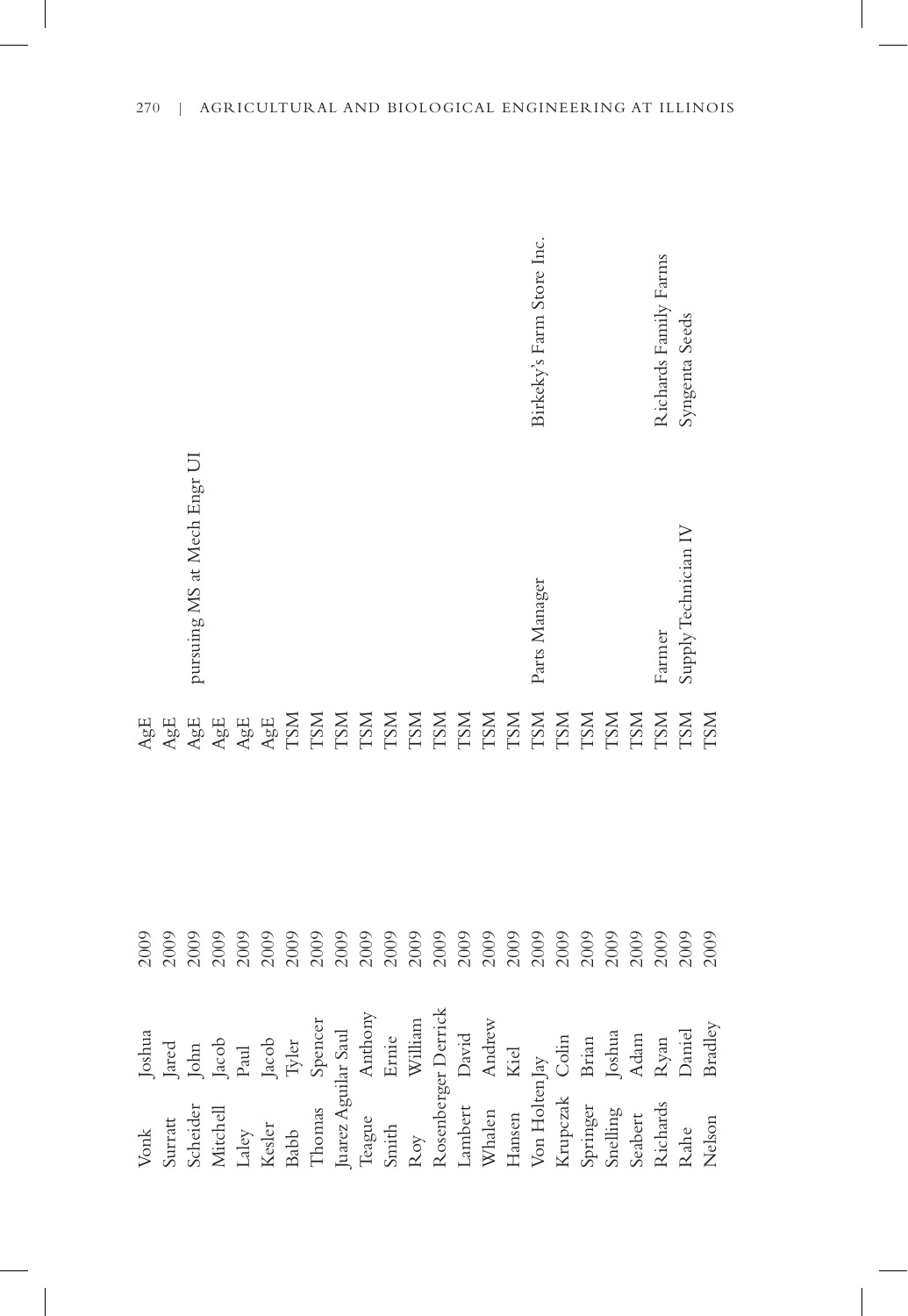|                                                                                                                                                                                                                                                                             | 2009 | ${\rm AgE}$                                                                                                                                                     | Driver/Operator                                           | Pence Harvesting            |
|-----------------------------------------------------------------------------------------------------------------------------------------------------------------------------------------------------------------------------------------------------------------------------|------|-----------------------------------------------------------------------------------------------------------------------------------------------------------------|-----------------------------------------------------------|-----------------------------|
|                                                                                                                                                                                                                                                                             | 2009 | <b>TSM</b>                                                                                                                                                      | Grad School                                               | Iowa State Univ.            |
|                                                                                                                                                                                                                                                                             | 2009 | <b>INSZ</b>                                                                                                                                                     |                                                           |                             |
|                                                                                                                                                                                                                                                                             | 2009 | AGE                                                                                                                                                             |                                                           |                             |
|                                                                                                                                                                                                                                                                             | 2009 | TSM<br>TSM<br>TSM                                                                                                                                               |                                                           |                             |
|                                                                                                                                                                                                                                                                             | 2009 |                                                                                                                                                                 | Agronomy Management Trainee Pioneer Hi-Bred International |                             |
|                                                                                                                                                                                                                                                                             | 2009 |                                                                                                                                                                 | FSC Operations Manager                                    | Cargill                     |
|                                                                                                                                                                                                                                                                             | 2009 | Age                                                                                                                                                             |                                                           |                             |
|                                                                                                                                                                                                                                                                             | 2009 | <b>TSM</b>                                                                                                                                                      |                                                           |                             |
|                                                                                                                                                                                                                                                                             | 2009 | $\frac{\text{A} \text{g} \text{E}}{\text{TSM}}$                                                                                                                 | Civil Engineer                                            | US Army Corps. Of Engineers |
|                                                                                                                                                                                                                                                                             | 2009 |                                                                                                                                                                 |                                                           |                             |
|                                                                                                                                                                                                                                                                             | 2009 |                                                                                                                                                                 |                                                           |                             |
|                                                                                                                                                                                                                                                                             | 2009 | $\begin{array}{c} \text{TSM} \\ \text{TSM} \\ \text{TSM} \end{array}$                                                                                           |                                                           |                             |
|                                                                                                                                                                                                                                                                             | 2009 |                                                                                                                                                                 |                                                           |                             |
|                                                                                                                                                                                                                                                                             | 2008 | ${\rm AgE}$                                                                                                                                                     |                                                           |                             |
|                                                                                                                                                                                                                                                                             | 2008 |                                                                                                                                                                 | Assoc Engr (Global Machine Dev) Caterpillar, Inc.         |                             |
|                                                                                                                                                                                                                                                                             | 2008 | $\begin{array}{l} \Lambda g \mathbf{E} \\ \mathbf{T} \mathbf{S} \mathbf{M} \\ \mathbf{T} \mathbf{S} \mathbf{M} \\ \mathbf{T} \mathbf{S} \mathbf{M} \end{array}$ |                                                           |                             |
|                                                                                                                                                                                                                                                                             | 2008 |                                                                                                                                                                 |                                                           |                             |
|                                                                                                                                                                                                                                                                             | 2008 |                                                                                                                                                                 |                                                           |                             |
|                                                                                                                                                                                                                                                                             | 2008 | TSM                                                                                                                                                             | Sales Representative                                      | Wm. Nobbe and Co., Inc.     |
|                                                                                                                                                                                                                                                                             | 2008 | <b>TSM</b>                                                                                                                                                      |                                                           |                             |
|                                                                                                                                                                                                                                                                             | 2008 | <b>LSM</b>                                                                                                                                                      |                                                           |                             |
| Walker Jacob<br>Webster Keith<br>Delaney Bradley<br>Delaney Bradley<br>Illis Justin<br>WonderHaar Phillip<br>Justin (Johna<br>Babrook Jason<br>Brooks Elizabeth<br>Hashrook Sann<br>Hansen Kyle<br>Dutisman Kyle<br>Dutisman Kyle<br>Dutisman Kyle<br>Dutisman Jenta<br>Dut | 2008 | <b>LSM</b>                                                                                                                                                      |                                                           |                             |
|                                                                                                                                                                                                                                                                             | 2008 | AgE                                                                                                                                                             | Production                                                | <b>NOW</b>                  |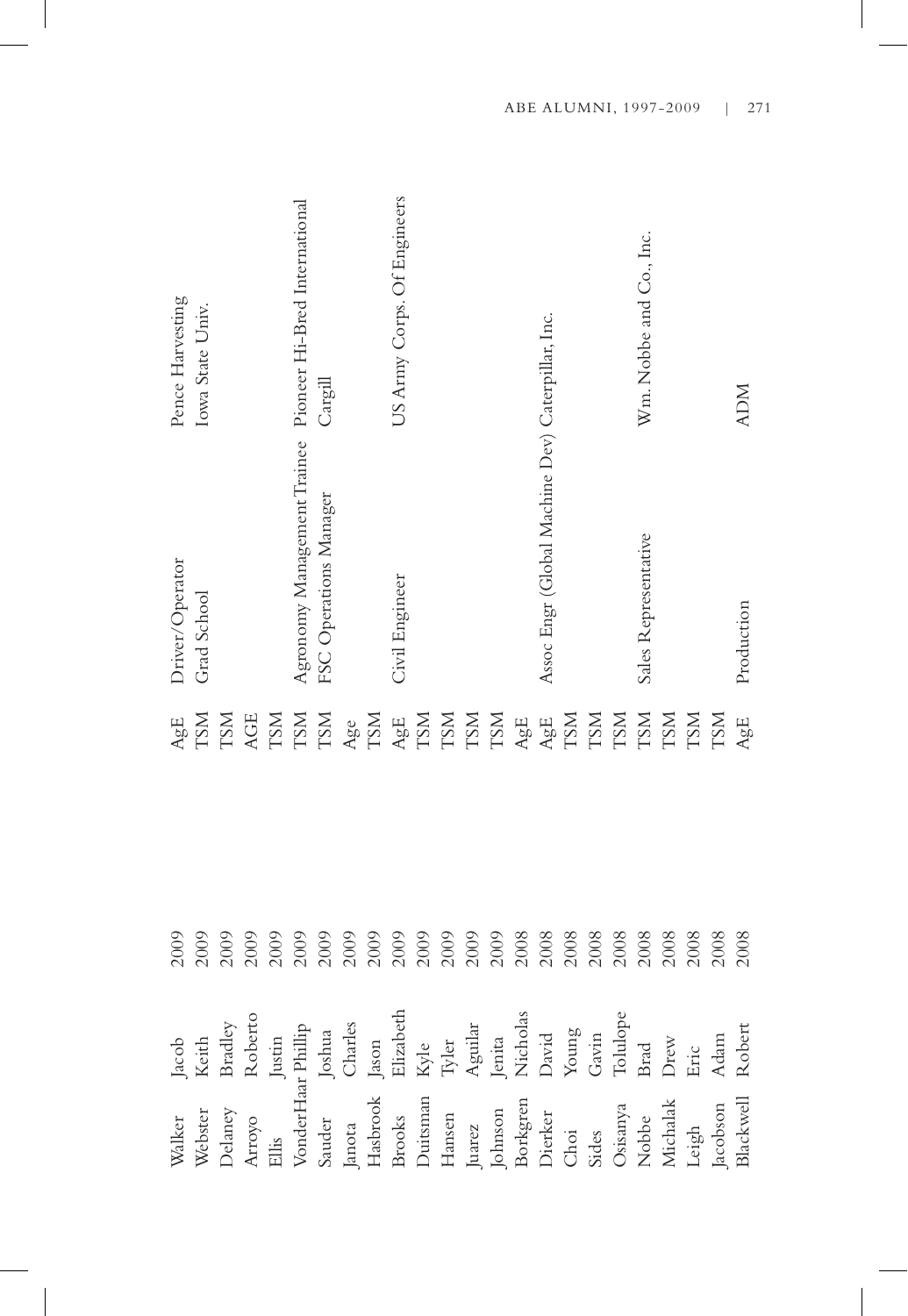| Cox             | David            | 2008                                                                                                                                                                                                                                                                                                          | <b>NSZ</b>                                        |                                  |                              |
|-----------------|------------------|---------------------------------------------------------------------------------------------------------------------------------------------------------------------------------------------------------------------------------------------------------------------------------------------------------------|---------------------------------------------------|----------------------------------|------------------------------|
| Brackmann David |                  |                                                                                                                                                                                                                                                                                                               | <b>LSM</b>                                        |                                  |                              |
| Weyant          | Cheryl           |                                                                                                                                                                                                                                                                                                               | AgE                                               |                                  |                              |
| Schuler         | $\rm{Mark}$      |                                                                                                                                                                                                                                                                                                               | ${\rm AgE}$                                       | FEA Engineer                     | John Deere                   |
| Nelson          | Andrew           |                                                                                                                                                                                                                                                                                                               |                                                   |                                  |                              |
| Leick           | Michael          |                                                                                                                                                                                                                                                                                                               |                                                   | Grad School                      |                              |
| Kinsella        | Kathleen         |                                                                                                                                                                                                                                                                                                               | AgE<br>AgE<br>AgE                                 |                                  |                              |
| Dollinger       | Tyson            |                                                                                                                                                                                                                                                                                                               | AGE                                               | Autoguidance Platform Engr       | Case/New Holland (CNH)       |
| Doelling        | James            |                                                                                                                                                                                                                                                                                                               | TSM                                               |                                  |                              |
| Orebaugh        | Aaron            |                                                                                                                                                                                                                                                                                                               | AGE                                               |                                  |                              |
| Toepper         | Douglas          |                                                                                                                                                                                                                                                                                                               | TSM                                               |                                  |                              |
| Stoll           | Bradley          |                                                                                                                                                                                                                                                                                                               | TSM                                               | Product and Customer Support Rep |                              |
|                 |                  |                                                                                                                                                                                                                                                                                                               |                                                   |                                  | John Deere                   |
| Wright          | Michael          | 2008                                                                                                                                                                                                                                                                                                          | <b>LSM</b>                                        |                                  |                              |
| Williams        | Kristofer        |                                                                                                                                                                                                                                                                                                               | <b>TSM</b>                                        |                                  |                              |
| Waldron         | John             |                                                                                                                                                                                                                                                                                                               | TSM                                               |                                  |                              |
| Van Etten       | Scott            |                                                                                                                                                                                                                                                                                                               |                                                   | Product Engineer                 | Caterpillar Inc.             |
| Pipkins         |                  |                                                                                                                                                                                                                                                                                                               | $\frac{\text{A} \text{g} \text{E}}{\text{TSM}}$   |                                  |                              |
| Malone          | James<br>Patrick |                                                                                                                                                                                                                                                                                                               |                                                   |                                  |                              |
|                 | Justin           |                                                                                                                                                                                                                                                                                                               | $_{\rm TSM}^{\rm TSM}$                            |                                  |                              |
| Gray<br>White   | Andrew           |                                                                                                                                                                                                                                                                                                               |                                                   |                                  |                              |
| Gray            | William          | $\begin{array}{l} 2008 \\ 2008 \\ 2008 \\ 2008 \\ 2008 \\ 2008 \\ 2008 \\ 2008 \\ 2008 \\ 2008 \\ 2008 \\ 2008 \\ 2008 \\ 2008 \\ 2008 \\ 2008 \\ 2008 \\ 2008 \\ 2008 \\ 2008 \\ 2008 \\ 2008 \\ 2008 \\ 2008 \\ 2008 \\ 2009 \\ 2009 \\ 2009 \\ 2009 \\ 2009 \\ 2009 \\ 2009 \\ 2009 \\ 2009 \\ 2009 \\ 20$ | $\mathcal{A}_{\mathcal{G}}^{\text{E}}\mathcal{E}$ |                                  |                              |
| Bozarth         | Brandon          |                                                                                                                                                                                                                                                                                                               |                                                   |                                  |                              |
| $\mbox{Taylor}$ | Jefferson        |                                                                                                                                                                                                                                                                                                               | AgE<br>TSM<br>TMS                                 | Operations Management            | Consolidated Grain and Barge |
| Bowen           | Charles          | 2008                                                                                                                                                                                                                                                                                                          |                                                   |                                  |                              |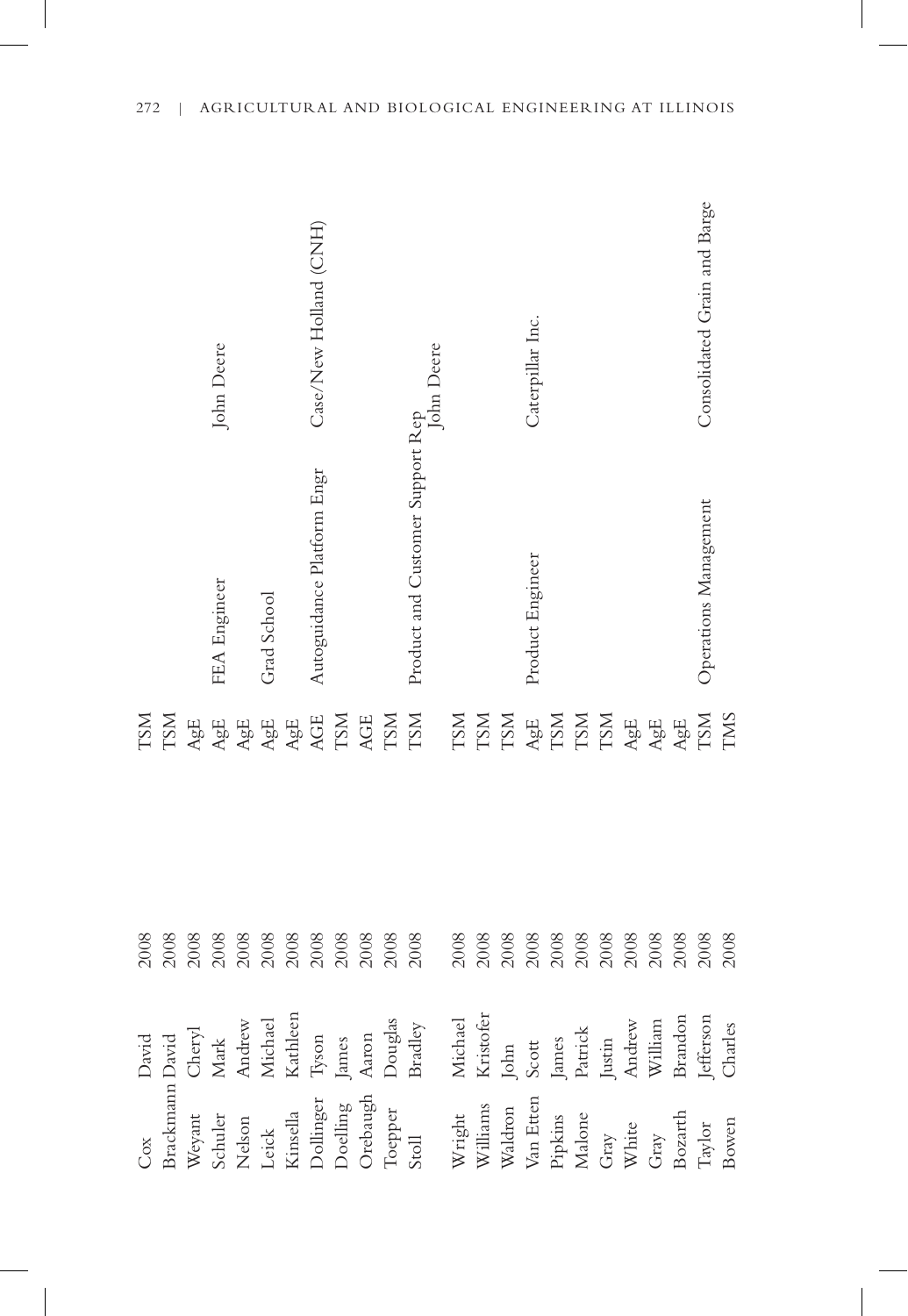|                                                                                           |                                                                                                                                                                                                                                                                | 2007 | <b>NST</b>                       |                               |                                          |
|-------------------------------------------------------------------------------------------|----------------------------------------------------------------------------------------------------------------------------------------------------------------------------------------------------------------------------------------------------------------|------|----------------------------------|-------------------------------|------------------------------------------|
|                                                                                           |                                                                                                                                                                                                                                                                | 2007 | AGE                              |                               |                                          |
|                                                                                           |                                                                                                                                                                                                                                                                | 2007 | AGE                              |                               |                                          |
|                                                                                           | Rusher Paul<br>Zwilling Luke<br>Zwilling Luke<br>Schwer, III Donald<br>Olsen Annanda<br>Young Andre<br>Pipkins James<br>Maurer Andrew<br>Downs Aaron<br>Deleon Josue<br>Deleon Josue<br>Neright Kevin<br>Coss Ryan<br>Goss Ryan<br>Hill Josh<br>Hill Josh<br>H | 2007 | AGE                              | Water Resource Engineer       | Hanson Professional Services             |
|                                                                                           |                                                                                                                                                                                                                                                                | 2007 | <b>TSM</b>                       | Production Relief Manager     | Hormel Foods                             |
|                                                                                           |                                                                                                                                                                                                                                                                | 2007 | <b>TSM</b>                       |                               |                                          |
|                                                                                           |                                                                                                                                                                                                                                                                | 2007 | <b>TSM</b>                       |                               |                                          |
|                                                                                           |                                                                                                                                                                                                                                                                | 2007 | <b>LSM</b>                       |                               |                                          |
|                                                                                           |                                                                                                                                                                                                                                                                | 2007 | <b>TSM</b>                       | Manager                       | Steak N Shake                            |
|                                                                                           |                                                                                                                                                                                                                                                                | 2007 | <b>TSM</b>                       |                               |                                          |
|                                                                                           |                                                                                                                                                                                                                                                                | 2007 | <b>AGE</b>                       |                               | Grad school                              |
|                                                                                           |                                                                                                                                                                                                                                                                | 2007 | AGE                              |                               | grad school                              |
|                                                                                           |                                                                                                                                                                                                                                                                | 2007 | AGE                              |                               |                                          |
|                                                                                           |                                                                                                                                                                                                                                                                | 2007 | <b>AGE</b>                       | Associate Engineer            | Caterpillar, Inc.                        |
|                                                                                           |                                                                                                                                                                                                                                                                | 2007 | AGE                              | Design Engineer               | Kinze Manufacturing, Inc.                |
|                                                                                           |                                                                                                                                                                                                                                                                | 2007 | AGE                              | Design Engineer               | John Deere                               |
|                                                                                           |                                                                                                                                                                                                                                                                | 2007 | <b>TSM</b>                       |                               |                                          |
|                                                                                           |                                                                                                                                                                                                                                                                | 2007 | <b>NST</b>                       |                               |                                          |
|                                                                                           |                                                                                                                                                                                                                                                                | 2007 | <b>TSM</b>                       | Planning Analyst              | Caterpilar Logistics                     |
| Applewhite Jamaal<br>Christen Joshua<br>Welborn Tyler<br>Unzicker Chad<br>Charles Clinton |                                                                                                                                                                                                                                                                | 2007 | <b>LSM</b>                       | Product Promotions Specialist | Case Construction (CNH<br>America, Inc.) |
|                                                                                           |                                                                                                                                                                                                                                                                | 2007 | <b>AGE</b>                       | Engineering Team Member       | eServ                                    |
| Holdener<br>Reis<br>Schuster<br>Shields                                                   | William<br>Robert<br>Alex<br>Patrick                                                                                                                                                                                                                           | 2007 | $\mathbb{A}\mathrm{g}\mathbb{E}$ |                               |                                          |
|                                                                                           |                                                                                                                                                                                                                                                                | 2007 | AgM                              | President                     | Illini-Scapes                            |
|                                                                                           |                                                                                                                                                                                                                                                                | 2007 | AgM                              |                               |                                          |

ABE ALUMNI, 1997-2009 | 273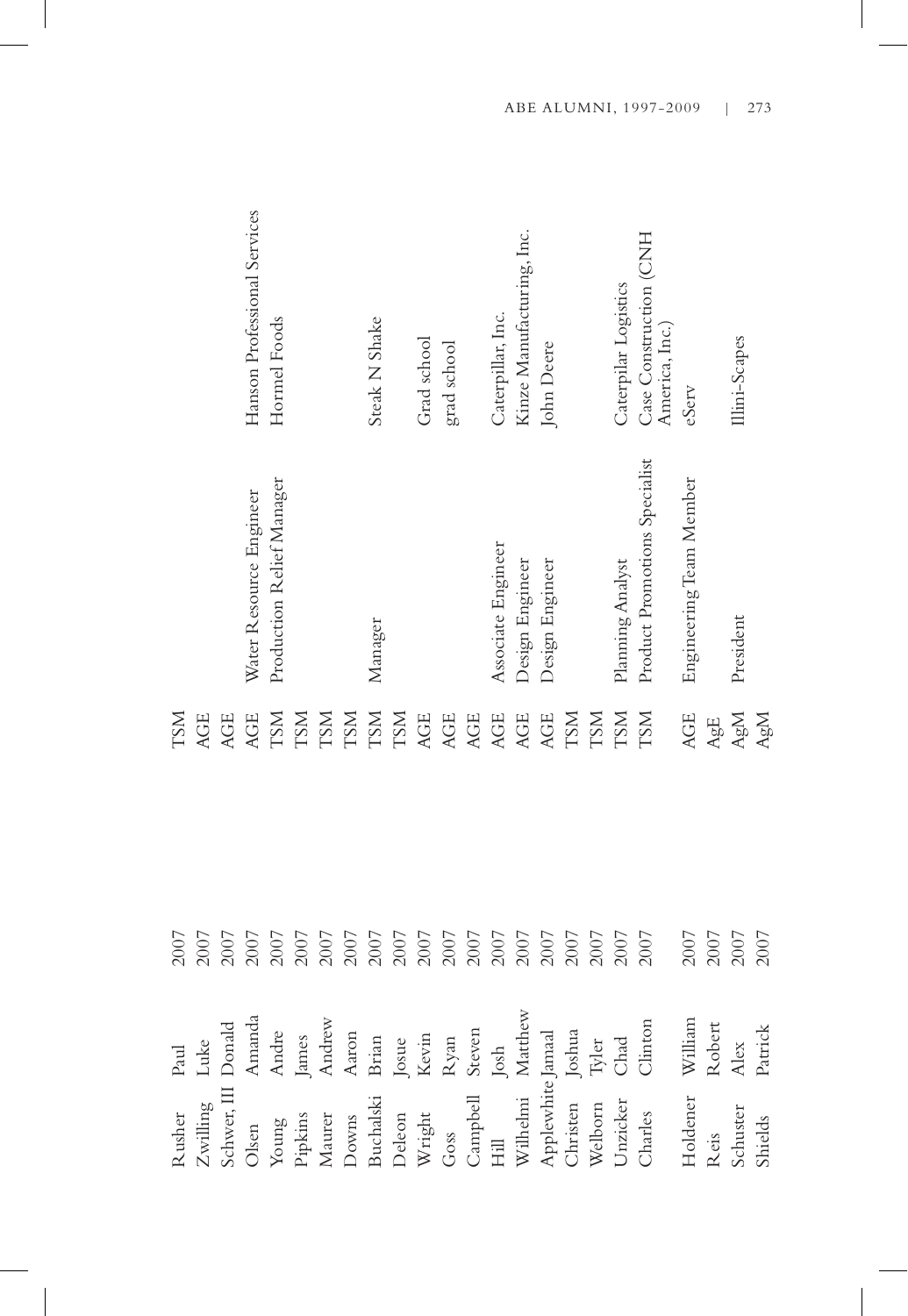| Uhrhan Daniel                                                |                   | 2007 | AgM         | GIS Engineer Tech Support Technician      | Boeing                            |
|--------------------------------------------------------------|-------------------|------|-------------|-------------------------------------------|-----------------------------------|
| Charlesworth Aaron                                           |                   | 2007 | AgM         |                                           |                                   |
| Valentine Annanda<br>Waters Lee<br>Latham Anthony            |                   | 2007 | AgM         |                                           |                                   |
|                                                              |                   | 2007 | Agm         | Owner/manager                             | Waters' Mowing Service            |
|                                                              |                   | 2007 | AgM         |                                           |                                   |
|                                                              |                   | 2007 | ${\rm AgM}$ |                                           |                                   |
| Latham<br>Anderson<br>Stoll<br>Burkhart                      | Kristen<br>Brett  | 2007 | ${\rm AgM}$ |                                           |                                   |
|                                                              | Justin<br>Brandon | 2007 | AgM         |                                           |                                   |
| Miller                                                       |                   | 2007 | AgM         |                                           |                                   |
| Maschhoff Joshua<br>Meese Brad                               |                   | 2007 | AgM         |                                           |                                   |
| Meese                                                        |                   | 2007 | AgM         | Mgmt Trainee (Chemical Sales/Application) | Mont Eagle Mills, Inc.            |
| $\cos$                                                       |                   | 2007 | AgM         |                                           |                                   |
|                                                              |                   | 2007 | AgM         | Service Engineer                          | Cummins Inc.                      |
| Cox<br>Daugherty Joshua<br>Grove Robert<br>Les               |                   | 2007 | AgM         | Technical Sales                           | Captive-Aire                      |
| Lane John<br>Thompson Andrew<br>Hull Eric<br>Henrichs Andrew |                   | 2007 | AgM         |                                           |                                   |
|                                                              |                   | 2007 | AgM         | Project Engineer                          | F. H. Paschen, SN Nielson         |
|                                                              |                   | 2007 | AgM         | Auto Body Technician                      | Hull's Auto Body                  |
|                                                              |                   | 2007 | AgM         | Partner/Drainage Contractor               | Henrichs Drainage II, LLC         |
|                                                              | Steven            | 2007 | AgM         | Project Engineer                          | McHugh Construction               |
| Sauder<br>DeWerff                                            | $\rm Eric$        | 2007 | AgM         | Product Distribution Coordinator AGCO     |                                   |
| Grussing                                                     | Brian             | 2007 | AgE         |                                           |                                   |
| <b>Bliss</b>                                                 | Cody              | 2007 | AgM         | Operator                                  | Marathon Petroleum Company,<br>СП |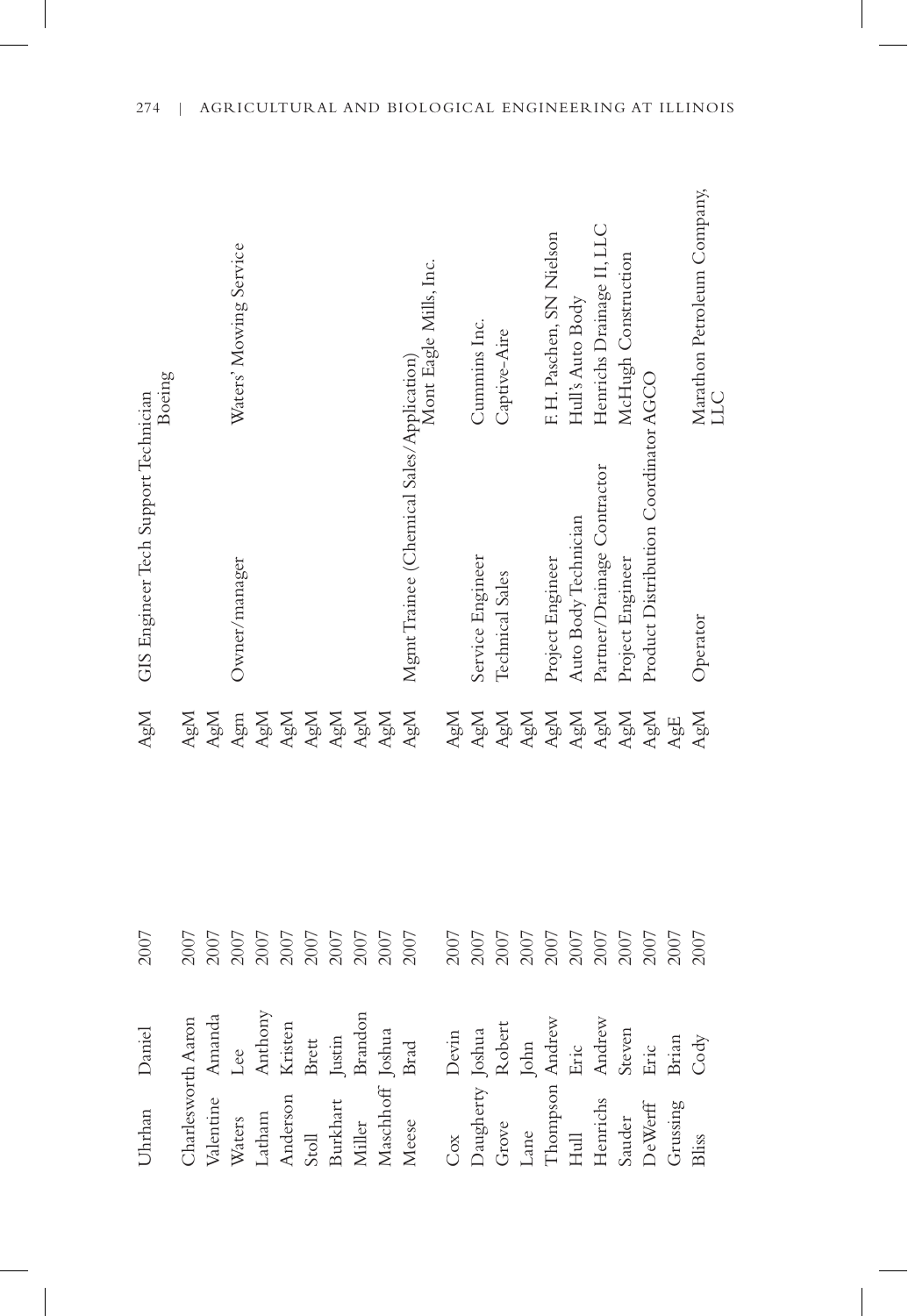| Tennis | Matthew                                                                                                                                                                                                                                                    | 2007 | AgE                              |                                            |                                |
|--------|------------------------------------------------------------------------------------------------------------------------------------------------------------------------------------------------------------------------------------------------------------|------|----------------------------------|--------------------------------------------|--------------------------------|
|        |                                                                                                                                                                                                                                                            | 2007 | AgE                              |                                            |                                |
|        |                                                                                                                                                                                                                                                            | 2007 | ${\rm AgE}$                      | Engineer                                   | John Deere                     |
|        |                                                                                                                                                                                                                                                            | 2007 | ${\rm AgE}$                      |                                            |                                |
|        |                                                                                                                                                                                                                                                            | 2007 | ${\rm AgE}$                      |                                            |                                |
|        |                                                                                                                                                                                                                                                            | 2007 | ${\rm AgE}$                      |                                            |                                |
|        |                                                                                                                                                                                                                                                            | 2007 | ${\rm AgE}$                      |                                            |                                |
|        |                                                                                                                                                                                                                                                            | 2007 | ${\rm AgE}$                      | Product Engineer                           | Fisher Severe Service Products |
|        |                                                                                                                                                                                                                                                            | 2007 | ${\rm AgE}$                      | Special Project Manager                    | 4R Equipment/4R Corporation    |
|        |                                                                                                                                                                                                                                                            | 2007 | ${\rm AgE}$                      |                                            | Iowa State University          |
|        |                                                                                                                                                                                                                                                            | 2006 | ${\rm AgE}$                      | Engineer Intern II                         | Farnsworth Group, Inc.         |
|        |                                                                                                                                                                                                                                                            | 2006 | ${\rm AgE}$                      | Engineer/Supervisor                        | Dixline, Inc.                  |
|        |                                                                                                                                                                                                                                                            | 2006 | $\mathbf{A}\mathbf{g}\mathbf{E}$ | Transmission Design Engr.                  | Case-New Holland (CNH)         |
|        |                                                                                                                                                                                                                                                            | 2006 | ${\rm AgE}$                      | Engineer                                   | Crawford, Murphy & Tilly, Inc. |
|        |                                                                                                                                                                                                                                                            | 2006 | ${\rm AgE}$                      | Graduate Student                           | University of Iowa             |
|        |                                                                                                                                                                                                                                                            | 2006 | ${\rm AgE}$                      | Engr. Dev. Program - Mfg.                  | Deere & Company                |
|        | Cliner Laurie<br>Bruns Justin<br>Bruns Uistin<br>Goodwin Gregory<br>DiPrima Vincent<br>Haase David<br>MacKoon Cale<br>Rubenacker Richard<br>Roth Jonathan<br>Roth Jonathan<br>Cole Samuel<br>Scherer Mark<br>Cotter Mark<br>Hershbarger Jamel<br>Hershbarg | 2006 | ${\rm AgE}$                      | Hydraulic Engineer; Ass't. Prof. Scientist | Illinois State Water Survey    |
|        |                                                                                                                                                                                                                                                            | 2006 | ${\rm AgE}$                      | Agriculture Engineer                       | USDA-NRCS                      |
|        | $\begin{tabular}{ll} Dasebbrock Matt \\ Agler & Matnew \\ Farwell & Edward \\ Breman & Ryan \\ Ahern & Dustin \\ Akam & Dustin \\ Nickamp & Jeffy \\ Steele & Dirk \\ \end{tabular}$                                                                       | 2006 | ${\rm AgE}$                      |                                            |                                |
|        |                                                                                                                                                                                                                                                            | 2006 | ${\rm AgE}$                      | Engr. Team Member                          | eServ - Deere Group            |
|        |                                                                                                                                                                                                                                                            | 2006 | ${\rm AgM}$                      | Developmental Technician                   | Case-New Holland (CNH)         |
|        |                                                                                                                                                                                                                                                            | 2006 | ${\rm AgM}$                      |                                            |                                |
|        |                                                                                                                                                                                                                                                            | 2006 | AgM                              |                                            |                                |
|        |                                                                                                                                                                                                                                                            | 2006 | AgM                              |                                            |                                |
|        |                                                                                                                                                                                                                                                            |      |                                  |                                            |                                |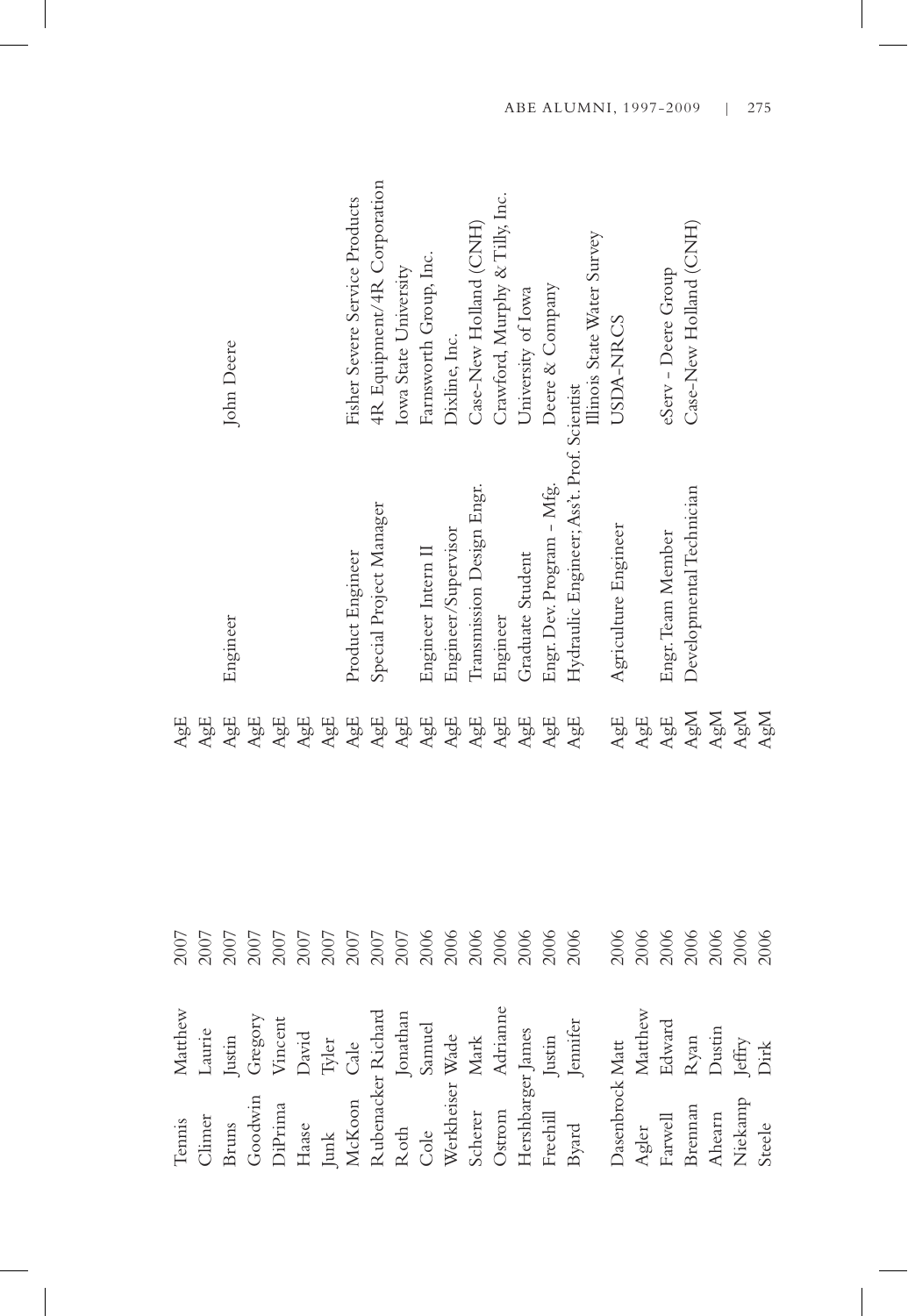|                                                                                                                                                                                                                                                                                                                                                                                                                                                                                       |                                                                                                                                                                                                                                                                                                | 2006 | AgM                                                                                                                                                                               |                                |                                   |
|---------------------------------------------------------------------------------------------------------------------------------------------------------------------------------------------------------------------------------------------------------------------------------------------------------------------------------------------------------------------------------------------------------------------------------------------------------------------------------------|------------------------------------------------------------------------------------------------------------------------------------------------------------------------------------------------------------------------------------------------------------------------------------------------|------|-----------------------------------------------------------------------------------------------------------------------------------------------------------------------------------|--------------------------------|-----------------------------------|
| $\begin{tabular}{lllllllll} \multicolumn{4}{c}{Hiser} & $\ell$ & \multicolumn{4}{c}{\text{Hier}}\\ \hline \multicolumn{4}{c}{Ganboa} & $\mathbf{I}$ & $\mathbf{I}$ & \multicolumn{4}{c}{\text{Garbo}}\\ \hline \multicolumn{4}{c}{Wiring} & $\mathbf{S}$ & $\mathbf{I}$ & \multicolumn{4}{c}{\text{Wor ring}}\\ \multicolumn{4}{c}{Wal} & $\mathbf{I}$ & $\mathbf{I}$ & \multicolumn{4}{c}{\text{Merig}}\\ \multicolumn{4}{c}{Nah} & $\mathbf{I}$ & $\mathbf{I}$ & \multicolumn{4}{c$ | Andrew<br>Ernsto<br>Miguel<br>Miguel<br>Daniel<br>Steven<br>Steven<br>Grant<br>Andrew<br>Mark<br>Mark<br>Mark<br>Timothy<br>Discopher<br>Timothy<br>Mark<br>Mark<br>Mark<br>Mark<br>Mark<br>Mark<br>Mark<br>Mark<br>Mark<br>Mark<br>Mark<br>Mark<br>Mark<br>Mark<br>Mark<br>Mark<br>Mark<br>Ma | 2006 |                                                                                                                                                                                   |                                |                                   |
|                                                                                                                                                                                                                                                                                                                                                                                                                                                                                       |                                                                                                                                                                                                                                                                                                | 2006 | $\frac{\textrm{A}\textrm{g}\textrm{E}}{\textrm{A}\textrm{g}\textrm{M}}$                                                                                                           |                                |                                   |
|                                                                                                                                                                                                                                                                                                                                                                                                                                                                                       |                                                                                                                                                                                                                                                                                                | 2006 |                                                                                                                                                                                   |                                |                                   |
|                                                                                                                                                                                                                                                                                                                                                                                                                                                                                       |                                                                                                                                                                                                                                                                                                | 2006 |                                                                                                                                                                                   |                                |                                   |
|                                                                                                                                                                                                                                                                                                                                                                                                                                                                                       |                                                                                                                                                                                                                                                                                                | 2006 |                                                                                                                                                                                   |                                |                                   |
|                                                                                                                                                                                                                                                                                                                                                                                                                                                                                       |                                                                                                                                                                                                                                                                                                | 2006 | AgM<br>AgM<br>AgM<br>AgM<br>AgM<br>AgM                                                                                                                                            | Soil Conservation Technician   | USDA-NRCS, Iroquois County        |
|                                                                                                                                                                                                                                                                                                                                                                                                                                                                                       |                                                                                                                                                                                                                                                                                                | 2006 |                                                                                                                                                                                   | Product Info. & Training Spec. | Case-New Holland (CNH)            |
|                                                                                                                                                                                                                                                                                                                                                                                                                                                                                       |                                                                                                                                                                                                                                                                                                | 2006 | ${\rm AgM}$                                                                                                                                                                       | Graduate Student               | University of Illinois at Chicago |
|                                                                                                                                                                                                                                                                                                                                                                                                                                                                                       |                                                                                                                                                                                                                                                                                                | 2006 | ${\rm AgM}$                                                                                                                                                                       | Vice President                 | MelMort Farms, Inc.               |
|                                                                                                                                                                                                                                                                                                                                                                                                                                                                                       |                                                                                                                                                                                                                                                                                                | 2006 |                                                                                                                                                                                   | Second Liutenant               | US Marine Corps                   |
|                                                                                                                                                                                                                                                                                                                                                                                                                                                                                       |                                                                                                                                                                                                                                                                                                | 2006 | $\frac{\textrm{V}}{\textrm{V}}$ Way                                                                                                                                               |                                |                                   |
|                                                                                                                                                                                                                                                                                                                                                                                                                                                                                       |                                                                                                                                                                                                                                                                                                | 2006 |                                                                                                                                                                                   | Mobile Aftertreatment Engineer | Caterpillar, Inc.                 |
|                                                                                                                                                                                                                                                                                                                                                                                                                                                                                       |                                                                                                                                                                                                                                                                                                | 2006 | $\begin{array}{lcl} \mathbf{A}\mathbf{g}\mathbf{E} \\ \mathbf{A}\mathbf{g}\mathbf{M} \\ \mathbf{A}\mathbf{g}\mathbf{M} \\ \mathbf{A}\mathbf{g}\mathbf{M} \end{array}$             | Applications Engr.             | Philips Lighting Electronics, NA  |
|                                                                                                                                                                                                                                                                                                                                                                                                                                                                                       |                                                                                                                                                                                                                                                                                                | 2006 |                                                                                                                                                                                   |                                |                                   |
|                                                                                                                                                                                                                                                                                                                                                                                                                                                                                       |                                                                                                                                                                                                                                                                                                | 2006 |                                                                                                                                                                                   |                                |                                   |
|                                                                                                                                                                                                                                                                                                                                                                                                                                                                                       |                                                                                                                                                                                                                                                                                                | 2006 |                                                                                                                                                                                   | Graduate Student               | University of IL - Crop Sci.      |
|                                                                                                                                                                                                                                                                                                                                                                                                                                                                                       |                                                                                                                                                                                                                                                                                                | 2006 |                                                                                                                                                                                   |                                |                                   |
|                                                                                                                                                                                                                                                                                                                                                                                                                                                                                       |                                                                                                                                                                                                                                                                                                | 2006 |                                                                                                                                                                                   |                                |                                   |
|                                                                                                                                                                                                                                                                                                                                                                                                                                                                                       |                                                                                                                                                                                                                                                                                                | 2006 | $\begin{array}{l} A_{\mathcal{B}} M \\ A_{\mathcal{B}} M \\ A_{\mathcal{B}} M \\ A_{\mathcal{B}} M \\ A_{\mathcal{B}} M \\ A_{\mathcal{B}} M \\ A_{\mathcal{B}} E \\ \end{array}$ |                                |                                   |
|                                                                                                                                                                                                                                                                                                                                                                                                                                                                                       |                                                                                                                                                                                                                                                                                                | 2006 |                                                                                                                                                                                   |                                |                                   |
|                                                                                                                                                                                                                                                                                                                                                                                                                                                                                       |                                                                                                                                                                                                                                                                                                | 2006 | AgM                                                                                                                                                                               |                                |                                   |
|                                                                                                                                                                                                                                                                                                                                                                                                                                                                                       |                                                                                                                                                                                                                                                                                                | 2006 | AgM                                                                                                                                                                               | Tour Associate                 | Archer Daniels Midland Co.        |
|                                                                                                                                                                                                                                                                                                                                                                                                                                                                                       |                                                                                                                                                                                                                                                                                                | 2006 | AgM                                                                                                                                                                               |                                |                                   |
|                                                                                                                                                                                                                                                                                                                                                                                                                                                                                       |                                                                                                                                                                                                                                                                                                |      |                                                                                                                                                                                   |                                |                                   |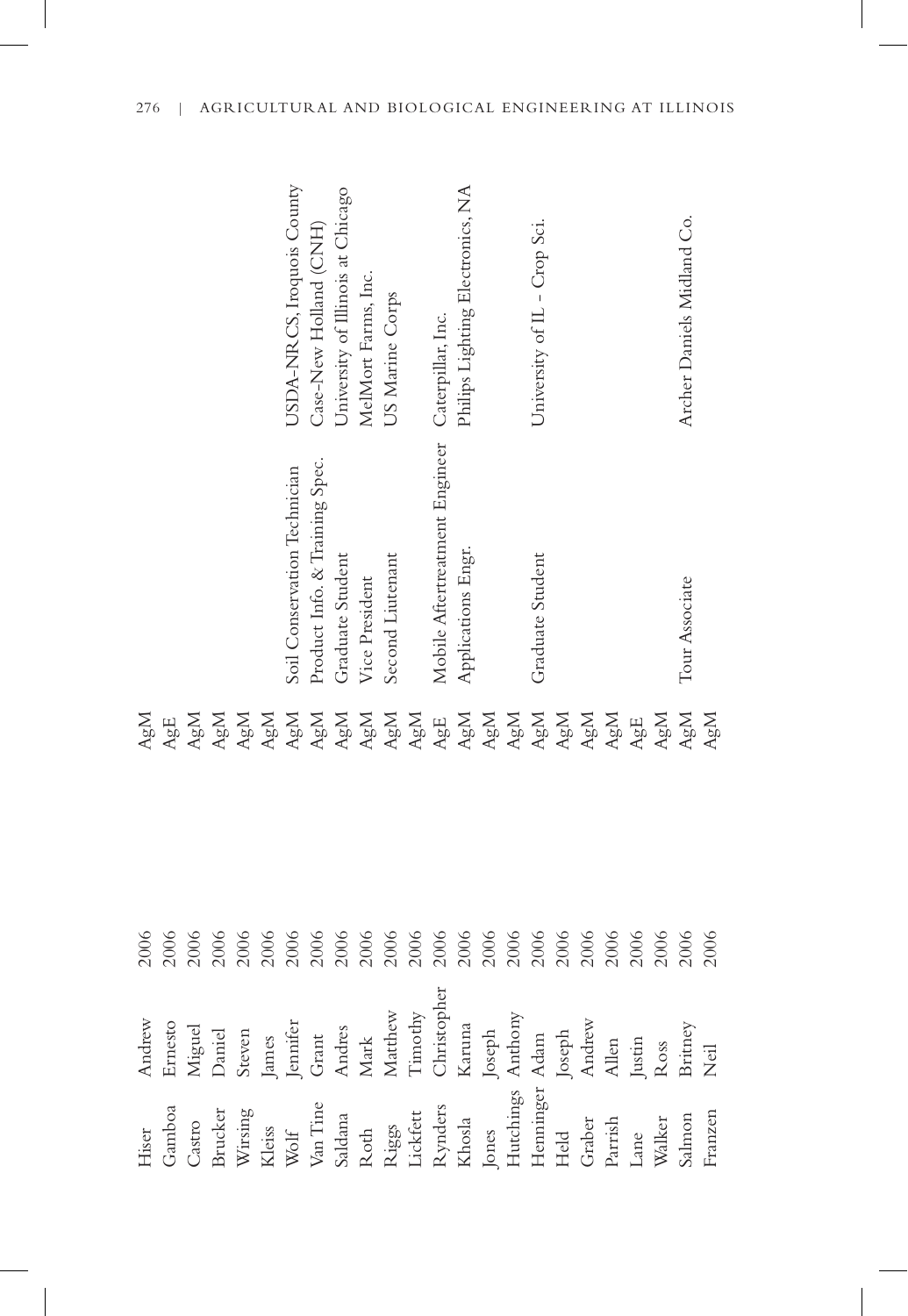| Whyte              | Matthew  | 2006 | AgE         |                                |                         |
|--------------------|----------|------|-------------|--------------------------------|-------------------------|
| Squibb             | Timothy  | 2006 | AgE         | Management                     | Squibb Tank Company     |
| Booher             | Dylan    | 2006 | AgM         |                                |                         |
| Gambill            | Daniel   | 2005 | AgE         |                                |                         |
| Vanagas            | Brian    | 2005 | ${\rm AgE}$ |                                |                         |
| Temple             | Douglas  | 2005 | ${\rm AgE}$ | Design Engineer                | Deere & Company         |
| Shaw               | Wayne    | 2005 | ${\rm AgE}$ | Project Engineer               | Woods Equipment Company |
| Schneider          | John     | 2005 | ${\rm AgE}$ |                                |                         |
| Freeman            | Adam     | 2005 | ${\rm AgE}$ | Senior Associate Engineer      | Caterpillar, Inc.       |
| Eisenmann John     |          | 2005 | ${\rm AgE}$ | Senior Associate Engineer      | Caterpillar, Inc.       |
| Breese             | Kristy   | 2005 | ${\rm AgE}$ | Design Engineer                | <b>AGRO</b> Corporation |
| Bonsu              | William  | 2005 | ${\rm AgE}$ |                                |                         |
| Ziegler            | Benjamin | 2005 | ${\rm AgE}$ | Design Engineer                | eServ                   |
| Yu                 | Jonathan | 2005 | AgM         | Field Service Engineer         | Fuel Tech               |
| Heide              | Beau     | 2005 | ${\rm AgE}$ |                                |                         |
| Bergman            | Douglas  | 2005 | AgM         | Commodities Broker             | E. Hedger               |
| Uranich            | Michael  | 2005 | ${\rm AgE}$ | Test Engineer                  | Elgin Sweeper           |
| McCullough Anthony |          | 2005 | ${\rm AgE}$ |                                |                         |
| Lyons              | John     | 2005 | ${\rm AgE}$ |                                |                         |
| Kinder             | John     | 2005 | ${\rm AgE}$ | Environmental Protection Engr  | <b>IEPA</b>             |
| Borrowman Brian    |          | 2005 | AgM         | Technical Sales Representative | Flodraulic Group, Inc.  |
| Ganz               | Matthew  | 2005 | ${\rm AgE}$ | Associate Engineer             | Caterpillar, Inc.       |
| Full               | Matthew  | 2005 | AgE         | Technical Sales Manager        | Blue Diamond Parts LLC  |
| Foster             | Evan     | 2005 | AgE         |                                |                         |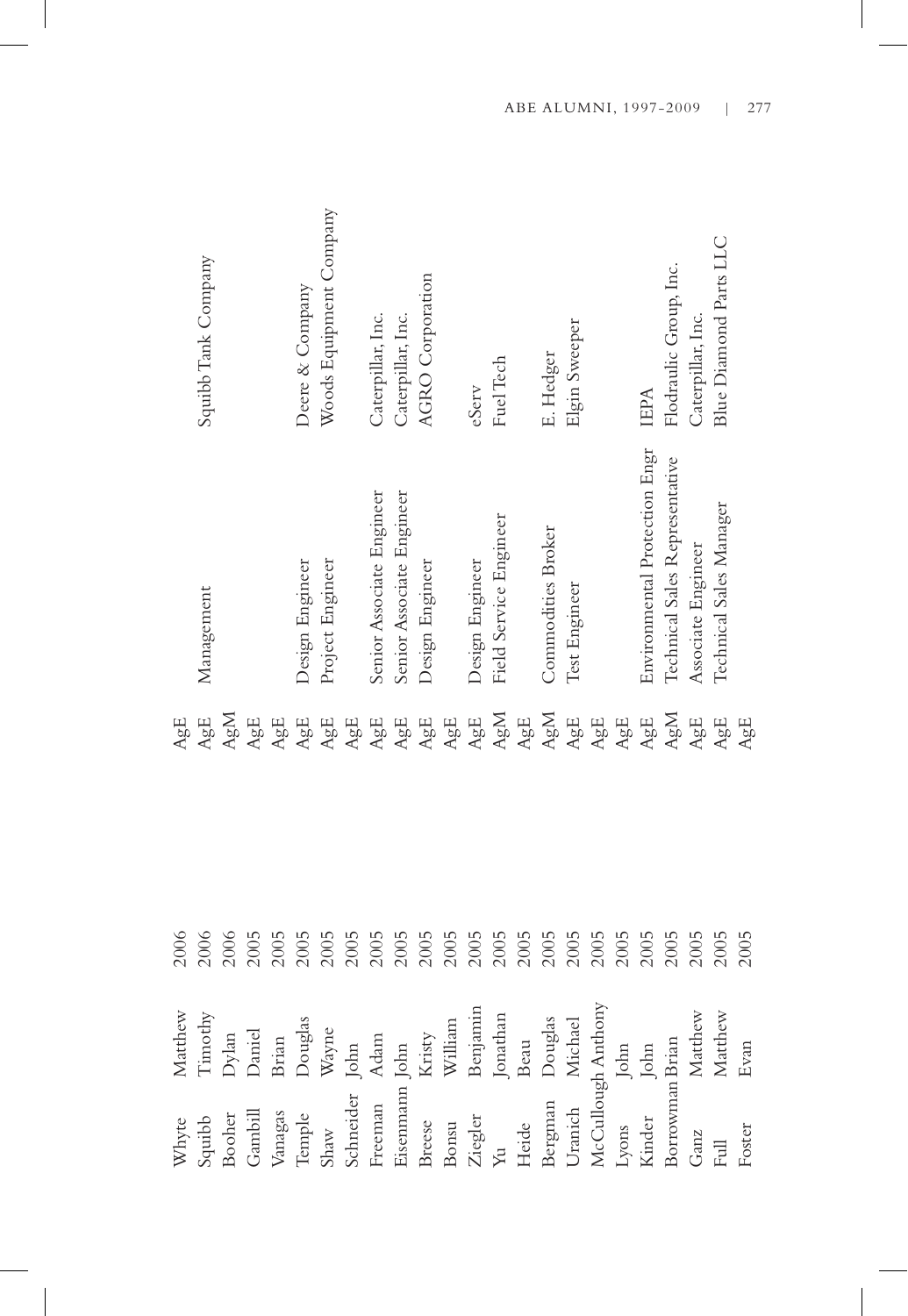| Campbell                                                                                                         |                                                                                                                                                                                                                                                                                | 2005 | AgE | Associate Engineer                                   | PepsiCo                        |
|------------------------------------------------------------------------------------------------------------------|--------------------------------------------------------------------------------------------------------------------------------------------------------------------------------------------------------------------------------------------------------------------------------|------|-----|------------------------------------------------------|--------------------------------|
|                                                                                                                  |                                                                                                                                                                                                                                                                                | 2005 | AgE | Field Test Engineer                                  | Case-New Holland (CNH)         |
|                                                                                                                  |                                                                                                                                                                                                                                                                                | 2005 | AgM |                                                      |                                |
|                                                                                                                  | TaAqua<br>Kevin<br>Shelton<br>Kevin                                                                                                                                                                                                                                            | 2005 | AgM | Sales Representative                                 | Hogan Walker, LLC.             |
|                                                                                                                  |                                                                                                                                                                                                                                                                                | 2005 | AgM | Marketing Specialist                                 | AGCO Corporation               |
|                                                                                                                  |                                                                                                                                                                                                                                                                                | 2005 | AgM |                                                      |                                |
|                                                                                                                  |                                                                                                                                                                                                                                                                                | 2005 | AgM |                                                      |                                |
|                                                                                                                  |                                                                                                                                                                                                                                                                                | 2005 | AgM |                                                      |                                |
|                                                                                                                  |                                                                                                                                                                                                                                                                                | 2005 | AgM | Field Sales Rep (WA, BC, SK)                         | TTI, Inc.                      |
|                                                                                                                  |                                                                                                                                                                                                                                                                                | 2005 | AgM | Service Manager                                      | Cross Brothers Implement, Inc. |
|                                                                                                                  |                                                                                                                                                                                                                                                                                | 2005 | AgM | Product Support Specialist                           | Sloan Implement Company        |
|                                                                                                                  |                                                                                                                                                                                                                                                                                | 2005 | AgM | Material Manager/Press Associate RR Donnelley & Sons |                                |
|                                                                                                                  |                                                                                                                                                                                                                                                                                | 2005 | AgM |                                                      |                                |
|                                                                                                                  |                                                                                                                                                                                                                                                                                | 2005 | AgM | Technical Support Specialist                         | Case-New Holland (CNH)         |
|                                                                                                                  |                                                                                                                                                                                                                                                                                | 2005 | AgM |                                                      |                                |
|                                                                                                                  |                                                                                                                                                                                                                                                                                | 2005 | AgM | Assistant Plant Manager                              | Cargill Animal Nutrition       |
|                                                                                                                  | Kevin<br>Heaver Shelton<br>Heaver Shelton<br>Vollmer Kevin<br>Sparenberg Paul<br>Pifer James<br>Pifer James<br>Maurer Aaron<br>Maurer Aaron<br>Cole Luke<br>Hood Christopher<br>Schmidt Phillip<br>Schmidt Cary<br>Funk Joshua<br>Reaver Gary<br>Schmidt Christopher<br>Schmid | 2005 | AgM | Marketing Support - Off-Highway Alert Tech.          | Caterpillar, Inc.              |
|                                                                                                                  |                                                                                                                                                                                                                                                                                | 2005 | AgM | Materials Planning Analyst                           | AGCO Corporation               |
|                                                                                                                  |                                                                                                                                                                                                                                                                                | 2005 | AgM | Technical Systems Specialist                         | <b>Brandt Consolidated</b>     |
|                                                                                                                  |                                                                                                                                                                                                                                                                                | 2005 | AgM | Senior Associate Engineer                            | Caterpillar, Inc.              |
|                                                                                                                  |                                                                                                                                                                                                                                                                                | 2005 | AgM |                                                      |                                |
|                                                                                                                  |                                                                                                                                                                                                                                                                                | 2005 | AgM |                                                      |                                |
|                                                                                                                  |                                                                                                                                                                                                                                                                                | 2005 | AgM |                                                      |                                |
| Curtin Daniel<br>Clement Steven<br>Johnson Ryan<br>Hall Candice<br>Walker Todd<br>Wurmnest Chad<br>Wurmnest Chad |                                                                                                                                                                                                                                                                                | 2005 | AgM | International Credit Analyst                         | W.W. Grainger                  |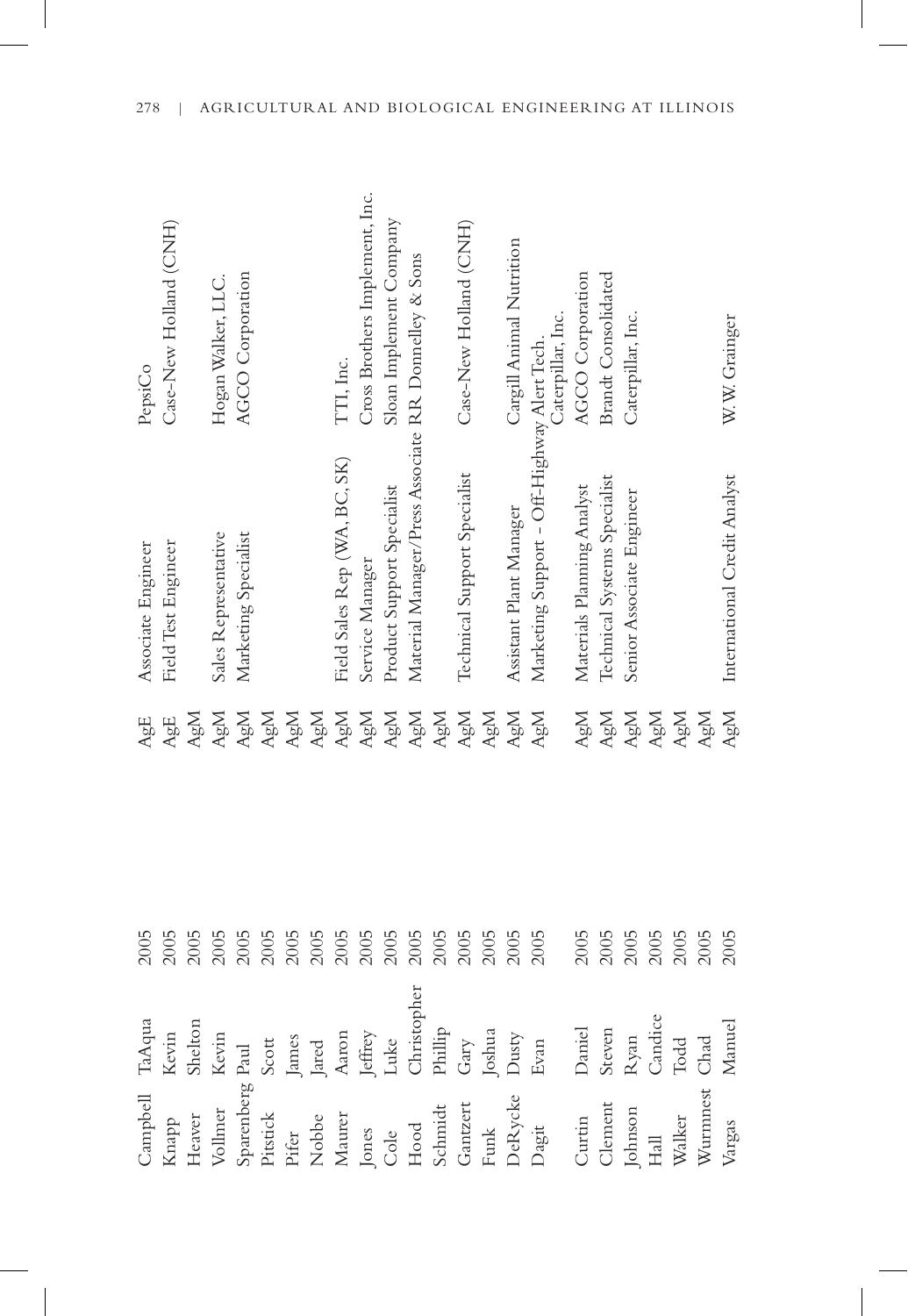|                                                                                                                                                                                                                                                           |                                                                                                                                                                                                                                                                                                                                                                                                                                  | 2005 | AgM                              |                                          |                                     |
|-----------------------------------------------------------------------------------------------------------------------------------------------------------------------------------------------------------------------------------------------------------|----------------------------------------------------------------------------------------------------------------------------------------------------------------------------------------------------------------------------------------------------------------------------------------------------------------------------------------------------------------------------------------------------------------------------------|------|----------------------------------|------------------------------------------|-------------------------------------|
| Winston<br>Black                                                                                                                                                                                                                                          | Brett<br>Richard                                                                                                                                                                                                                                                                                                                                                                                                                 | 2005 | AgM                              |                                          |                                     |
| Steffenhagen David                                                                                                                                                                                                                                        |                                                                                                                                                                                                                                                                                                                                                                                                                                  | 2005 | AgM                              |                                          |                                     |
|                                                                                                                                                                                                                                                           |                                                                                                                                                                                                                                                                                                                                                                                                                                  | 2005 | AgM                              | Project Engineer                         | Broeren Russo Construction, Inc.    |
|                                                                                                                                                                                                                                                           |                                                                                                                                                                                                                                                                                                                                                                                                                                  | 2005 | AgM                              |                                          |                                     |
|                                                                                                                                                                                                                                                           |                                                                                                                                                                                                                                                                                                                                                                                                                                  | 2005 | AgM                              |                                          |                                     |
|                                                                                                                                                                                                                                                           |                                                                                                                                                                                                                                                                                                                                                                                                                                  | 2005 | AgM                              |                                          |                                     |
|                                                                                                                                                                                                                                                           |                                                                                                                                                                                                                                                                                                                                                                                                                                  | 2005 | AgM                              |                                          |                                     |
|                                                                                                                                                                                                                                                           |                                                                                                                                                                                                                                                                                                                                                                                                                                  | 2005 | AgM                              |                                          |                                     |
|                                                                                                                                                                                                                                                           |                                                                                                                                                                                                                                                                                                                                                                                                                                  | 2005 | AgM                              |                                          |                                     |
|                                                                                                                                                                                                                                                           |                                                                                                                                                                                                                                                                                                                                                                                                                                  | 2005 | AgM                              |                                          | AGCO Corporation                    |
|                                                                                                                                                                                                                                                           |                                                                                                                                                                                                                                                                                                                                                                                                                                  | 2004 | $\mathbb{A}\mathrm{g}\mathbb{E}$ | Application Engineer                     | GKN Walterscheid Mfg., Inc.         |
|                                                                                                                                                                                                                                                           |                                                                                                                                                                                                                                                                                                                                                                                                                                  | 2004 | $\mathbf{A}\mathbf{g}\mathbf{E}$ |                                          | Quality Repair, Inc./Family Farm    |
|                                                                                                                                                                                                                                                           |                                                                                                                                                                                                                                                                                                                                                                                                                                  | 2004 | ${\rm AgE}$                      | Engine Design                            | Ford Motor Company                  |
| Riehle Elise<br>Ponce Omar<br>Noore Michael<br>Moore Trent<br>Hallengren Bryan<br>Goodwin Bret<br>Chudhoff Aron<br>Clay Morgan<br>Shiroda Jeremy<br>Peterson Jay<br>Richar Wesley<br>Richar Wesley<br>Electsion Dermy<br>Richar Wesley<br>Electsion Dermy |                                                                                                                                                                                                                                                                                                                                                                                                                                  | 2004 | ${\rm AgE}$                      | Senior Assoc. Hydraulic Syst. Test Engr. | Caterpillar, Inc.                   |
|                                                                                                                                                                                                                                                           |                                                                                                                                                                                                                                                                                                                                                                                                                                  | 2004 | AgE                              |                                          |                                     |
|                                                                                                                                                                                                                                                           |                                                                                                                                                                                                                                                                                                                                                                                                                                  | 2004 | $\mathbf{A}\mathbf{g}\mathbf{E}$ |                                          |                                     |
|                                                                                                                                                                                                                                                           | Asa.<br>Doelling Wayne<br>Toren-Rudisill Michael<br>Eric                                                                                                                                                                                                                                                                                                                                                                         | 2004 | AgE                              | Project Engineer                         | McClure Engineering &<br>Associates |
|                                                                                                                                                                                                                                                           |                                                                                                                                                                                                                                                                                                                                                                                                                                  | 2004 | AgE                              | Technical Service Field Rep.             | Caterpillar, Inc.                   |
|                                                                                                                                                                                                                                                           |                                                                                                                                                                                                                                                                                                                                                                                                                                  | 2004 | $\mathbf{A}\mathbf{g}\mathbf{E}$ | Field Engineer                           | Schlumberger                        |
| Briggs<br>Adnani<br>Williams                                                                                                                                                                                                                              | Waite Zachary<br>Brockman Christopher<br>Briggs Matthew                                                                                                                                                                                                                                                                                                                                                                          | 2004 | $\mathsf{AgE}$                   | Field Engineer                           | Halliburton Oil                     |
|                                                                                                                                                                                                                                                           | $\begin{minipage}{.4\linewidth} \textbf{Yas} \textbf{1} \textbf{1} \textbf{1} \textbf{1} \textbf{1} \textbf{1} \textbf{1} \textbf{1} \textbf{1} \textbf{1} \textbf{1} \textbf{1} \textbf{1} \textbf{1} \textbf{1} \textbf{1} \textbf{1} \textbf{1} \textbf{1} \textbf{1} \textbf{1} \textbf{1} \textbf{1} \textbf{1} \textbf{1} \textbf{1} \textbf{1} \textbf{1} \textbf{1} \textbf{1} \textbf{1} \textbf{1} \textbf{1} \textbf$ | 2004 | AgE                              |                                          |                                     |
|                                                                                                                                                                                                                                                           | Christopher                                                                                                                                                                                                                                                                                                                                                                                                                      | 2004 | AgM                              | Ag Division Parts Manager                | Wheeler Machinery                   |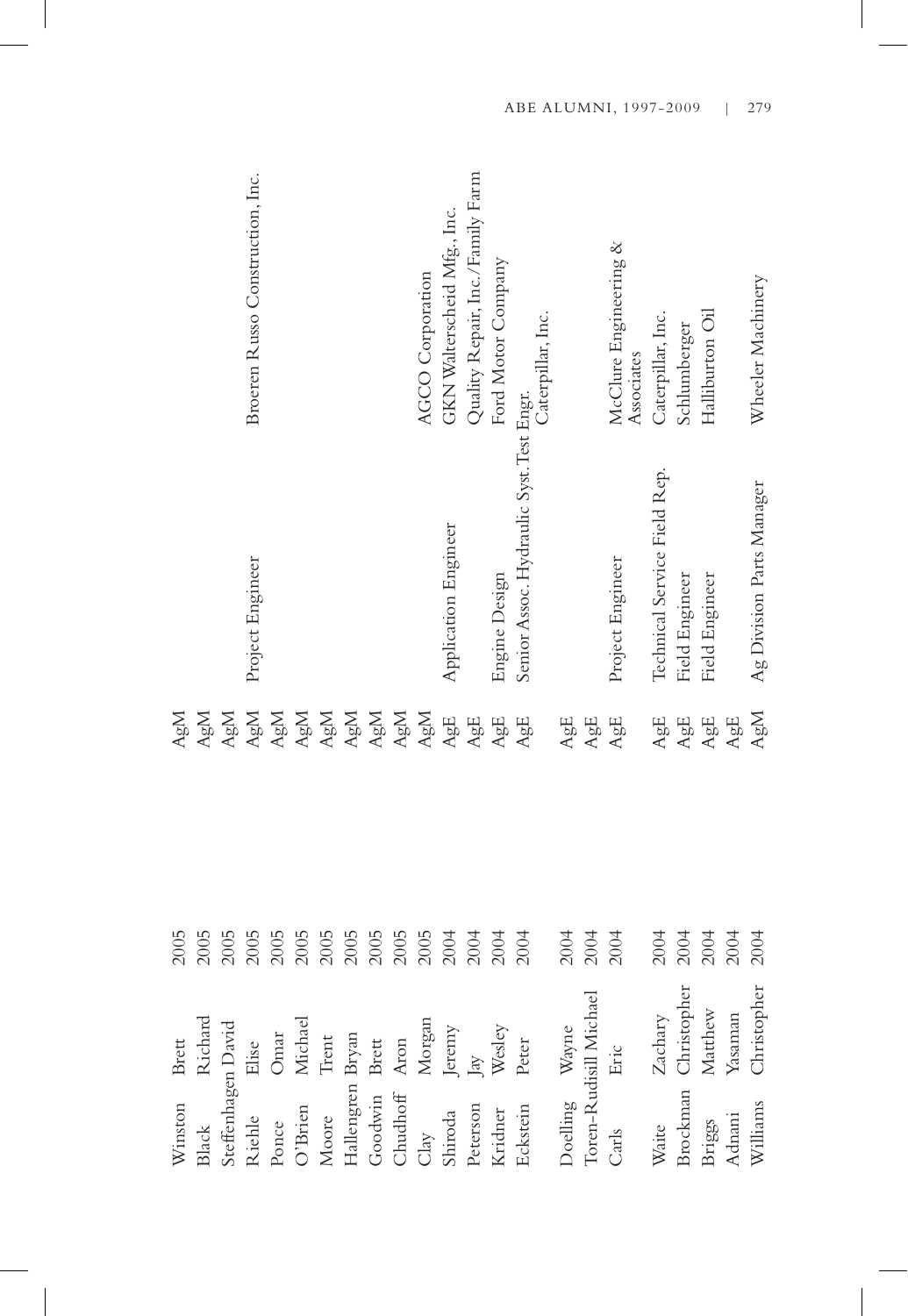| 280 | AGRICULTURAL AND BIOLOGICAL ENGINEERING AT ILLINOIS |  |  |
|-----|-----------------------------------------------------|--|--|

J

| Smiley Cyndee<br>Schaefer Ryan<br>Mewrez Juan<br>Dauderman<br>Jeffrey Adam<br>Oerdey Adam<br>Muler Brent<br>Muler Brent<br>Juan<br>Jenkins Steven<br>Heimann Clint<br>Heimann Clint<br>Heimann Clint<br>Kraft Jeffrey<br>Mikoff John<br>Hufflanan Brian<br>Mikoff John<br>Hufflan | 2004 | AgM                                                                      | AMS Senior Marketing Rep           | Deere & Company               |
|-----------------------------------------------------------------------------------------------------------------------------------------------------------------------------------------------------------------------------------------------------------------------------------|------|--------------------------------------------------------------------------|------------------------------------|-------------------------------|
|                                                                                                                                                                                                                                                                                   | 2004 | AgM                                                                      |                                    | AGCO Corporation              |
|                                                                                                                                                                                                                                                                                   | 2004 | AgM                                                                      |                                    |                               |
|                                                                                                                                                                                                                                                                                   | 2004 | ${\rm AgE}$                                                              | Engineer                           | Caterpillar, Inc.             |
|                                                                                                                                                                                                                                                                                   | 2004 | AgM                                                                      |                                    |                               |
|                                                                                                                                                                                                                                                                                   | 2004 | AgM                                                                      | President & Co-Owner               | Miller & Moss Construction Co |
|                                                                                                                                                                                                                                                                                   | 2004 | ${\rm AgM}$                                                              | IT Administrator                   | Komatsu America Corp.         |
|                                                                                                                                                                                                                                                                                   | 2004 | ${\rm AgM}$                                                              | Marketing Specialist               | AGCO Corporation              |
|                                                                                                                                                                                                                                                                                   | 2004 | ${\rm AgE}$                                                              |                                    | eServ                         |
|                                                                                                                                                                                                                                                                                   | 2004 | $\mathbf{A}\mathbf{g}\mathbf{E}$                                         | Design Engineer                    | Case-New Holland (CNH)        |
|                                                                                                                                                                                                                                                                                   | 2004 | ${\rm AgE}$                                                              |                                    |                               |
|                                                                                                                                                                                                                                                                                   | 2004 | ${\rm AgM}$                                                              |                                    |                               |
|                                                                                                                                                                                                                                                                                   | 2004 |                                                                          |                                    |                               |
|                                                                                                                                                                                                                                                                                   | 2004 |                                                                          |                                    |                               |
|                                                                                                                                                                                                                                                                                   | 2004 | $\begin{array}{c} \Lambda g M \\ \Lambda g M \\ \Lambda g M \end{array}$ | <b>OEM Solutions Group Trainee</b> | Caterpillar, Inc.             |
|                                                                                                                                                                                                                                                                                   | 2004 | ${\rm AgE}$                                                              |                                    |                               |
|                                                                                                                                                                                                                                                                                   | 2004 | ${\rm AgM}$                                                              |                                    |                               |
|                                                                                                                                                                                                                                                                                   | 2004 | ${\rm AgM}$                                                              |                                    |                               |
|                                                                                                                                                                                                                                                                                   | 2004 | ${\rm AgE}$                                                              | Ag Engineer                        | USDA-NRCS                     |
|                                                                                                                                                                                                                                                                                   | 2004 | ${\rm AgM}$                                                              |                                    |                               |
|                                                                                                                                                                                                                                                                                   | 2004 | AgM                                                                      |                                    | Archer Daniels Midland Co.    |
|                                                                                                                                                                                                                                                                                   | 2004 | AgM                                                                      |                                    |                               |
|                                                                                                                                                                                                                                                                                   | 2004 | AgM                                                                      |                                    |                               |
|                                                                                                                                                                                                                                                                                   | 2004 | AgE                                                                      | Senior Associate Engineer          | Caterpillar, Inc.             |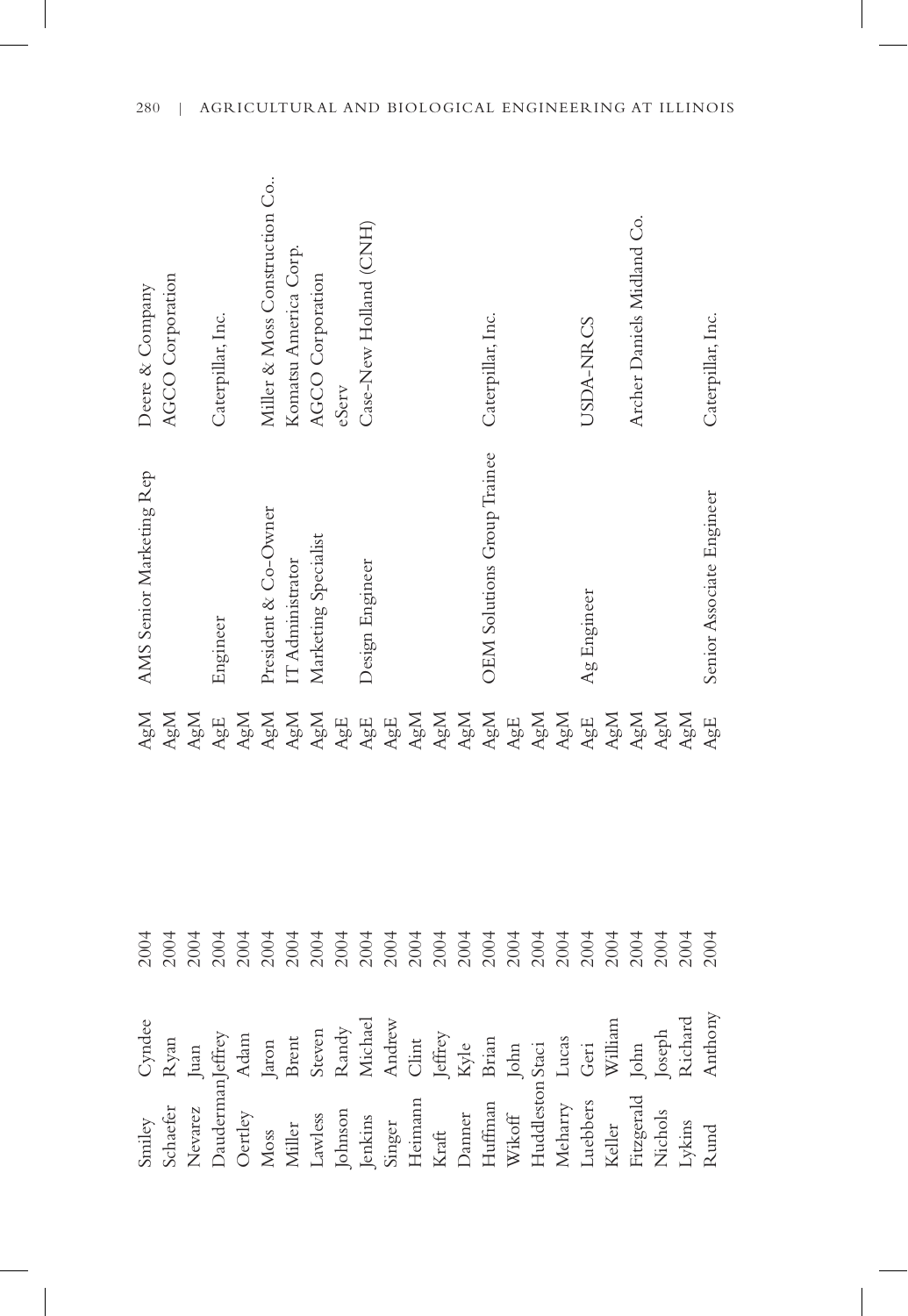| Stubberfield Aaren                      |                                                                                                                                       | 2004 | AgE         |                                                     |                               |
|-----------------------------------------|---------------------------------------------------------------------------------------------------------------------------------------|------|-------------|-----------------------------------------------------|-------------------------------|
| Gockman John                            |                                                                                                                                       | 2004 | AgM         | Operations Supervisor                               | Kraft Foods, Inc.             |
| Schweitzer Michael                      |                                                                                                                                       | 2004 | AgM         |                                                     |                               |
|                                         |                                                                                                                                       | 2004 | AgM         | Engineering Technician                              | Ruhl Forensic, Inc.           |
| Duvall<br>Wellen<br>Calvert<br>Kinsella | Scott<br>Geri<br>Ryan<br>Nichael                                                                                                      | 2004 | AgE         |                                                     |                               |
|                                         |                                                                                                                                       | 2003 | AgM         | Estimator/Project Manager                           | Midwest Excavating            |
|                                         |                                                                                                                                       | 2003 | AgE         |                                                     |                               |
|                                         | VanWassenhove Martin                                                                                                                  | 2003 | AgM         | Construction Superintendent                         | Pulte Homes                   |
|                                         |                                                                                                                                       | 2003 | AgM         |                                                     |                               |
|                                         |                                                                                                                                       | 2003 | ${\rm AgM}$ |                                                     |                               |
| Meharry                                 |                                                                                                                                       | 2003 | AgM         |                                                     |                               |
|                                         | Retherford Brandon<br>Poter Robert<br>Meharry Paul<br>Marvel Craig<br>Kloth Sahra<br>Cherry Bryan<br>Kincaid Nathan<br>Kincaid Nathan | 2003 | AgM         | Parts Marketing Specialist                          | <b>AGCO</b> Corporation       |
| Marvel<br>Kloth                         |                                                                                                                                       | 2003 | AgM         | Telecommunicator                                    | City of Columbia Police Dept. |
| Cherry<br>Kincaid                       |                                                                                                                                       | 2003 | ${\rm AgE}$ | Marketing Representative                            | Caterpillar, Inc.             |
|                                         |                                                                                                                                       | 2003 | AgM         |                                                     | Cargill, Inc.                 |
|                                         |                                                                                                                                       | 2003 | AgM         |                                                     |                               |
|                                         |                                                                                                                                       | 2003 | AgM         |                                                     |                               |
|                                         |                                                                                                                                       | 2003 | AgM         | Operations Mgr./Crew Foreman Hastings CCI Equipment |                               |
| Gilbert                                 |                                                                                                                                       | 2003 | AgM         | Project Engineer                                    | Leopardo Construction         |
|                                         | Herpsteith Matthew<br>Hastings Brandon<br>Gilbert Justin<br>Finnigan John<br>Koelling Chad<br>Koelling Chad<br>Trisler Timothy        | 2003 | AgM         | Sales & Marketing Specialist                        | AGCO Corporation              |
|                                         |                                                                                                                                       | 2003 | AgM         | Superintendent                                      | Pasquinelli, Inc.             |
|                                         |                                                                                                                                       | 2003 | AgM         | Co-Owner                                            | Trisler Farms                 |
| Stead                                   | Peter                                                                                                                                 | 2003 | AgM         |                                                     |                               |
| Proffit                                 | Andrew                                                                                                                                | 2003 | AgM         | Salesman                                            | S&K Air Power                 |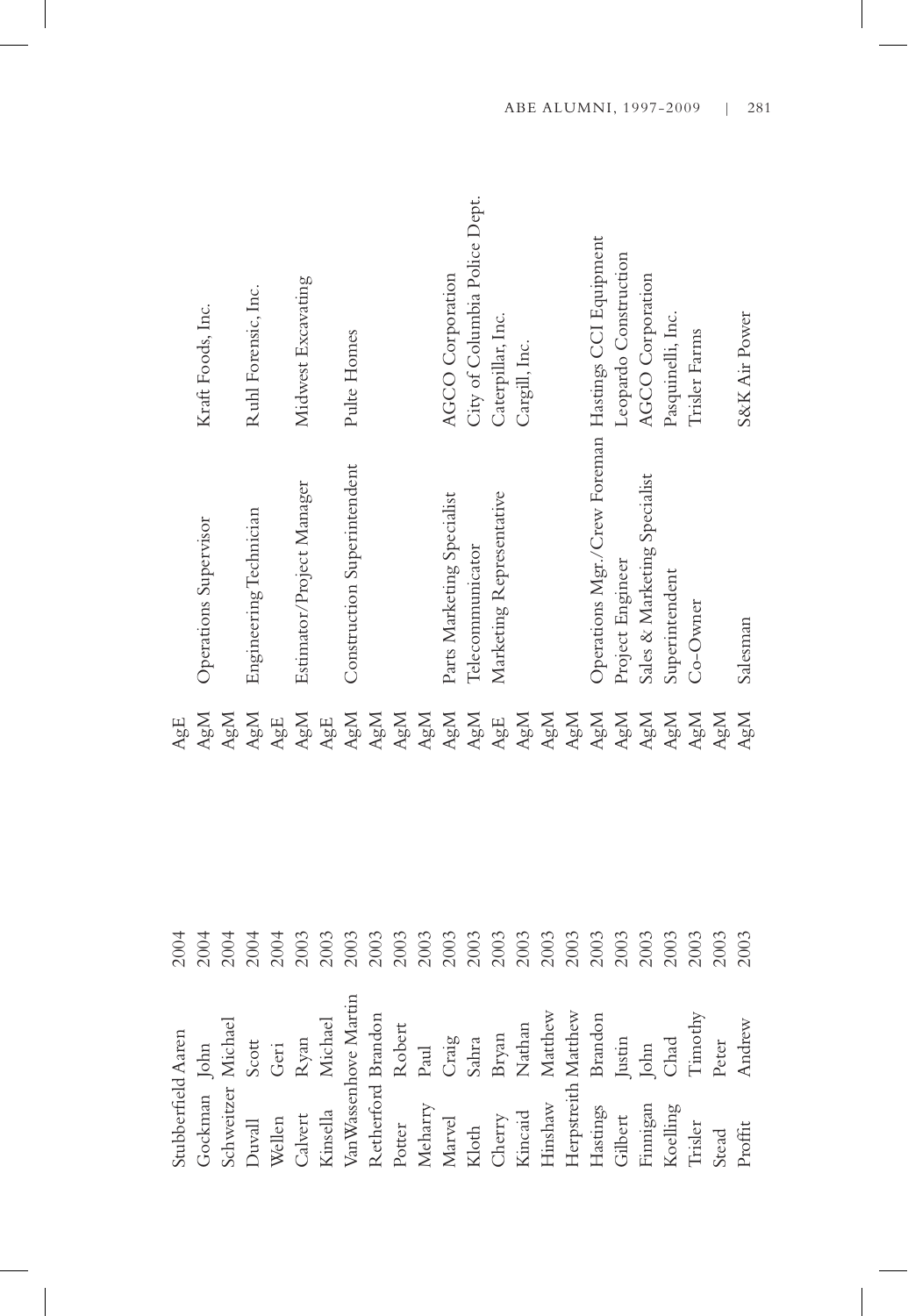| Duran                                                                                                                                                                                                                                                              | Edgardo<br>Matthew<br>Christopher                                                                                               | 2003 | AgE                              |                                                                  |                              |
|--------------------------------------------------------------------------------------------------------------------------------------------------------------------------------------------------------------------------------------------------------------------|---------------------------------------------------------------------------------------------------------------------------------|------|----------------------------------|------------------------------------------------------------------|------------------------------|
|                                                                                                                                                                                                                                                                    |                                                                                                                                 | 2003 | AgM                              | Regional Sales Manager                                           | Rockford Systems, Inc.       |
|                                                                                                                                                                                                                                                                    |                                                                                                                                 | 2003 | AgM                              | Farmer                                                           | Phipps Farms, Inc.           |
|                                                                                                                                                                                                                                                                    |                                                                                                                                 | 2003 | ${\rm AgE}$                      | Field Test Engineer                                              | Caterpillar, Inc.            |
|                                                                                                                                                                                                                                                                    |                                                                                                                                 | 2003 | ${\rm AgE}$                      |                                                                  | eServe Engineering           |
|                                                                                                                                                                                                                                                                    |                                                                                                                                 | 2003 | ${\rm AgE}$                      | Operations Management Assistant                                  | General Mills                |
|                                                                                                                                                                                                                                                                    |                                                                                                                                 | 2003 | ${\rm AgE}$                      |                                                                  |                              |
|                                                                                                                                                                                                                                                                    |                                                                                                                                 | 2003 | AgM                              | Buyer Representative                                             | National Loan Exchange, Inc. |
|                                                                                                                                                                                                                                                                    |                                                                                                                                 | 2003 | AgM                              |                                                                  | Gifford Bank                 |
|                                                                                                                                                                                                                                                                    |                                                                                                                                 | 2003 | ${\rm AgM}$                      |                                                                  |                              |
|                                                                                                                                                                                                                                                                    |                                                                                                                                 | 2003 | AgM                              | Sales Representative                                             | Hogan Walker, LLC.           |
|                                                                                                                                                                                                                                                                    |                                                                                                                                 | 2003 | AgM                              | Farmer/Hired Hand                                                | Haas Farms, Inc.             |
|                                                                                                                                                                                                                                                                    |                                                                                                                                 | 2003 | ${\rm AgE}$                      |                                                                  |                              |
|                                                                                                                                                                                                                                                                    |                                                                                                                                 | 2003 | ${\rm AgE}$                      |                                                                  |                              |
|                                                                                                                                                                                                                                                                    | Jovanny<br>Derryn<br>Thomas<br>Andrew<br>Andrew<br>James<br>Christopher<br>Christopher<br>Jeffrey<br>Bric<br>Marguerite<br>John | 2003 | ${\rm AgE}$                      |                                                                  |                              |
|                                                                                                                                                                                                                                                                    |                                                                                                                                 | 2003 | ${\rm AgE}$                      |                                                                  |                              |
|                                                                                                                                                                                                                                                                    |                                                                                                                                 | 2003 | ${\rm AgE}$                      | Project Manager                                                  | AMEC Earth and Environmental |
|                                                                                                                                                                                                                                                                    |                                                                                                                                 | 2003 | ${\rm AgE}$                      |                                                                  |                              |
|                                                                                                                                                                                                                                                                    |                                                                                                                                 | 2003 | ${\rm AgE}$                      |                                                                  |                              |
| Brenner Matthe<br>Phipps<br>Christe<br>Christe<br>Schmillen Peter<br>Rosengren Neal<br>Rosengren Meal<br>Pikesh Derryn<br>Fikesh Derryn<br>Hudwig Thomas<br>Swatz Craig<br>Swatz Craig<br>Swatz Craig<br>Swatz Craig<br>Swatz Craig<br>Than<br>Margus<br>Than<br>M | Jeana<br>Michelle<br>Timothy                                                                                                    | 2003 | AgE                              | Service Information Engineer/Engine Support<br>Caterpillar, Inc. |                              |
|                                                                                                                                                                                                                                                                    |                                                                                                                                 | 2003 | ${\rm AgE}$                      | Estimator, Road Consruction                                      | Alliance Contractors         |
| Ruth<br>Thomas<br>Vassos                                                                                                                                                                                                                                           | Eric<br>Troy<br>Steven                                                                                                          | 2002 | AgM                              |                                                                  |                              |
|                                                                                                                                                                                                                                                                    |                                                                                                                                 | 2002 | $\mathbf{A}\mathbf{g}\mathbf{E}$ |                                                                  |                              |
| Thompson Bryan                                                                                                                                                                                                                                                     |                                                                                                                                 | 2002 | ${\rm AgE}$                      |                                                                  |                              |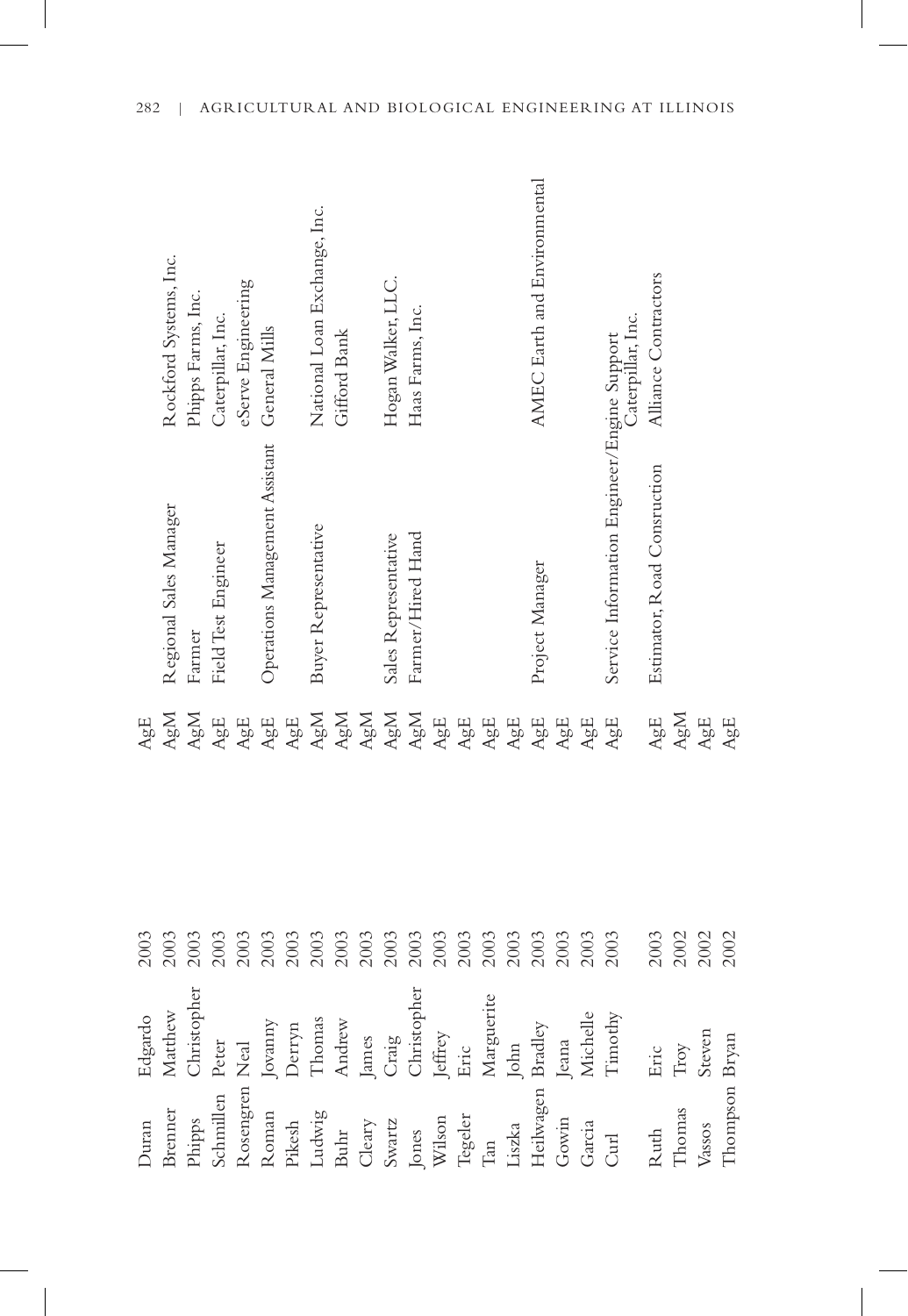| Roley                              | Michael                                                                                         | 2002 | $\mathbf{A}\mathbf{g}\mathbf{E}$ |                                       |                                          |
|------------------------------------|-------------------------------------------------------------------------------------------------|------|----------------------------------|---------------------------------------|------------------------------------------|
| Lock<br>Erikson<br>Daily           | Jeremy<br>Scott<br>Kenneth                                                                      | 2002 | ${\rm AgE}$                      | 1st. Lt.                              | United States Air Force                  |
|                                    |                                                                                                 | 2002 | ${\rm AgE}$                      | Project Engineer                      | Automated Control Technologies           |
|                                    |                                                                                                 | 2002 | ${\rm AgE}$                      | Process Engineer                      | The Industrial Technology Group          |
|                                    | Harrington James<br>Rigitano Gino<br>Prendergast Tal<br>Slager Tony<br>McCormick Nicholas       | 2002 | AgM                              | Contract Marketing Rep                | Volt (John Deere)                        |
|                                    |                                                                                                 | 2002 | ${\rm AgE}$                      | Operations Manager                    | Service Industries                       |
|                                    |                                                                                                 | 2002 | AgM                              | Firefighter                           | City of Danville                         |
|                                    |                                                                                                 | 2002 | ${\rm AgM}$                      | Operations Mgt.                       | Archer Daniels Midland Co.               |
|                                    |                                                                                                 | 2002 | ${\rm AgM}$                      | Mechanic                              | McCormick Diesel                         |
| Marten<br>Loschen<br>Krahn<br>Koch |                                                                                                 | 2002 |                                  |                                       |                                          |
|                                    |                                                                                                 | 2002 |                                  | Regional Manager                      | Captive Aire Systems (Reg. 45)           |
|                                    |                                                                                                 | 2002 | AgM<br>AgM<br>AgM                |                                       |                                          |
|                                    |                                                                                                 | 2002 | ${\rm AgM}$                      |                                       |                                          |
|                                    |                                                                                                 | 2002 | ${\rm AgE}$                      | Mechanical Engineering                | Big M. Manufacturing                     |
|                                    |                                                                                                 | 2002 | ${\rm AgE}$                      |                                       |                                          |
| Repscher<br>Duvall<br>Kirk         |                                                                                                 | 2002 | AgM                              |                                       |                                          |
| Dixon                              | Neil<br>David<br>David<br>Nathan<br>Richael<br>Michael<br>Kathryn<br>Daniel<br>Daniel<br>Daniel | 2002 | AgM                              | Guest Services Dir/Facilities Manager | Harvester Christian Church               |
| Sisnowski Justin<br>Gentry Michael |                                                                                                 | 2002 | AgM                              |                                       |                                          |
| Gentry<br>Burton                   |                                                                                                 | 2002 | ${\rm AgE}$                      | Senior Associate Engineer             | Caterpillar, Inc.                        |
|                                    | $_{\rm Paul}$                                                                                   | 2002 | ${\rm AgE}$                      |                                       |                                          |
| Kirschner                          | Christopher                                                                                     | 2002 | AgM                              |                                       |                                          |
| Hogan                              | Brian                                                                                           | 2002 | AgE                              | Civil Engineer                        | Illinois Department of<br>Transportation |
| Smith                              | Adam                                                                                            | 2002 | AgE                              |                                       |                                          |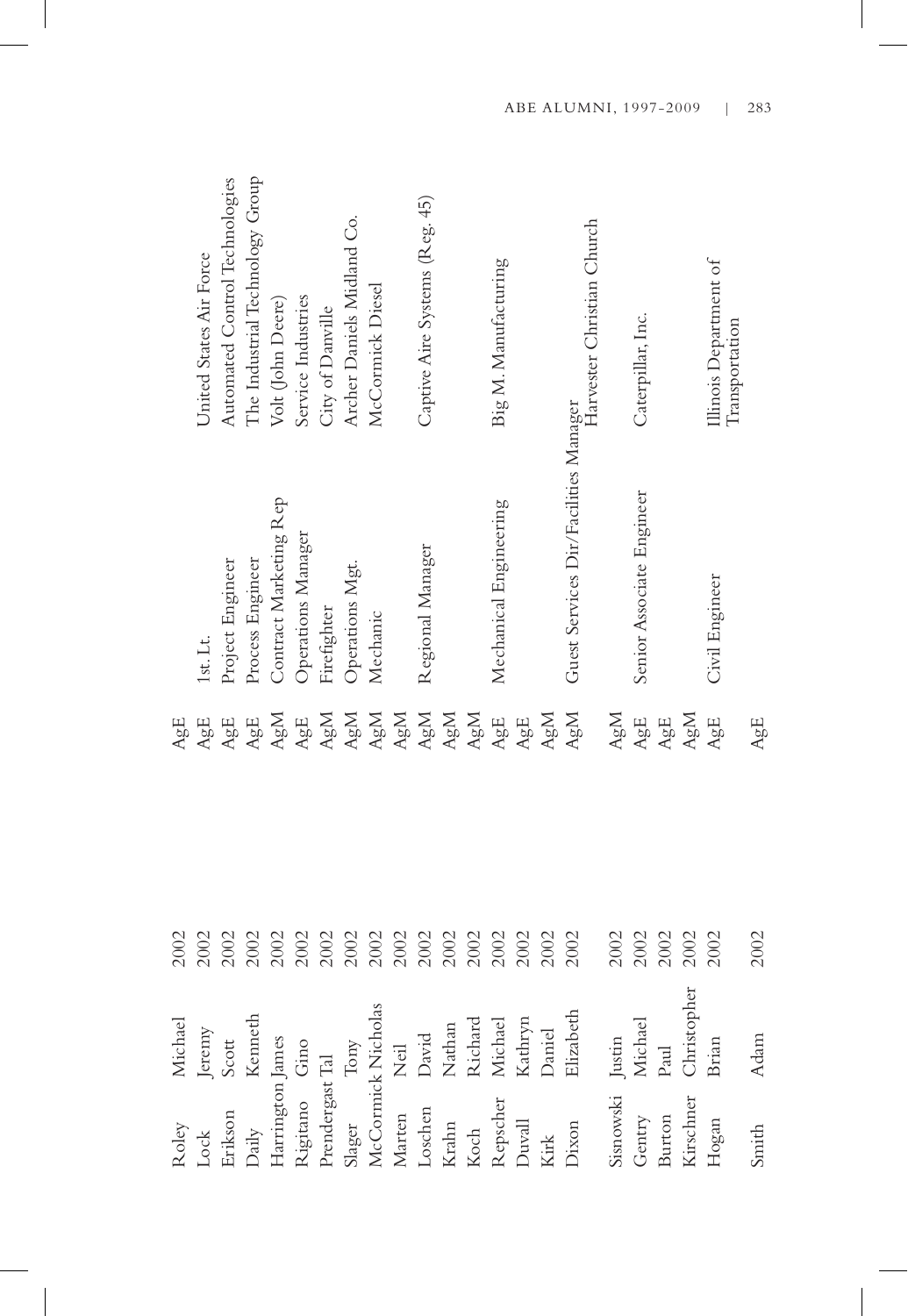| 284 | AGRICULTURAL AND BIOLOGICAL ENGINEERING AT ILLINOIS |  |  |
|-----|-----------------------------------------------------|--|--|
|     |                                                     |  |  |
|     |                                                     |  |  |
|     |                                                     |  |  |

| Schaeffer        | Justin      | 2002 | AgM                              |                                                     |                               |
|------------------|-------------|------|----------------------------------|-----------------------------------------------------|-------------------------------|
| Dare             | Timothy     | 2002 | AgM                              |                                                     |                               |
| Vogeler          | <b>Neil</b> | 2002 | ${\rm AgE}$                      |                                                     |                               |
| Berberich        | Aaron       | 2002 | $\mathbf{A}\mathbf{g}\mathbf{E}$ | Test Engineer, Proving Grounds Caterpillar, Inc.    |                               |
| Trame            | Gregory     | 2002 | ${\rm AgE}$                      |                                                     | GSI                           |
| Tanner           | John        | 2002 | ${\rm AgE}$                      | Engineer, Structural Dynamics Lab Caterpillar, Inc. |                               |
| Ebert            | Evelyn      | 2002 | ${\rm AgE}$                      | Engineering                                         | APL Engineered Materials      |
| Hashbarger Todd  |             | 2002 | $\mathbf{A}\mathbf{g}\mathbf{E}$ |                                                     |                               |
| Sarabipour Elham |             | 2002 | $\mathsf{AgE}$                   |                                                     |                               |
| Quinlan          | Scott       | 2002 | ${\rm AgE}$                      | Network Administrator                               | Frasca International, Inc.    |
| Nims             | Jacob       | 2002 | ${\rm AgE}$                      |                                                     |                               |
| Nakasone         | Masami      | 2002 | $\mathbf{A}\mathbf{g}\mathbf{E}$ | R&D Division                                        | Dai-Nippon Meiji Sugar Co., L |
| Lowe             | Jared       | 2002 | ${\rm AgE}$                      | Instructor, Motor Graders                           | John Deere Training Center    |
| Landers          | Sean        | 2002 | ${\rm AgE}$                      | Senior Development Engineer                         | Caterpillar, Inc.             |
| Swords           | Stephen     | 2002 | $\mathbf{A}\mathbf{g}\mathbf{E}$ |                                                     |                               |
| Figi             | Walter      | 2001 | ${\rm AgE}$                      |                                                     |                               |
| Cathcart         | Anna        | 2001 | ${\rm AgE}$                      | Graduate Student                                    | ABE Dept - UIUC               |
| Ochs             | Aaron       | 2001 | ${\rm AgE}$                      | Structures Design                                   | Caterpillar, Inc.             |
| Buhr             | Jeffrey     | 2001 | AgM                              |                                                     |                               |
| Brashear         | Matthew     | 2001 | ${\rm AgM}$                      |                                                     |                               |
| Cabell           | Mary        | 2001 | AgM                              | Nursing Student                                     | Methodist College of Nursing  |
| Smoot            | Jedediah    | 2001 | AgM                              |                                                     |                               |
| Edwards          | Charles     | 2001 | AgM                              |                                                     |                               |
| Zipprich         | Joshua      | 2001 | AgM                              |                                                     |                               |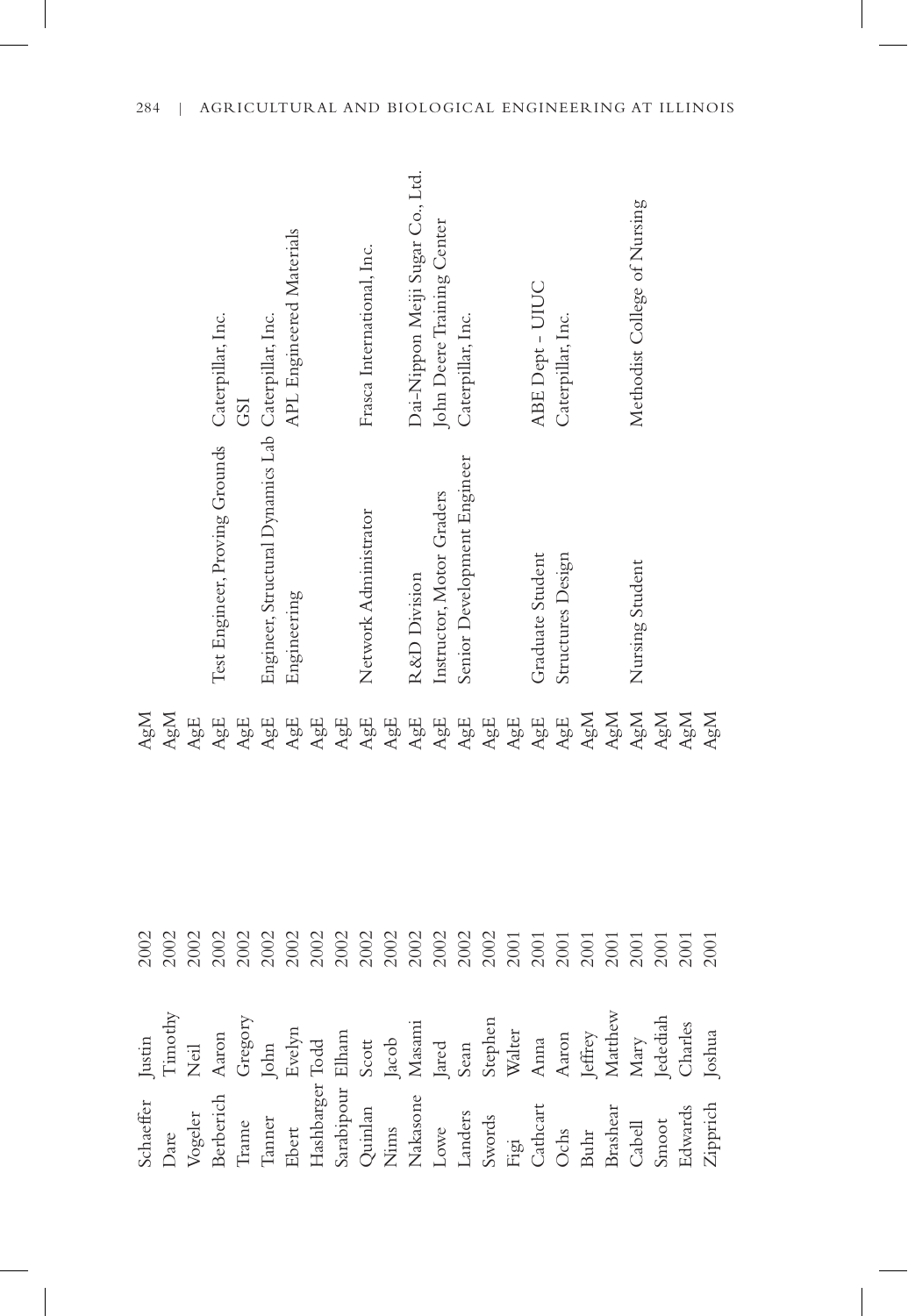|             |                              | Agro-Chem West |      |             |                                  | Webster, McGrath, & Ahlberg,<br>Ltd.                             |     | Enviornmental Monitoring &<br>Technologies, Inc.     | Worksaver, Inc.                                 | Archer Daniels Midland Co. | SST Software    | Case-New Holland (CNH)<br>Production Schedule Manager |      |      | Peace Corps | Deere & Company             |         | Caterpillar, Inc.<br>Systems Engineer - Engine Electronics                                                                                                                        | Jenks Farms |                          | Ross Creative+Strategy |        |
|-------------|------------------------------|----------------|------|-------------|----------------------------------|------------------------------------------------------------------|-----|------------------------------------------------------|-------------------------------------------------|----------------------------|-----------------|-------------------------------------------------------|------|------|-------------|-----------------------------|---------|-----------------------------------------------------------------------------------------------------------------------------------------------------------------------------------|-------------|--------------------------|------------------------|--------|
|             |                              | Outside Sales  |      |             |                                  | Engineer                                                         |     | Field Tech.                                          |                                                 | Elevator Operations Mgt.   | Product Manager |                                                       |      |      |             | Contract Testing Technician | Farming |                                                                                                                                                                                   | Farmer      |                          | Account Manager        |        |
| AgM         | AgM                          | AgM            | AgM  | ${\rm AgE}$ | $\mathbf{A}\mathbf{g}\mathbf{E}$ | $\mathbf{A}\mathbf{g}\mathbf{E}$                                 | AgE | $\mathsf{AgE}$                                       | AgE                                             | AgM                        | AgM             | AgM                                                   | AgM  | AgM  | AgM         | AgM                         | AgM     | AgM                                                                                                                                                                               | AgM         |                          | AgE                    |        |
|             |                              |                |      |             |                                  |                                                                  |     |                                                      |                                                 |                            |                 |                                                       |      |      |             |                             |         |                                                                                                                                                                                   |             |                          |                        |        |
| <b>2001</b> | 2001                         | 2001           | 2001 | 2001        | 2001                             | 2001                                                             |     |                                                      | 2001                                            | 2001                       | 2001            | 2001                                                  | 2001 | 2001 | 2001        | 2001                        | 2001    | 2001                                                                                                                                                                              | 2001        |                          | 2001                   |        |
| Douglass    |                              |                |      |             |                                  | John<br>Robert<br>Kurt<br>Timothy<br>Jermiah<br>Jermiah<br>Kelly |     | ${\rm Ngo- Nhung~2001}\atop {\rm Philip}\atop{2001}$ | $\ensuremath{\mathrm{T} \text{inot} \text{hy}}$ |                            |                 |                                                       |      |      |             |                             |         | Buenga Timothy<br>Merdian Joshua<br>Sanders Patrick<br>Nichols Samuel<br>Crabowski Elizabeth<br>Cross Tony<br>Carroll Chad<br>Burkhart John<br>Soltwedel Kraig<br>Soltwedel Kraig | Thomas      |                          | Annette                | Edward |
| Maple       | Meharry<br>Smith<br>Holscher |                |      |             |                                  | Earley<br>Adams<br>Panozzo                                       |     | Le<br>Gaebler                                        |                                                 |                            |                 |                                                       |      |      |             |                             |         |                                                                                                                                                                                   |             | Jenks<br>Zehner<br>Yoder |                        |        |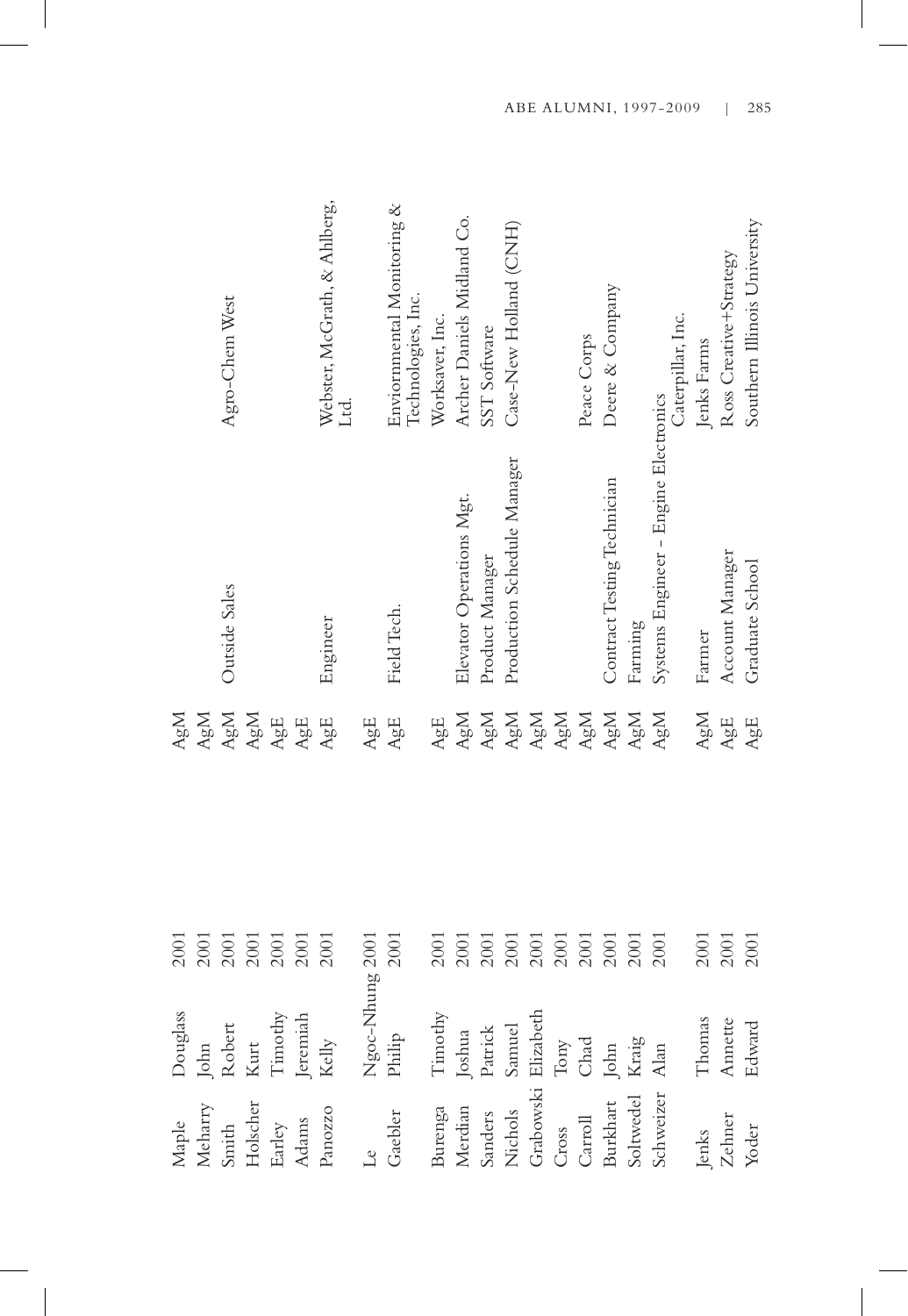|                    |                                                                                                                                                                                                                                                                                | <b>2001</b> | AgE                              | Assembly Integrator                     | John Deere Harvester Works                |
|--------------------|--------------------------------------------------------------------------------------------------------------------------------------------------------------------------------------------------------------------------------------------------------------------------------|-------------|----------------------------------|-----------------------------------------|-------------------------------------------|
|                    |                                                                                                                                                                                                                                                                                | 2001        | ${\rm AgE}$                      | Enginee                                 | HDR                                       |
|                    |                                                                                                                                                                                                                                                                                | 2001        | ${\rm AgE}$                      | Patent Examiner                         | US Patent and Trademark Office            |
|                    |                                                                                                                                                                                                                                                                                | 2001        | ${\rm AgE}$                      | Test Engineer                           | AAC                                       |
|                    |                                                                                                                                                                                                                                                                                | 2001        | AgM                              |                                         |                                           |
|                    |                                                                                                                                                                                                                                                                                | 2001        | ${\rm AgE}$                      | Design Engineer                         | CDI (Caterpillar)                         |
|                    |                                                                                                                                                                                                                                                                                | 2001        | AgM                              | Operations Management                   | Archer Daniels Midland Co.                |
|                    |                                                                                                                                                                                                                                                                                | 2001        | ${\rm AgE}$                      |                                         |                                           |
|                    |                                                                                                                                                                                                                                                                                | 2001        | AgM                              | Ag Lending Officer                      | Chapin State Bank                         |
|                    |                                                                                                                                                                                                                                                                                | 2001        | ${\rm AgE}$                      |                                         |                                           |
|                    |                                                                                                                                                                                                                                                                                | 2001        | AgE                              |                                         |                                           |
|                    |                                                                                                                                                                                                                                                                                | 2001        | AgM                              | Service Info. Engineer                  | Caterpillar, Inc.                         |
|                    |                                                                                                                                                                                                                                                                                | 2001        | AgM                              | Sales                                   | Birkey's Farm Store                       |
|                    |                                                                                                                                                                                                                                                                                | 2001        | AgM                              |                                         |                                           |
|                    |                                                                                                                                                                                                                                                                                | 2001        | AgM                              | Director of Construction                | Jimmy John's Enterprises, Inc.            |
|                    |                                                                                                                                                                                                                                                                                | 2001        | $\mathbb{A}\mathrm{g}\mathbb{E}$ |                                         |                                           |
|                    |                                                                                                                                                                                                                                                                                | 2001        | ${\rm AgE}$                      |                                         |                                           |
|                    |                                                                                                                                                                                                                                                                                | 2001        | ${\rm AgE}$                      |                                         |                                           |
|                    |                                                                                                                                                                                                                                                                                | 2001        | ${\rm AgE}$                      | Staff Engineer                          | Weaver, Boos & Gordon, Inc.               |
|                    |                                                                                                                                                                                                                                                                                | 2001        | ${\rm AgE}$                      |                                         |                                           |
|                    | Yagow John<br>Turner Seth<br>Gott Matthew<br>Scott Matthew<br>Kieser Andrew<br>Schoenbeck<br>Matthew<br>Schoenbeck<br>Matthew<br>Schumader Kyle<br>Grows Peter<br>Taukus Erik<br>Stierwalt Gregory<br>Stierwalt Gregory<br>Stierwalt Gregory<br>Stierwalt Gregory<br>Stierwalt | 2001        | AgE                              | Water Resources Engineer                | Christopher B. Burke<br>Engineering, Ltd. |
| Lindsay<br>Poletti | Timothy<br>Melissa                                                                                                                                                                                                                                                             | 2001        | AgM                              | Self-employed                           | Farming                                   |
|                    |                                                                                                                                                                                                                                                                                | 2001        | AgM                              | Technical Standards Program Coordinator | Society of Automative Engineers           |
|                    |                                                                                                                                                                                                                                                                                |             |                                  |                                         |                                           |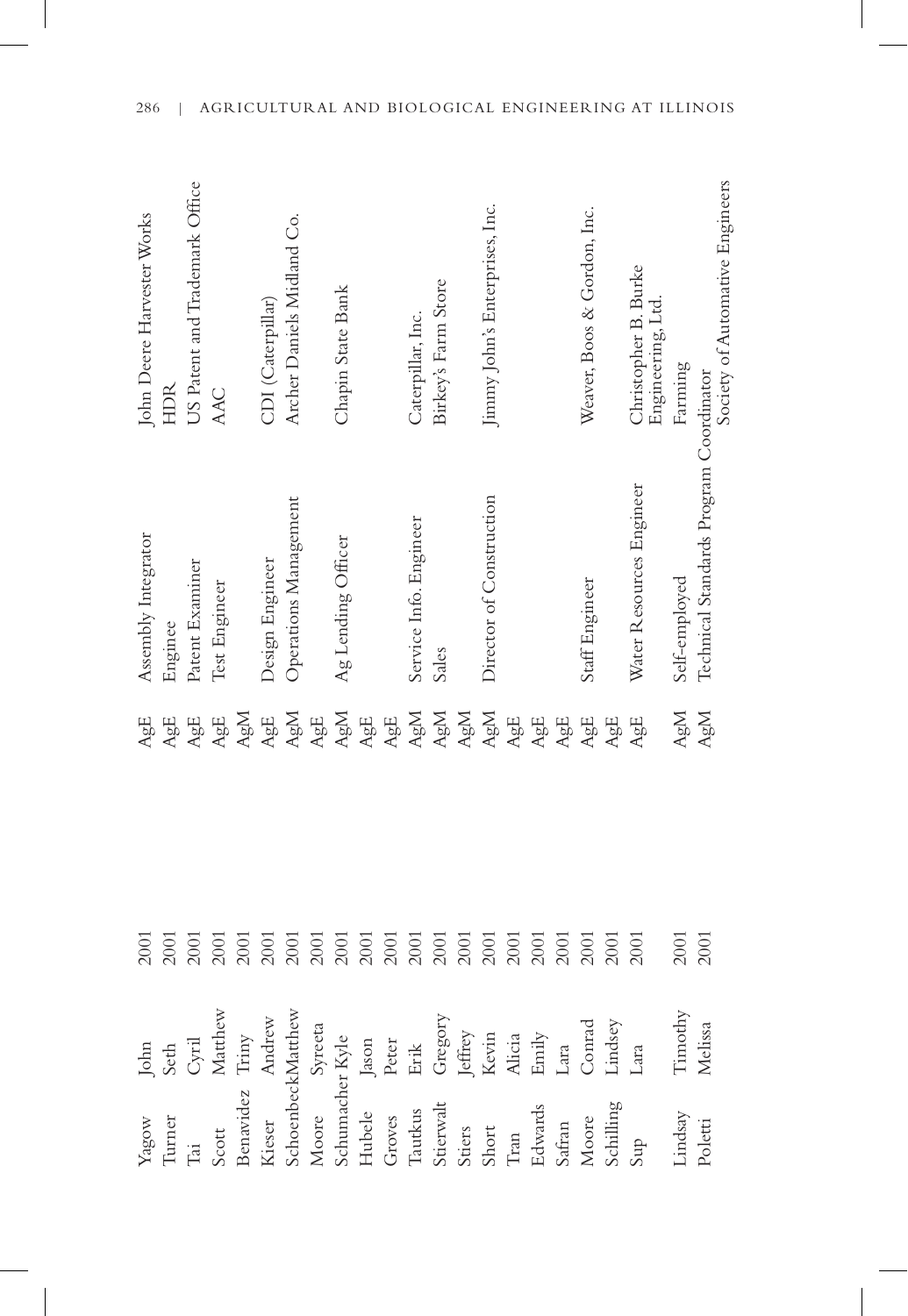| Sulzberger Kyle  |                          | 2001 | AgE                              | Analyst                                         | Accenture                                |
|------------------|--------------------------|------|----------------------------------|-------------------------------------------------|------------------------------------------|
| Schertz          | Darrin                   | 2001 | AgE                              | Project Engineer                                | Engineering Enterprises, Inc.            |
| Turigliatti      | Jeffrey                  | 2001 | ${\rm AgE}$                      | Design Engineer                                 | Deere & Company                          |
| Tobin            | Malachy                  | 2001 | ${\rm AgE}$                      |                                                 |                                          |
| Cornwell         | Curtis                   | 2001 | AgE                              | Civil Engineer Trainee                          | Illinois Department of<br>Transportation |
| Kanner           | Elizabeth                | 2001 | ${\rm AgE}$                      | Project Engineer                                | Gannett Fleming                          |
| Johnson          | Dale                     | 2001 | AgE                              |                                                 |                                          |
| Heyen            | John                     | 2001 | $\mathbf{A}\mathbf{g}\mathbf{E}$ | Transportation Engineer                         | Hanson Professional Services             |
| Green            | DeAndre                  | 2001 | AgE                              |                                                 |                                          |
| Graham           | Benjamin                 | 2001 | ${\rm AgE}$                      | Field Engineer                                  | AH & Witzig Engineering                  |
| Easter           | Andrew                   | 2001 | ${\rm AgE}$                      | Continuous Improvement Engineer Deere & Company |                                          |
|                  | Ernsting-Gargano Melanie | 2001 | $\mathsf{AgE}$                   |                                                 |                                          |
| Barto            | Brian                    | 2001 | ${\rm AgE}$                      |                                                 |                                          |
| Allen            | Luke                     | 2001 | $\mathbf{A}\mathbf{g}\mathbf{E}$ | Engineer I                                      | Deere & Company                          |
| Alcock           | Trevor                   | 2001 | ${\rm AgE}$                      |                                                 |                                          |
| Adetunji Jemila  |                          | 2001 | ${\rm AgE}$                      |                                                 |                                          |
| Dochterman Emily |                          | 2001 | ${\rm AgE}$                      |                                                 |                                          |
| Otto             | Ryan                     | 2001 | ${\rm AgE}$                      | Civil Engineer                                  | City of Bloomington                      |
| Spratt           | Robert                   | 2000 | AgM                              | Bookkeeper                                      | LeRoy Fertilizer Services                |
| Johnson          | Jason                    | 2000 | AgM                              |                                                 | Johnson Farms                            |
| Brian            | Daniel                   | 2000 | $\mathbb{A}\mathrm{g}\mathbb{E}$ | Repair Process Engineer                         | Caterpillar, Inc.                        |
| Warning          | Kenneth                  | 2000 | ${\rm AgE}$                      | Engineer                                        | Kress Coporation                         |
| Tomcik           | Paul                     | 2000 | AgE                              |                                                 |                                          |
| Kress            | Nathan                   | 2000 | AgE                              | Assistant Operations Manager                    | Kress Corporation                        |
|                  |                          |      |                                  |                                                 |                                          |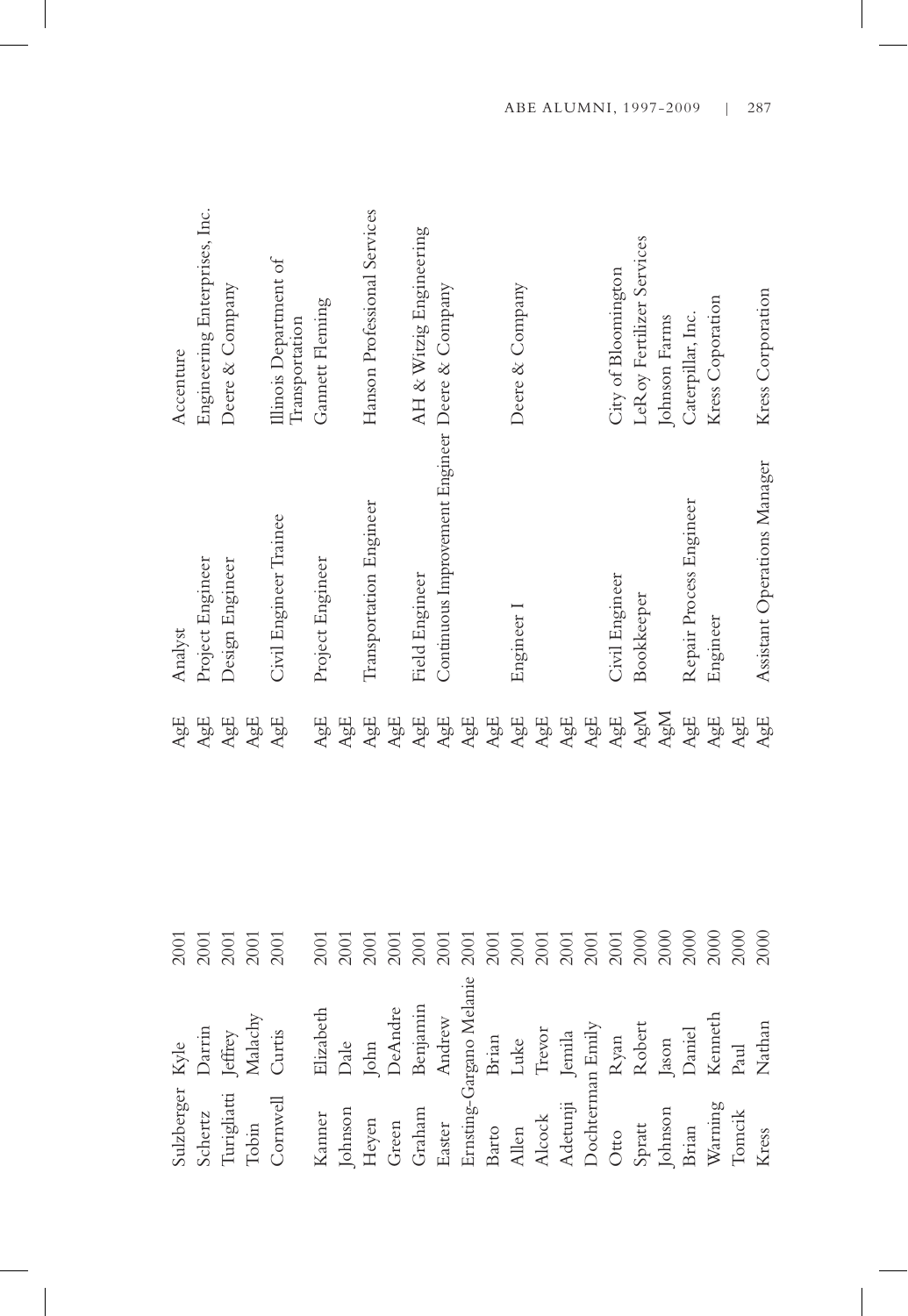| Konneker David                                                                                            |                                                                                                                           | 2000 | AgE         | Field Rep                                   | Caterpillar, Inc.              |
|-----------------------------------------------------------------------------------------------------------|---------------------------------------------------------------------------------------------------------------------------|------|-------------|---------------------------------------------|--------------------------------|
|                                                                                                           |                                                                                                                           | 2000 | ${\rm AgE}$ | Analyst                                     | Andersen Consulting            |
|                                                                                                           |                                                                                                                           | 2000 | ${\rm AgE}$ | Engineer                                    | General Motors                 |
|                                                                                                           |                                                                                                                           | 2000 | ${\rm AgE}$ | Consultant                                  | <b>DAXCON</b>                  |
|                                                                                                           |                                                                                                                           | 2000 | ${\rm AgE}$ |                                             |                                |
|                                                                                                           |                                                                                                                           | 2000 | ${\rm AgE}$ |                                             |                                |
|                                                                                                           |                                                                                                                           | 2000 | AgM         | Sales Engineer                              | Integrated Machinery Systems   |
| Foster<br>DeVries<br>Bretz<br>Batcheller<br>Batcheller<br>Ayoroa<br>Tauber<br>Tauber                      | Lisa<br>Jeffrey<br>Kurt<br>Ame<br>Ame<br>Marie<br>Justin<br>Justin                                                        | 2000 | AgM         | Territory Customer Support Manager          | Deere & Company                |
|                                                                                                           |                                                                                                                           | 2000 | AgM         |                                             |                                |
|                                                                                                           |                                                                                                                           | 2000 | AgM         | Superintendent                              | Archer Daniels Midland Co.     |
|                                                                                                           |                                                                                                                           | 2000 | ${\rm AgE}$ | Aftermarket Engineer                        | Nacco Materials Handling Group |
|                                                                                                           |                                                                                                                           | 2000 | AgM         | Marketing Specialist                        | Stretegic Farm Marketing       |
|                                                                                                           |                                                                                                                           | 2000 | AgM         | Residential Technical Assistant             | Trus Joist                     |
|                                                                                                           |                                                                                                                           | 2000 | AgM         | Farming, ACCO Dealer                        |                                |
|                                                                                                           |                                                                                                                           | 2000 | ${\rm AgE}$ | Product Engineer                            | Grain Systems, Inc.            |
|                                                                                                           |                                                                                                                           | 2000 | ${\rm AgE}$ |                                             |                                |
|                                                                                                           |                                                                                                                           | 2000 | ${\rm AgE}$ |                                             |                                |
|                                                                                                           |                                                                                                                           | 2000 | ${\rm AgE}$ |                                             |                                |
|                                                                                                           |                                                                                                                           | 2000 | ${\rm AgE}$ |                                             |                                |
| Fudge<br>Albers<br>Elessner<br>Escons<br>Jones<br>Helmink<br>Helmink<br>Ereely<br>Oakes<br>Oakes<br>Oakes | Mark<br>Ronnie<br>Luke<br>Uincent<br>Vincent<br>Lucas<br>Theodore<br>Theodore<br>Shirley<br>Shirley<br>Shirley<br>Shirley | 2000 | AgE         | Senior Engineer - Service Engineering       | Cummins Engine Company         |
| Valenti                                                                                                   |                                                                                                                           | 2000 | AgE         | Production Engineer                         | Staley Manufacturing Company   |
| Bower                                                                                                     | $\begin{array}{c}\n\text{John} \\ \text{John}\n\end{array}$                                                               | 2000 | AgE         | Assistant Director for Games, Student Union | Indiana University             |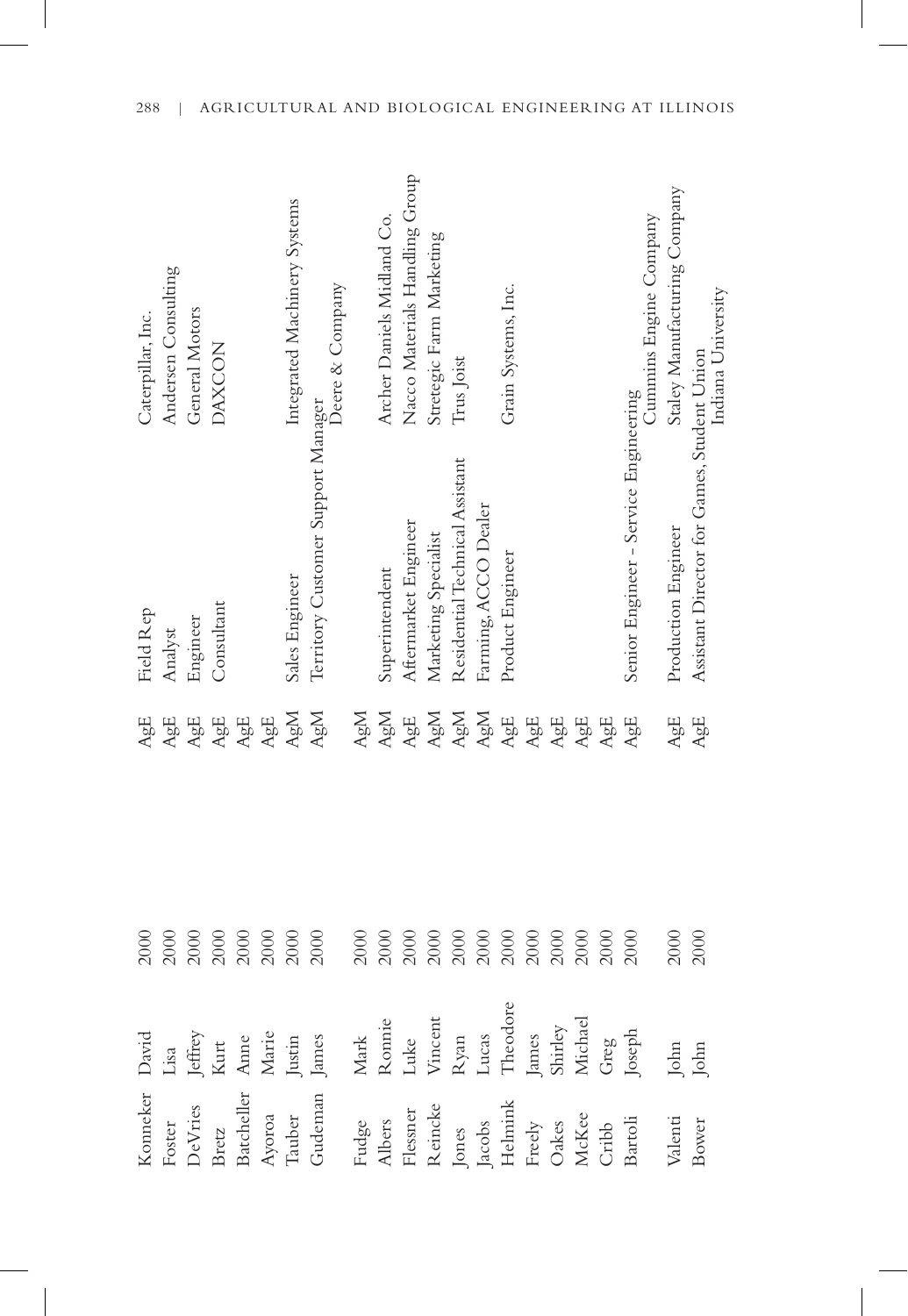| Manke                                                                                | $_{\rm Todd}$                                                                                                                                                                                                                                                                                                                                                                                                                                                                                    | 2000 | AgM         |                              |                                       |
|--------------------------------------------------------------------------------------|--------------------------------------------------------------------------------------------------------------------------------------------------------------------------------------------------------------------------------------------------------------------------------------------------------------------------------------------------------------------------------------------------------------------------------------------------------------------------------------------------|------|-------------|------------------------------|---------------------------------------|
|                                                                                      |                                                                                                                                                                                                                                                                                                                                                                                                                                                                                                  |      | AgE         |                              |                                       |
|                                                                                      |                                                                                                                                                                                                                                                                                                                                                                                                                                                                                                  |      | AgM         | Environmental Engineer       |                                       |
|                                                                                      | Jackson Mica 2000<br>Studabaker-Nicholson Skye 2000<br>Ludwig Stephen 2000<br>Frobish Andrew 2000<br>Layden Matthew 2000<br>Cramsey Adam                                                                                                                                                                                                                                                                                                                                                         |      | AgM         | Farming                      |                                       |
|                                                                                      |                                                                                                                                                                                                                                                                                                                                                                                                                                                                                                  |      | AgM         | Farming                      |                                       |
|                                                                                      |                                                                                                                                                                                                                                                                                                                                                                                                                                                                                                  |      | AgM         | Drainage Contractor          |                                       |
|                                                                                      |                                                                                                                                                                                                                                                                                                                                                                                                                                                                                                  |      | ${\rm AgE}$ | Design Engineer              | Caterpillar, Inc.                     |
| Springer<br>Yesko                                                                    |                                                                                                                                                                                                                                                                                                                                                                                                                                                                                                  | 2000 | AgM         | Terminal Manager             | Archer Daniels Midland Co.            |
|                                                                                      |                                                                                                                                                                                                                                                                                                                                                                                                                                                                                                  | 2000 | ${\rm AgE}$ | Sales Representative         |                                       |
| Meredith<br>Behne                                                                    |                                                                                                                                                                                                                                                                                                                                                                                                                                                                                                  | 2000 | AgM         | IT Consultant, Owner         | Meredith Consulting Services          |
|                                                                                      |                                                                                                                                                                                                                                                                                                                                                                                                                                                                                                  | 2000 | AgM         |                              |                                       |
|                                                                                      |                                                                                                                                                                                                                                                                                                                                                                                                                                                                                                  | 2000 | ${\rm AgE}$ | Systems Engineer             | DARC, Inc.                            |
|                                                                                      |                                                                                                                                                                                                                                                                                                                                                                                                                                                                                                  | 2000 | ${\rm AgE}$ | IT Services                  | DARC, Inc.                            |
|                                                                                      |                                                                                                                                                                                                                                                                                                                                                                                                                                                                                                  | 2000 | ${\rm AgE}$ | Design Engineer              | Deere & Company                       |
| Tomsha<br>Peterlin<br>Nelson<br>Nelson<br>Sahu                                       | $\begin{tabular}{l}p{4pt}\\ \hline \multicolumn{1}{l}{Andrev}\\ \multicolumn{1}{l}{Andrev}\\ \multicolumn{1}{l}{Andim}\\ \multicolumn{1}{l}{Andim}\\ \multicolumn{1}{l}{Matthev}\\ \multicolumn{1}{l}{Mattew}\\ \multicolumn{1}{l}{Ason}\\ \multicolumn{1}{l}{Bord} \\ \multicolumn{1}{l}{Dend} \\ \multicolumn{1}{l}{Dend} \\ \multicolumn{1}{l}{Dend} \\ \multicolumn{1}{l}{Dend} \\ \multicolumn{1}{l}{Dend} \\ \multicolumn{1}{l}{Dend} \\ \multicolumn{1}{l}{Dend} \\ \multicolumn{1}{l}{D$ | 2000 | AgE         | Water Resources Engineer     | Emmons and Olivier Resources,<br>Inc. |
| Shissler                                                                             | Adam<br>Michael                                                                                                                                                                                                                                                                                                                                                                                                                                                                                  | 2000 | AgM         | Farm Manager                 | Self-Employed                         |
|                                                                                      |                                                                                                                                                                                                                                                                                                                                                                                                                                                                                                  | 2000 | AgM         |                              |                                       |
|                                                                                      |                                                                                                                                                                                                                                                                                                                                                                                                                                                                                                  | 1999 | AgM         | Naval Aviator                | United States Navy                    |
|                                                                                      | Matthew<br>Armando<br>Andrew<br>Levi<br>Levi<br>David                                                                                                                                                                                                                                                                                                                                                                                                                                            | 1999 | ${\rm AgE}$ | Management Trainee           | Fiat Grade of Fiat Group              |
|                                                                                      |                                                                                                                                                                                                                                                                                                                                                                                                                                                                                                  | 1999 | ${\rm AgE}$ | Chinese Language Student     | Tsinghua University                   |
|                                                                                      |                                                                                                                                                                                                                                                                                                                                                                                                                                                                                                  | 1999 | ${\rm AgE}$ | Operations Resource Engineer | Frito-Lay, Inc.                       |
|                                                                                      |                                                                                                                                                                                                                                                                                                                                                                                                                                                                                                  | 1999 | ${\rm AgE}$ |                              |                                       |
| Dare<br>Schroeder<br>Najera<br>Leone<br>Leake<br>Vähen<br>Wathen<br>Powell<br>Nishop | James<br>Kent                                                                                                                                                                                                                                                                                                                                                                                                                                                                                    | 1999 | AgE         |                              |                                       |
|                                                                                      |                                                                                                                                                                                                                                                                                                                                                                                                                                                                                                  | 1999 | AgM         | Equipment Operator           |                                       |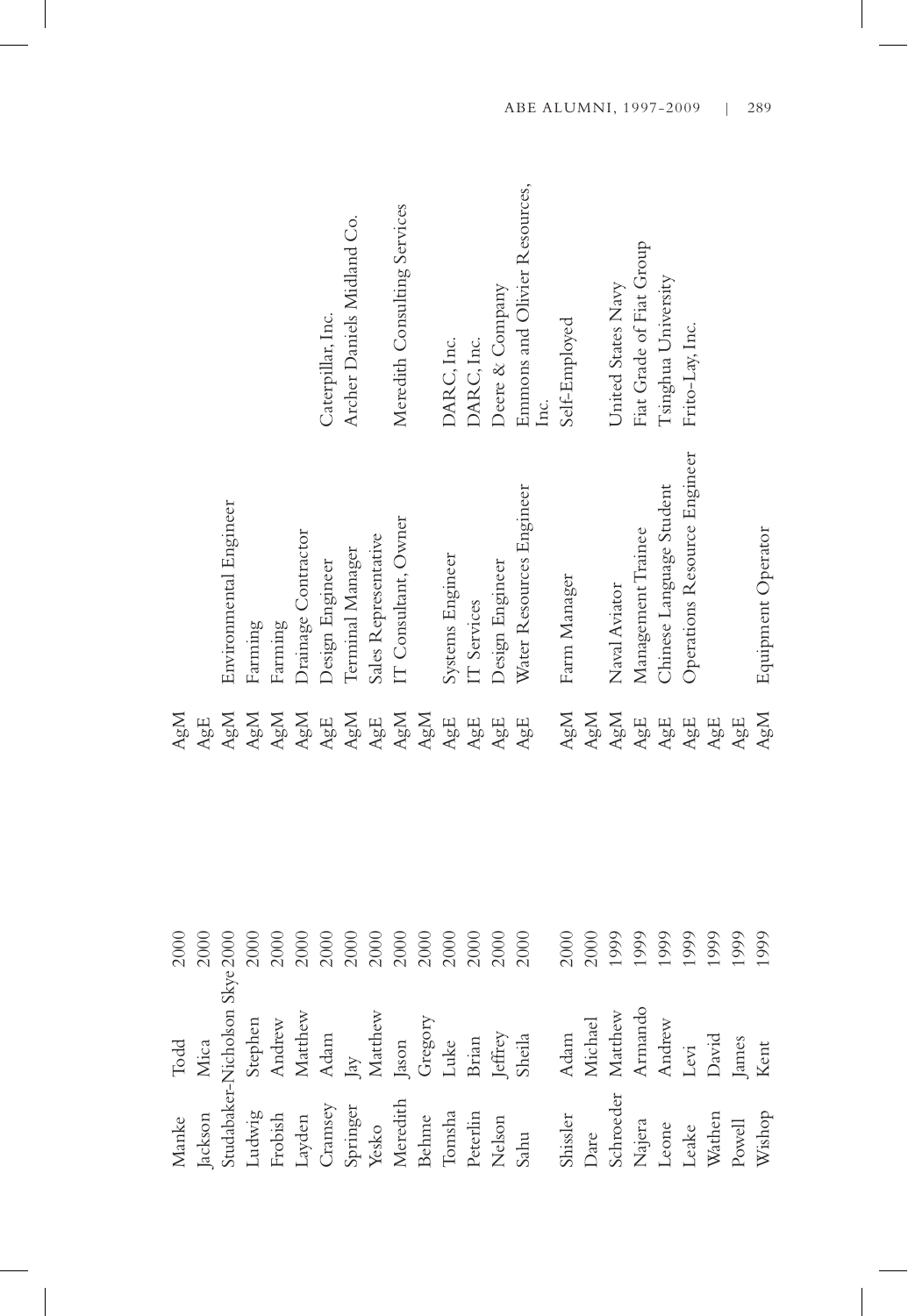| Marsh                                                | Nathan                                                                                                                                                                                                                                                                                          | 1999 | AgM                              | Area Construction Manager (Illinois South)                   | Pulte Homes                                  |
|------------------------------------------------------|-------------------------------------------------------------------------------------------------------------------------------------------------------------------------------------------------------------------------------------------------------------------------------------------------|------|----------------------------------|--------------------------------------------------------------|----------------------------------------------|
| $\mathsf{S}\mathsf{t}\mathsf{i}\mathsf{f}\mathsf{f}$ |                                                                                                                                                                                                                                                                                                 | 1999 | AgE                              | Engineer                                                     | Caterpillar, Inc.                            |
| Kakleas<br>Tuntland                                  | Jason<br>Maria                                                                                                                                                                                                                                                                                  | 1999 | ${\rm AgE}$                      | Engineer Trainee/Technical Sales United Conveyor Corporation |                                              |
|                                                      |                                                                                                                                                                                                                                                                                                 | 1999 | ${\rm AgE}$                      | Design Engineer                                              | Case-New Holland (CNH)                       |
| Berberich                                            | John<br>Andrew<br>William                                                                                                                                                                                                                                                                       | 1999 | ${\rm AgE}$                      | Repair Process Engineer                                      | Caterpillar, Inc.                            |
|                                                      |                                                                                                                                                                                                                                                                                                 | 1999 | ${\rm AgE}$                      |                                                              |                                              |
|                                                      |                                                                                                                                                                                                                                                                                                 | 1999 | ${\rm AgE}$                      | Purchased Loader Engineer                                    | Deere & Company                              |
|                                                      |                                                                                                                                                                                                                                                                                                 | 1999 | $\mathbf{A}\mathbf{g}\mathbf{E}$ | Design Engineer                                              | FMC Corporation                              |
|                                                      |                                                                                                                                                                                                                                                                                                 | 1999 | ${\rm AgE}$                      | Environmental Scientist                                      | US-EPA, Office of Water                      |
|                                                      |                                                                                                                                                                                                                                                                                                 | 1999 | ${\rm AgE}$                      | Service Instrumentation Engineer                             | Caterpillar, Inc.                            |
|                                                      |                                                                                                                                                                                                                                                                                                 | 1999 | $\mathbf{A}\mathbf{g}\mathbf{E}$ | Intern                                                       | Arnold Arboretum                             |
|                                                      |                                                                                                                                                                                                                                                                                                 | 1999 | ${\rm AgE}$                      | Operations Resource                                          | Frito-Lay, Inc.                              |
|                                                      |                                                                                                                                                                                                                                                                                                 | 1999 | ${\rm AgE}$                      | Eng. Dev. Programmer                                         | Deere & Company                              |
|                                                      |                                                                                                                                                                                                                                                                                                 | 1999 | $\mathbf{A}\mathbf{g}\mathbf{E}$ | Engineer                                                     | Deere & Company                              |
|                                                      |                                                                                                                                                                                                                                                                                                 | 1999 | ${\rm AgE}$                      |                                                              |                                              |
|                                                      |                                                                                                                                                                                                                                                                                                 | 1999 | AgM                              | Operations Manager                                           | <b>ADM/GROWMARK</b>                          |
|                                                      |                                                                                                                                                                                                                                                                                                 | 1999 | AgM                              | Corn Research Technician                                     | Monsanto                                     |
|                                                      |                                                                                                                                                                                                                                                                                                 | 1999 | AgM                              |                                                              |                                              |
|                                                      |                                                                                                                                                                                                                                                                                                 | 1999 | AgM                              | Operations Supervisor                                        | Monsanto                                     |
|                                                      | Reed William<br>Grenlee Andrew<br>Geneny Aaron<br>Geneny Aaron<br>Flahive Katherine<br>Barnes Nathan<br>Scherr Brent<br>Crabowski Julie<br>Payne Mark<br>Thacher Russell<br>Allison James<br>Mesee Randall<br>Mesee Randall<br>Mesee Randall<br>Dohnson Ryan<br>Broch Matth<br>Jason<br>Jeffrey | 1999 | AgM                              | Manager, Commercial Operations                               | John Deere Const & For Asia-<br>Pacific Pte. |
| Stuenkel                                             | $\ensuremath{\mathrm{Timot}}$                                                                                                                                                                                                                                                                   | 1999 | ${\rm AgM}$                      |                                                              | Spraying Systems, Inc.                       |
| Rund                                                 | Mathew<br>Clint                                                                                                                                                                                                                                                                                 | 1999 | AgM                              | Plant Superintendent                                         | Archer Daniels Midland Co.                   |
| Peters                                               |                                                                                                                                                                                                                                                                                                 | 1999 | AgM                              | Service Information Engineer                                 | Caterpillar, Inc.                            |

290 | AGRICULTURAL AND BIOLOGICAL ENGINEERING AT ILLINOIS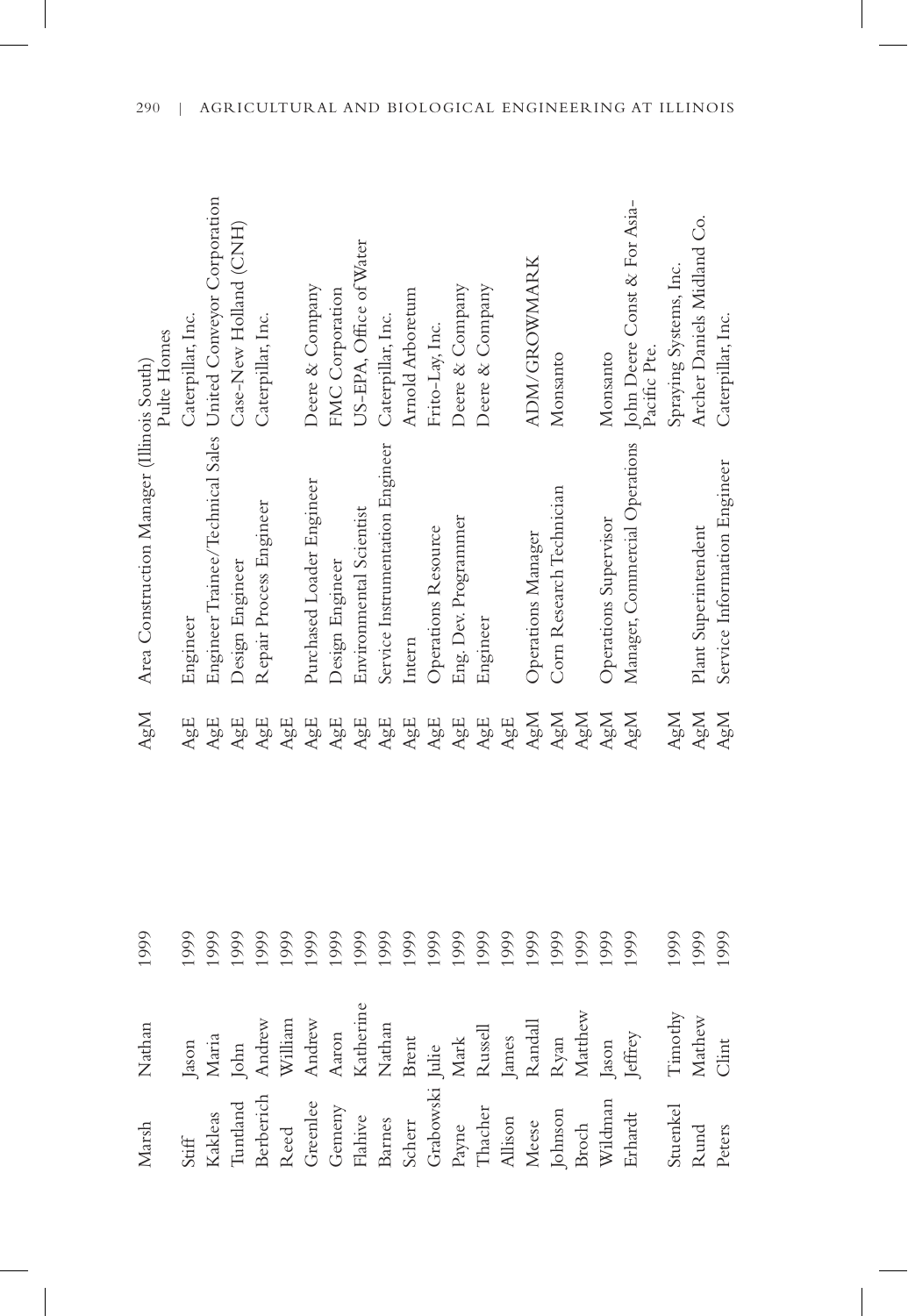| O'Connor Jason                            |                                                                          | 1999 | AgM | Management Assist./Production                            | Pioneer Hi-Bred International,<br>Inc.         |
|-------------------------------------------|--------------------------------------------------------------------------|------|-----|----------------------------------------------------------|------------------------------------------------|
| McKinney Joshua                           |                                                                          | 1999 | AgM | Structural Salesman/Farming                              | Effingham Clay Service Co.                     |
| $Hout$                                    |                                                                          | 1999 | AgM |                                                          | AGCO Corporation                               |
| Duncan                                    | Jason<br>Jeffrey                                                         | 1999 | AgM | Graduate Student                                         | Bio. Systems Eng. Dept. - U of<br>Wisconsin    |
| Muckley<br>Brewer<br>Boelens<br>Kallal    |                                                                          | 1999 | AgE |                                                          |                                                |
|                                           |                                                                          | 1999 | AgM | Assistant Vice President                                 | Countrywide Mortgage                           |
|                                           |                                                                          | 1999 | AgM | Technical Writer                                         | Almon                                          |
|                                           |                                                                          | 1999 | AgM | Local Field Advisor                                      | Monsanto                                       |
| Enos                                      | John<br>Jason<br>Brian<br>Christopher<br>Christopher<br>Jeremy           | 1999 | AgM | Systems Engineer, NCSA                                   | University of Illinois at Urbana-<br>Champaign |
| Steele                                    | Micah                                                                    | 1999 | AgE | Graduate Student                                         | University of Michigan                         |
| Sierens                                   | Gary                                                                     | 1999 | AgE | Product Support Rep., Precision Farming                  | Deere & Company                                |
| Giles                                     |                                                                          | 1999 | AgE |                                                          |                                                |
|                                           |                                                                          | 1999 | AgM | IT Business Analyst                                      | Archer Daniels Midland Co.                     |
| Grube<br>Maertens                         | Calvin<br>David<br>Todd                                                  | 1999 | AgM | Diagnostic Author, self employed farmer                  | Deere & Company                                |
| West                                      |                                                                          | 1999 | AgM |                                                          | Country Companies                              |
| Potts                                     |                                                                          | 1999 | AgM |                                                          | Archer Daniels Midland Co.                     |
|                                           | Phil<br>Ryan<br>Stephen<br>Stephen<br>Kirk<br>Blaine<br>Blaine<br>Marcia | 1999 | AgM | Grain Handling Operator                                  | Northern FS                                    |
|                                           |                                                                          | 1999 | AgM | Operations Management Trainee Archer Daniels Midland Co. |                                                |
|                                           |                                                                          | 1999 | AgM | Q&CT Development                                         | Caterpillar, Inc.                              |
| Lang<br>Fitpold<br>Eden<br>Ruble<br>Ruble |                                                                          | 1999 | AgE |                                                          | Texas A&M University                           |
|                                           |                                                                          | 1999 | AgE | Engineer                                                 | Case DMI                                       |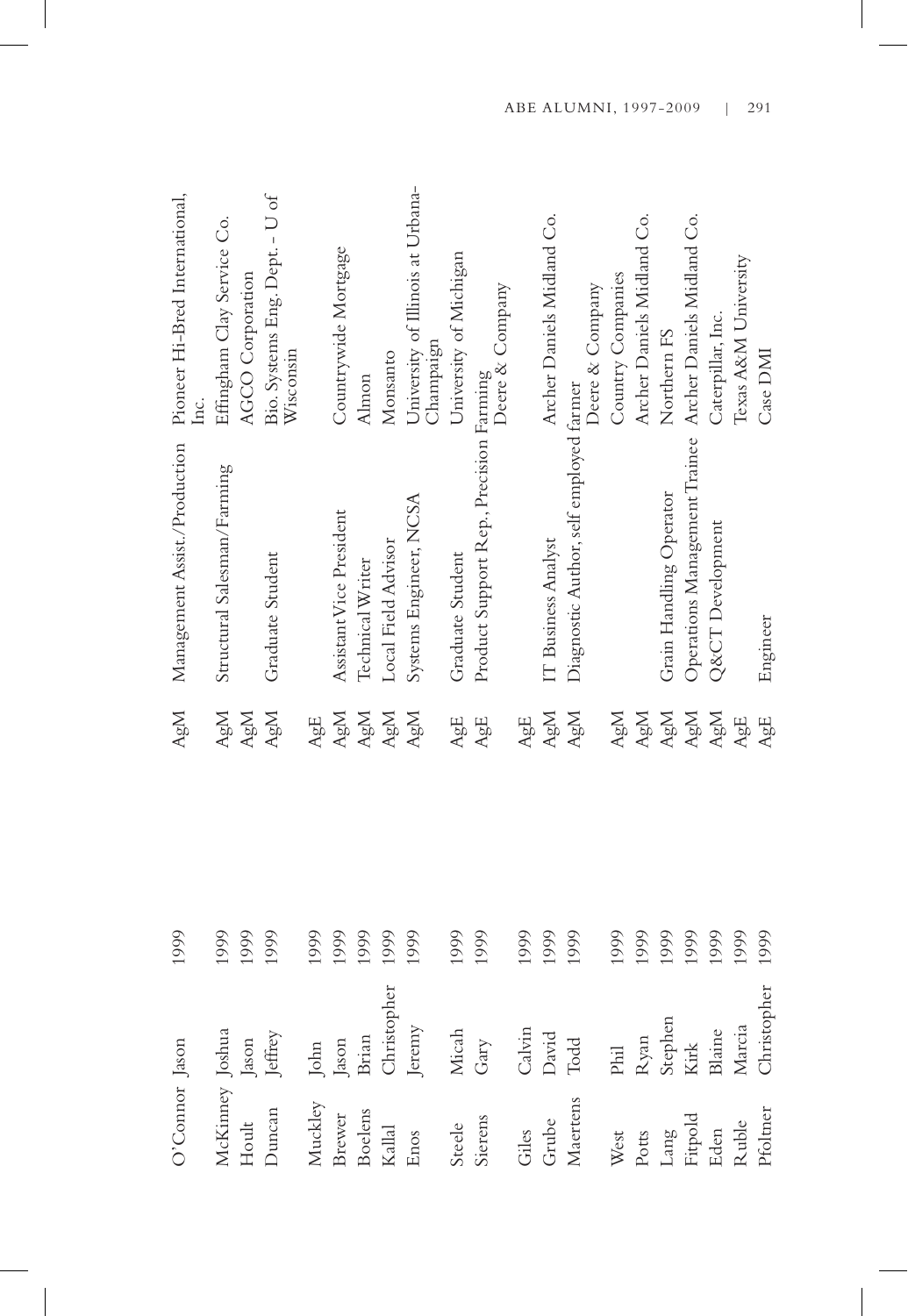| Soltz                                 | Brett                                                                                                                                                                                                                                                                       | 1999 | AgE                              | Senior Member of Technical Staff The Aerospace Corporation |                                           |
|---------------------------------------|-----------------------------------------------------------------------------------------------------------------------------------------------------------------------------------------------------------------------------------------------------------------------------|------|----------------------------------|------------------------------------------------------------|-------------------------------------------|
|                                       | Bradley<br>Robert                                                                                                                                                                                                                                                           | 1999 | AgE                              | Truck Engine District Manager - Sales                      | Caterpillar, Inc.                         |
|                                       |                                                                                                                                                                                                                                                                             | 1999 | $\mathbf{A}\mathbf{g}\mathbf{E}$ | Sales Engineer                                             | DuctSox Fabric Air Dispersion             |
|                                       |                                                                                                                                                                                                                                                                             | 1999 | ${\rm AgE}$                      | Hydraulic Engineer                                         | USDA-NRCS                                 |
| Everett<br>Brown<br>Schmidt<br>Kempel | Joel<br>Joshua                                                                                                                                                                                                                                                              | 1999 | AgE                              | Manager, Product Support Marketing                         | Deere & Company                           |
| Julkowski                             | $\rm{J}e\rm{f}f$                                                                                                                                                                                                                                                            | 1999 | AgE                              | Water Resources Engineer                                   | Christopher B. Burke<br>Engineering, Ltd. |
|                                       |                                                                                                                                                                                                                                                                             | 1999 | AgE                              | Systems Engineer                                           | <b>NCSA</b>                               |
|                                       | Bautista Allan<br>Moffitt Justin<br>Ausell Amy<br>Russell Amor<br>Gerstenecker David<br>Foley John<br>Teach Theodore<br>Zapata Carlos<br>Vora Keyur<br>Poletti Benjamin<br>Pekerl Jason<br>Recker Michael<br>Recker Michael<br>Recker Michael<br>Recker Michael<br>Recker M | 1999 | AgM                              | Farmer                                                     | Moffitt Farms, UPS                        |
|                                       |                                                                                                                                                                                                                                                                             | 1998 | AgE                              | Assistant Professional Scientist                           | Illinois State Water Survey               |
|                                       |                                                                                                                                                                                                                                                                             | 1998 | AgM                              | Territory Manager, Ag Division                             | Deere & Company                           |
|                                       |                                                                                                                                                                                                                                                                             | 1998 | ${\rm AgE}$                      | Team Leader, CSS                                           | U of I, College of ACES, ITCS             |
|                                       |                                                                                                                                                                                                                                                                             | 1998 | ${\rm AgE}$                      |                                                            |                                           |
|                                       |                                                                                                                                                                                                                                                                             | 1998 | ${\rm AgE}$                      |                                                            |                                           |
|                                       |                                                                                                                                                                                                                                                                             | 1998 | $\mathbb{A}\mathrm{g}\mathbb{E}$ | SQA Specialist-Plastics                                    | ENE                                       |
|                                       |                                                                                                                                                                                                                                                                             | 1998 | AgE                              |                                                            |                                           |
|                                       |                                                                                                                                                                                                                                                                             | 1998 | AgE                              |                                                            |                                           |
|                                       |                                                                                                                                                                                                                                                                             | 1998 | AgM                              | <b>TAM</b>                                                 | The Maschhoffs                            |
|                                       |                                                                                                                                                                                                                                                                             | 1998 | AgM                              | Diagnostic Author                                          | Deere & Company                           |
|                                       |                                                                                                                                                                                                                                                                             | 1998 | AgM                              | Farmer                                                     |                                           |
|                                       |                                                                                                                                                                                                                                                                             | 1998 | $\mathbb{A}\mathrm{g}\mathbb{E}$ | Test Engineer                                              | Caterpillar, Inc.                         |
|                                       |                                                                                                                                                                                                                                                                             | 1998 | ${\rm AgE}$                      | Product Engineer                                           | GSI Group                                 |
|                                       |                                                                                                                                                                                                                                                                             | 1998 | AgE                              | Civil Engineer                                             | Patrick Engineering, Inc.                 |
|                                       | Coltor                                                                                                                                                                                                                                                                      | 1998 | AgE                              | Engineer                                                   | CDI Corporation                           |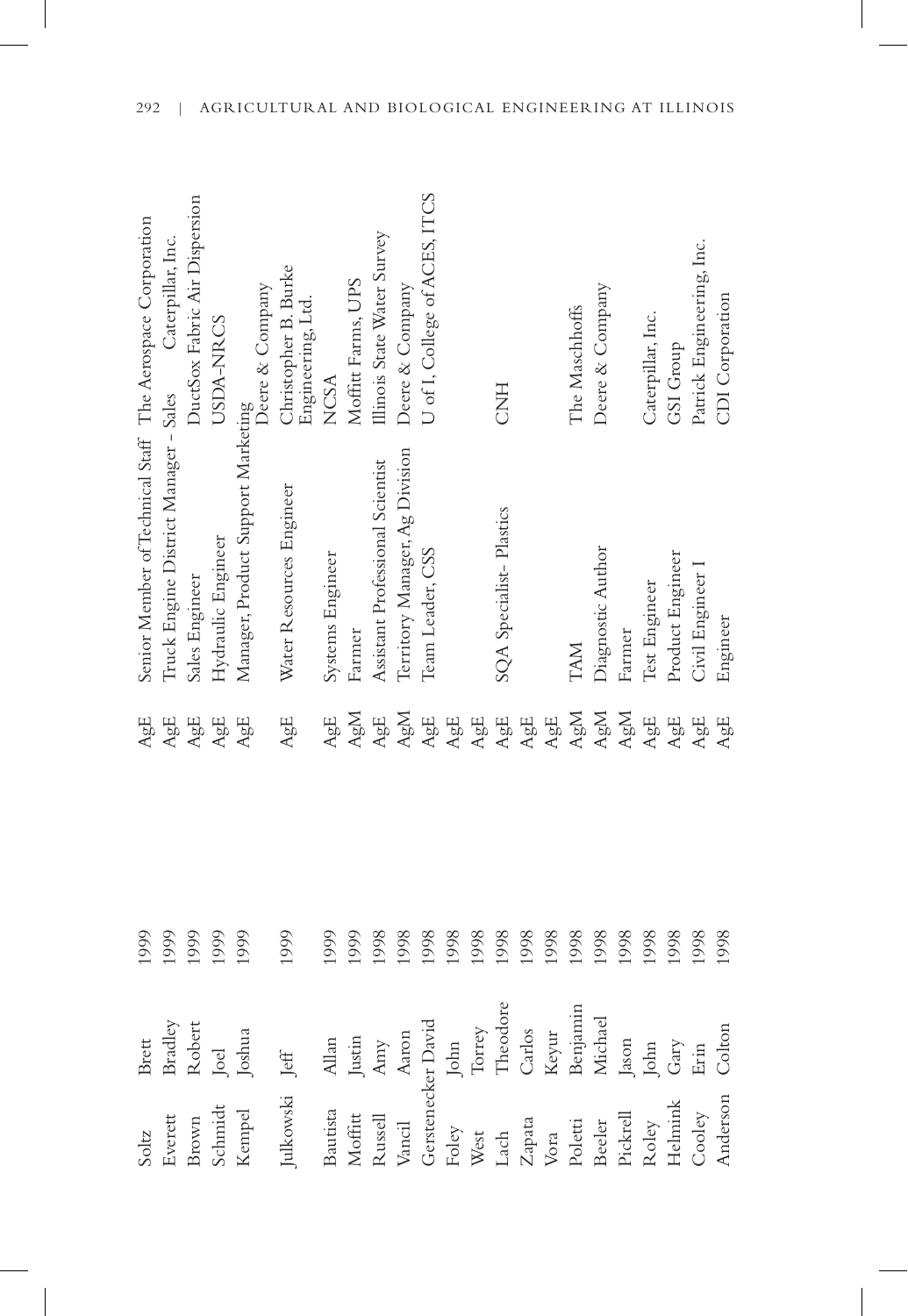| Curry                                 | Timothy                                                                                                                                                                                                                                                                | 1998 | AgE                              | Staff Engineer                                                     | EMCON                                  |
|---------------------------------------|------------------------------------------------------------------------------------------------------------------------------------------------------------------------------------------------------------------------------------------------------------------------|------|----------------------------------|--------------------------------------------------------------------|----------------------------------------|
| $\label{eq:Heim} \operatorname{Heim}$ | Brianna                                                                                                                                                                                                                                                                | 1998 | AgE                              | Test Engineer                                                      | Deere & Company                        |
| Krone<br>Reimer                       | Richard                                                                                                                                                                                                                                                                | 1998 | AgM                              | Managerical Installer                                              | Recycling Concepts                     |
|                                       | Brian                                                                                                                                                                                                                                                                  | 1998 | AgM                              | Tech Doc Author                                                    | Deere & Company                        |
| Mitchell<br>Mitchell                  | Corey                                                                                                                                                                                                                                                                  | 1998 | AgE                              | Research Specialist in Ag., NRES University of Illinois at Urbana- | Champaign                              |
| Morikawa                              | Hiroaki                                                                                                                                                                                                                                                                | 1998 | AgE                              |                                                                    |                                        |
| McLane                                |                                                                                                                                                                                                                                                                        | 1998 | AgE                              | Design Engineer                                                    | Case - DMI                             |
|                                       |                                                                                                                                                                                                                                                                        | 1998 | AgM                              | Fireman                                                            | City of Springfield                    |
| Evans<br>Doench                       | Mark<br>Ryan<br>Stephen                                                                                                                                                                                                                                                | 1998 | AgM                              | Management Assistant                                               | Pioneer Hi-Bred International,<br>Inc. |
| Curl<br>Chestnut                      | Michael                                                                                                                                                                                                                                                                | 1998 | AgE                              | Design Engineer                                                    | Caterpillar, Inc.                      |
|                                       |                                                                                                                                                                                                                                                                        |      | AgM                              | Farmer                                                             |                                        |
|                                       |                                                                                                                                                                                                                                                                        |      | AgM                              | Draftsman/Designer                                                 | Farm Fans, Inc.                        |
|                                       |                                                                                                                                                                                                                                                                        |      | AgE                              | Second Lieutenant                                                  | US Army; Infantry                      |
|                                       |                                                                                                                                                                                                                                                                        |      | AgE                              | Applications Engineer                                              | ITW-Norwood Working Systems            |
|                                       |                                                                                                                                                                                                                                                                        |      | $\mathbf{A}\mathbf{g}\mathbf{E}$ |                                                                    |                                        |
|                                       |                                                                                                                                                                                                                                                                        |      | AgE                              | Engineer                                                           | Navistar International                 |
|                                       |                                                                                                                                                                                                                                                                        |      | $\mathbf{A}\mathbf{g}\mathbf{E}$ | Environmental Manager                                              | Keller Farms                           |
|                                       |                                                                                                                                                                                                                                                                        |      | AgM                              | Assistant manager                                                  | KSI                                    |
|                                       |                                                                                                                                                                                                                                                                        |      | AgM                              | Service Technician                                                 | Birkey's Farm Store                    |
|                                       |                                                                                                                                                                                                                                                                        |      | AgM                              | Technical Sales                                                    | Ingersoll-Rand                         |
|                                       |                                                                                                                                                                                                                                                                        |      | AgM                              |                                                                    |                                        |
|                                       | Unestnut Alan<br>Richardson Shawn<br>Vright Benjamin<br>opkins Mark<br>eka Annanda<br>eider David<br>11<br>opkins Clark<br>eider David<br>11<br>11<br>12<br>Frevor<br>199,<br>Kyle<br>Matthew 199,<br>Matthew 199,<br>Matthew 199,<br>Matthew 199,<br>Matthew 199,<br> |      | AgE                              | City Engineer                                                      | City of Bloomington                    |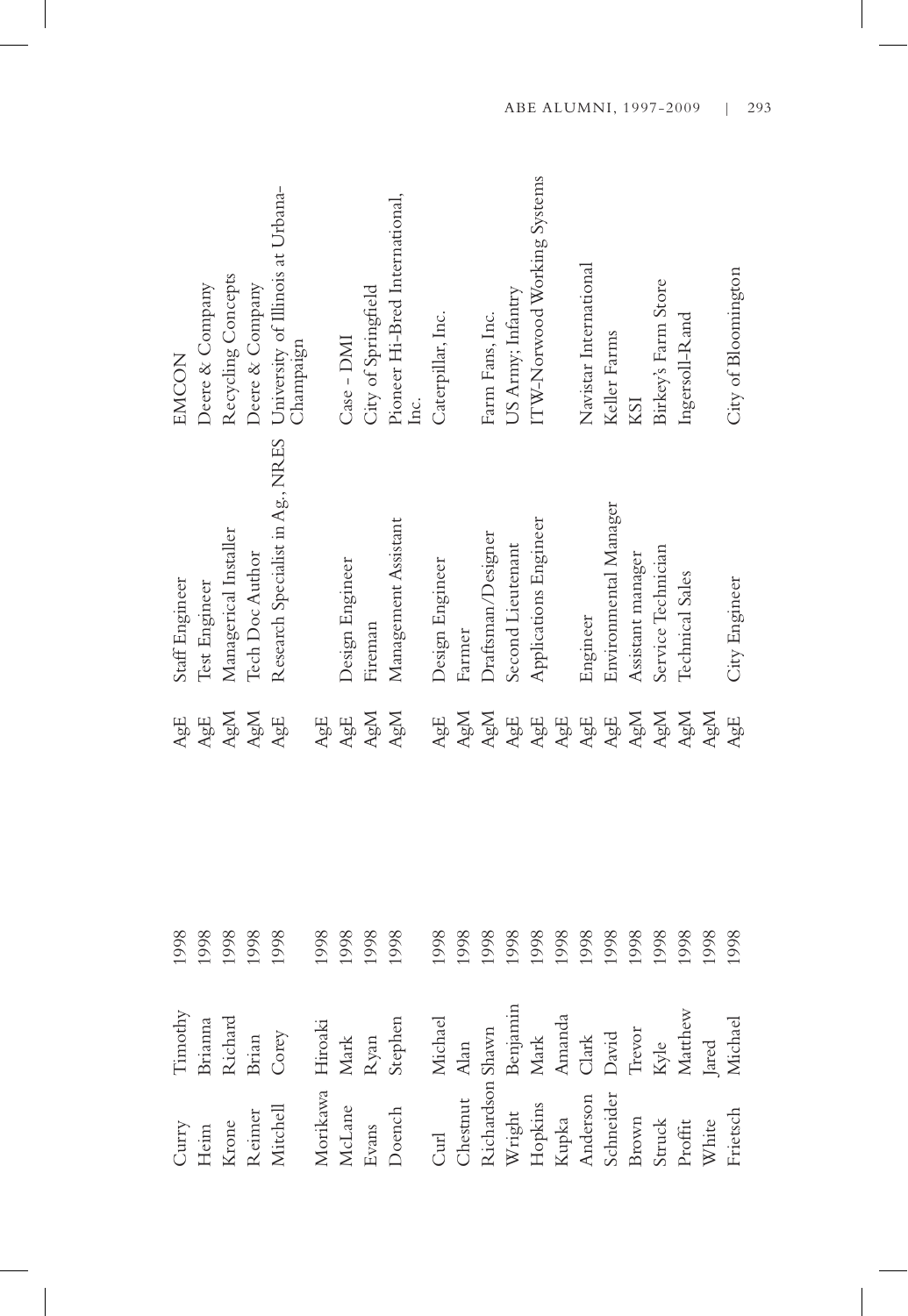| Pulokas                                   | Mark                                                                                                                                                                                                 | 1998 | AgE         | Automotive Manufacturing Process Engineer<br>Bell Sports, Inc. |                                             |
|-------------------------------------------|------------------------------------------------------------------------------------------------------------------------------------------------------------------------------------------------------|------|-------------|----------------------------------------------------------------|---------------------------------------------|
| Hammil                                    | $\rm{Jeff}$ $\rm{v}$                                                                                                                                                                                 | 1998 | AgE         | Senior Analyst                                                 | FinPro, Inc.                                |
| Willmes                                   |                                                                                                                                                                                                      | 1998 | ${\rm AgE}$ | After Market Engineer                                          | Nacco Material Handling Group               |
| Scherer                                   | $\rm{Karl}$                                                                                                                                                                                          | 1998 | ${\rm AgE}$ | Design Engineer                                                | Nacco Material handling Group               |
| Osborne                                   | Richard                                                                                                                                                                                              | 1998 | ${\rm AgE}$ | Design Engineer                                                | Caterpillar, Inc.                           |
| Mann                                      |                                                                                                                                                                                                      | 1998 | ${\rm AgE}$ | Engineer                                                       | Carroll Shelby Enterprises Inc.             |
| $\ensuremath{\textnormal{\texttt{Funk}}}$ |                                                                                                                                                                                                      | 1998 | ${\rm AgE}$ | Design Engineer                                                | Vactor Manufacturing                        |
| <b>Brodie</b>                             |                                                                                                                                                                                                      | 1998 | ${\rm AgE}$ | Self-employed                                                  |                                             |
| Gowler                                    |                                                                                                                                                                                                      | 1998 | ${\rm AgE}$ | Deceased                                                       |                                             |
|                                           |                                                                                                                                                                                                      | 1997 | ${\rm AgE}$ | Product Support Representative                                 | Deere & Company                             |
| Carney<br>Trisler                         |                                                                                                                                                                                                      | 1997 | AgM         | Co-Owner                                                       | Trisler Farms                               |
| Szwejbka                                  | $\begin{tabular}{l} \hline \texttt{Ian} \\ \texttt{Ryan} \\ \texttt{Darm} \\ \texttt{Tinotby} \\ \texttt{Wesley} \\ \texttt{Dohs ``Ty''} \\ \texttt{John ``Ty''} \\ \texttt{Michelle} \end{tabular}$ | 1997 | AgE         |                                                                |                                             |
| Shunk                                     | Daniel                                                                                                                                                                                               | 1997 | AgE         | Territory Manager                                              | Two Men and a Truck/Central IL              |
| Olsen                                     | William                                                                                                                                                                                              | 1997 | AgE         |                                                                |                                             |
| Mariman                                   | Nathan                                                                                                                                                                                               | 1997 | AgE         | Production Engineer, Seeding Group                             | Deere & Company                             |
| Comerio Anthony                           |                                                                                                                                                                                                      | 1997 | AgE         | Project Engineer                                               | Illinois Department of Natural<br>Resources |
| Smallwood Timothy                         |                                                                                                                                                                                                      | 1997 | AgM         | Self-employed, personal trainer                                |                                             |
| Heisner                                   |                                                                                                                                                                                                      | 1997 | ${\rm AgE}$ | Process Analyst                                                | Andersen Consulting                         |
| Chaney                                    |                                                                                                                                                                                                      | 1997 | ${\rm AgE}$ | Design Engineer                                                | Deere & Company                             |
| hoops                                     | $\begin{array}{c} \rm{Philip}\\ \rm{Mark}\\ \rm{Julie}\\ \rm{Any}\\ \rm{Ason} \end{array}$                                                                                                           | 1997 | ${\rm AgE}$ |                                                                |                                             |
| $_{\rm Palo}$                             |                                                                                                                                                                                                      | 1997 | AgE         | <b>Field Engineer</b>                                          | Jacobs Engineering Group                    |
| stack                                     |                                                                                                                                                                                                      | 1997 | AgE         | Engineer, Harvestor Works                                      | Deere & Company                             |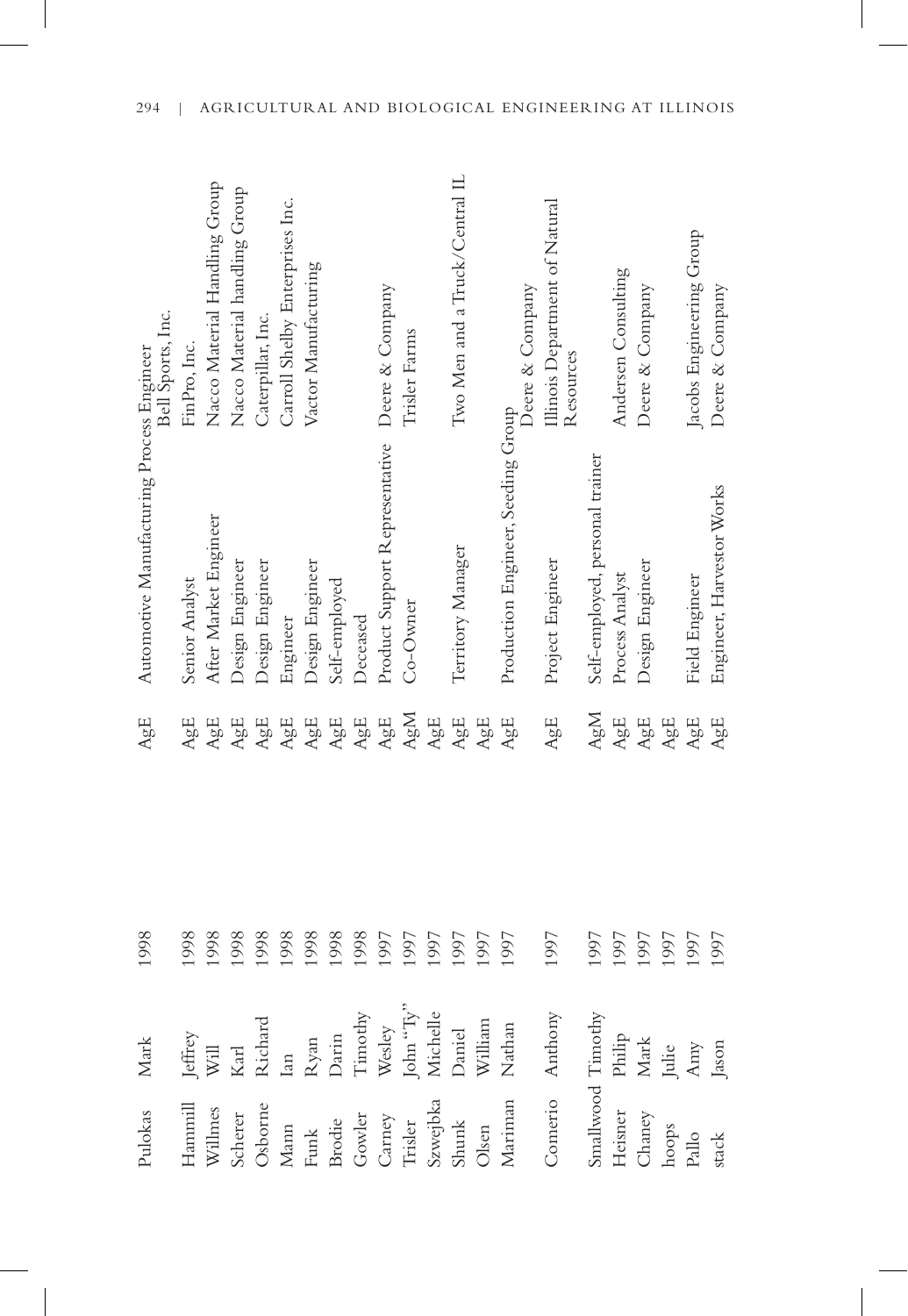| Nemeth          | Jason         | 1997 | AgE                              |                                         |                             |
|-----------------|---------------|------|----------------------------------|-----------------------------------------|-----------------------------|
| Lemke           | Mark          | 1997 | AgM                              | Factory Support Specialist              | Deere & Company             |
| Patten          | Daniel        | 1997 | AgM                              | Farm Manager                            | First of America            |
| Kozlowski Dean  |               | 1997 | AgE                              | Assistant Vice President                | United Automobile, Inc. Co. |
| McCormick Heath |               | 1997 | AgM                              | Sales Distriburion Manager              | Hydro-Gear                  |
| Meyer           | Matthew       | 1997 | AgM                              | Intern                                  | <b>ASM</b>                  |
| Sutter          | Thomas        | 1997 | AgM                              | General Sales and Location Manager      | Zahm & Matson, INC.         |
| Bartlow         | Aaron         | 1997 | AgM                              |                                         |                             |
| Smith           | Daniel        | 1997 | AgM                              | Director - Product Support              | Komatsu America Corp.       |
| Walters         | Chet          | 1997 | AgM                              |                                         | Birkey's                    |
| Rutherford John |               | 1997 | AgM                              | Management                              | Rutherford Farms            |
| Hodel           | Eric          | 1997 | AgE                              | Ag Challenger/Lexion Combine Instructor | Caterpillar, Inc.           |
| Irwin           | Christopher   | 1997 | AgM                              | Management                              | J M Jones/Supervalu         |
| Monk            | Kevin         | 1997 | AgM                              | Export Marketing                        | Deere & Company             |
| Raber           | Douglas       | 1997 | AgM                              | Ag Lending Officer & Farmer             | Flanagan State Bank         |
| Hensley         | Chad          | 1997 | AgM                              | Precision Farming                       | Deere & Company             |
| Bunting         | David         | 1997 | AgM                              |                                         |                             |
| Faulkner        | Scott         | 1997 | $\mathbf{A}\mathbf{g}\mathbf{E}$ | Test Engineer                           | Automated Analysis Corp.    |
| Erickson        | Benjamin      | 1997 | $\mathbf{A}\mathbf{g}\mathbf{E}$ | Plant Manager                           | Unilever                    |
| Snyder          | <b>Brooks</b> | 1997 | $\mathbb{A}\mathrm{g}\mathbb{E}$ |                                         | Krupp Gerlach               |
| Shaw            | Dwaine        | 1997 | ${\rm AgE}$                      | Engineer, Crop Harvest Test             | Case-New Holland (CNH)      |
| Rich            | Steven        | 1997 | AgE                              | Engineer                                | Caterpillar, Inc.           |
| Honegger Loren  |               | 1997 | AgE                              | MTO in Design Department                | FBI Buildings               |